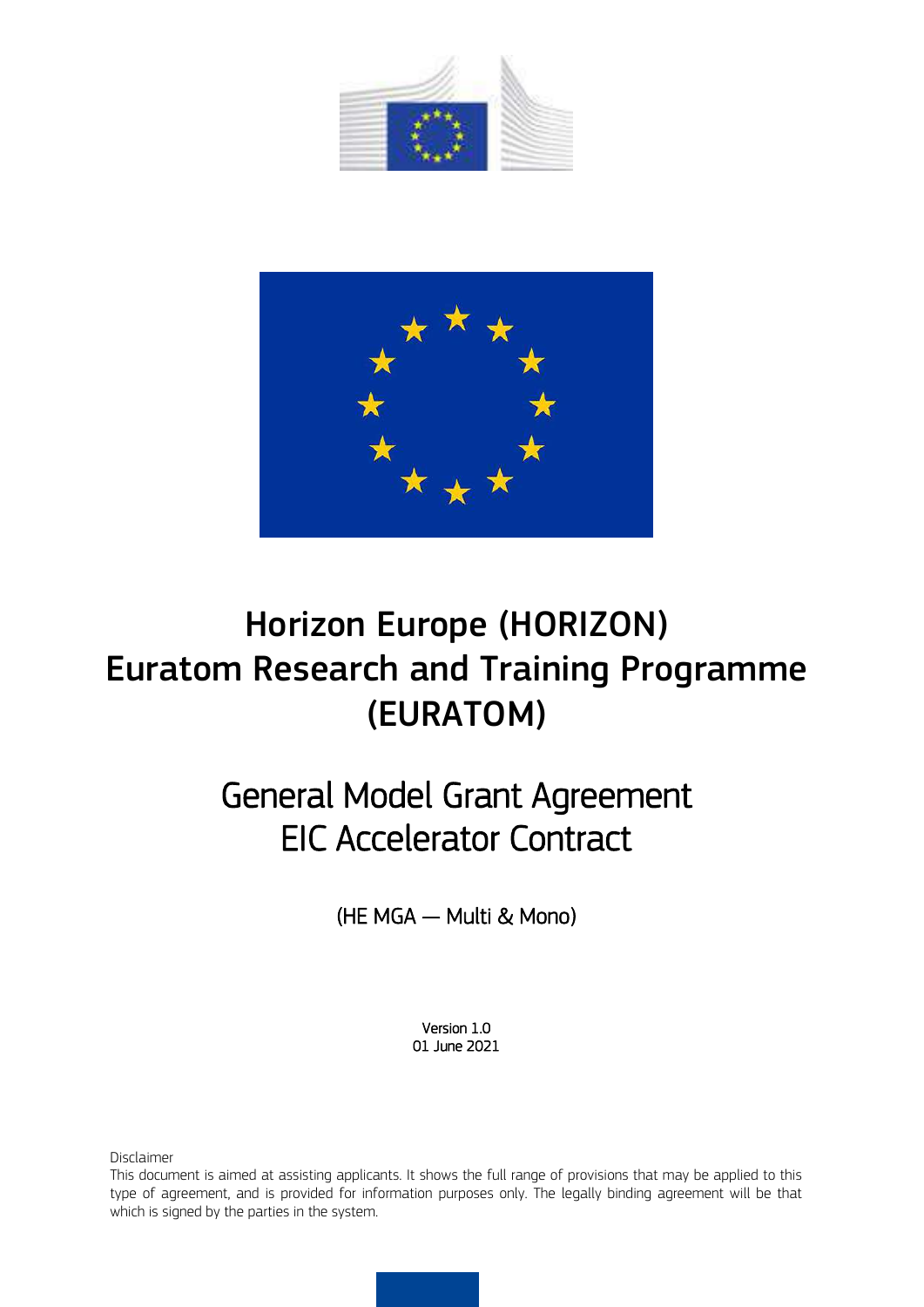| <b>HISTORY OF CHANGES</b> |                            |                                                                                 |  |  |  |  |
|---------------------------|----------------------------|---------------------------------------------------------------------------------|--|--|--|--|
| <b>Version</b>            | <b>Publication</b><br>date | <b>Changes</b>                                                                  |  |  |  |  |
| 1.0 DRAFT                 | 25.02.2021                 | Initial version.<br>$\blacksquare$                                              |  |  |  |  |
| 1.0                       | 01.06.2021                 | Initial version with some small corrections from EU MGA v1.0.<br>$\blacksquare$ |  |  |  |  |
|                           |                            |                                                                                 |  |  |  |  |
|                           |                            |                                                                                 |  |  |  |  |
|                           |                            |                                                                                 |  |  |  |  |
|                           |                            |                                                                                 |  |  |  |  |
|                           |                            |                                                                                 |  |  |  |  |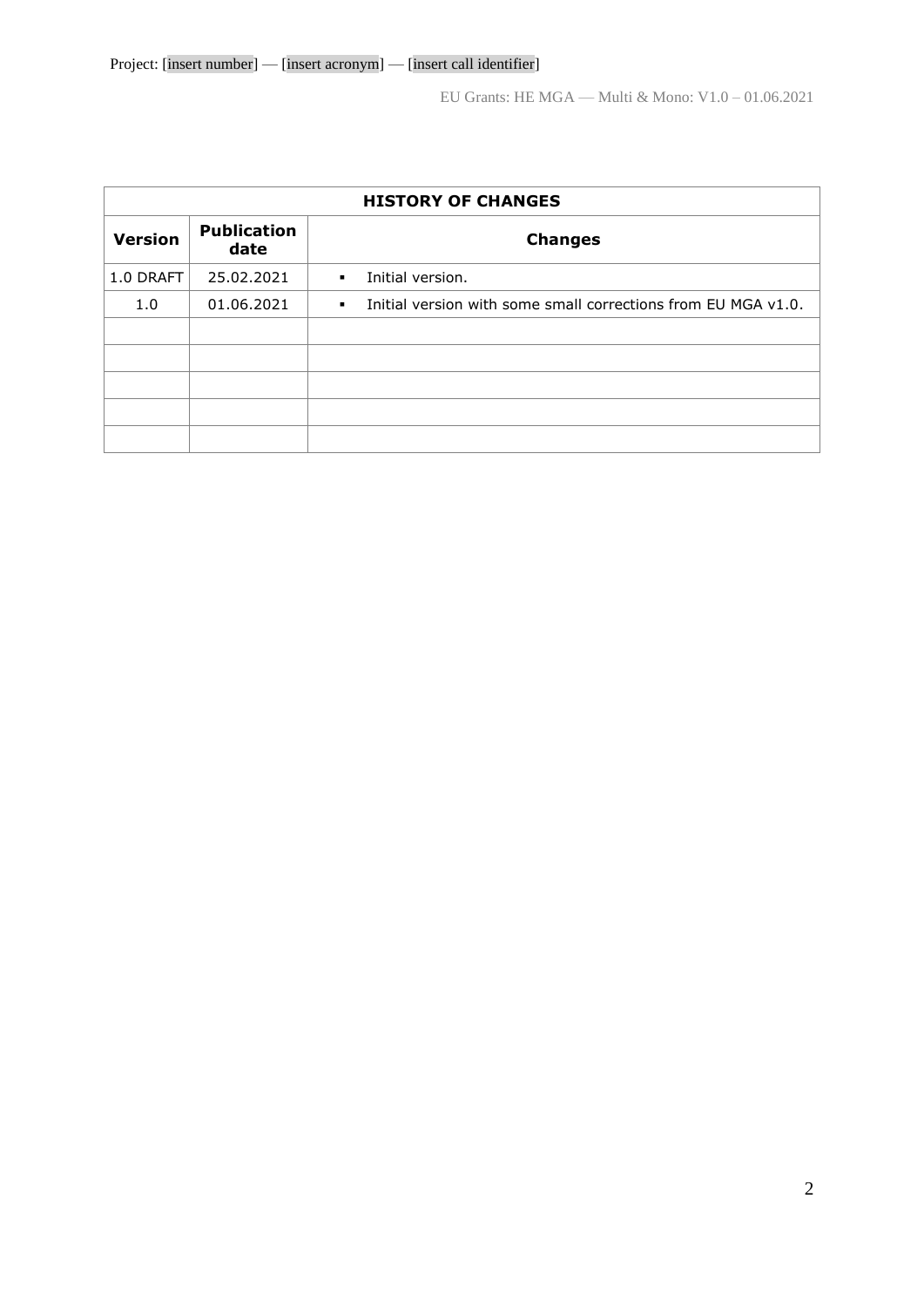

EUROPEAN COMMISSION [NAME DG]

[Name Directorate] [**Name Unit**]

# **GENERAL MODEL GRANT AGREEMENT/CONTRACT FOR THE HORIZON EUROPE PROGRAMME (HORIZON) 1 EURATOM RESEARCH AND TRAINING PROGRAMME (EURATOM) 2 (HE MGA — MULTI & MONO)**

- **Options** *[in green square brackets]* **will be automatically activated during grant agreement preparation in the IT tools. Options not chosen will automatically either not appear or appear as 'not applicable'. Options chosen will appear without brackets and without the green instruction.**
- **For fields in [grey in square brackets], the system will insert the appropriate data.**
- **Text in grey indicates that text which is used in other EU programmes is not applicable for this programme.**
- <span id="page-2-0"></span> **Footnotes in green are internal instructions and will not appear in the text generated by the system for signature.**

# **[GRANT AGREEMENT][CONTRACT]**

# **Project [insert number] — [insert acronym]**

## <span id="page-2-1"></span>**PREAMBLE**

This **Agreement** ('the Agreement') is **between** the following parties:

#### **on the one part**,

 $\overline{a}$ 

*[OPTION 1:* the **European Union** ('EU'), represented by the European Commission ('European Commission' or 'granting authority'),*]* 

*[OPTION 2:* the **European Atomic Energy Community** ('Euratom'), represented by the European Commission ('European Commission' or 'granting authority'),*]* 

*[OPTION 3 for direct management by executive agencies:* the *[***European Climate, Infrastructure and Environment Executive Agency (CINEA)***] [***European Education and** 

<sup>1</sup> Regulation (EU) 2021/695 of the European Parliament and of the Council of 28 April 2021 establishing Horizon Europe – the Framework Programme for Research and Innovation, laying down its rules for participation and dissemination (OJ L 170, 12.5.2021, p. 1).

Council Decision (EU) 2021/764 of 10 May 2021 establishing the Specific Programme implementing Horizon Europe – the Framework Programme for Research and Innovation (OJ L 167I , 12.5.2021, p. 1).

<sup>&</sup>lt;sup>2</sup> Council Regulation (Euratom)  $2021/765$  of 10 May 2021 establishing the Research and Training Programme of the European Atomic Energy Community for the period 2021-2025 complementing Horizon Europe – the Framework Programme for Research and Innovation (OJ L 167I , 12.5.2021, p. 81).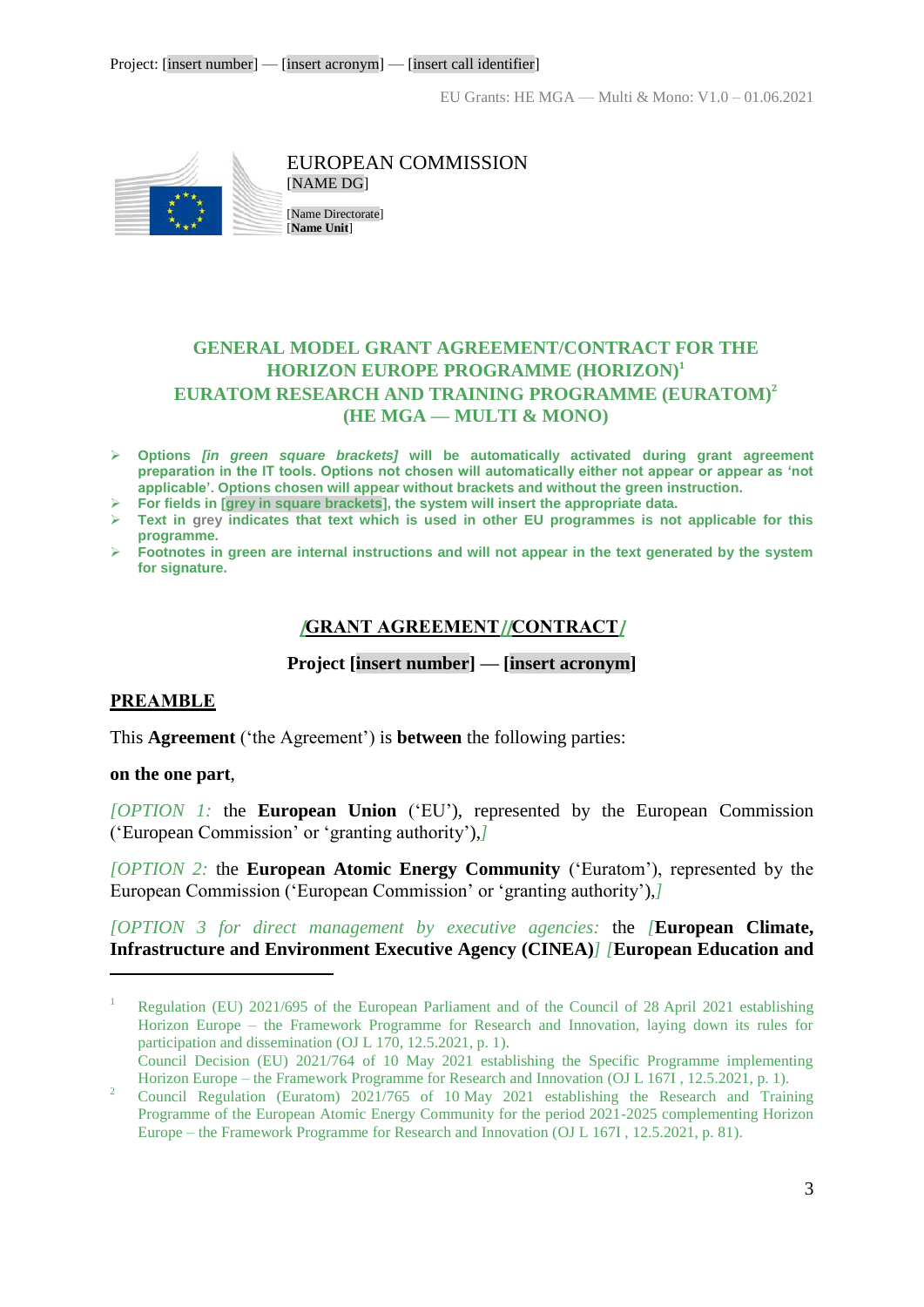**Culture Executive Agency (EACEA)***] [***European Research Council Executive Agency (ERCEA)***] [***European Health and Digital Executive Agency (HaDEA)***] [***European Innovation Council and SME Executive Agency (EISMEA)***] [***European Research Executive Agency (REA)<sup>***]* **('EU executive agency' or 'granting authority'), under the powers**</sup> delegated by the European Commission ('European Commission'),*]*

*[OPTION 4 for indirect management by EU funding bodies:* [**insert name of funding body**] ('granting authority')*[*, under the powers delegated by the European Commission ('European Commission')*]]*

**and** 

## **on the other part**,

1. 'the coordinator':

[**full official name (short name)**], PIC [number], established in [legal address],

*[*and the following other beneficiaries, if they sign their 'accession form' (see Annex 3 and Article 40):

2. [**full official name (short name)**], PIC [number], established in [legal address],

*[*3. **Joint Research Centre (JRC)**, PIC [number], established in RUE DE LA LOI 200, BRUSSELS 1049, Belgium,*]*

[same for each beneficiary] *]*

Unless otherwise specified, references to 'beneficiary' or 'beneficiaries' include the coordinator and affiliated entities (if any).

If only one beneficiary signs the grant agreement ('mono-beneficiary grant'), all provisions referring to the 'coordinator' or the 'beneficiaries' will be considered — mutatis mutandis as referring to the beneficiary.

The parties referred to above have agreed to enter into the Agreement.

By signing the Agreement and the accession forms, the beneficiaries accept the grant and agree to implement the action under their own responsibility and in accordance with the Agreement, with all the obligations and terms and conditions it sets out.

The Agreement is composed of:

Preamble

 $\overline{a}$ 

Terms and Conditions (including Data Sheet)

Annex 1 Description of the action<sup>3</sup>

<sup>3</sup> Template published on [Portal Reference Documents.](https://ec.europa.eu/info/funding-tenders/opportunities/portal/screen/how-to-participate/reference-documents)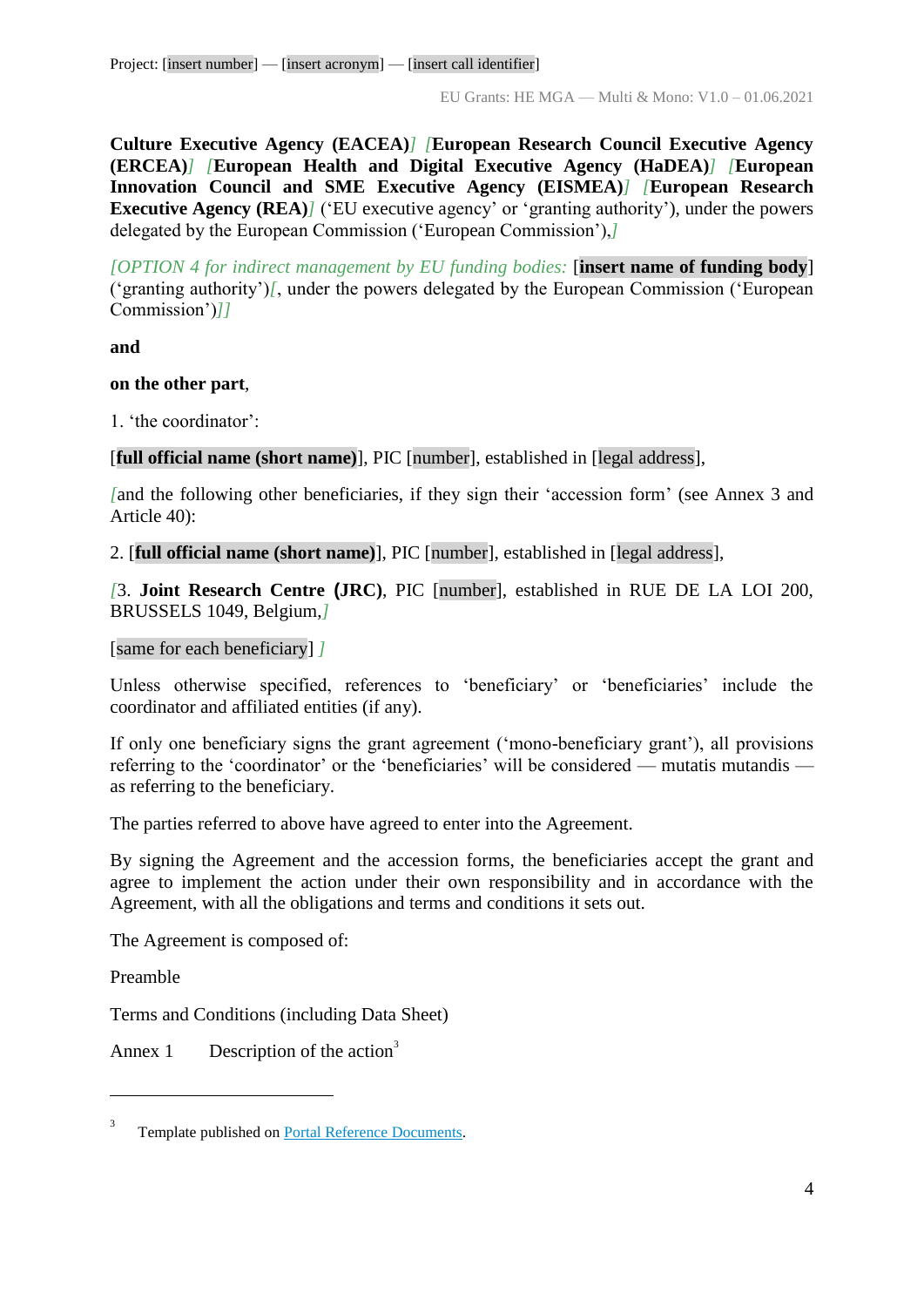- Annex 2 Estimated budget for the action
- Annex 2a Additional information on unit costs and contributions (if applicable)
- Annex 3 Accession forms (if applicable)<sup>4</sup>
- Annex 3a Declaration on joint and several liability of affiliated entities (if applicable)<sup>5</sup>
- Annex 4 Model for the financial statements
- Annex 5 Specific rules (if applicable)

*[OPTION for EIC Accelerator Blended Finance* Annex 6 Investment agreement*]*

<sup>4</sup> Template published on [Portal Reference Documents.](https://ec.europa.eu/info/funding-tenders/opportunities/portal/screen/how-to-participate/reference-documents)

<sup>5</sup> Template published on [Portal Reference Documents.](https://ec.europa.eu/info/funding-tenders/opportunities/portal/screen/how-to-participate/reference-documents)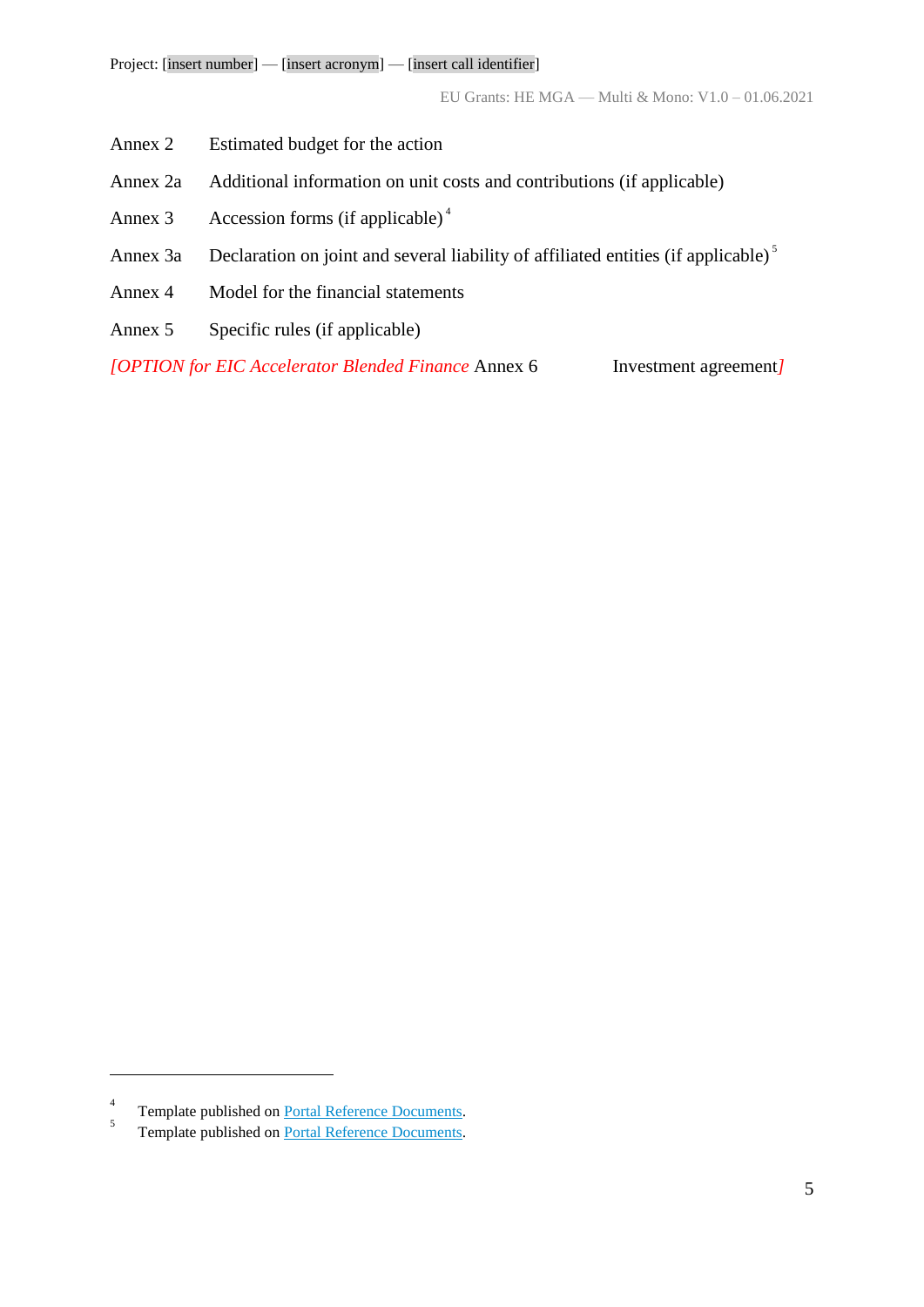# **TERMS AND CONDITIONS**

## <span id="page-5-0"></span>**TABLE OF CONTENTS**

| <b>CHAPTER 1</b> |      |                                                                    |  |
|------------------|------|--------------------------------------------------------------------|--|
|                  |      |                                                                    |  |
|                  |      |                                                                    |  |
| <b>CHAPTER 2</b> |      |                                                                    |  |
|                  |      |                                                                    |  |
|                  |      |                                                                    |  |
| <b>CHAPTER 3</b> |      |                                                                    |  |
|                  |      |                                                                    |  |
|                  | 5.1  |                                                                    |  |
|                  | 5.2  |                                                                    |  |
|                  | 5.3  |                                                                    |  |
|                  | 5.4  |                                                                    |  |
|                  | 5.5  |                                                                    |  |
|                  |      | ARTICLE 6 - ELIGIBLE AND INELIGIBLE COSTS AND CONTRIBUTIONS  22    |  |
|                  | 6.1  |                                                                    |  |
|                  | 6.2  |                                                                    |  |
|                  | 6.3  |                                                                    |  |
|                  | 6.4  |                                                                    |  |
| <b>CHAPTER 4</b> |      |                                                                    |  |
|                  |      | SECTION 1 CONSORTIUM: BENEFICIARIES, AFFILIATED ENTITIES AND OTHER |  |
|                  |      |                                                                    |  |
|                  |      |                                                                    |  |
|                  |      |                                                                    |  |
|                  | 9.1  |                                                                    |  |
|                  | 9.2  |                                                                    |  |
|                  | 9.3  |                                                                    |  |
|                  | 9.4  |                                                                    |  |
|                  |      |                                                                    |  |
|                  | 10.1 |                                                                    |  |
|                  | 10.2 |                                                                    |  |
|                  | 10.3 |                                                                    |  |
|                  |      |                                                                    |  |
|                  |      |                                                                    |  |
|                  | 11.1 |                                                                    |  |
|                  | 11.2 |                                                                    |  |
|                  |      |                                                                    |  |
|                  | 12.1 |                                                                    |  |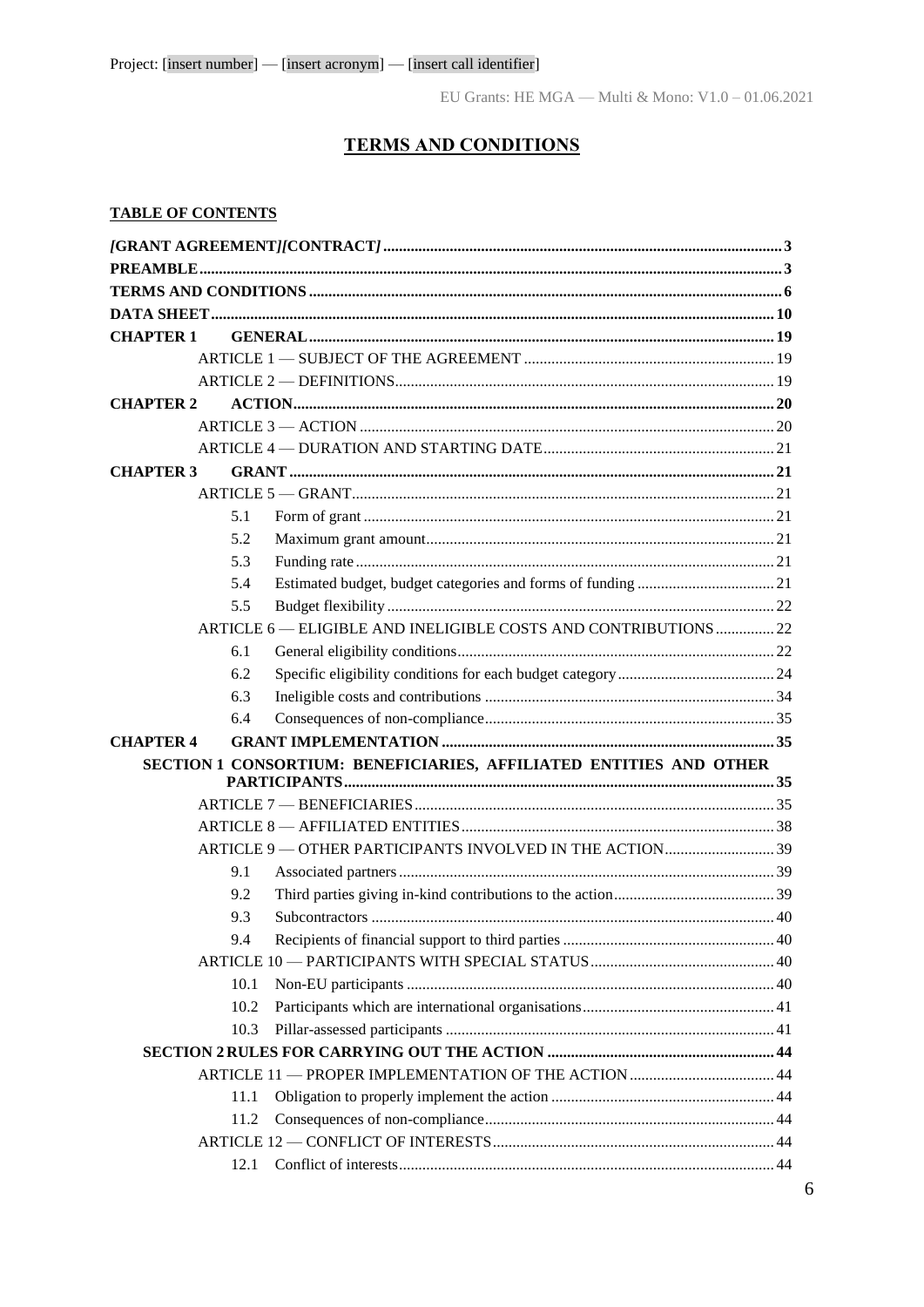| 12.2        |                                                                                                                                                   |  |
|-------------|---------------------------------------------------------------------------------------------------------------------------------------------------|--|
|             |                                                                                                                                                   |  |
| 13.1        |                                                                                                                                                   |  |
| 13.2        |                                                                                                                                                   |  |
| 13.3        |                                                                                                                                                   |  |
|             |                                                                                                                                                   |  |
| 14.1        |                                                                                                                                                   |  |
| 142         |                                                                                                                                                   |  |
| 14.3        |                                                                                                                                                   |  |
|             |                                                                                                                                                   |  |
| 15.1        |                                                                                                                                                   |  |
| 15.2        |                                                                                                                                                   |  |
| 15.3        |                                                                                                                                                   |  |
| ARTICLE 16- | INTELLECTUAL PROPERTY RIGHTS (IPR) - BACKGROUND<br>AND RESULTS - ACCESS RIGHTS AND RIGHTS OF USE 48                                               |  |
| 16.1        |                                                                                                                                                   |  |
| 16.2        |                                                                                                                                                   |  |
| 16.3        | Rights of use of the granting authority on materials, documents and<br>information received for policy, information, communication, dissemination |  |
| 16.4        |                                                                                                                                                   |  |
| 16.5        |                                                                                                                                                   |  |
|             | ARTICLE 17 - COMMUNICATION, DISSEMINATION AND VISIBILITY  49                                                                                      |  |
| 17.1        |                                                                                                                                                   |  |
| 17.2        |                                                                                                                                                   |  |
| 17.3        |                                                                                                                                                   |  |
| 17.4        |                                                                                                                                                   |  |
| 17.5        |                                                                                                                                                   |  |
|             | ARTICLE 18 - SPECIFIC RULES FOR CARRYING OUT THE ACTION  51                                                                                       |  |
| 18.1        |                                                                                                                                                   |  |
| 18.2        |                                                                                                                                                   |  |
|             |                                                                                                                                                   |  |
|             |                                                                                                                                                   |  |
| 19.1        |                                                                                                                                                   |  |
| 19.2        |                                                                                                                                                   |  |
| 19.3        | Information about events and circumstances which impact the action 52                                                                             |  |
| 19.4        |                                                                                                                                                   |  |
|             |                                                                                                                                                   |  |
| 20.1        |                                                                                                                                                   |  |
| 20.2        |                                                                                                                                                   |  |
|             |                                                                                                                                                   |  |
| 21.1        |                                                                                                                                                   |  |
| 21.2        | Periodic reporting: Technical reports and financial statements 54                                                                                 |  |
| 21.3        |                                                                                                                                                   |  |
| 21.4        |                                                                                                                                                   |  |
| 21.5        |                                                                                                                                                   |  |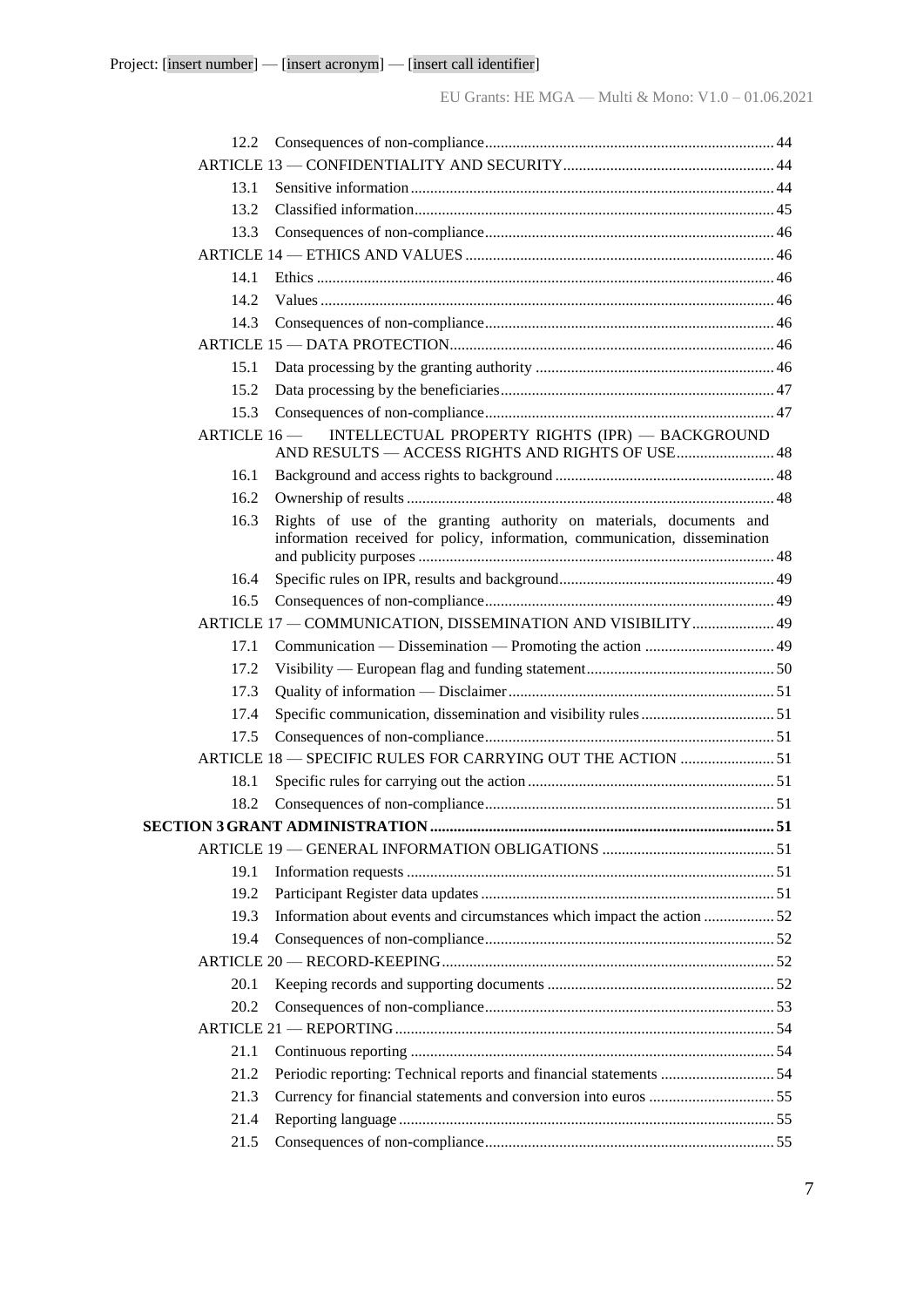|                  | ARTICLE 22 - PAYMENTS AND RECOVERIES - CALCULATION OF AMOUNTS               |  |
|------------------|-----------------------------------------------------------------------------|--|
|                  |                                                                             |  |
| 22.1             |                                                                             |  |
| 22.2             |                                                                             |  |
| 22.3             |                                                                             |  |
| 22.4             |                                                                             |  |
| 22.5             |                                                                             |  |
|                  |                                                                             |  |
|                  |                                                                             |  |
| 24.1             |                                                                             |  |
| 24.2             |                                                                             |  |
| 24.3             | Certificate on the compliance of usual cost accounting practices (CoMUC) 65 |  |
| 24.4             |                                                                             |  |
| 24.5             |                                                                             |  |
| <b>ARTICLE</b>   | 25 - CHECKS, REVIEWS, AUDITS AND INVESTIGATIONS -                           |  |
| 25.1             |                                                                             |  |
| 25.2             | European Commission checks, reviews and audits in grants of other granting  |  |
| 25.3             |                                                                             |  |
| 25.4             |                                                                             |  |
| 25.5             | Consequences of checks, reviews, audits and investigations — Extension of   |  |
| 25.6             |                                                                             |  |
|                  |                                                                             |  |
| 26.1             |                                                                             |  |
| 26.2             |                                                                             |  |
| <b>CHAPTER 5</b> |                                                                             |  |
|                  |                                                                             |  |
|                  |                                                                             |  |
| 27.1             |                                                                             |  |
|                  |                                                                             |  |
| 27.3             |                                                                             |  |
|                  |                                                                             |  |
| 28.1             |                                                                             |  |
| 28.2             |                                                                             |  |
| 28.3             |                                                                             |  |
|                  |                                                                             |  |
|                  |                                                                             |  |
| 29.1             |                                                                             |  |
|                  |                                                                             |  |
|                  |                                                                             |  |
| 30.1             |                                                                             |  |
| 30.2             |                                                                             |  |
|                  |                                                                             |  |
| 31.1             |                                                                             |  |
| 31.2             |                                                                             |  |
|                  |                                                                             |  |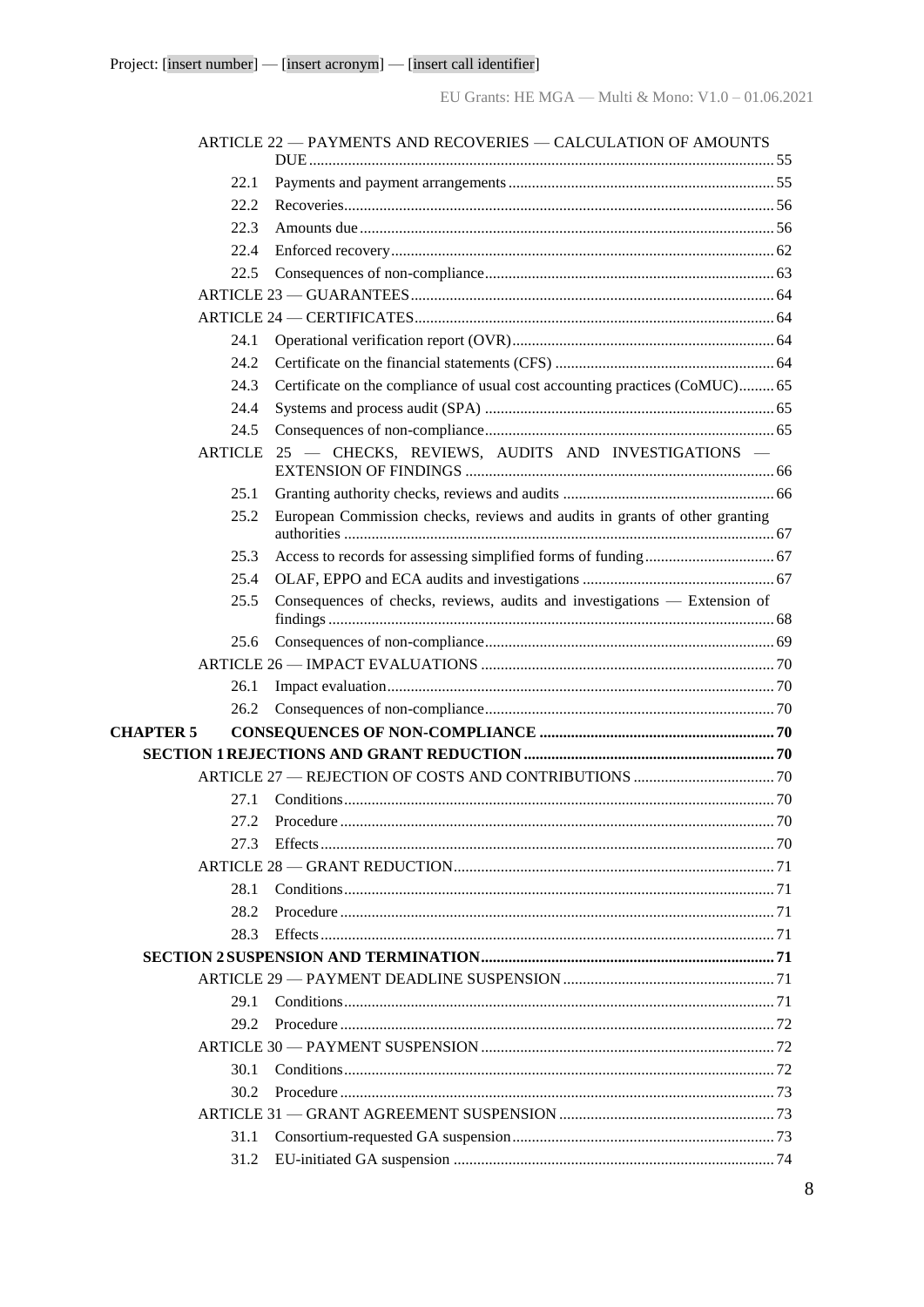|                        | ARTICLE 32 - GRANT AGREEMENT OR BENEFICIARY TERMINATION  75  |  |
|------------------------|--------------------------------------------------------------|--|
| 32.1                   |                                                              |  |
| 32.2.                  |                                                              |  |
| 32.3                   |                                                              |  |
| <b>SECTION 3 OTHER</b> | CONSEQUENCES: DAMAGES AND ADMINISTRATIVE                     |  |
|                        |                                                              |  |
|                        |                                                              |  |
| 33.1                   |                                                              |  |
| 33.2                   |                                                              |  |
|                        | ARTICLE 34 - ADMINISTRATIVE SANCTIONS AND OTHER MEASURES  81 |  |
|                        |                                                              |  |
|                        |                                                              |  |
| <b>CHAPTER 6</b>       |                                                              |  |
|                        |                                                              |  |
| 36.1                   |                                                              |  |
| 36.2                   |                                                              |  |
| 36.3                   |                                                              |  |
|                        |                                                              |  |
|                        |                                                              |  |
|                        |                                                              |  |
| 39.1                   |                                                              |  |
| 39.2                   |                                                              |  |
|                        | ARTICLE 40 - ACCESSION AND ADDITION OF NEW BENEFICIARIES  84 |  |
| 40.1                   |                                                              |  |
| 40.2                   |                                                              |  |
|                        |                                                              |  |
|                        | ARTICLE 42 - ASSIGNMENTS OF CLAIMS FOR PAYMENT AGAINST THE   |  |
|                        | ARTICLE 43 - APPLICABLE LAW AND SETTLEMENT OF DISPUTES  86   |  |
| 43.1                   |                                                              |  |
| 43.2                   |                                                              |  |
|                        |                                                              |  |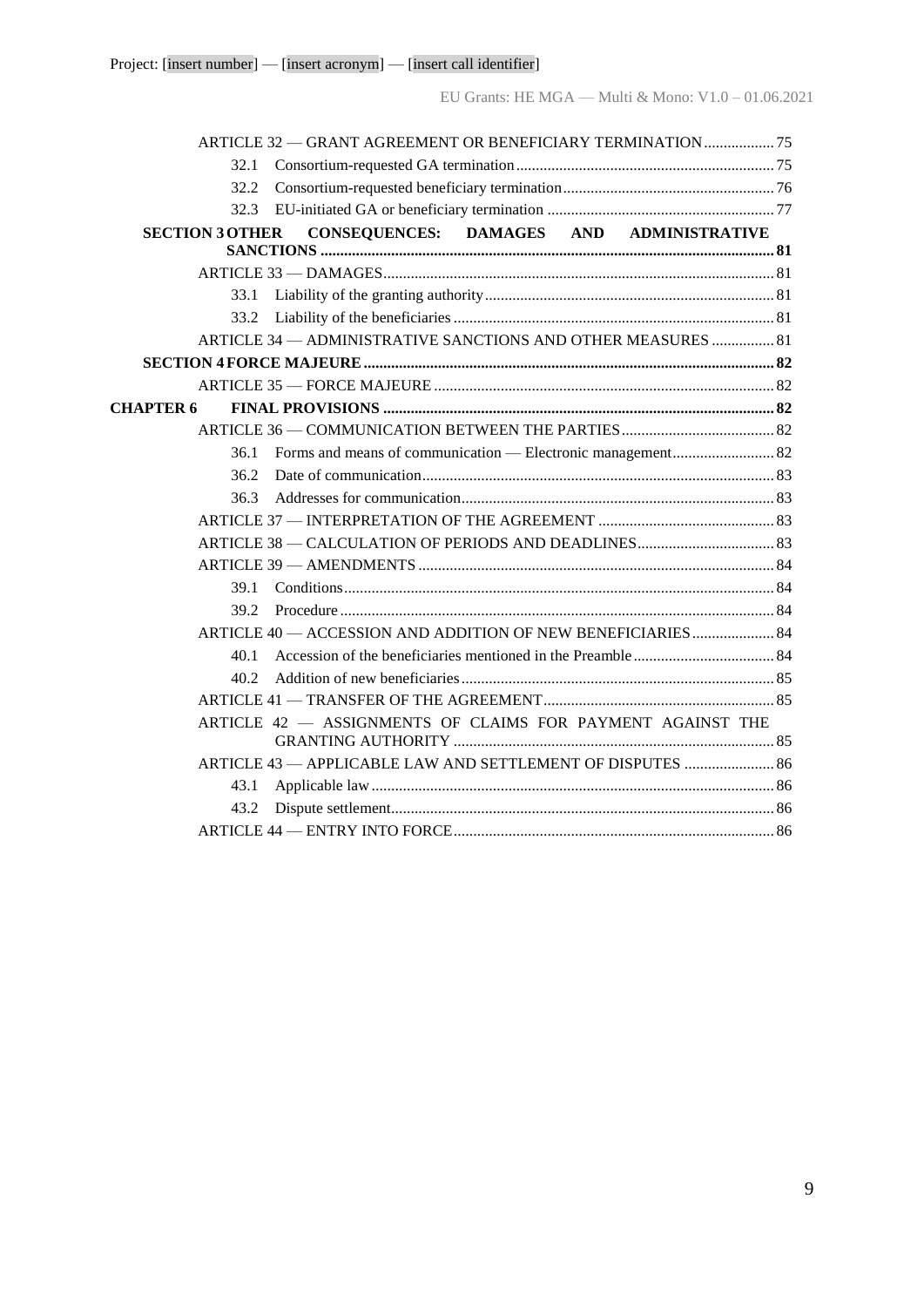# **DATA SHEET**

#### <span id="page-9-0"></span>**1. General data**

Project summary:

**Project summary** 

Text from DoA Annex 1 Part A (same text as proposal abstract)

Keywords: [keywords from proposal]

Project number: [project number, e.g. 690853330]

Project name: [full title]

Project acronym: [acronym]

Call: [call ID, e.g. PROG-(SUBPROG-)YEAR-CALLABREV]

Topic: [topic ID, e.g. PROG-(SUBPROG-)YEAR-CALLABREV-NN/TOPICABBREV]

Type of action: [ToA, e.g. HORIZON Research and Innovation Actions]

Granting authority: *[European Commission – EU] [European Commission – Euratom] [finame of Executive Agency]] [*[name of EU funding body]*]*

Grant managed through EU Funding & Tenders Portal: Yes (eGrants)

*[OPTION for SGAs:* Framework Partnership Agreement No [insert number] — [insert acronym]*]*

Project starting date<sup>6</sup>: *[OPTION 1 by default:* first day of the month following the entry into force date*] [OPTION 2 if selected for the grant:* fixed date: [dd/mm/yyyy]*]*

Project end date: [dd/mm/yyyy]

Project duration: [number of months, e.g. 48 months]

*[OPTION if selected for the grant:* Linked action: Linked with other action:

- **-** [insert linked action information, e.g. name, acronym, number, funded by (EU/name of other donor organisation), description (grant/ procurement/ prize/ equity investment/ repayable loan/etc)]
	- *[OPTION if selected for the grant:* Specific linked action type: *[*Synergy*]]*
	- Collaboration agreement: *[OPTION 1 by default:* No*] [OPTION 2 if selected for the call:*  Yes*]*

**-** … *]*

 $\overline{a}$ 

Consortium agreement: *[OPTION 1 by default:* Yes*] [OPTION 2 if selected for the call:* No*]*

*[OPTION for HE EIC Accelerator Blended Finance:* Additional information: Blended finance (single action); grant component ('grant') complemented by an investment component (equity, loan or other) of EUR [insert amount]*]*

This date must normally be the first day of a month and later than the entry into force of the agreement. The RAO can decide on another date, if justified by the applicants. However, the starting date may not be earlier than the submission date of the grant application – except if provided for by the basic act or in cases of extreme urgency and conflict prevention (Article 193 EU Financial Regulation 2018/1046).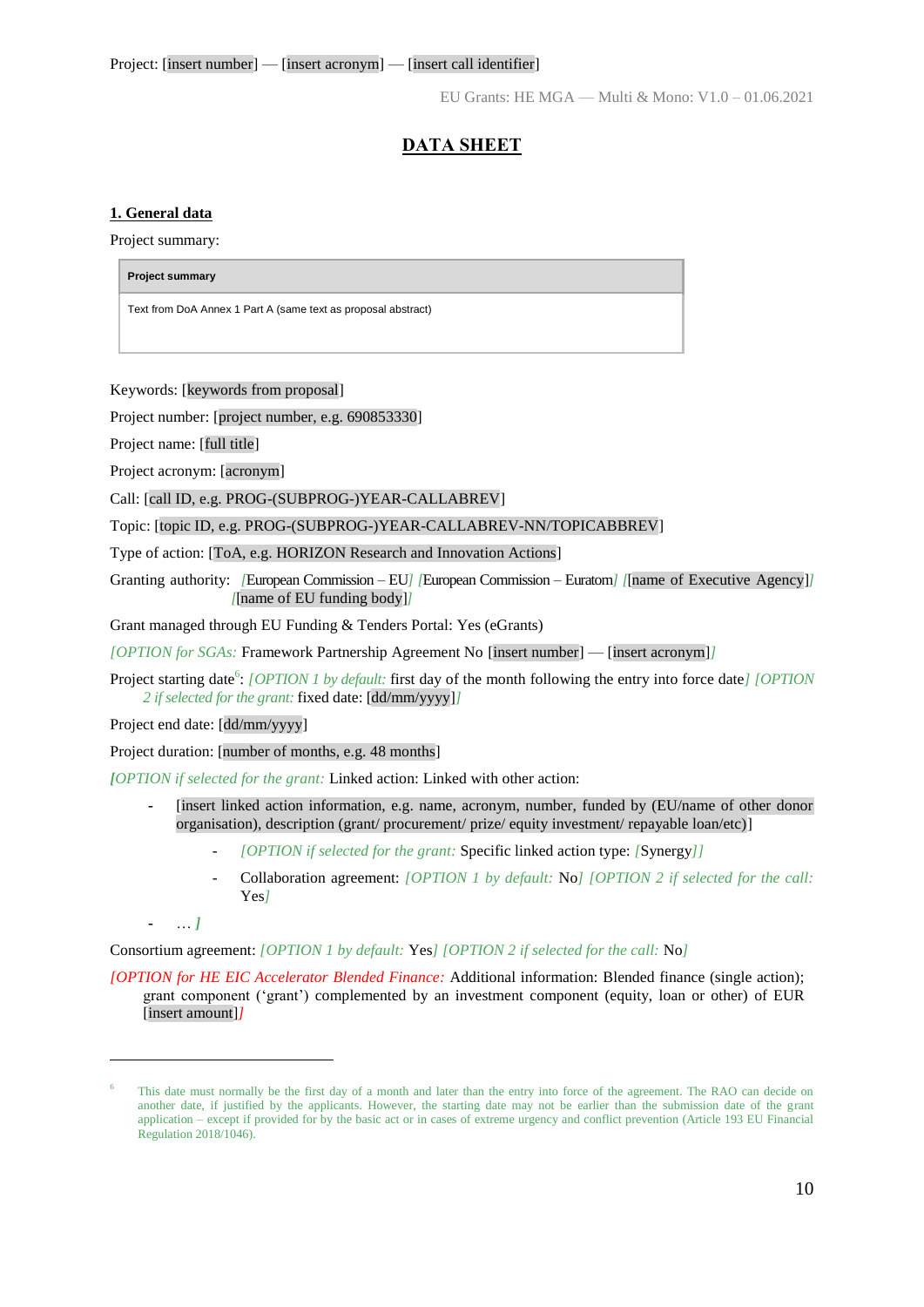Project: [insert number] — [insert acronym] — [insert call identifier]

EU Grants: HE MGA — Multi & Mono: V1.0 – 01.06.2021

## **2. Participants**

#### **List of participants:**

| <b>Num</b><br>ber | Role                                    | <b>Short</b><br>name | Legal name | Count<br>ry   | <b>PIC</b> | <b>Total eligible</b><br>costs<br>(BEN and AE) |  | <b>Maximum</b><br>grant amount | Entry date | Exit date |
|-------------------|-----------------------------------------|----------------------|------------|---------------|------------|------------------------------------------------|--|--------------------------------|------------|-----------|
| $\mathbf{1}$      | COO                                     |                      |            | [countr<br>y] |            | [amount]                                       |  | [amount]                       | [date]     |           |
| $\overline{2}$    | <b>BEN</b>                              |                      |            | [countr<br>y] |            | [amount]                                       |  | [amount]                       |            |           |
| 2.1               | AE                                      |                      |            | [countr<br>y] |            | [amount]                                       |  | [amount]                       |            |           |
| 3                 | <b>BEN</b><br>(UTRO)                    |                      |            | [countr<br>y] |            | [amount]                                       |  | $\mathsf 0$                    |            |           |
| 4                 | <b>BEN</b><br>(pillar-<br>assessed)     |                      |            | [countr<br>y] |            | [amount]                                       |  | [amount]                       |            | [date]    |
| 5                 | <b>BEN</b>                              |                      |            | [countr<br>y] |            | [amount]                                       |  | [amount]                       | [date]     |           |
| 6                 | <b>BEN</b><br>(IO, pillar-<br>assessed) |                      |            | [countr<br>y] |            | [amount]                                       |  | [amount]                       |            |           |
| $\overline{7}$    | AP                                      |                      |            | [countr<br>y] |            | $\mathsf 0$                                    |  | $\pmb{0}$                      |            |           |
| Total             |                                         |                      | [amount]   |               | [amount]   |                                                |  |                                |            |           |

### **Coordinator:**

**-** [name BEN (short name)]: from [insert date] to [insert date]

**-** …

## **3. Grant**

#### **Maximum grant amount, total estimated eligible costs and contributions and funding rate:**

| Total eligible costs<br>(BEN and AE) | <b>Funding</b><br>rate<br>$(\% )$ | <b>Maximum</b> grant<br>amount<br>(Annex 2) | Maximum grant<br>amount<br>(award decision) |
|--------------------------------------|-----------------------------------|---------------------------------------------|---------------------------------------------|
| [amount]                             | $[] , []$                         | [amount]                                    | [amount]                                    |

**Grant form:** Budget-based

**Grant mode:** Action grant

**Budget categories/activity types:**

*[OPTION 1 by default (all HE and Euratom ToA except HE PCP/PPI, Euratom Programme Cofund Actions, HE ERC Grants):*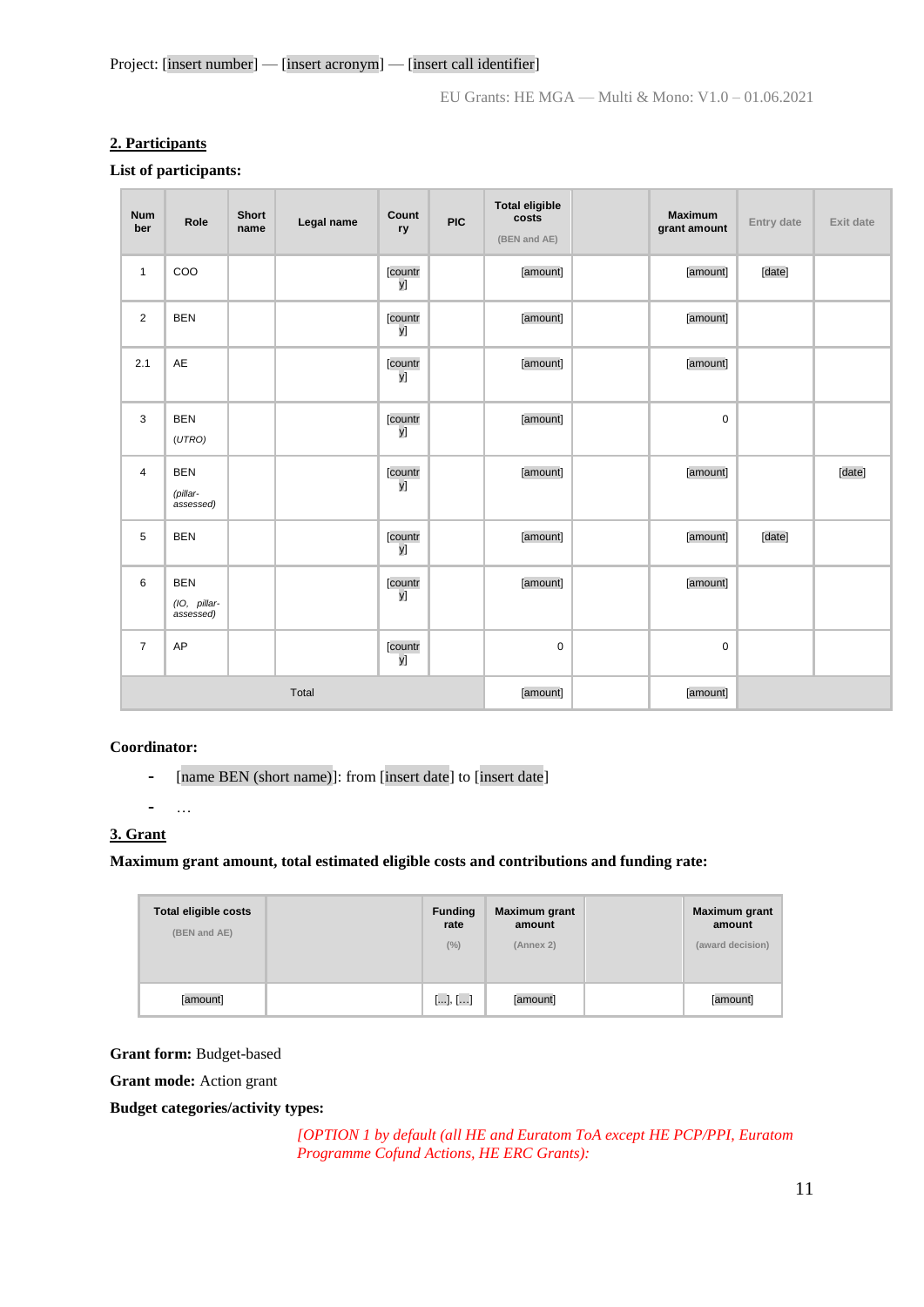- **-** A. Personnel costs
	- **-** A.1 Employees, A.2 Natural persons under direct contract, A.3 Seconded persons
	- **-** A.4 SME owners and natural person beneficiaries
- **-** B. Subcontracting costs
- **-** C. Purchase costs
	- **-** C.1 Travel and subsistence
	- **-** C.2 Equipment
	- **-** C.3 Other goods, works and services
- **-** D. Other cost categories
	- **-** *[*D.1 Financial support to third parties*]*
	- **-** D.2 Internally invoiced goods and services
	- **-** *[*D.3 Transnational access to research infrastructure unit costs*]*
	- **-** *[*D.4 Virtual access to research infrastructure unit costs*]*
- **-** E. Indirect costs*]*

#### *[OPTION 2 for HE PCP/PPI:*

- **-** A. Personnel costs
	- **-** A.1 Employees, A.2 Natural persons under direct contract, A.3 Seconded persons
	- **-** A.4 SME owners and natural person beneficiaries
- **-** B. Subcontracting costs
- **-** C. Purchase costs
	- **-** C.1 Travel and subsistence
	- **-** C.2 Equipment
	- **-** C.3 Other goods, works and services
- **-** D. Other cost categories
	- **-** *[*D.1 Financial support to third parties*]*
	- **-** D.2 Internally invoiced goods and services
	- **-** D.5 PCP/PPI procurement costs
- **-** E. Indirect costs*]*

*[OPTION 3 for Euratom Programme Cofund Actions:*

- **-** A. Personnel costs
	- **-** A.1 Employees, A.2 Natural persons under direct contract, A.3 Seconded persons
	- **-** A.4 SME owners and natural person beneficiaries
- **-** B. Subcontracting costs
- **-** C. Purchase costs
	- **-** C.1 Travel and subsistence
	- **-** C.2 Equipment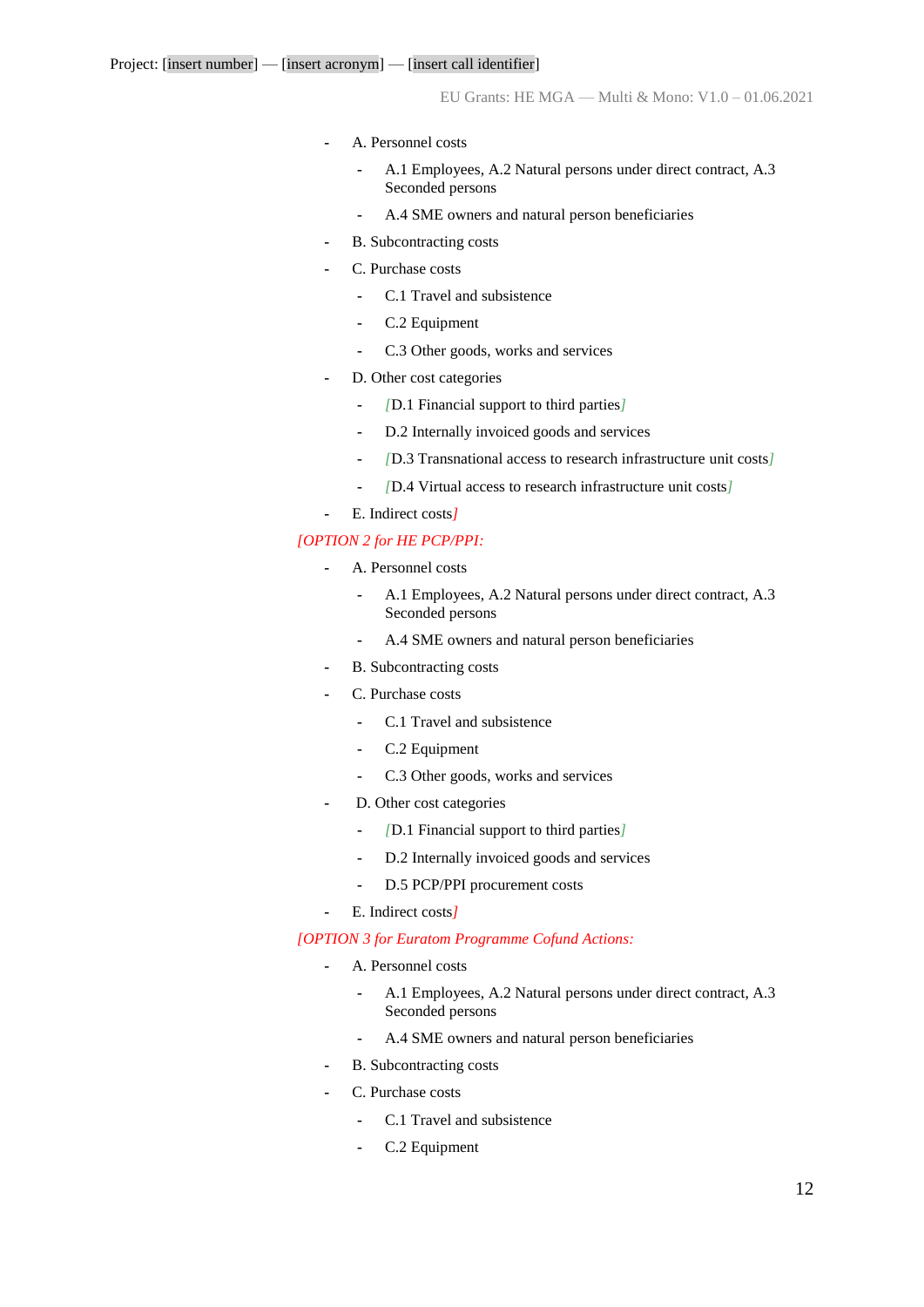- **-** C.3 Other goods, works and services
- **-** D. Other cost categories
	- **-** *[*D.1 Financial support to third parties*]*
	- **-** D.2 Internally invoiced goods and services
	- **-** *[*D.3 Transnational access to research infrastructure unit costs*]*
	- **-** *[*D.4 Virtual access to research infrastructure unit costs*]*
	- **-** D.6 Euratom Cofund staff mobility costs
- **-** E. Indirect costs *]*

#### *[OPTION 4 for HE ERC Grants:*

- **-** A. Personnel costs
	- **-** A.1 Employees, A.2 Natural persons under direct contract, A.3 Seconded persons
	- **-** A.4 SME owners and natural person beneficiaries
- **-** B. Subcontracting costs
- **-** C. Purchase costs
	- **-** C.1 Travel and subsistence
	- **-** C.2 Equipment
	- **-** C.3 Other goods, works and services
- **-** D. Other cost categories)
	- **-** *[*D.1 Financial support to third parties*]*
	- **-** D.2 Internally invoiced goods and services
	- **-** D.7 ERC additional funding
	- **-** D.8 ERC additional funding (subcontracting, FSTP and internally invoiced goods and services)
- **-** E. Indirect costs*]*

#### **Cost eligibility options:**

- **-** In-kind contributions eligible costs
- **-** Parental leave
- **-** Project-based supplementary payments
- **-** Average personnel costs (unit cost according to usual cost accounting practices)
- **-** *[OPTION if selected for the call:* Country restrictions for subcontracting costs*]*
- *[OPTION if selected for the grant<sup>7</sup> :* Limitation for subcontracting*]*
- **-** Travel and subsistence:
	- **-** Travel: Actual costs
	- **-** Accommodation: Actual costs

This is a standard obligation for all EU grants. It may be unselected only for actions where subcontracting is a key/large part of the action (e.g infrastructure projects; technical assistance, statistical programmes, etc).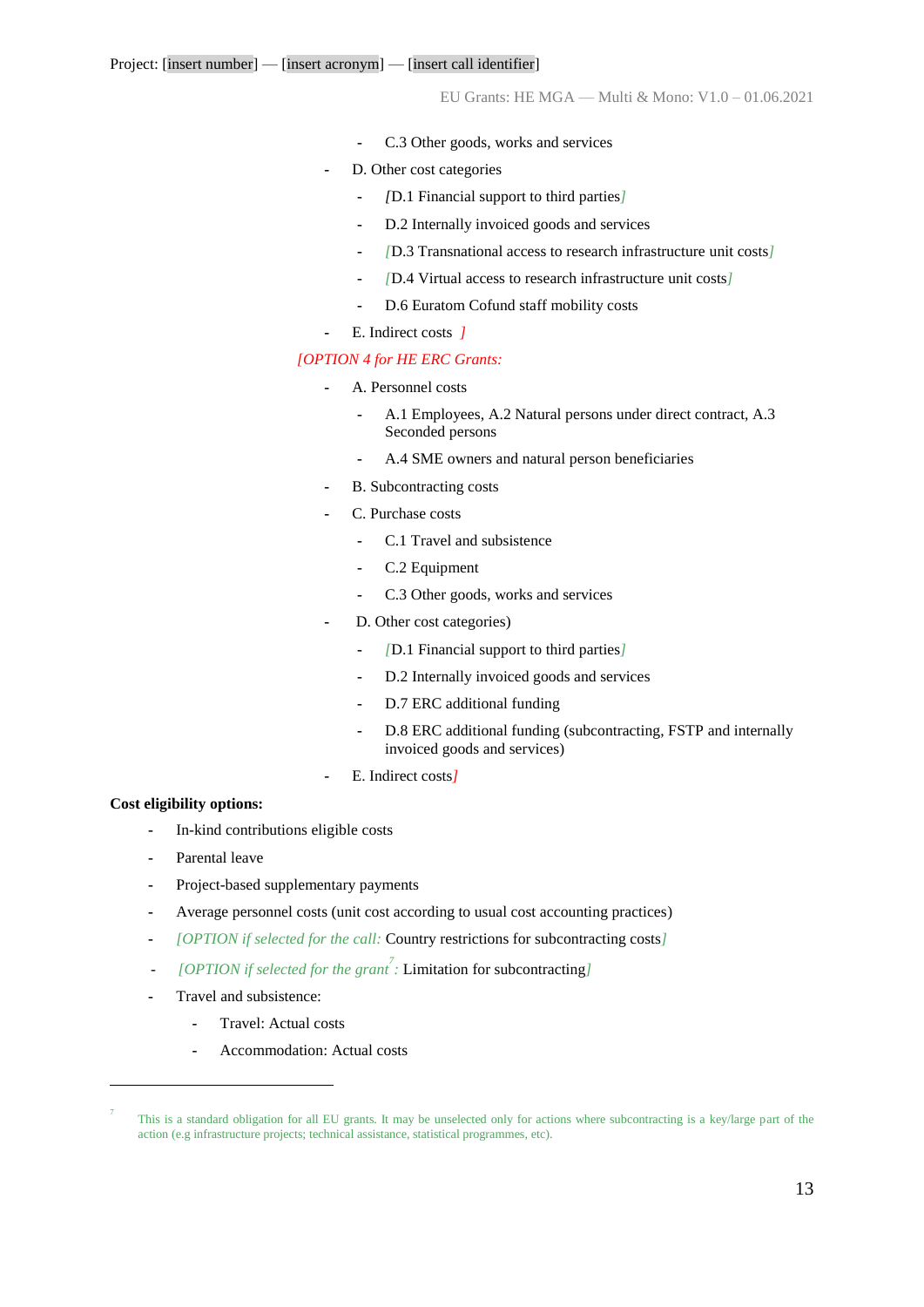- **-** Subsistence: Actual costs
- **-** Equipment: *[OPTION 1 by default:* depreciation only*][OPTION 2 if selected for the call:* full cost only*][OPTION 3 if selected for the call:* depreciation and full cost for listed equipment*][OPTION 4 if selected for the call:* full cost and depreciation for listed equipment*]*
- *[OPTION if selected for the call:* Costs for providing financial support to third parties (actual cost; max amount for each recipient: EUR  $[60 000]/[...]^{8}$
- Indirect cost flat-rate: 25% of the eligible direct costs (categories A-D, except volunteers costs, subcontracting costs, financial support to third parties and exempted specific cost categories, if any)
- VAT: Yes
- *[OPTION if selected for the grant:* Double funding for Synergy actions*]*
- *[OPTION if selected for the call:* Country restrictions for eligible costs*]*
- Other ineligible costs

**Budget flexibility**: Yes (no flexibility cap)

#### **4. Reporting, payments and recoveries**

#### **4.1 Continuous reporting** (art 21)

**Deliverables:** see Funding & Tenders Portal Continuous Reporting tool

*[OPTION for HE ERC Grants:* **Progress reports (ERC Scientific report)**: No/Yes (deadline for submission, 60 days after end of period)

| <b>Progress report</b><br><b>No</b> | <b>Month from</b> | Month to |
|-------------------------------------|-------------------|----------|
|                                     | [number]          | [number] |
| 2                                   | [number]          | [number] |

#### *[OPTION for HE EIC Grants:* **Progress meetings**: No/Yes (with 30 days prior notice)*]*

#### **4.2 Periodic reporting and payments**

 $\overline{a}$ 

**Reporting and payment schedule** (art 21, 22)**:**

|                          |                   | Reporting |             |                 | <b>Payments</b> |                        |
|--------------------------|-------------------|-----------|-------------|-----------------|-----------------|------------------------|
| <b>Reporting periods</b> |                   |           | <b>Type</b> | <b>Deadline</b> | <b>Type</b>     | Deadline (time to pay) |
| <b>RP No</b>             | <b>Month from</b> | Month to  |             |                 |                 |                        |

*]*

The amount applicable to the call must be specified in the call conditions. It may not be more than 60 000 EUR, unless the objective of the actions funded by the call would otherwise be impossible or overly difficult to achieve (Article 204 EU Financial Regulation 2018/1046). A higher amount may exceptionally be agreed with the granting authority, if this is announced in the call and is needed because otherwise the objective of the action would be impossible or overly difficult to achieve.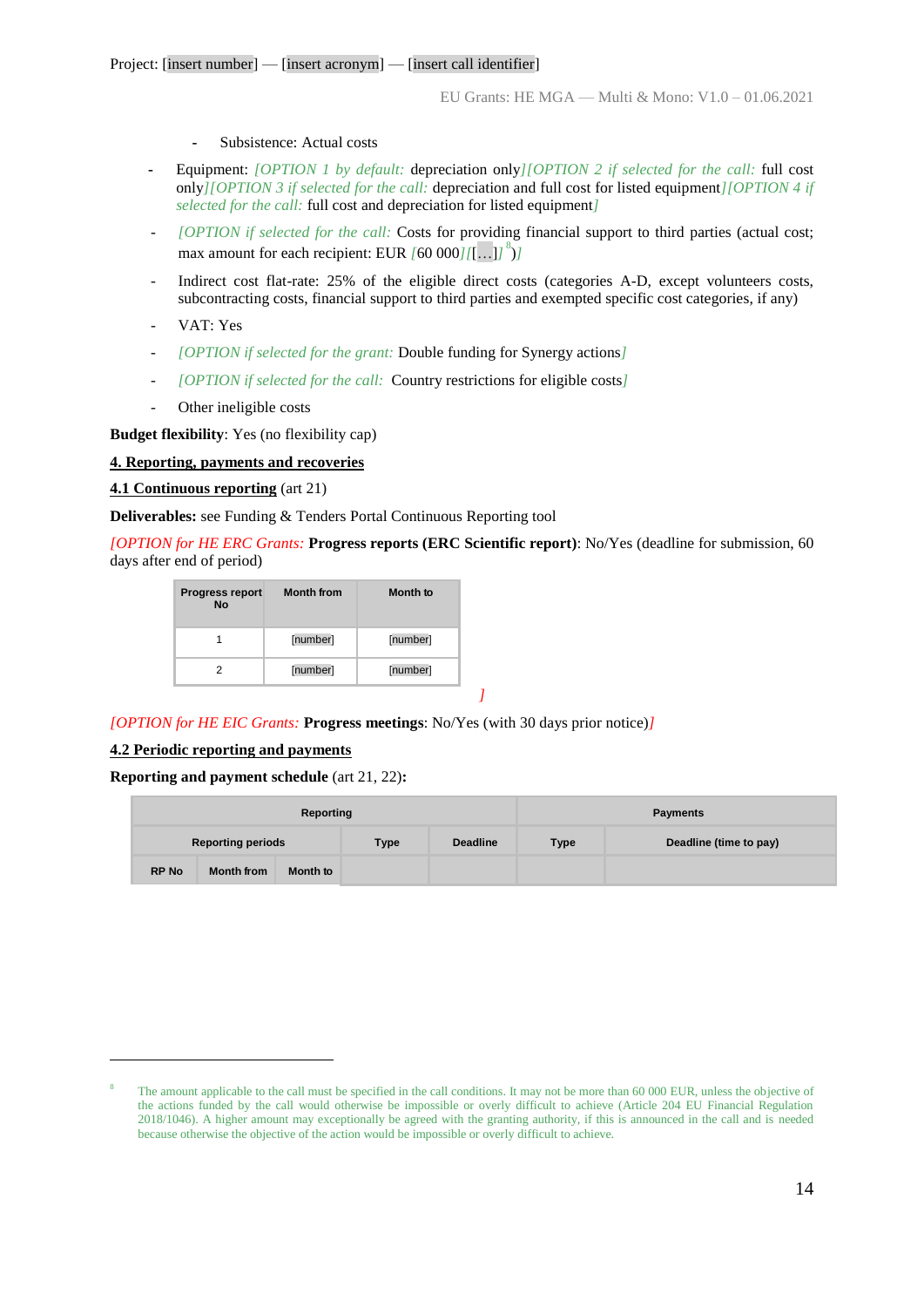|                |          |          |                                   | Initial<br>prefinancing                        | [OPTION 1 by default: 30 days from entry into<br>force/10 days before starting date - whichever<br>is the latest]<br>[OPTION 2: if selected for the call: n/a] |                                                                                                                                            |
|----------------|----------|----------|-----------------------------------|------------------------------------------------|----------------------------------------------------------------------------------------------------------------------------------------------------------------|--------------------------------------------------------------------------------------------------------------------------------------------|
| 1              | [number] | [number] | Additional<br>prefinancing report | 60 days after<br>end of<br>reporting<br>period | Additional<br>prefinancing                                                                                                                                     | [OPTION 1 if selected for the grant: 60 days<br>from receiving additional prefinancing report -<br>whichever is the latest/[OPTION 2: n/a] |
| $\overline{2}$ | [number] | [number] | Periodic report                   | 60 days after<br>end of<br>reporting<br>period | Interim payment                                                                                                                                                | [OPTION 1 if selected for the grant: 90 days<br>from receiving periodic report <i>[OPTION 2: n/a]</i>                                      |
| 3              | [number] | [number] | Periodic report                   | 60 days after<br>end of<br>reporting<br>period | Final payment                                                                                                                                                  | 90 days from receiving periodic report                                                                                                     |

#### **Prefinancing payments and guarantees:** *[*n/a*]*

| <b>Prefinancing payment</b>    |                 |  |  |  |  |  |
|--------------------------------|-----------------|--|--|--|--|--|
| <b>Type</b>                    | <b>Amount</b>   |  |  |  |  |  |
| Prefinancing 1 (initial)       | [amount]] [n/a] |  |  |  |  |  |
| Prefinancing 2<br>(additional) | [amount]]/n/a]  |  |  |  |  |  |

#### **Reporting and payment modalities** (art 21, 22)**:**

Mutual Insurance Mechanism (MIM): Yes

- MIM contribution: *[*5-8%*][*[…]%*]* of the maximum grant amount ([insert amount]), retained from the initial prefinancing *[additional OPTION if selected for the call:*, […]% of the maximum grant amount ([insert amount]), retained from the second prefinancing*][additional OPTION if selected for the call:* and […]% of the maximum grant amount ([insert amount]), retained from the third prefinancing*]*
- Restrictions on distribution of initial prefinancing: The prefinancing may be distributed only if the minimum number of beneficiaries set out in the call conditions (if any) have acceded to the Agreement and only to beneficiaries that have acceded.

Interim payment ceiling (if any): 90% of the maximum grant amount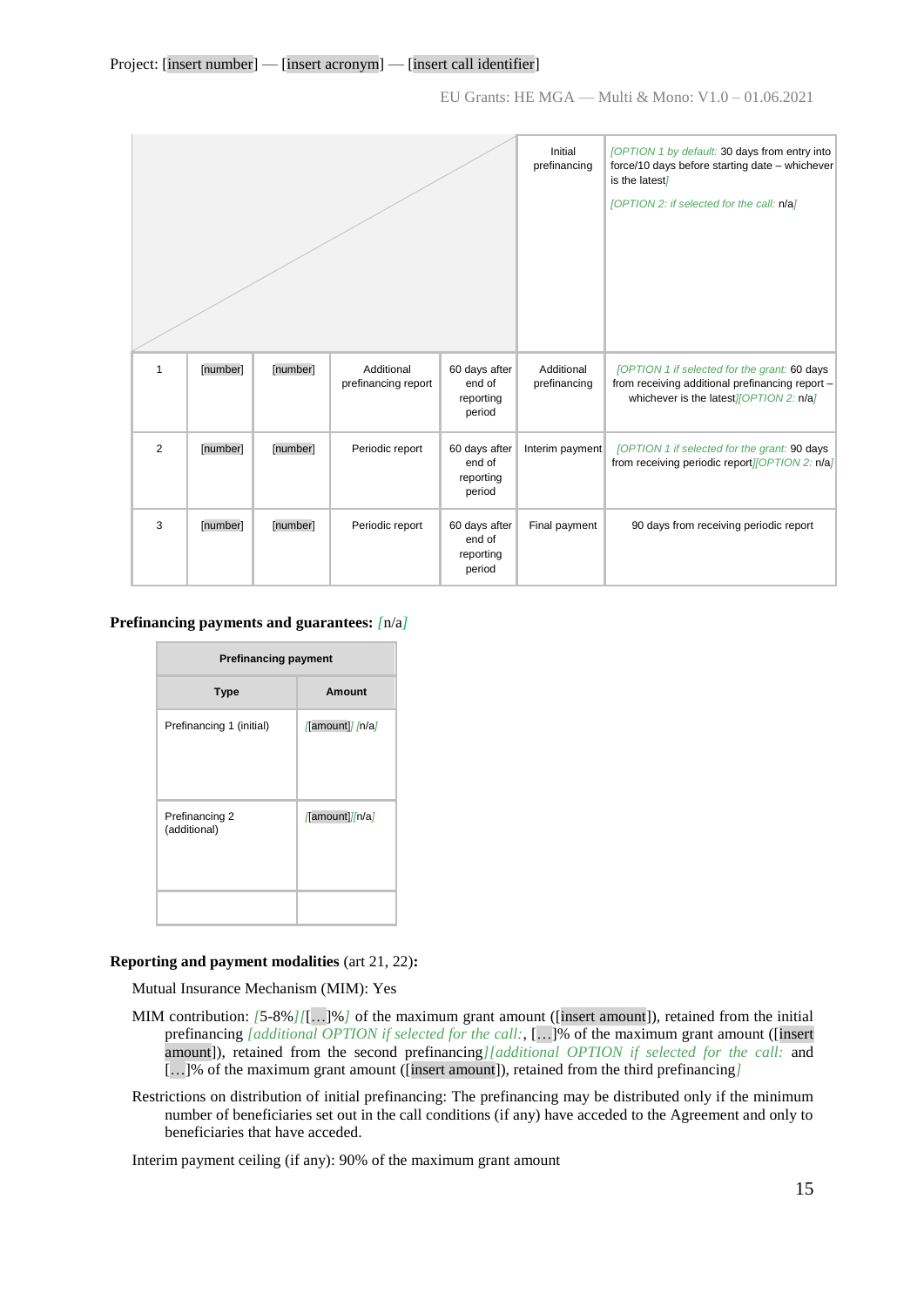*[OPTION if selected for the call:* Exception for revenues: Yes*]*

No-profit rule: *[OPTION if selected for the grant<sup>9</sup>*: **No/Yes***]* 

Late payment interest:  $ECB + 3.5\%$ 

Bank account for payments:

#### [IBAN account number and SWIFT/BIC, e.g. IT75Y0538703601000000198049; GEBABEBB]

Conversion into euros: Double conversion

Reporting language: Language of the Agreement

#### **4.3 Certificates** (art 24)

Certificates on the financial statements (CFS):

*[OPTION 1 for HE EIT KIC Actions:* 

Conditions:

Schedule: interim/final payment, if threshold is reached

Standard threshold (beneficiary-level):

- financial statement: requested EU contribution to costs ≥ EUR 430 000

Special threshold for beneficiaries with a systems and process audit (see Article 24): financial statement: requested EU contribution to costs  $\geq$  EUR 725 000

*[OPTION if selected for the grant:* Exempted beneficiaries:

- [short name of BEN/AE]
- [short name of BEN/AE]] *]*

*[OPTION 2 for all other HE and Euratom ToA:*

#### Conditions:

Schedule: only at final payment, if threshold is reached

Standard threshold (beneficiary-level):

- financial statement: requested EU contribution to costs  $\geq$  EUR 430 000

Special threshold for beneficiaries with a systems and process audit (see Article 24): financial statement: requested EU contribution to costs  $\geq$  EUR 725 000

*[OPTION if selected for the grant:* Exempted beneficiaries:

- [short name of BEN/AE]
- [short name of BEN/AE]*] ]*

**4.4 Recoveries** (art 22)

 $\overline{a}$ 

**First-line liability for recoveries:**

- grants which are entirely in the form of financing not linked to costs
- actions implemented only by non-profit organisations (i.e. all beneficiaries and affiliated entities are non-profit organisations)
- grants with a maximum amount of not more than EUR 60 000 (low value grants).

<sup>9</sup> This is a standard obligation for all EU grants. It may be unselected only under the conditions of Article 192(3) EU Financial Regulation 2018/1046):

<sup>-</sup> actions with the objective to reinforce the financial capacity of the beneficiaries

<sup>-</sup> actions where the continuity after their end is to be ensured by the income generated by the action

<sup>-</sup> grants in the form of study, research or training scholarships paid to natural persons or as other forms of direct support paid to natural persons who are most in need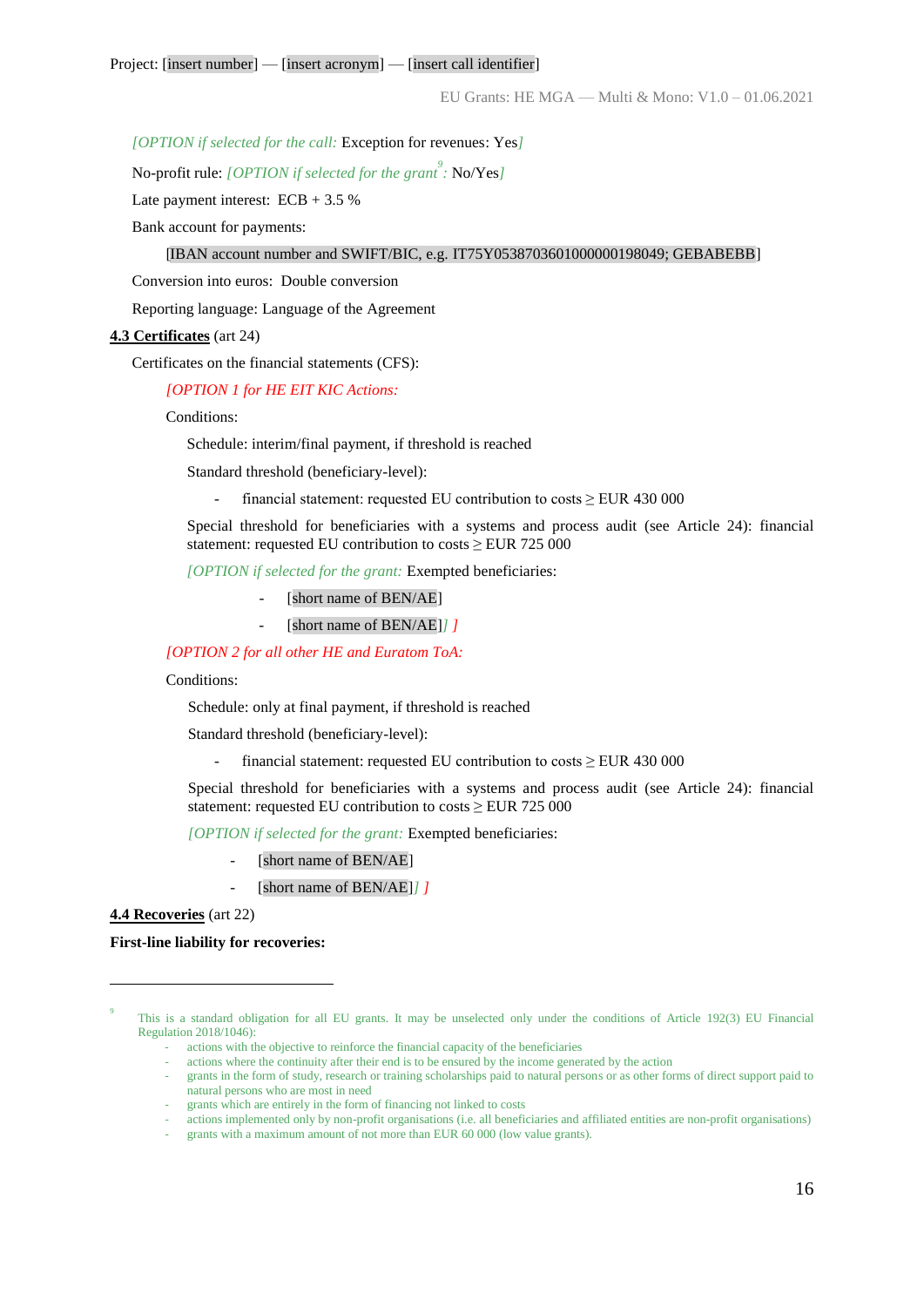Beneficiary termination: Beneficiary concerned

Final payment: Each beneficiary for their own debt

After final payment: Beneficiary concerned

#### **Joint and several liability for enforced recoveries (in case of non-payment):**

Individual financial responsibility: Each beneficiary is liable only for its own debts (and those of its affiliated entities, if any).

*[OPTION 1 by default:* Joint and several liability of affiliated entities — n/a*] [OPTION 2 if selected for the grant:* Joint and several liability of the following affiliated entities with their beneficiary — up to the maximum grant amount for the affiliated entity indicated in Annex 2:

- [name AE (short name)], linked to [short name BEN]
- [name AE (short name)], linked to [short name BEN]*]*

#### **5. Consequences of non-compliance, applicable law & dispute settlement forum**

#### **Suspension and termination:**

Additional suspension grounds (art 31)

Additional termination grounds (art 32)

#### **Applicable law** (art 43)**:**

Standard applicable law regime: EU law + law of Belgium

*[OPTION if selected for the grant:* Special applicable law regime:

- [name BEN (short name)]: *[OPTION 1:* no applicable law clause selected] *[OPTION 2: [EU*] law*][*+*][* law of [name of Member State or EFTA country]*][*+*][*general principles governing the law of international organisations and the general rules of international law*]]*
- [name BEN (short name)]: *[OPTION 1:* no applicable law clause selected] *[OPTION 2: [EU*] law*][*+*][* law of [insert name of Member State or EFTA country]*][*+*][*general principles governing the law of international organisations and the general rules of international law*]]]*

#### **Dispute settlement forum** (art 43)**:**

Standard dispute settlement forum:

EU beneficiaries: EU General Court + EU Court of Justice (on appeal)

Non-EU beneficiaries: Courts of Brussels, Belgium (unless an international agreement provides for the enforceability of EU court judgements)

*[OPTION if selected for the grant:* Special dispute settlement forum:

- [name BEN (short name)]: Arbitration
- [name BEN (short name)]: Arbitration *]*

#### **6. Other**

#### **Specific rules (Annex 5):** Yes

- **-** Sensitive information with security recommendation
- **-** EU classified information
- **-** Ethics and research integrity
- **-** Gender mainstreaming
- **-** IPR, results and background, access rights and rights of use (Horizon Europe)
- **-** Communication, dissemination, open science and visibility (Horizon Europe)
- **-** Specific rules for carrying out the action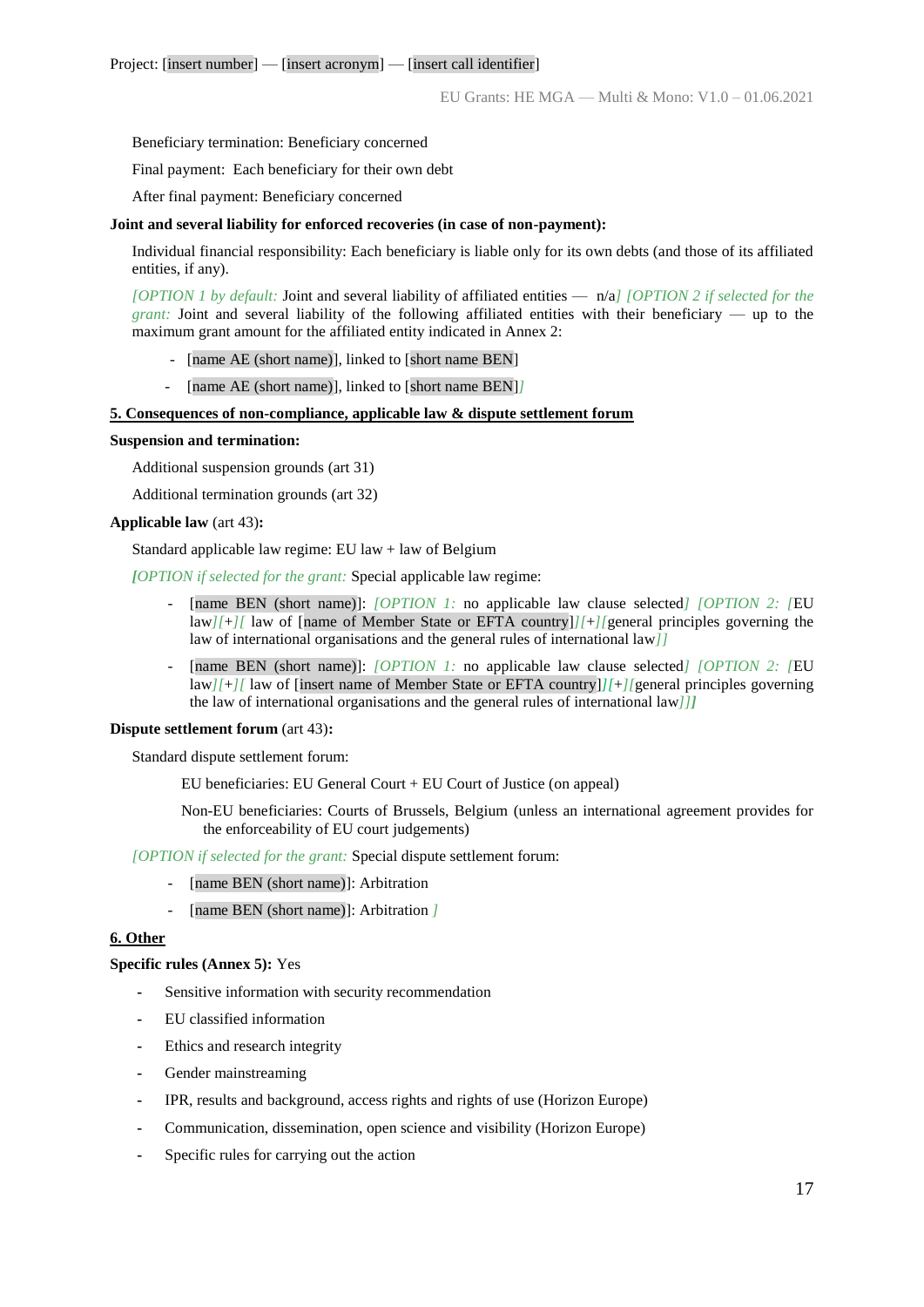- Implementation in case of restrictions due to strategic assets, interests, autonomy or security of the EU and its Member States
- Recruitment and working conditions for researchers
- Specific rules for access to research infrastructure activities
- Specific rules for PCP and PPI procurements
- Specific rules for Co-funded Partnerships
- Specific rules for ERC Grants
- Specific rules for EIC actions
- Specific rules for EIT KIC Actions

#### **Standard time-limits after project end:**

Confidentiality (for X years after final payment): 5

Record-keeping (for X years after final payment): 5 (or 3 for grants of not more than EUR 60 000)

Reviews (up to X years after final payment): 2

Audits (up to X years after final payment): 2

Extension of findings from other grants to this grant (no later than X years after final payment): 2

Impact evaluation (up to X years after final payment): 5 (or 3 for grants of not more than EUR 60 000)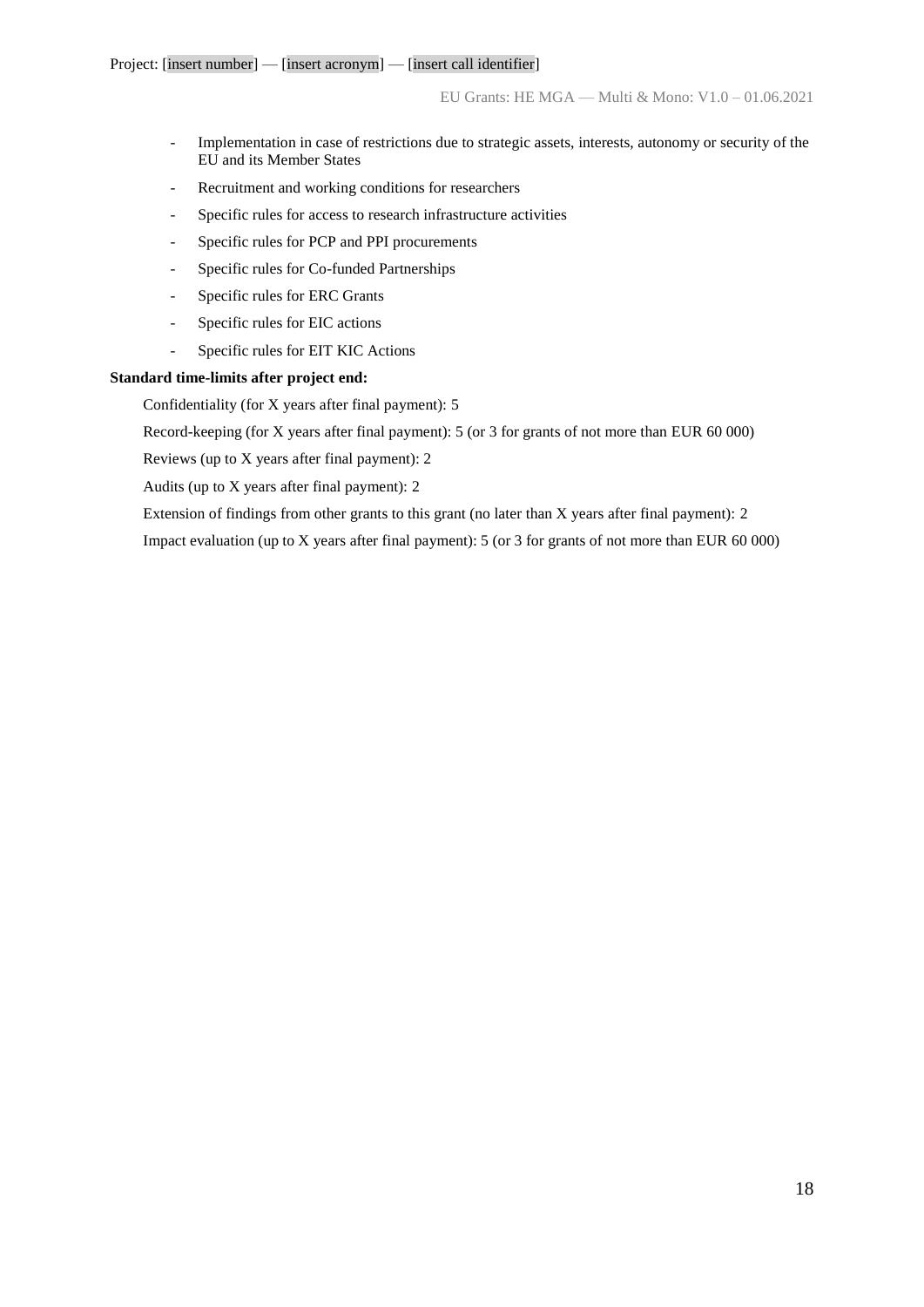# <span id="page-18-0"></span>**CHAPTER 1 GENERAL**

# <span id="page-18-1"></span>**ARTICLE 1 — SUBJECT OF THE AGREEMENT**

This Agreement sets out the rights and obligations and terms and conditions applicable to the grant awarded *[OPTION for SGAs:* under Framework Partnership Agreement No [insert number] — [insert acronym]/ for the implementation of the action set out in Chapter 2.

*[OPTION for EIC Accelerator Blended Finance:* For grant components complemented by an investment component (blended finance with equity, loan or other; see Data Sheet, Point 1), the Agreement also covers the investment agreement attached in Annex 6.*]*

## <span id="page-18-2"></span>**ARTICLE 2 — DEFINITIONS**

 $\overline{a}$ 

For the purpose of this Agreement, the following definitions apply:

- Action The project which is being funded in the context of this Agreement.
- Grant The grant awarded in the context of this Agreement.
- EU grants Grants awarded by EU institutions, bodies, offices or agencies (including EU executive agencies, EU regulatory agencies, EDA, joint undertakings, etc.).
- Participants Entities participating in the action as beneficiaries, affiliated entities, associated partners, third parties giving in-kind contributions, subcontractors or recipients of financial support to third parties.
- Beneficiaries (BEN) The signatories of this Agreement (either directly or through an accession form).
- Affiliated entities (AE) Entities affiliated to a beneficiary within the meaning of Article 187 of EU Financial Regulation 2018/1046<sup>10</sup> which participate in the action with similar rights and obligations as the beneficiaries (obligation to implement action tasks and right to charge costs and claim contributions).

Associated partners (AP) — Entities which participate in the action, but without the right to charge costs or claim contributions.

<sup>10</sup> For the definition, see Article 187 Regulation (EU, Euratom) 2018/1046 of the European Parliament and of the Council of 18 July 2018 on the financial rules applicable to the general budget of the Union, amending Regulations (EU) No 1296/2013, (EU) No 1301/2013, (EU) No 1303/2013, (EU) No 1304/2013, (EU) No 1309/2013, (EU) No 1316/2013, (EU) No 223/2014, (EU) No 283/2014, and Decision No 541/2014/EU and repealing Regulation (EU, Euratom) No 966/2012 ('EU Financial Regulation') (OJ L 193, 30.7.2018, p. 1): "**affiliated entities** [are]:

<sup>(</sup>a) entities that form a sole beneficiary [(i.e. where an entity is formed of several entities that satisfy the criteria for being awarded a grant, including where the entity is specifically established for the purpose of implementing an action to be financed by a grant)];

<sup>(</sup>b) entities that satisfy the eligibility criteria and that do not fall within one of the situations referred to in Article 136(1) and 141(1) and that have a link with the beneficiary, in particular a legal or capital link, which is neither limited to the action nor established for the sole purpose of its implementation".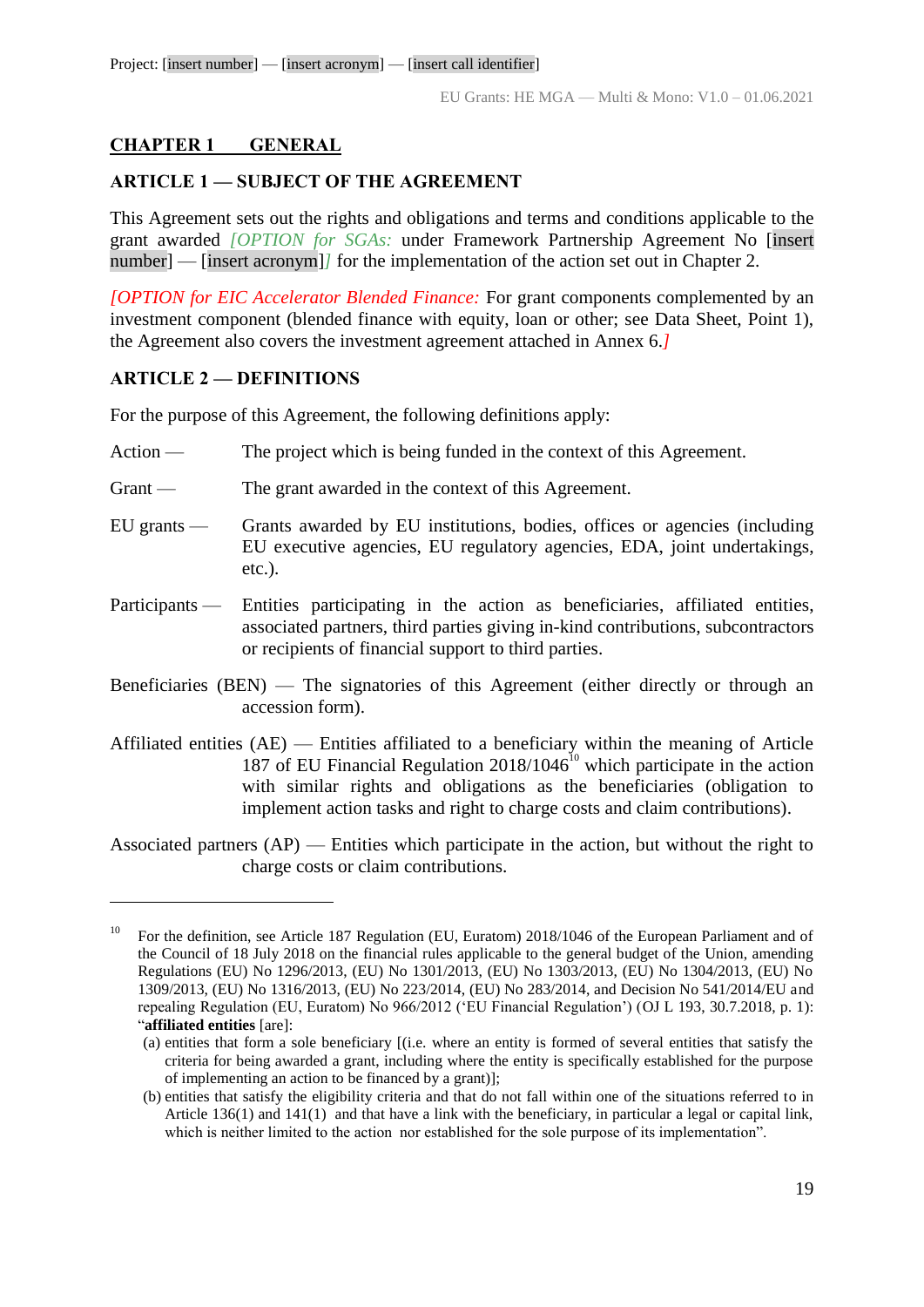- Purchases Contracts for goods, works or services needed to carry out the action (e.g. equipment, consumables and supplies) but which are not part of the action tasks (see Annex 1).
- Subcontracting Contracts for goods, works or services that are part of the action tasks (see Annex 1).
- In-kind contributions In-kind contributions within the meaning of Article 2(36) of EU Financial Regulation 2018/1046, i.e. non-financial resources made available free of charge by third parties.
- Fraud Fraud within the meaning of Article 3 of EU Directive  $2017/1371<sup>11</sup>$  and Article 1 of the Convention on the protection of the European Communities' financial interests, drawn up by the Council Act of 26 July 1995<sup>12</sup>, as well as any other wrongful or criminal deception intended to result in financial or personal gain.
- Irregularities Any type of breach (regulatory or contractual) which could impact the EU financial interests, including irregularities within the meaning of Article  $1(2)$  of EU Regulation 2988/95 $^{13}$ .
- Grave professional misconduct Any type of unacceptable or improper behaviour in exercising one's profession, especially by employees, including grave professional misconduct within the meaning of Article 136(1)(c) of EU Financial Regulation 2018/1046.
- Applicable EU, international and national law Any legal acts or other (binding or nonbinding) rules and guidance in the area concerned.
- Portal EU Funding & Tenders Portal; electronic portal and exchange system managed by the European Commission and used by itself and other EU institutions, bodies, offices or agencies for the management of their funding programmes (grants, procurements, prizes, etc.).

# <span id="page-19-0"></span>**CHAPTER 2 ACTION**

# <span id="page-19-1"></span>**ARTICLE 3 — ACTION**

The grant is awarded for the action [**insert project number**] — [**insert acronym]** ('action'), as described in Annex 1.

*[OPTION if selected for the grant (for linked actions)<sup>14</sup>: This action is linked to the action(s)* set out in the Data Sheet (see Point 1) ('linked actions'). *]*

<sup>&</sup>lt;sup>11</sup> Directive (EU) 2017/1371 of the European Parliament and of the Council of 5 July 2017 on the fight against fraud to the Union's financial interests by means of criminal law (OJ L 198, 28.7.2017, p. 29).

<sup>&</sup>lt;sup>12</sup> OJ C 316, 27.11.1995, p. 48.

<sup>13</sup> Council Regulation (EC, Euratom) No 2988/95 of 18 December 1995 on the protection of the European Communities financial interests (OJ L 312, 23.12.1995, p. 1).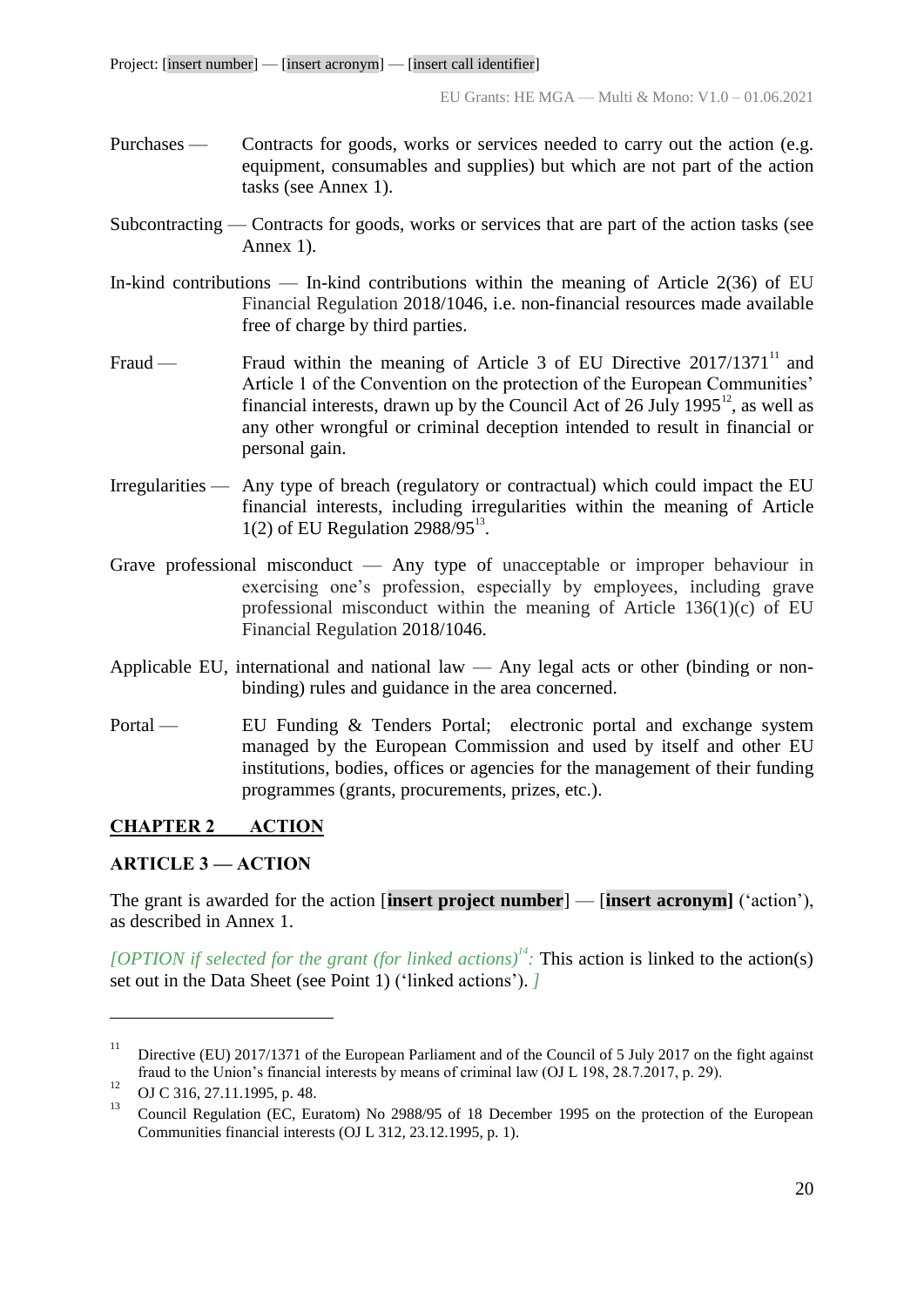*[OPTION for EIC Accelerator Blended Finance:* For grant components complemented by an investment component (see Data Sheet, Point 1 and Annex 6), the description of the action in Annex 1 covers both the grant and the investment component.*]*

# <span id="page-20-0"></span>**ARTICLE 4 — DURATION AND STARTING DATE**

The duration and the starting date of the action are set out in the Data Sheet (see Point 1).

# <span id="page-20-1"></span>**CHAPTER 3 GRANT**

## <span id="page-20-2"></span>**ARTICLE 5 — GRANT**

# <span id="page-20-3"></span>**5.1 Form of grant**

The grant is an action grant<sup>15</sup> which takes the form of a budget-based mixed actual cost grant (i.e. a grant based on actual costs incurred, but which may also include other forms of funding, such as unit costs or contributions, flat-rate costs or contributions, lump sum costs or contributions or financing not linked to costs).

# <span id="page-20-4"></span>**5.2 Maximum grant amount**

The maximum grant amount is set out in the Data Sheet (see Point 3) and in the estimated budget (Annex 2).

# <span id="page-20-5"></span>**5.3 Funding rate**

 $\overline{a}$ 

The funding rate for costs is *[OPTION A default (all HE and Euratom ToA except IA):* […%] of the action's eligible costs*] [OPTION B for HE and Euratom Innovation Actions (IA):*  $[...]$ %] of the eligible costs for beneficiaries that are non-profit legal entities<sup>16</sup> and  $[...]$ the eligible costs for beneficiaries that are profit legal entities*]*.

Contributions are not subject to any funding rate.

# <span id="page-20-6"></span>**5.4 Estimated budget, budget categories and forms of funding**

The estimated budget for the action is set out in Annex 2.

It contains the estimated eligible costs and contributions for the action, broken down by participant and budget category.

<sup>&</sup>lt;sup>14</sup> Linked actions cover all types of joint/combined/coordinated actions, where the action implementation should be linked to another action *(e.g. Horizon complementary grants, Horizon joint actions; Horizon MSCA SNLS grants, EDIDP COFUND, JU implementing grants, etc.)*.

<sup>15</sup> For the definition, see Article 180(2)(a) EU Financial Regulation 2018/1046: '**action grant**' means an EU grant to finance "an action intended to help achieve a Union policy objective".

<sup>&</sup>lt;sup>16</sup> For the definition, see Article 2(18) of the Horizon Europe Framework Programme Regulation 2021/695: '**non-profit legal entity**' means a legal entity which by its legal form is non-profit-making or which has a legal or statutory obligation not to distribute profits to its shareholders or individual members.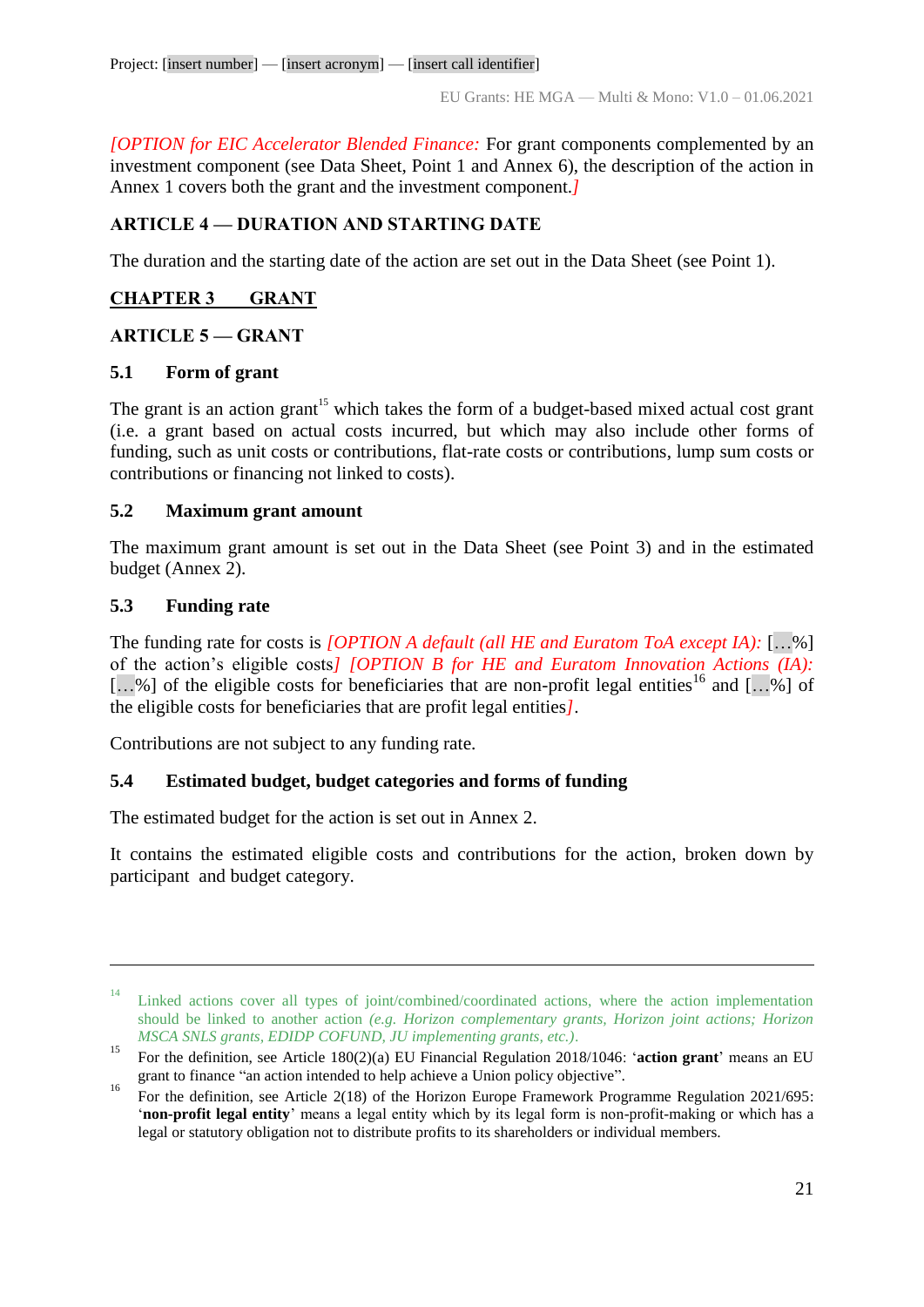Annex 2 also shows the types of costs and contributions (forms of funding) $17$  to be used for each budget category.

If unit costs or contributions are used, the details on the calculation will be explained in Annex 2a.

# <span id="page-21-0"></span>**5.5 Budget flexibility**

The budget breakdown may be adjusted — without an amendment (see Article 39) — by transfers (between participants and budget categories), as long as this does not imply any substantive or important change to the description of the action in Annex 1.

However:

- changes to the budget category for volunteers (if used) always require an amendment
- changes to budget categories with lump sums costs or contributions (if used; including financing not linked to costs) always require an amendment
- changes to budget categories with higher funding rates or budget ceilings (if used) always require an amendment
- addition of amounts for subcontracts not provided for in Annex 1 either require an amendment or simplified approval in accordance with Article 6.2
- other changes require an amendment or simplified approval, if specifically provided for in Article 6.2
- flexibility caps: not applicable.

# <span id="page-21-1"></span>**ARTICLE 6 — ELIGIBLE AND INELIGIBLE COSTS AND CONTRIBUTIONS**

In order to be eligible, costs and contributions must meet the **eligibility** conditions set out in this Article.

## <span id="page-21-2"></span>**6.1 General eligibility conditions**

The **general eligibility conditions** are the following:

(a) for actual costs:

- (i) they must be actually incurred by the beneficiary
- (ii) they must be incurred in the period set out in Article 4 (with the exception of costs relating to the submission of the final periodic report, which may be incurred afterwards; see Article 21)
- (iii) they must be declared under one of the budget categories set out in Article 6.2 and Annex 2

<sup>&</sup>lt;sup>17</sup> See Article 125 EU Financial Regulation 2018/1046.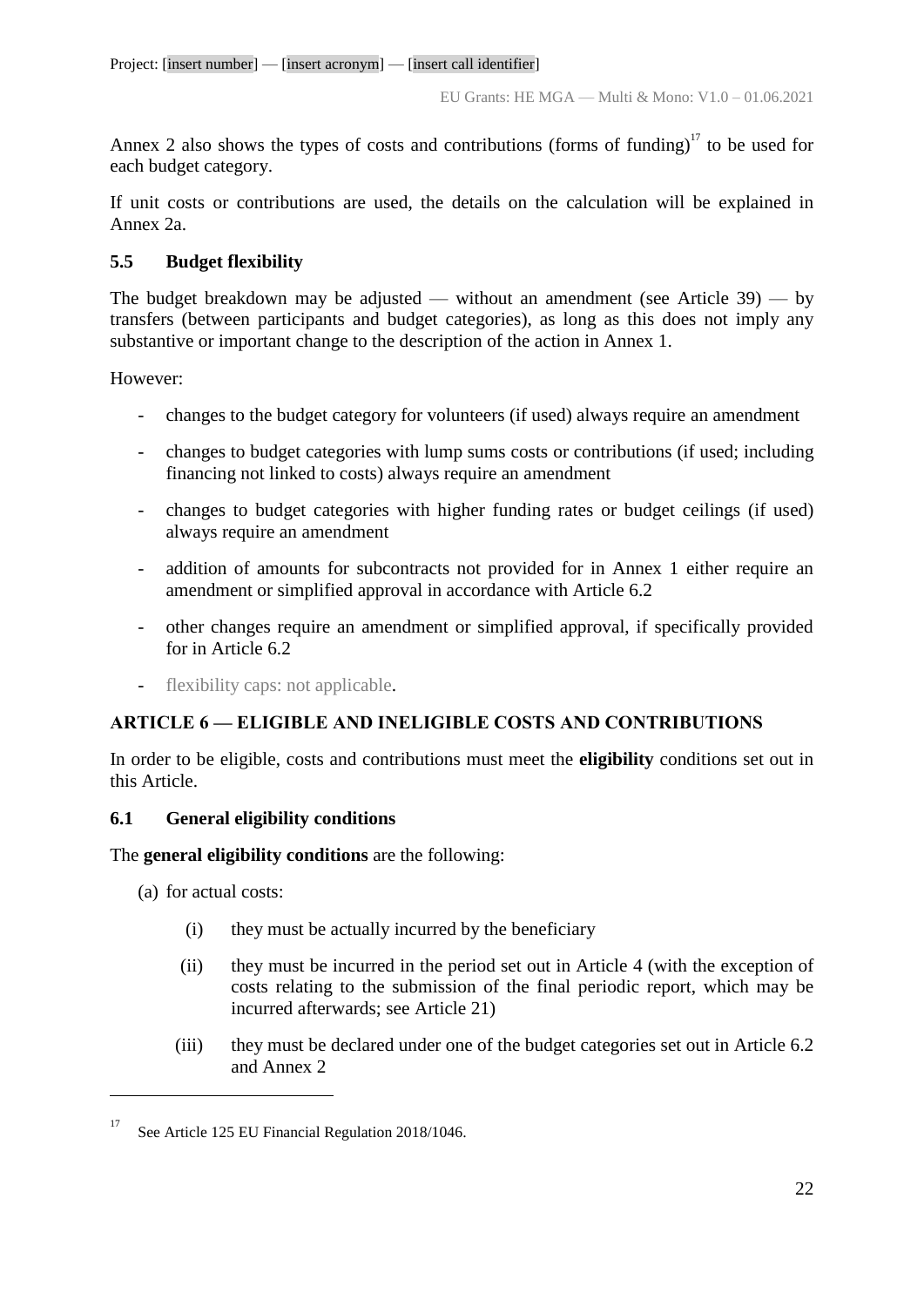- (iv) they must be incurred in connection with the action as described in Annex 1 and necessary for its implementation
- (v) they must be identifiable and verifiable, in particular recorded in the beneficiary's accounts in accordance with the accounting standards applicable in the country where the beneficiary is established and with the beneficiary's usual cost accounting practices
- (vi) they must comply with the applicable national law on taxes, labour and social security and
- (vii) they must be reasonable, justified and must comply with the principle of sound financial management, in particular regarding economy and efficiency

(b) for unit costs or contributions (if any):

- (i) they must be declared under one of the budget categories set out in Article 6.2 and Annex 2
- (ii) the units must:
	- be actually used or produced by the beneficiary in the period set out in Article 4 (with the exception of units relating to the submission of the final periodic report, which may be used or produced afterwards; see Article 21)
	- be necessary for the implementation of the action and
- (iii) the number of units must be identifiable and verifiable, in particular supported by records and documentation (see Article 20)
- (c) for flat-rate costs or contributions (if any):
	- (i) they must be declared under one of the budget categories set out in Article 6.2 and Annex 2
	- (ii) the costs or contributions to which the flat-rate is applied must:
		- be eligible
		- relate to the period set out in Article 4 (with the exception of costs or contributions relating to the submission of the final periodic report, which may be incurred afterwards; see Article 21)
- (d) for lump sum costs or contributions (if any):
	- (i) they must be declared under one of the budget categories set out in Article 6.2 and Annex 2
	- (ii) the work must be properly implemented by the beneficiary in accordance with Annex 1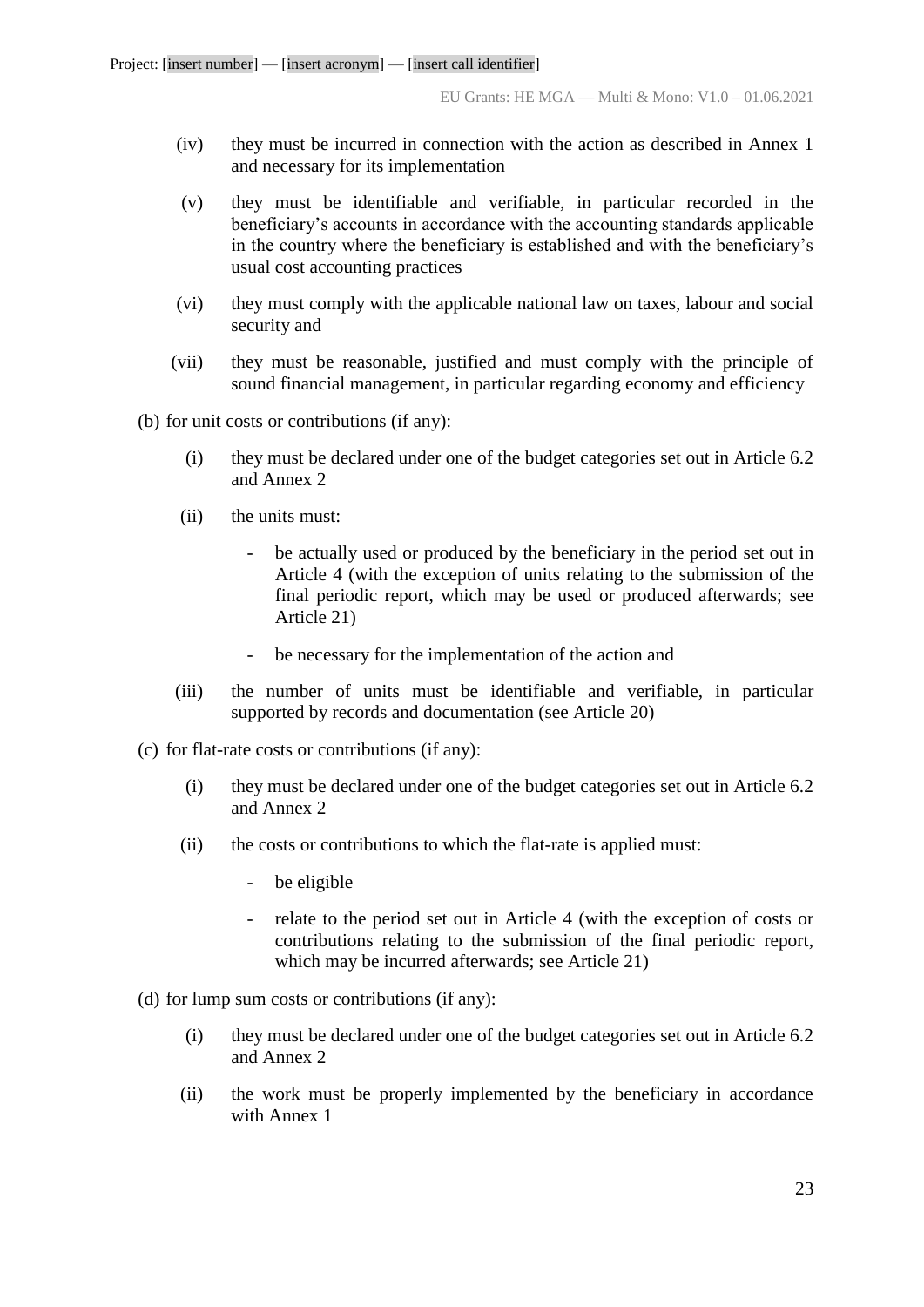- (iii) the deliverables/outputs must be achieved in the period set out in Article 4 (with the exception of deliverables/outputs relating to the submission of the final periodic report, which may be achieved afterwards; see Article 21)
- (e) for unit, flat-rate or lump sum costs or contributions according to usual cost accounting practices (if any):
	- (i) they must fulfil the general eligibility conditions for the type of cost concerned
	- (ii) the cost accounting practices must be applied in a consistent manner, based on objective criteria, regardless of the source of funding
- (f) for financing not linked to costs (if any): the results must be achieved or the conditions must be fulfilled as described in Annex 1.

In addition, for direct cost categories (e.g. personnel, travel & subsistence, subcontracting and other direct costs) only costs that are *directly* linked to the action implementation and can therefore be attributed to it *directly* are eligible. They must not include any *indirect* costs (i.e. costs that are only indirectly linked to the action, e.g. via cost drivers).

**In-kind contributions** provided by third parties free of charge may be declared as eligible direct costs by the beneficiaries which use them (under the same conditions as if they were their own, provided that they concern only direct costs and that the third parties and their inkind contributions are set out in Annex 1 (or approved ex post in the periodic report, if their use does not entail changes to the Agreement which would call into question the decision awarding the grant or breach the principle of equal treatment of applicants; 'simplified approval procedure').

# <span id="page-23-0"></span>**6.2 Specific eligibility conditions for each budget category**

For each budget category, the **specific eligibility conditions** are as follows:

# **Direct costs**

## **A. Personnel costs**

**A.1 Costs for employees (or equivalent)** are eligible as personnel costs if they fulfil the general eligibility conditions and are related to personnel working for the beneficiary under an employment contract (or equivalent appointing act) and assigned to the action.

They must be limited to salaries (including net payments during parental leave), social security contributions, taxes and other costs linked to the remuneration, if they arise from national law or the employment contract (or equivalent appointing act) and be calculated on the basis of the costs actually incurred, in accordance with the following method:

{daily rate for the person multiplied by number of day-equivalents worked on the action (rounded up or down to the nearest half-day).

The daily rate must be calculated as: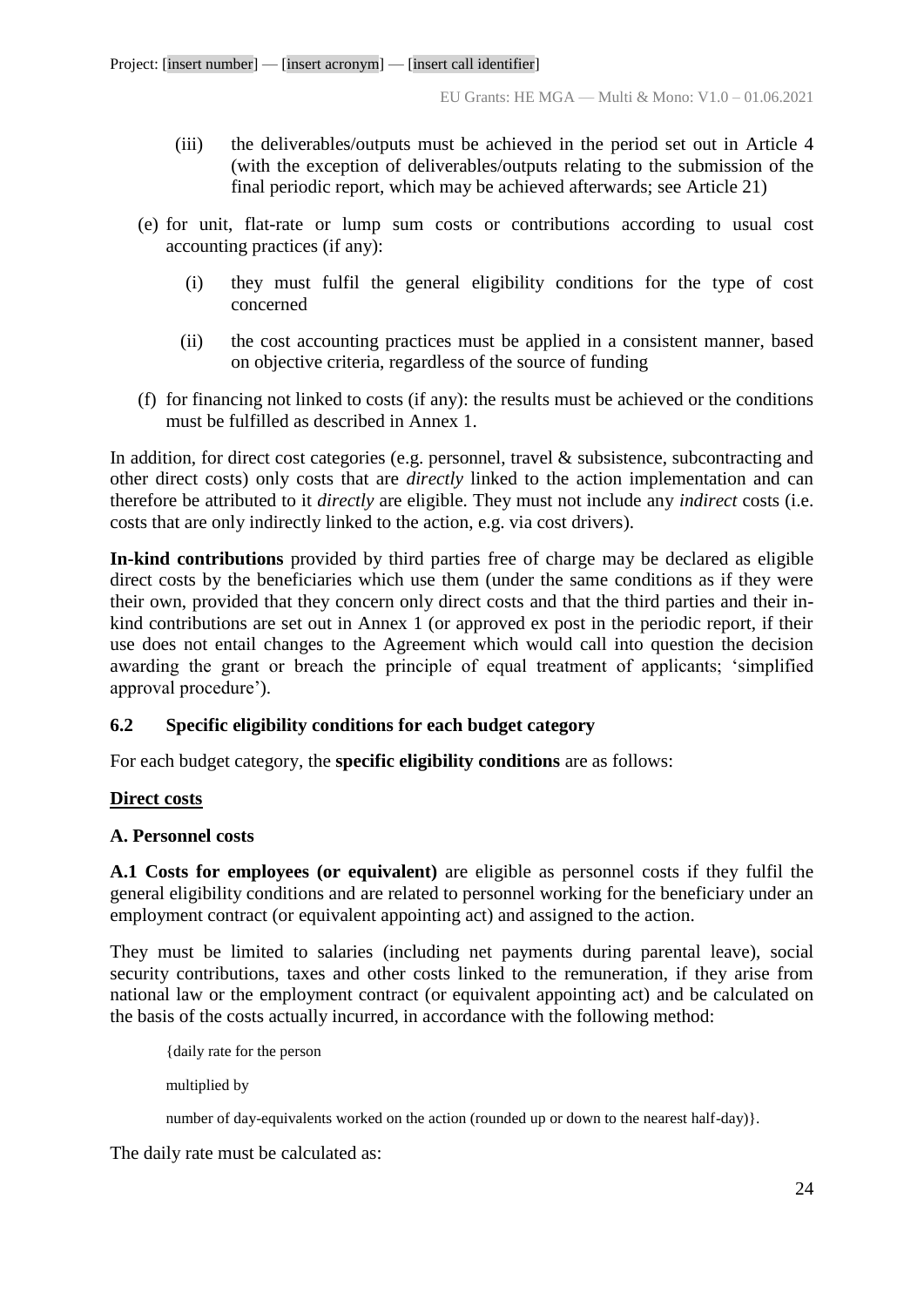{annual personnel costs for the person

divided by

215}

The number of day-equivalents declared for a person must be identifiable and verifiable (see Article 20).

The actual time spent on parental leave by a person assigned to the action may be deducted from the 215 days indicated in the above formula.

The total number of day-equivalents declared in EU grants, for a person for a year, cannot be higher than 215 minus time spent on parental leave (if any).

For personnel which receives supplementary payments for work in projects (project-based remuneration), the personnel costs must be calculated at a rate which:

- corresponds to the actual remuneration costs paid by the beneficiary for the time worked by the person in the action over the reporting period
- does not exceed the remuneration costs paid by the beneficiary for work in similar projects funded by national schemes ('national projects reference')
- is defined based on objective criteria allowing to determine the amount to which the person is entitled

and

- reflects the usual practice of the beneficiary to pay consistently bonuses or supplementary payments for work in projects funded by national schemes.

The national projects reference is the remuneration defined in national law, collective labour agreement or written internal rules of the beneficiary applicable to work in projects funded by national schemes.

If there is no such national law, collective labour agreement or written internal rules or if the project-based remuneration is not based on objective criteria, the national project reference will be the average remuneration of the person in the last full calendar year covered by the reporting period, excluding remuneration paid for work in EU actions.

If the beneficiary uses average personnel costs (unit cost according to usual cost accounting practices), the personnel costs must fulfil the general eligibility conditions for such unit costs and the daily rate must be calculated:

using the actual personnel costs recorded in the beneficiary's accounts and excluding any costs which are ineligible or already included in other budget categories; the actual personnel costs may be adjusted on the basis of budgeted or estimated elements, if they are relevant for calculating the personnel costs, reasonable and correspond to objective and verifiable information

and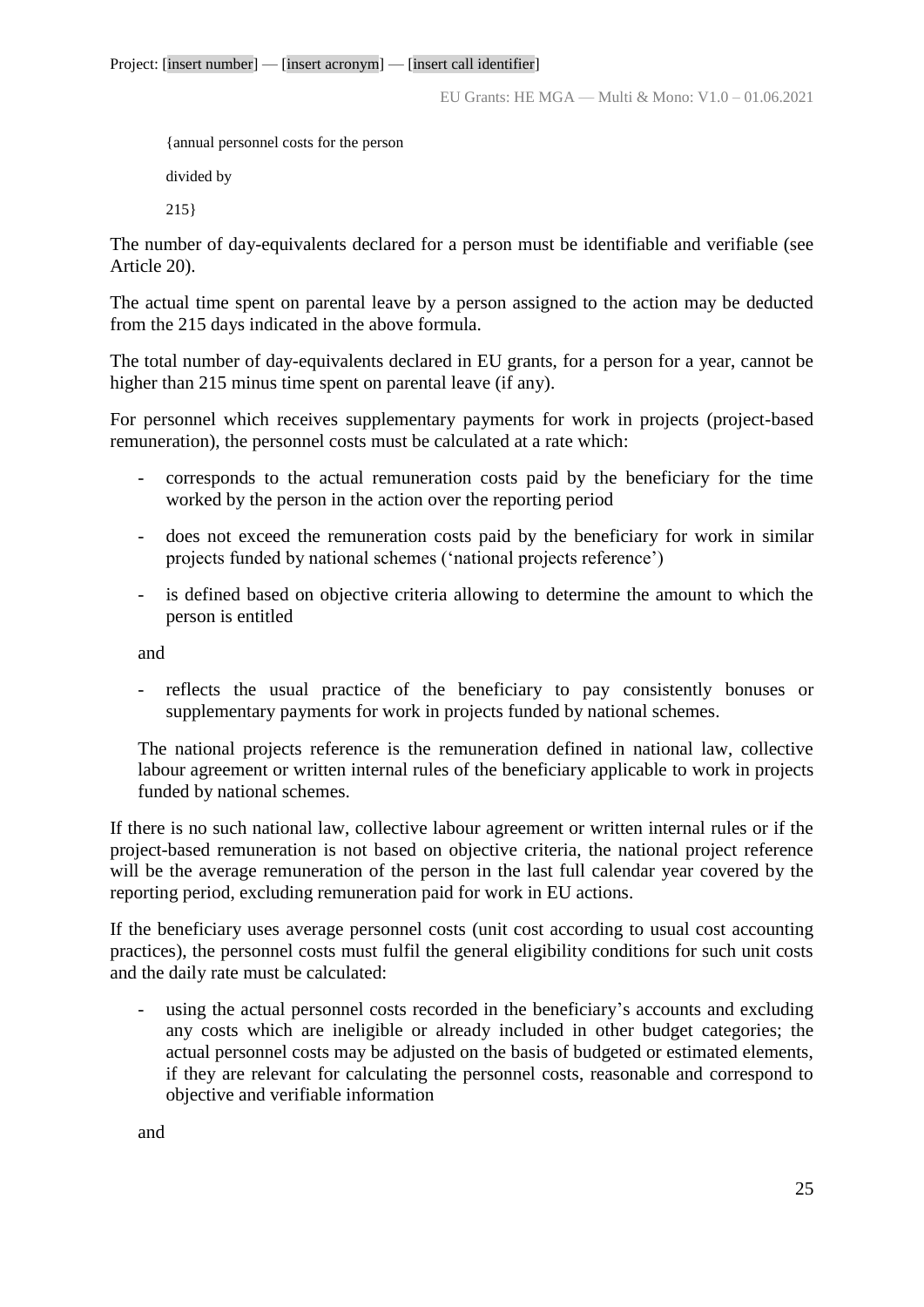according to usual cost accounting practices which are applied in a consistent manner, based on objective criteria, regardless of the source of funding.

**A.2** and **A.3 Costs for natural persons working under a direct contract** other than an employment contract and costs for **seconded persons by a third party against payment** are also eligible as personnel costs, if they are assigned to the action, fulfil the general eligibility conditions and:

- (a) work under conditions similar to those of an employee (in particular regarding the way the work is organised, the tasks that are performed and the premises where they are performed) and
- (b) the result of the work belongs to the beneficiary (unless agreed otherwise).

They must be calculated on the basis of a rate which corresponds to the costs actually incurred for the direct contract or secondment and must not be significantly different from those for personnel performing similar tasks under an employment contract with the beneficiary.

**A.4** The work of **SME owners** for the action (i.e. owners of beneficiaries that are small and medium-sized enterprises<sup>18</sup> not receiving a salary) or **natural person beneficiaries** (i.e. beneficiaries that are natural persons not receiving a salary) may be declared as personnel costs, if they fulfil the general eligibility conditions and are calculated as unit costs in accordance with the method set out in Annex 2a.

## **B. Subcontracting costs**

 $\overline{a}$ 

**Subcontracting costs** for the action (including related duties, taxes and charges, such as nondeductible or non-refundable value added tax (VAT)) are eligible, if they are calculated on the basis of the costs actually incurred, fulfil the general eligibility conditions and are awarded using the beneficiary's usual purchasing practices — provided these ensure subcontracts with best value for money (or if appropriate the lowest price) and that there is no conflict of interests (see Article 12).

Beneficiaries that are 'contracting authorities/entities' within the meaning of the EU Directives on public procurement must also comply with the applicable national law on public procurement.

*[OPTION if selected for the call:* The beneficiaries must ensure that the subcontracted work is performed in the eligible countries or target countries set out in the call conditions — unless otherwise approved by the granting authority.*]*

<sup>&</sup>lt;sup>18</sup> For the definition, see Commission Recommendation 2003/361/EC: micro, small or medium-sized enterprise (SME) are enterprises

engaged in an economic activity, irrespective of their legal form (including, in particular, selfemployed persons and family businesses engaged in craft or other activities, and partnerships or associations regularly engaged in an economic activity) and

<sup>-</sup> employing fewer than 250 persons (expressed in 'annual working units' as defined in Article 5 of the Recommendation) and which have an annual turnover not exceeding EUR 50 million, and/or an annual balance sheet total not exceeding EUR 43 million.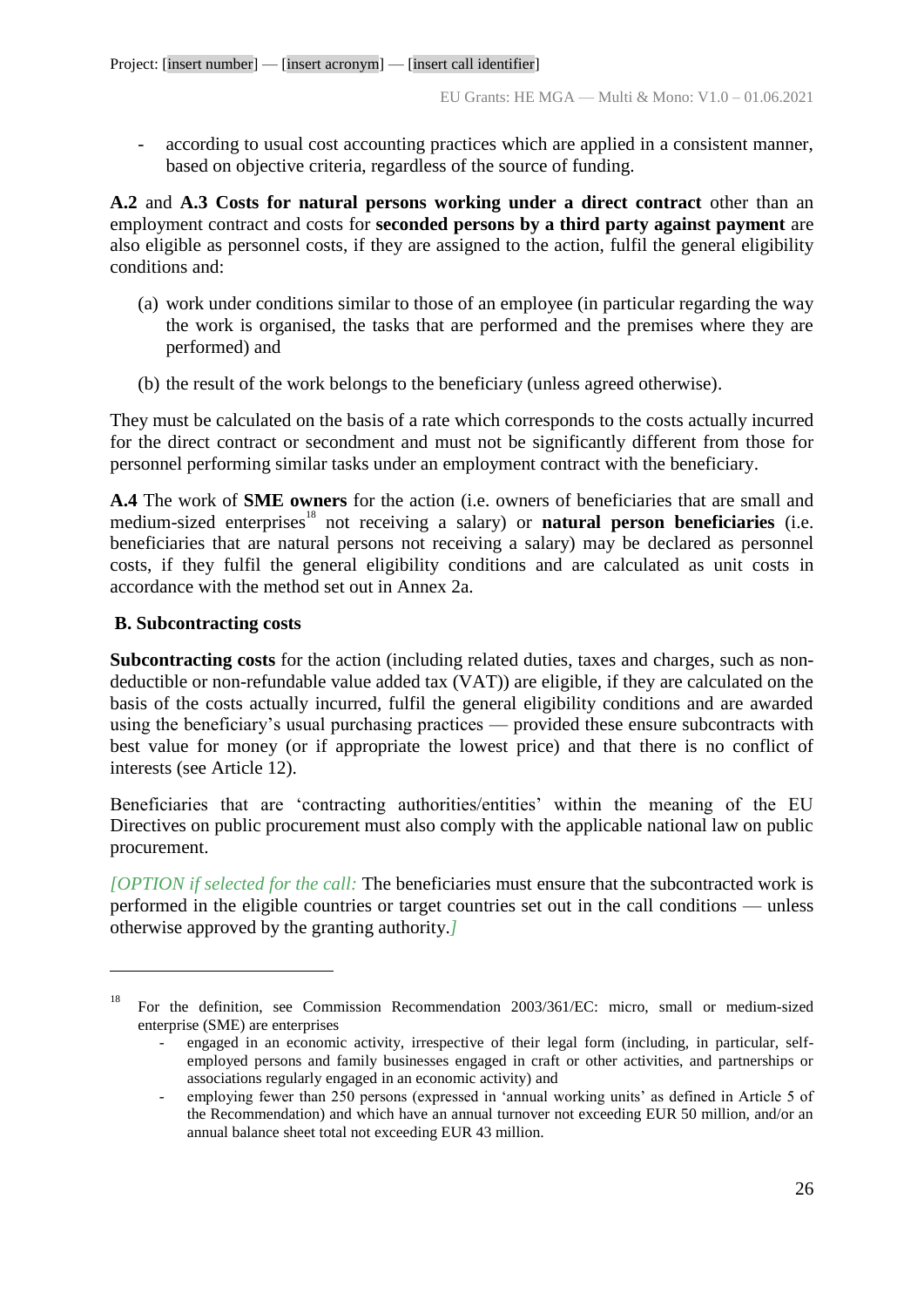*[OPTION if selected for the grant<sup>19</sup> :* Subcontracting may cover only a limited part of the action.*]*

The tasks to be subcontracted and the estimated cost for each subcontract must be set out in Annex 1 and the total estimated costs of subcontracting per beneficiary must be set out in Annex 2 (or may be approved ex post in the periodic report, if the use of subcontracting does not entail changes to the Agreement which would call into question the decision awarding the grant or breach the principle of equal treatment of applicants; 'simplified approval procedure').

## **C. Purchase costs**

**Purchase costs** for the action (including related duties, taxes and charges, such as nondeductible or non-refundable value added tax (VAT)) are eligible if they fulfil the general eligibility conditions and are bought using the beneficiary's usual purchasing practices provided these ensure purchases with best value for money (or if appropriate the lowest price) and that there is no conflict of interests (see Article 12).

Beneficiaries that are 'contracting authorities/entities' within the meaning of the EU Directives on public procurement must also comply with the applicable national law on public procurement.

# **C.1 Travel and subsistence**

Purchases for **travel, accommodation** and **subsistence** must be calculated as follows:

- travel: on the basis of the costs actually incurred and in line with the beneficiary's usual practices on travel
- accommodation: on the basis of the costs actually incurred and in line with the beneficiary's usual practices on travel
- subsistence: on the basis of the costs actually incurred and in line with the beneficiary's usual practices on travel.

# **C.2 Equipment**

 $\overline{a}$ 

# *[OPTION 1 by default (depreciation only):*

Purchases of **equipment, infrastructure or other assets** used for the action must be declared as depreciation costs, calculated on the basis of the costs actually incurred and written off in accordance with international accounting standards and the beneficiary's usual accounting practices.

Only the portion of the costs that corresponds to the rate of actual use for the action during the action duration can be taken into account.

<sup>&</sup>lt;sup>19</sup> This is a standard obligation for all EU grants. It may be unselected only for actions where subcontracting is a key/large part of the action (e.g infrastructure projects; PCP/PPI; technical assistance, statistical programmes, etc).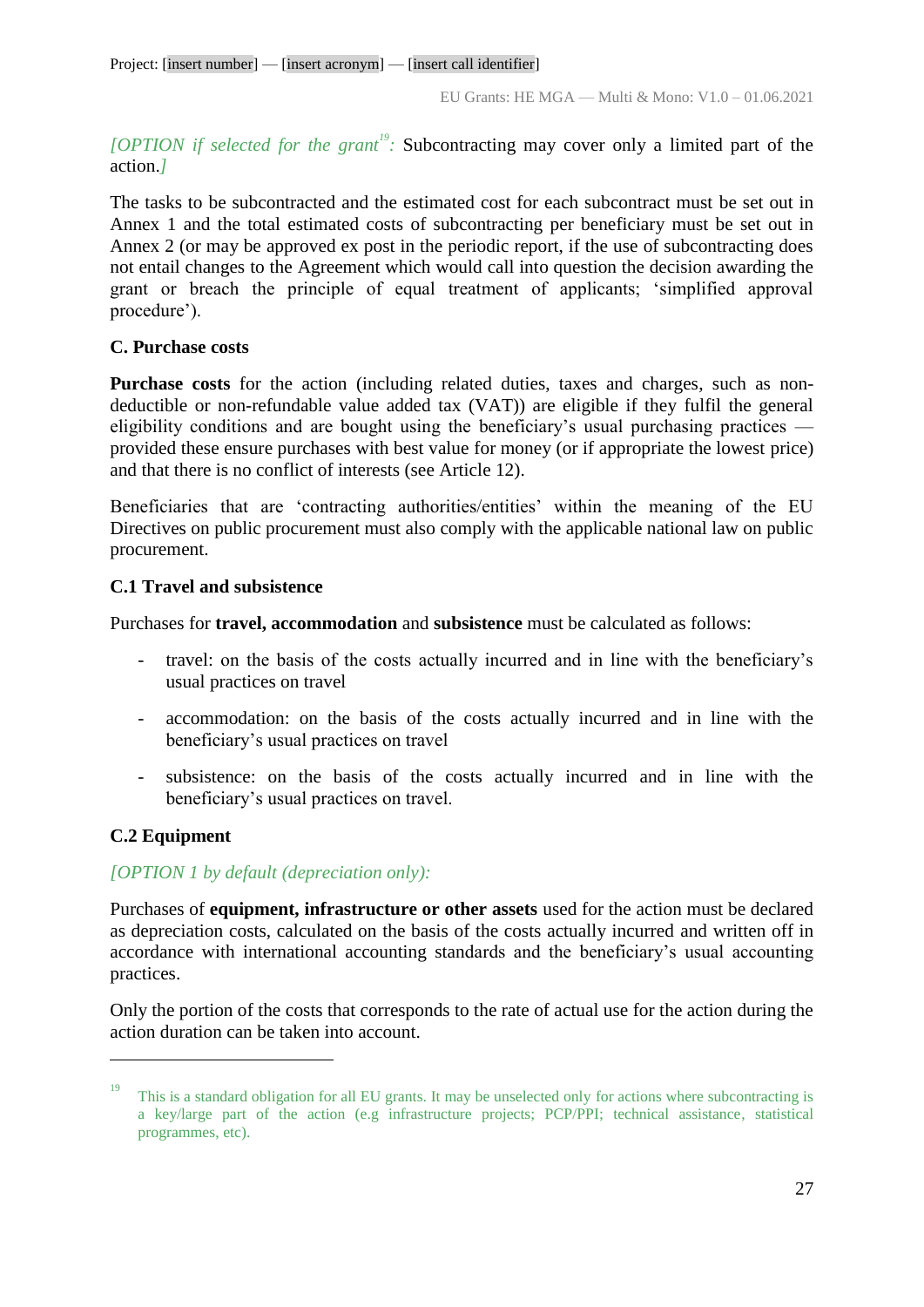Costs for **renting or leasing** equipment, infrastructure or other assets are also eligible, if they do not exceed the depreciation costs of similar equipment, infrastructure or assets and do not include any financing fees. *]*

# *[OPTION 2 full cost only (if selected for the call<sup>20</sup>):*

Purchases of **equipment, infrastructure or other assets** specifically for the action (or developed as part of the action tasks) may be declared as full capitalised costs if they fulfil the cost eligibility conditions applicable to their respective cost categories.

'Capitalised costs' means:

- costs incurred in the purchase or for the development of the equipment, infrastructure or other assets and
- which are recorded under a fixed asset account of the beneficiary in compliance with international accounting standards and the beneficiary's usual cost accounting practices.

If such equipment, infrastructure or other assets are rented or leased, full costs for **renting or leasing** are eligible, if they do not exceed the depreciation costs of similar equipment, infrastructure or assets and do not include any financing fees.*]*

*[OPTION 3 depreciation + full cost for listed equipment at grant level (if selected for the*   $\text{call}^{21}$ **)**:

Purchases of **equipment, infrastructure or other assets** used for the action must be declared as depreciation costs, calculated on the basis of the costs actually incurred and written off in accordance with international accounting standards and the beneficiary's usual accounting practices.

Only the portion of the costs that corresponds to the rate of actual use for the action during the action duration can be taken into account.

Costs for **renting or leasing** equipment, infrastructure or other assets are also eligible, if they do not exceed the depreciation costs of similar equipment, infrastructure or assets and do not include any financing fees.

[additional OPTION if selected for the grant<sup>22</sup>: Moreover, for the following equipment, infrastructure or other assets purchased specifically for the action (or developed as part of the action tasks):

[insert name/type of equipment]

<sup>&</sup>lt;sup>20</sup> To be used as an exception, only if justified by the nature of the actions and the context of the use of the equipment or assets.

<sup>&</sup>lt;sup>21</sup> To be used as an exception, only if justified by the nature of the actions and the context of the use of the equipment or assets.

<sup>&</sup>lt;sup>22</sup> Full purchase cost option and conditions must be specified in the call.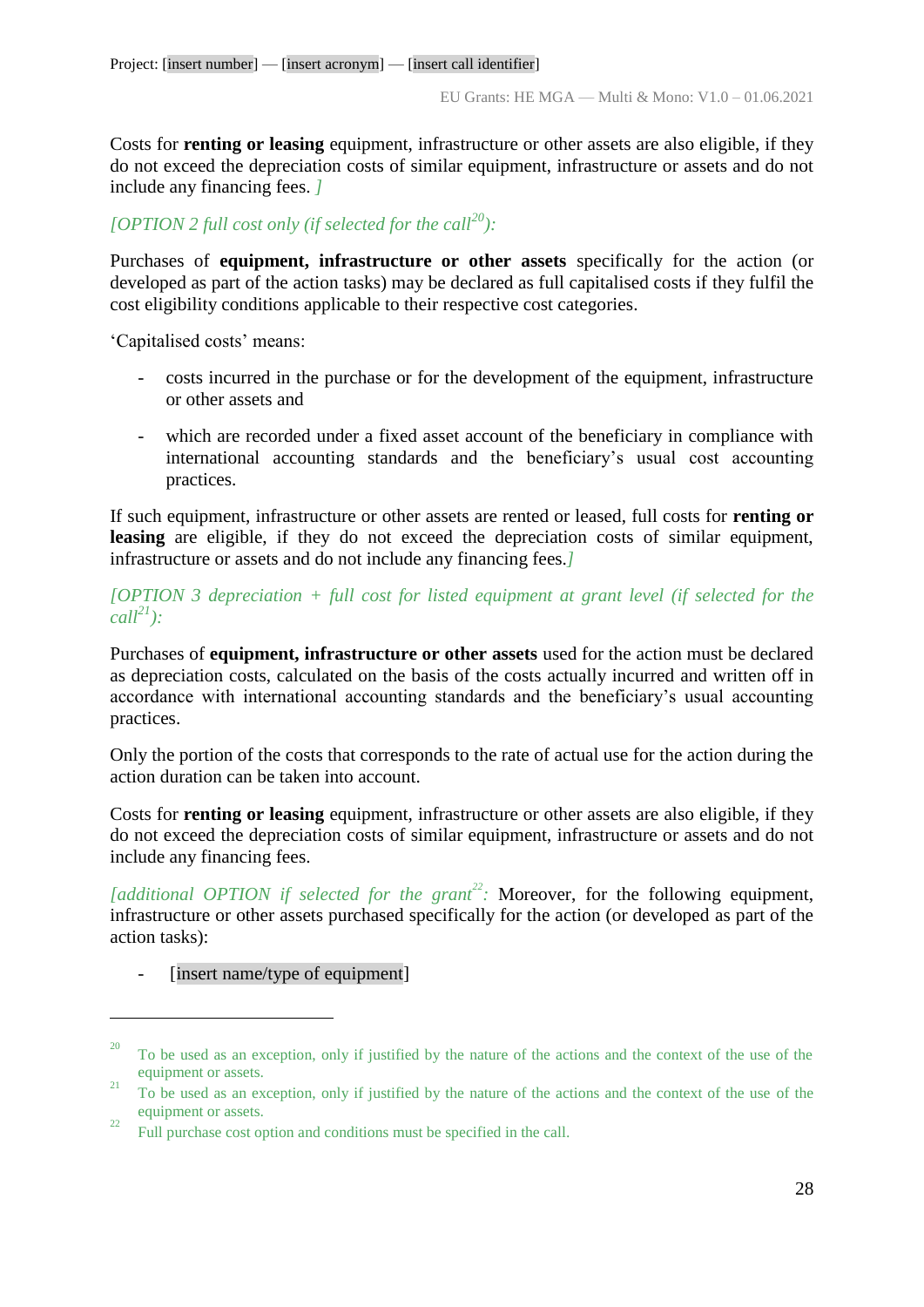# - [insert name/type of equipment]

## [same for more equipment]

costs may exceptionally be declared as full capitalised costs, if they fulfil the cost eligibility conditions applicable to their respective cost categories*.*

'Capitalised costs' means:

- costs incurred in the purchase or for the development of the equipment, infrastructure or other assets and
- which are recorded under a fixed asset account of the beneficiary in compliance with international accounting standards and the beneficiary's usual cost accounting practices.

If such equipment, infrastructure or other assets are rented or leased, full costs for **renting or leasing** are eligible, if they do not exceed the depreciation costs of similar equipment, infrastructure or assets and do not include any financing fees.*]]*

*[OPTION 4 full cost + depreciation for listed equipment at grant level (if selected for the call<sup>23</sup>):*

Purchases of **equipment, infrastructure or other assets** specifically for the action (or developed as part of the action tasks) may be declared as full capitalised costs if they fulfil the eligibility conditions applicable to their respective cost categories.

'Capitalised costs' means:

- costs incurred in the purchase or for the development of the equipment, infrastructure or other assets and,
- which are recorded under a fixed asset account of the beneficiary in compliance with international accounting standards and the beneficiary's usual cost accounting practices.

If such equipment, infrastructure or other assets are rented or leased, full costs for **renting or leasing** are eligible, if they do not exceed the depreciation costs of similar equipment, infrastructure or assets and do not include any financing fees.

[additional OPTION if selected for the grant<sup>24</sup>: **However, for the following equipment,** infrastructure or other assets used for the action:

- [insert name/type of equipment]
- [insert name/type of equipment]

[same for more equipment]

<sup>23</sup> To be used as an exception, only if justified by the nature of the actions and the context of the use of the equipment or assets.

 $\frac{24}{24}$  Depreciation option and conditions must be specified in the call.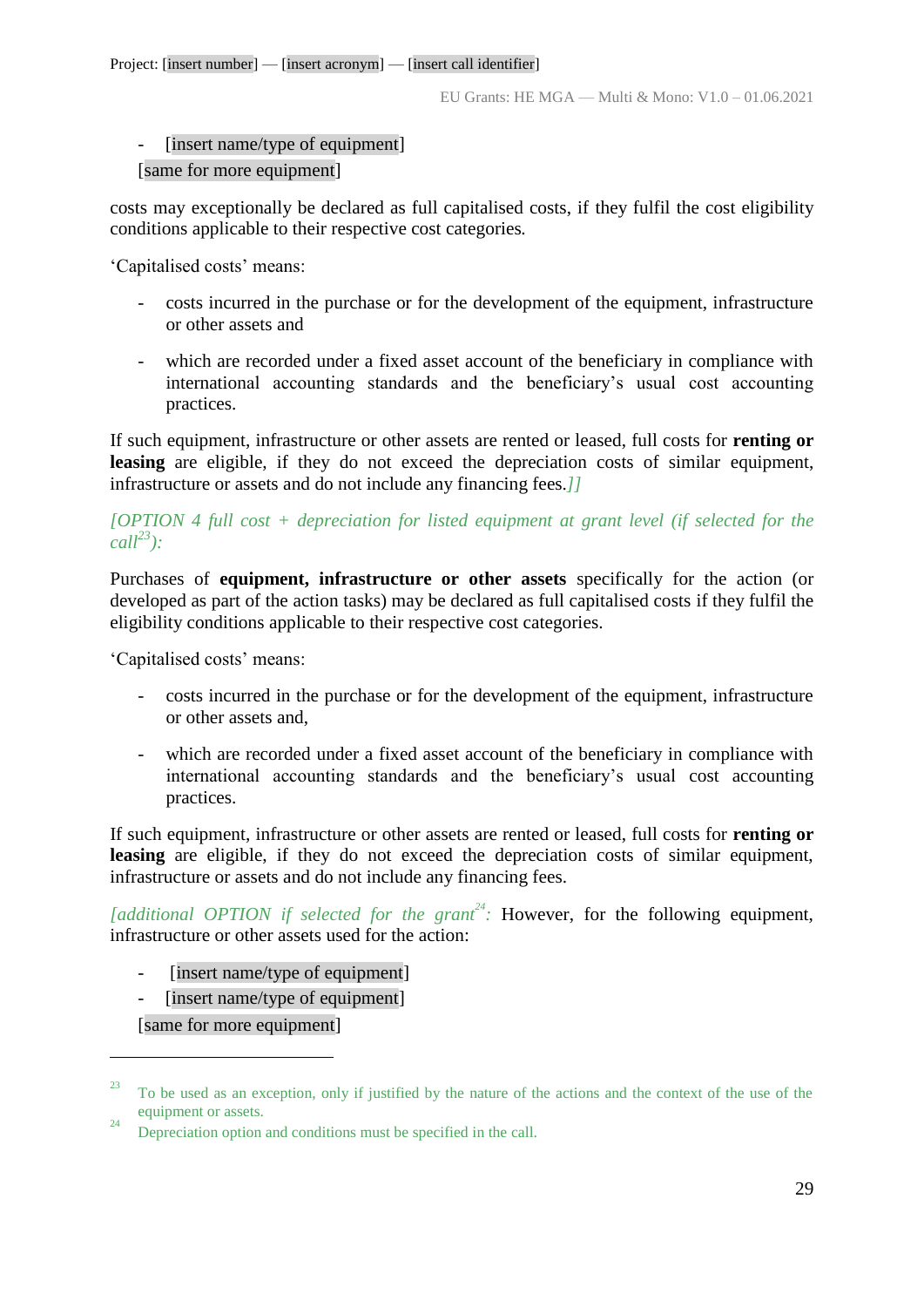the costs must be declared as depreciation costs, on the basis of the costs actually incurred and written off in accordance with international accounting standards and the beneficiary's usual accounting practices.

Only the portion of the costs that corresponds to the rate of actual use for the action during the action duration can be taken into account.

Costs for **renting or leasing** such equipment, infrastructure or other assets are also eligible, if they do not exceed the depreciation costs of similar equipment, infrastructure or assets and do not include any financing fees. *]]*

# **C.3 Other goods, works and services**

Purchases of **other goods, works and services** must be calculated on the basis of the costs actually incurred.

Such goods, works and services include, for instance, consumables and supplies, promotion, dissemination, protection of results, translations, publications, certificates and financial guarantees, if required under the Agreement.

## **D. Other cost categories**

# *[OPTION if selected for the call:* **D.1 Financial support to third parties**

**Costs for providing financial support to third parties** (in the form of **grants, prizes** or similar forms of support; if any) are eligible, if and as declared eligible in the call conditions, if they fulfil the general eligibility conditions, are calculated on the basis of the costs actually incurred and the support is implemented in accordance with the conditions set out in Annex 1.

These conditions must ensure objective and transparent selection procedures and include at least the following:

(a) for grants (or similar):

- (i) the maximum amount of financial support for each third party ('recipient'); this amount may not exceed the amount set out in the Data Sheet (see Point  $3^{25}$  or otherwise agreed with the granting authority
- (ii) the criteria for calculating the exact amount of the financial support
- (iii) the different types of activity that qualify for financial support, on the basis of a closed list
- (iv) the persons or categories of persons that will be supported and
- (v) the criteria and procedures for giving financial support

<sup>25</sup> The amount must be specified in the call. It may not be more than 60 000 EUR, unless the objective of the action would otherwise be impossible or overly difficult (Article 204 EU Financial Regulation 2018/1046).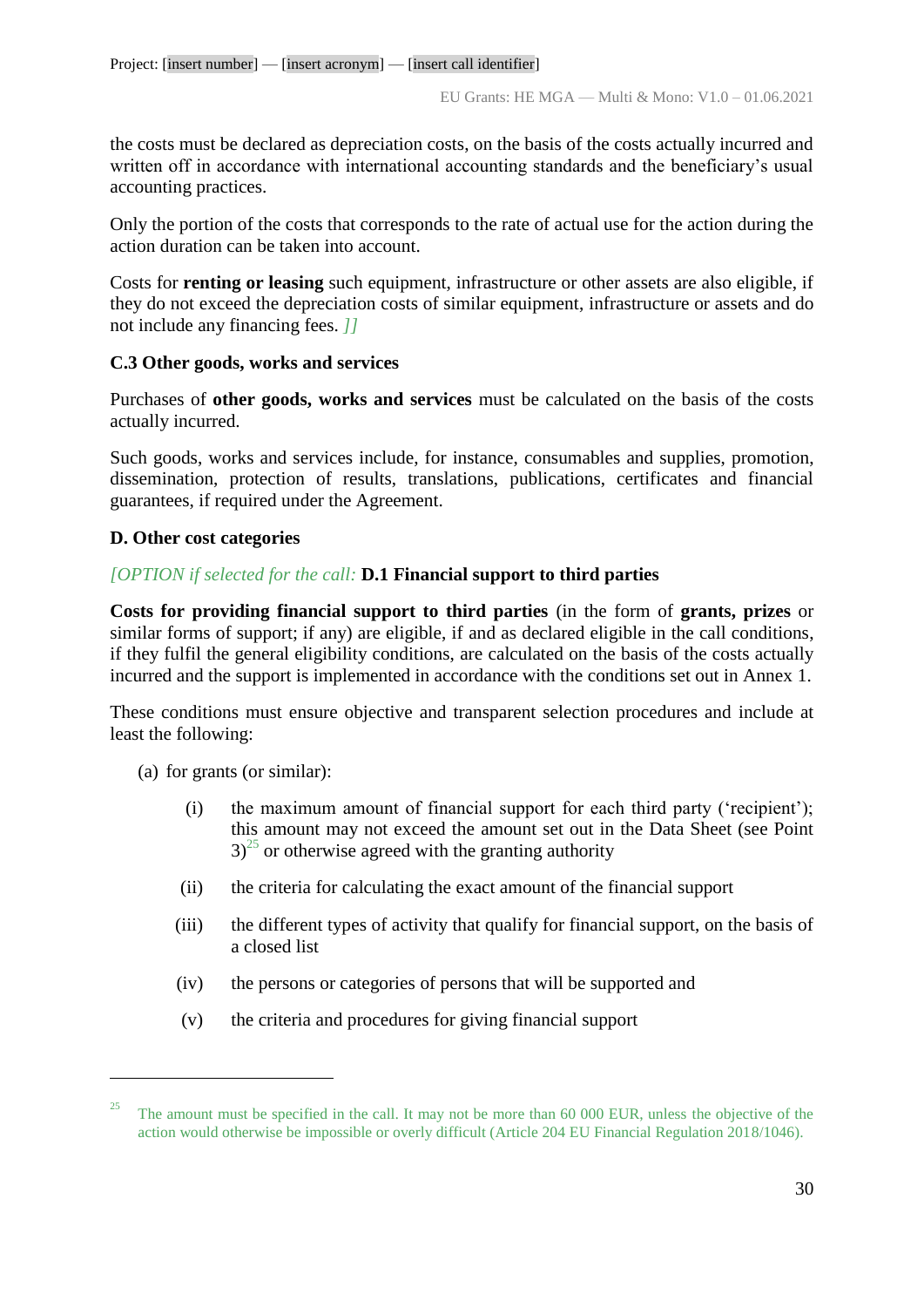- (b) for prizes (or similar):
	- (i) the eligibility and award criteria
	- (ii) the amount of the prize and
	- (iii) the payment arrangements.

This cost will not be taken into account for the indirect cost flat-rate.*]*

## **D.2 Internally invoiced goods and services**

**Costs for internally invoiced goods and services** directly used for the action may be declared as unit cost according to usual cost accounting practices, if and as declared eligible in the call conditions, if they fulfil the general eligibility conditions for such unit costs and the amount per unit is calculated:

using the actual costs for the good or service recorded in the beneficiary's accounts, attributed either by direct measurement or on the basis of cost drivers, and excluding any cost which are ineligible or already included in other budget categories; the actual costs may be adjusted on the basis of budgeted or estimated elements, if they are relevant for calculating the costs, reasonable and correspond to objective and verifiable information

and

- according to usual cost accounting practices which are applied in a consistent manner, based on objective criteria, regardless of the source of funding.

'Internally invoiced goods and services' means goods or services which are provided within the beneficiary's organisation directly for the action and which the beneficiary values on the basis of its usual cost accounting practices.

This cost will not be taken into account for the indirect cost flat-rate.

*[OPTION for all HE and Euratom ToA (except HE IA, HE PCP/PPI, HE ERC Grants, HE EIC Grants and HE EIT KIC Actions): [OPTION if selected for the call:* **D.3 Transnational access to research infrastructure unit costs**

**Unit costs for providing transnational access to research infrastructure** are eligible, if and as declared eligible in the call conditions, if they fulfil the general eligibility conditions, are calculated in accordance with the method set out in Annex 2a and exclude any cost which are ineligible or already included in other budget categories.

Beneficiaries that declare costs under this cost category cannot use other cost categories such as internally invoiced goods and services or equipment costs (for charging the capital costs of the infrastructure), unless explicitly allowed in the call conditions.

This cost will not be taken into account for the indirect cost flat-rate.*]]*

*[OPTION for all HE and Euratom ToA (except HE IA, HE PCP/PPI, HE ERC Grants, HE EIC Grants and HE EIT KIC Actions): [OPTION if selected for the call:* **D.4 Virtual access to research infrastructure unit costs**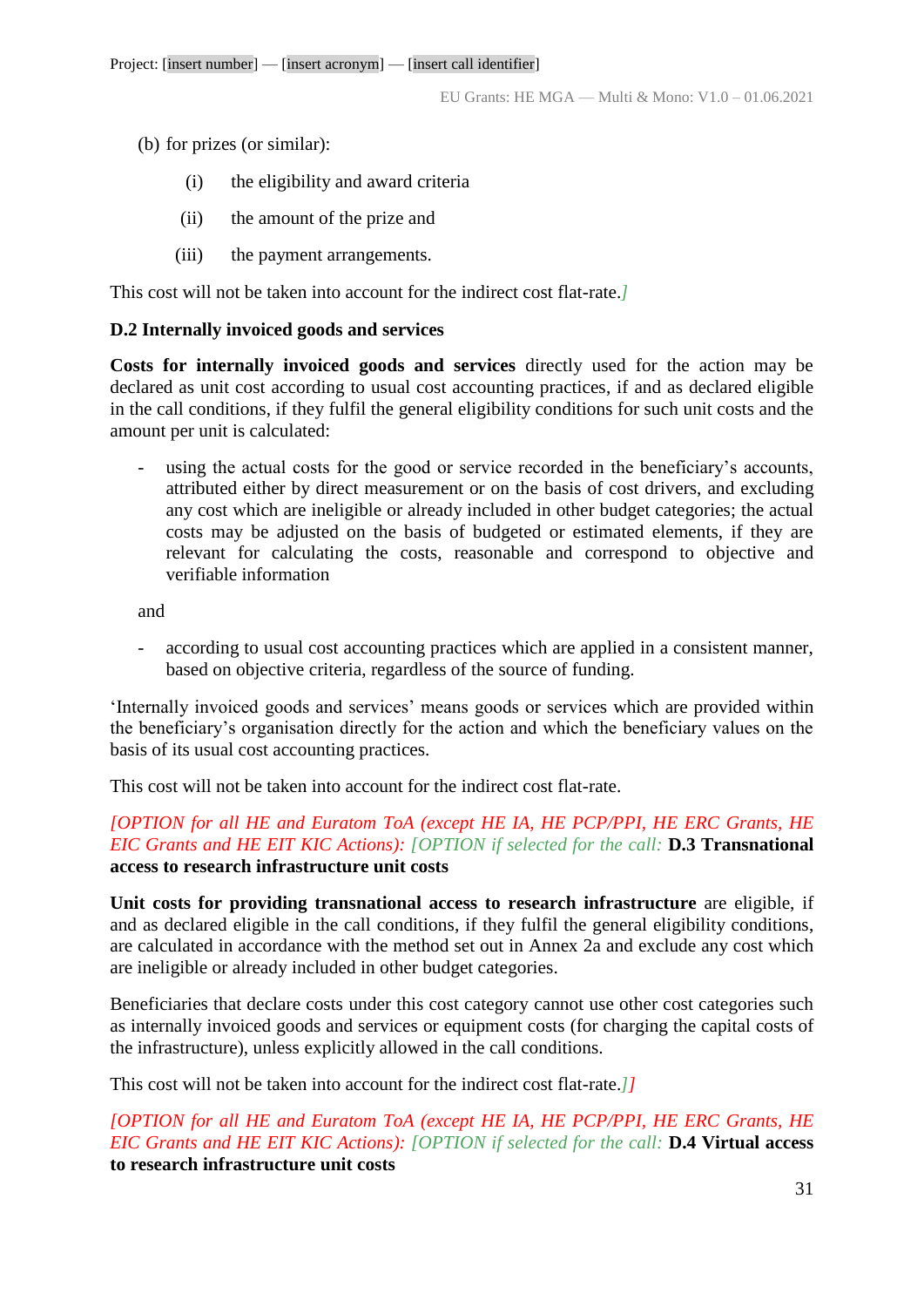**Unit costs for providing virtual access to research infrastructure are eligible**, if and as declared eligible in the call conditions, if they fulfil the general eligibility conditions, are calculated in accordance with the method set out in Annex 2a and exclude any cost which are ineligible or already included in other budget categories.

Beneficiaries that declare costs under this cost category cannot use other cost categories such as internally invoiced goods and services or equipment costs (for charging the capital costs of the infrastructure), unless explicitly allowed by the call conditions*.*

This cost will not be taken into account for the indirect cost flat-rate.*]]*

# *[OPTION for HE PCP/PPI:* **D.5 PCP/PPI procurement costs**

**PCP/PPI procurement costs** are eligible, if and as declared eligible in the call conditions, if they fulfil the general eligibility conditions, are calculated on the basis of the costs actually incurred and:

- are incurred for a joint pre-commercial procurement or joint or coordinated public procurement of innovative goods and services targeted by the action and described in Annex 1 and
- the procurement is carried out by a 'contracting authority/entity' as defined in the EU public procurement Directives (in particular, Directives  $2014/24/EU^{26}$ ,  $2014/25/EU^{27}$ and  $2009/81/EC^{28}$ ).

The beneficiaries must award the procurement contracts to the tender(s) offering best value for money and use objective and transparent procedures which — unless otherwise provided in the call conditions — include:

- if a preliminary market consultation is carried out: the publication of a prior information notice about the consultation in the Official Journal of the European **Union**
- the publication of a contract notice in the Official Journal of the European Union
- the publication of a contract award notice within 48 days after concluding the contract(s) in the Official Journal of the European Union

in English and any additional language(s) chosen by the beneficiaries.

<sup>&</sup>lt;sup>26</sup> Directive 2014/24/EU of the European Parliament and of the Council of 26 February 2014 on public procurement and repealing Directive 2004/18/EC (OJ L 94, 28.3.2014, p. 65).

<sup>&</sup>lt;sup>27</sup> Directive 2014/25/EU of the European Parliament and of the Council of 26 February 2014 on procurement by entities operating in the water, energy, transport and postal services sectors and repealing Directive 2004/17/EC (OJ L 94, 28.3.2014, p. 243).

<sup>28</sup> Directive 2009/81/EC of the European Parliament and of the Council of 13 July 2009 on the coordination of procedures for the award of certain works contracts, supply contracts and service contracts by contracting authorities or entities in the fields of defence and security, and amending Directives 2004/17/EC and 2004/18/EC (OJ L 216, 20.8.2009, p. 76).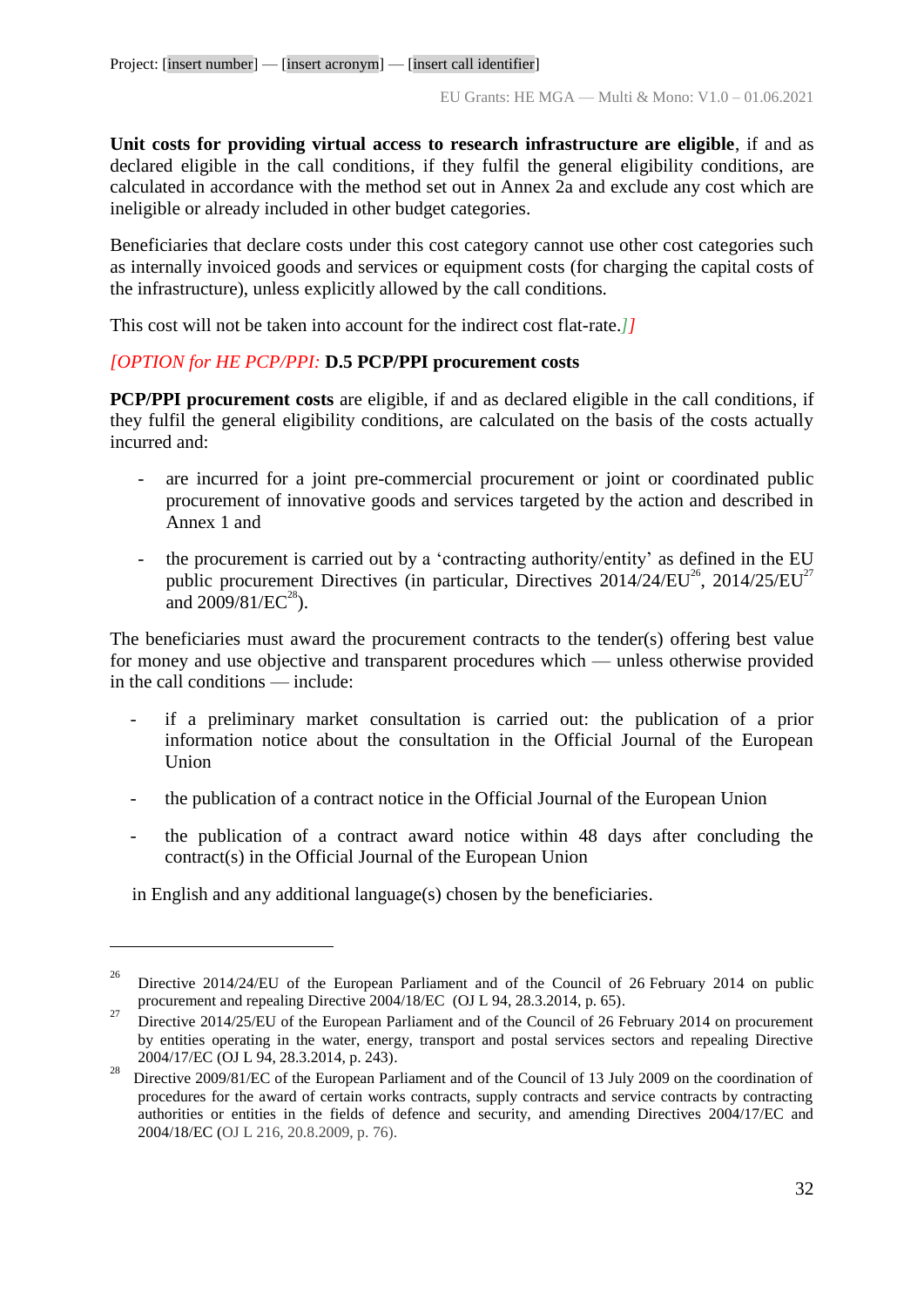Where the call conditions restrict participation or control due to security reasons, the beneficiaries must ensure that the performance of the contract takes place in the eligible countries or target countries set out in the call conditions — unless otherwise approved by the granting authority.

For PPI procurements, beneficiaries that are 'contracting authorities/entities' within the meaning of the EU Directives on public procurement must also comply with these Directives and the applicable national law on public procurement.

The beneficiaries which act as procurers (i.e. the buyers group and the lead procurer), the object and estimated cost for each procurement and the estimated financial contribution per member of the buyers group must be set out in Annex 1 and the estimated procurement costs per beneficiary must be set out in Annex 2.

The costs for the cost categories other than procurement costs are eligible only up to 50% of the total estimated eligible costs of the action set out in Annex 2.

This cost will not be taken into account for the indirect cost flat-rate. *]*

# *[OPTION for Euratom Programme Cofund Actions:* **D.6 Euratom Cofund staff mobility costs**

**Euratom Cofund staff mobility costs** are eligible, if and as declared eligible in the call conditions, if they fulfil the general eligibility conditions and are calculated as unit cost in accordance with the method set out in Annex 2a.

This cost will not be taken into account for the indirect cost flat-rate.*]*

# *[OPTION for HE ERC Grants:* **D.7 ERC additional funding**

**Costs for ERC additional funding** (e.g. start-up costs, major equipment, access to large facilities, major experimental and field work costs) are eligible, if and as declared eligible in the call conditions, if they fulfil the general eligibility conditions, are calculated on the basis of the costs actually incurred, comply with the conditions set out in Points A and C for the underlying types of costs (personnel and purchases) and are incurred for activities eligible for such additional funding.

Changes to this cost category require either an amendment or, exceptionally, simplified approval (ex post in the periodic report). These changes may only be accepted provided that the objectives for which the additional funding was awarded remain the same.*]*

# *[OPTION for HE ERC Grants:* **D.8 ERC additional funding (subcontracting, FSTP and internally invoiced goods and services)**

**Costs for ERC additional funding (subcontracting, financial support to third parties (FSTP) and internally invoiced goods and services)** are eligible, if and as declared eligible in the call conditions, if they fulfil the general eligibility conditions, are calculated on the basis of the costs actually incurred, comply with the conditions set out in Points B, D.1 and D.2 for the underlying types of costs (subcontracting, financial support to third parties and internally invoiced goods and services) and are incurred for activities eligible for such additional funding.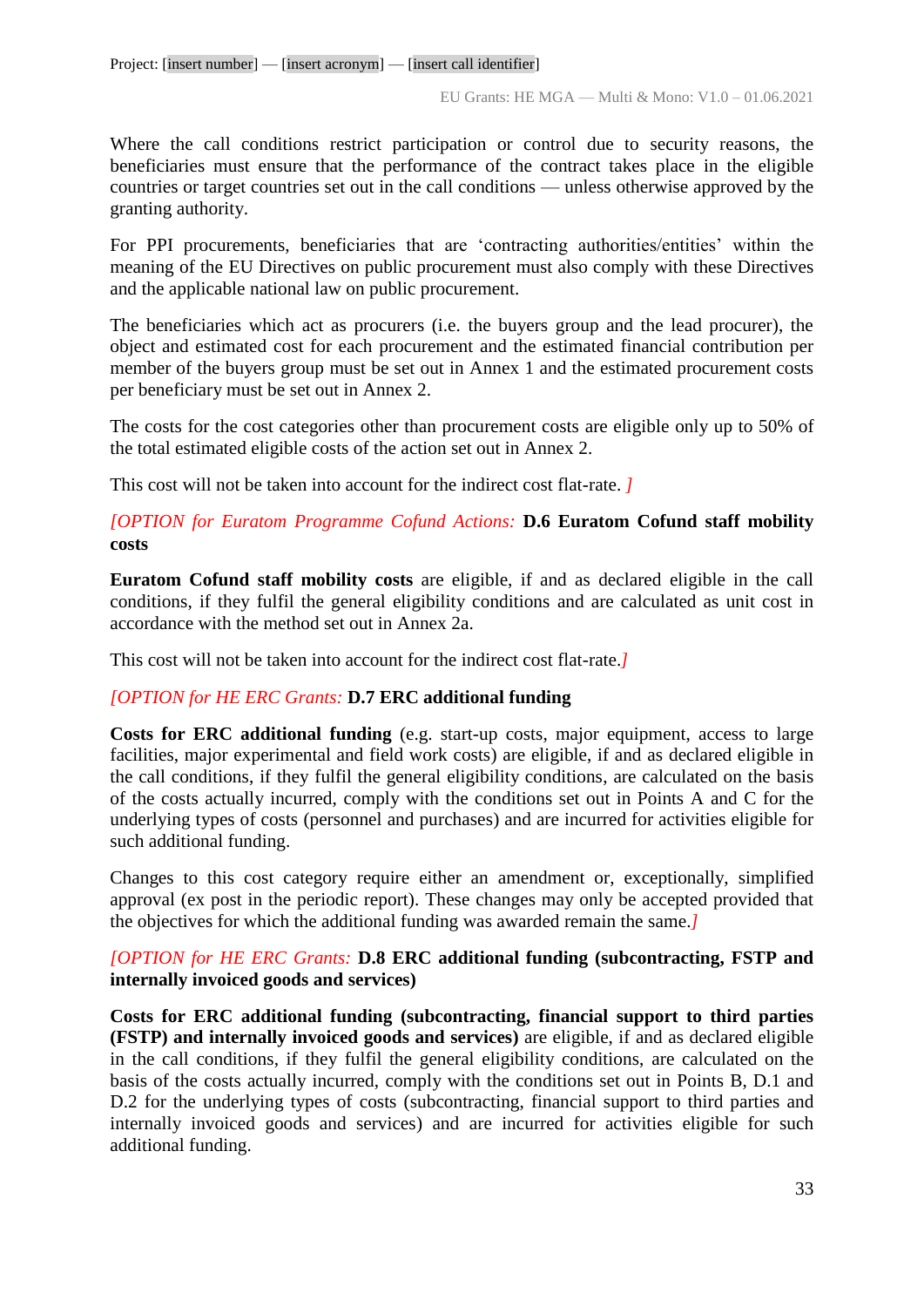Changes to this cost category require either an amendment or, exceptionally, simplified approval (ex post in the periodic report). These changes may only be accepted provided that the objectives for which the additional funding was awarded remain the same.

This cost will not be taken into account for the indirect cost flat-rate.*]*

## **Indirect costs**

## **E. Indirect costs**

**Indirect costs** will be reimbursed at the flat-rate of 25% of the eligible direct costs (categories A-D, except volunteers costs, subcontracting costs, financial support to third parties and exempted specific cost categories, if any)*.* 

## **Contributions**

## <span id="page-33-0"></span>**6.3 Ineligible costs and contributions**

The following costs or contributions are **ineligible**:

- (a) costs or contributions that do not comply with the conditions set out above (Article 6.1 and 6.2), in particular:
	- (i) costs related to return on capital and dividends paid by a beneficiary
	- (ii) debt and debt service charges
	- (iii) provisions for future losses or debts
	- (iv) interest owed
	- (v) currency exchange losses
	- (vi) bank costs charged by the beneficiary's bank for transfers from the granting authority
	- (vii) excessive or reckless expenditure
	- (viii) deductible or refundable VAT (including VAT paid by public bodies acting as public authority)
		- (ix) costs incurred or contributions for activities implemented during grant agreement suspension (see Article 32)
		- (x) in-kind contributions by third parties: not applicable
- (b) costs or contributions declared under other EU grants (or grants awarded by an EU Member State, non-EU country or other body implementing the EU budget), except for the following cases:
	- (i) *[OPTION 1 by default:* Synergy actions: not applicable*] [OPTION 2 if selected for the grant:* if the grants are part of jointly coordinated Synergy actions and the funding under the grants does not go above 100% of the costs and contributions declared to them*]*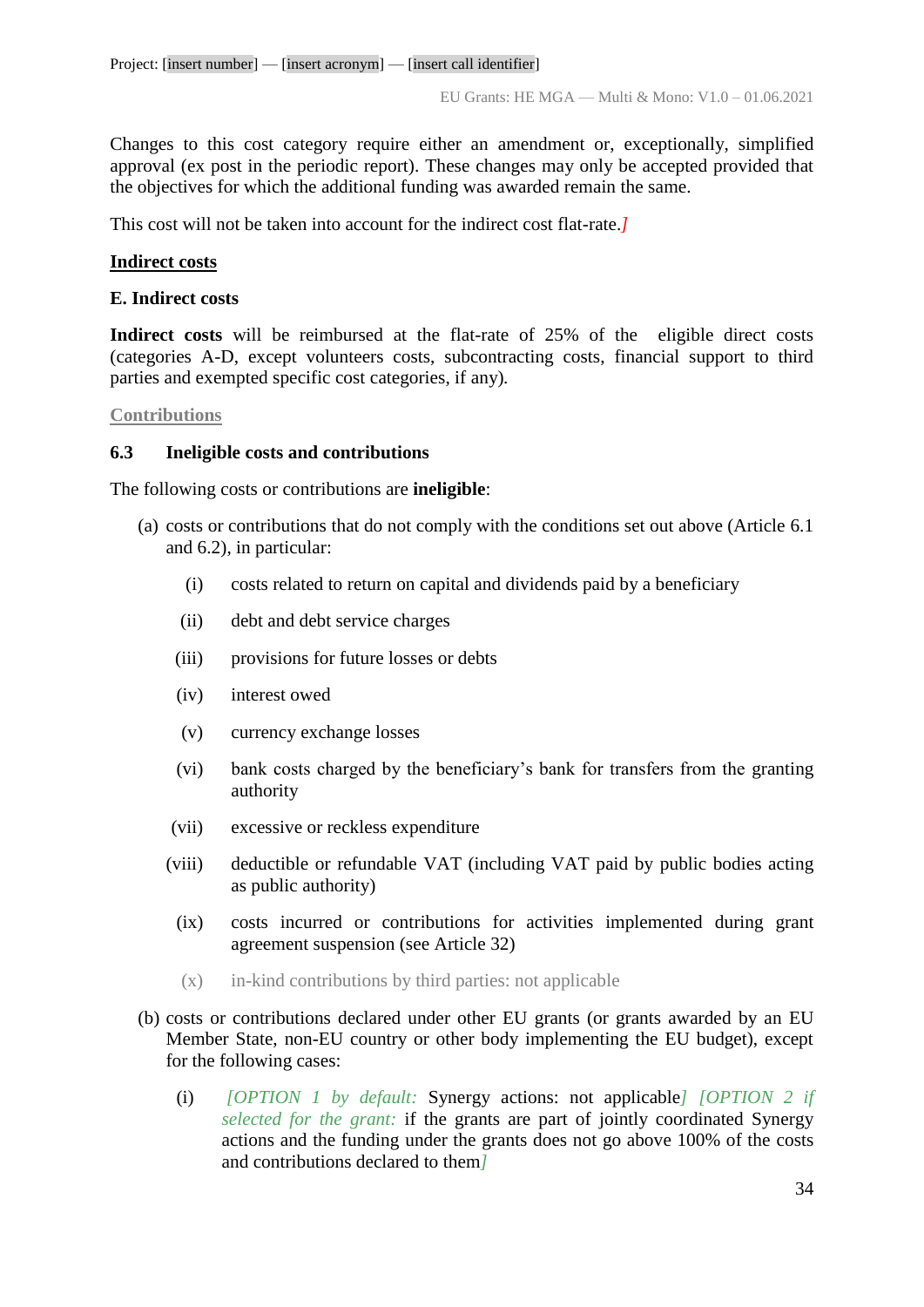- (ii) if the action grant is combined with an operating grant<sup>29</sup> running during the same period and the beneficiary can demonstrate that the operating grant does not cover any (direct or indirect) costs of the action grant
- (c) costs or contributions for staff of a national (or regional/local) administration, for activities that are part of the administration's normal activities (i.e. not undertaken only because of the grant)
- (d) costs or contributions (especially travel and subsistence) for staff or representatives of EU institutions, bodies or agencies
- (e) other<sup>30</sup>:
	- (i) *[OPTION 1 by default:* country restrictions for eligible costs: not applicable*] [OPTION 2 if selected for the call:* costs or contributions for activities that do not take place in the eligible countries or target countries set out in the call conditions — unless approved by the granting authority*]*
	- (ii) costs or contributions declared specifically ineligible in the call conditions.

# <span id="page-34-0"></span>**6.4 Consequences of non-compliance**

If a beneficiary declares costs or contributions that are ineligible, they will be rejected (see Article 27).

This may also lead to other measures described in Chapter 5.

# <span id="page-34-1"></span>**CHAPTER 4 GRANT IMPLEMENTATION**

# <span id="page-34-2"></span>**SECTION 1 CONSORTIUM: BENEFICIARIES, AFFILIATED ENTITIES AND OTHER PARTICIPANTS**

## <span id="page-34-3"></span>**ARTICLE 7 — BENEFICIARIES**

The beneficiaries, as signatories of the Agreement, are fully responsible towards the granting authority for implementing it and for complying with all its obligations.

They must implement the Agreement to their best abilities, in good faith and in accordance with all the obligations and terms and conditions it sets out.

They must have the appropriate resources to implement the action and implement the action under their own responsibility and in accordance with Article 11. If they rely on affiliated entities or other participants (see Articles 8 and 9), they retain sole responsibility towards the granting authority and the other beneficiaries.

<sup>29</sup> For the definition, see Article 180(2)(b) EU Financial Regulation 2018/1046: '**operating grant**' means an EU grant to finance "the functioning of a body which has an objective forming part of and supporting an EU policy".

 $30\degree$  Condition must be specified in the call.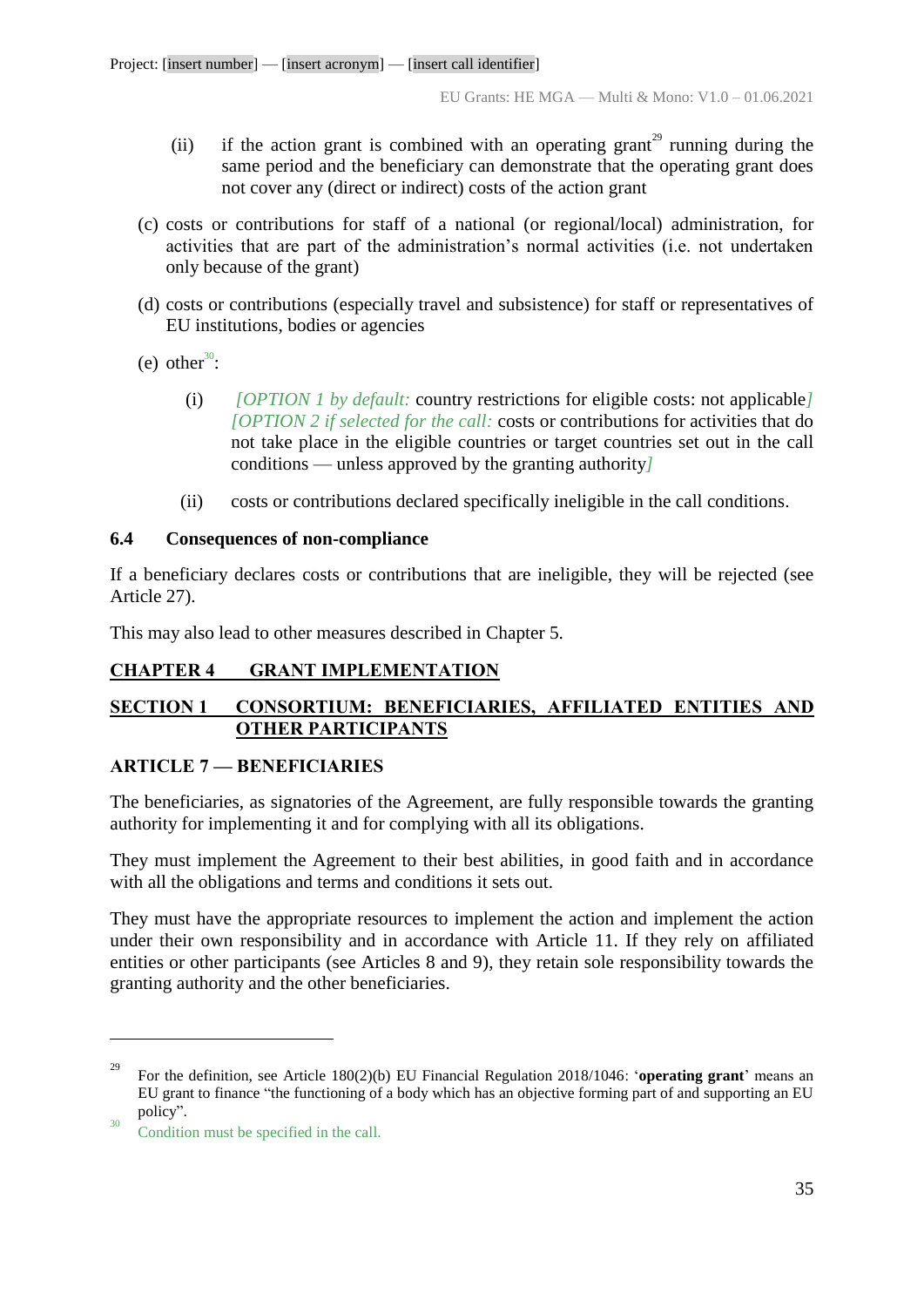They are jointly responsible for the *technical* implementation of the action. If one of the beneficiaries fails to implement their part of the action, the other beneficiaries must ensure that this part is implemented by someone else (without being entitled to an increase of the maximum grant amount and subject to an amendment; see Article 39). The *financial* responsibility of each beneficiary in case of recoveries is governed by Article 22.

The beneficiaries (and their action) must remain eligible under the EU programme funding the grant for the entire duration of the action. Costs and contributions will be eligible only as long as the beneficiary and the action are eligible.

The **internal roles and responsibilities** of the beneficiaries are divided as follows:

- (a) Each beneficiary must:
	- (i) keep information stored in the Portal Participant Register up to date (see Article 19)
	- (ii) inform the granting authority (and the other beneficiaries) immediately of any events or circumstances likely to affect significantly or delay the implementation of the action (see Article 19)
	- (iii) submit to the coordinator in good time:
		- the prefinancing guarantees (if required; see Article 23)
		- the financial statements and certificates on the financial statements (CFS) (if required; see Articles 21 and 24.2 and Data Sheet, Point 4.3)
		- the contribution to the deliverables and technical reports (see Article 21)
		- any other documents or information required by the granting authority under the Agreement
	- (iv) submit via the Portal data and information related to the participation of their affiliated entities.
- (b) The coordinator must:
	- (i) monitor that the action is implemented properly (see Article 11)
	- (ii) act as the intermediary for all communications between the consortium and the granting authority, unless the Agreement or granting authority specifies otherwise, and in particular:
		- submit the prefinancing guarantees to the granting authority (if any)
		- request and review any documents or information required and verify their quality and completeness before passing them on to the granting authority
		- submit the deliverables and reports to the granting authority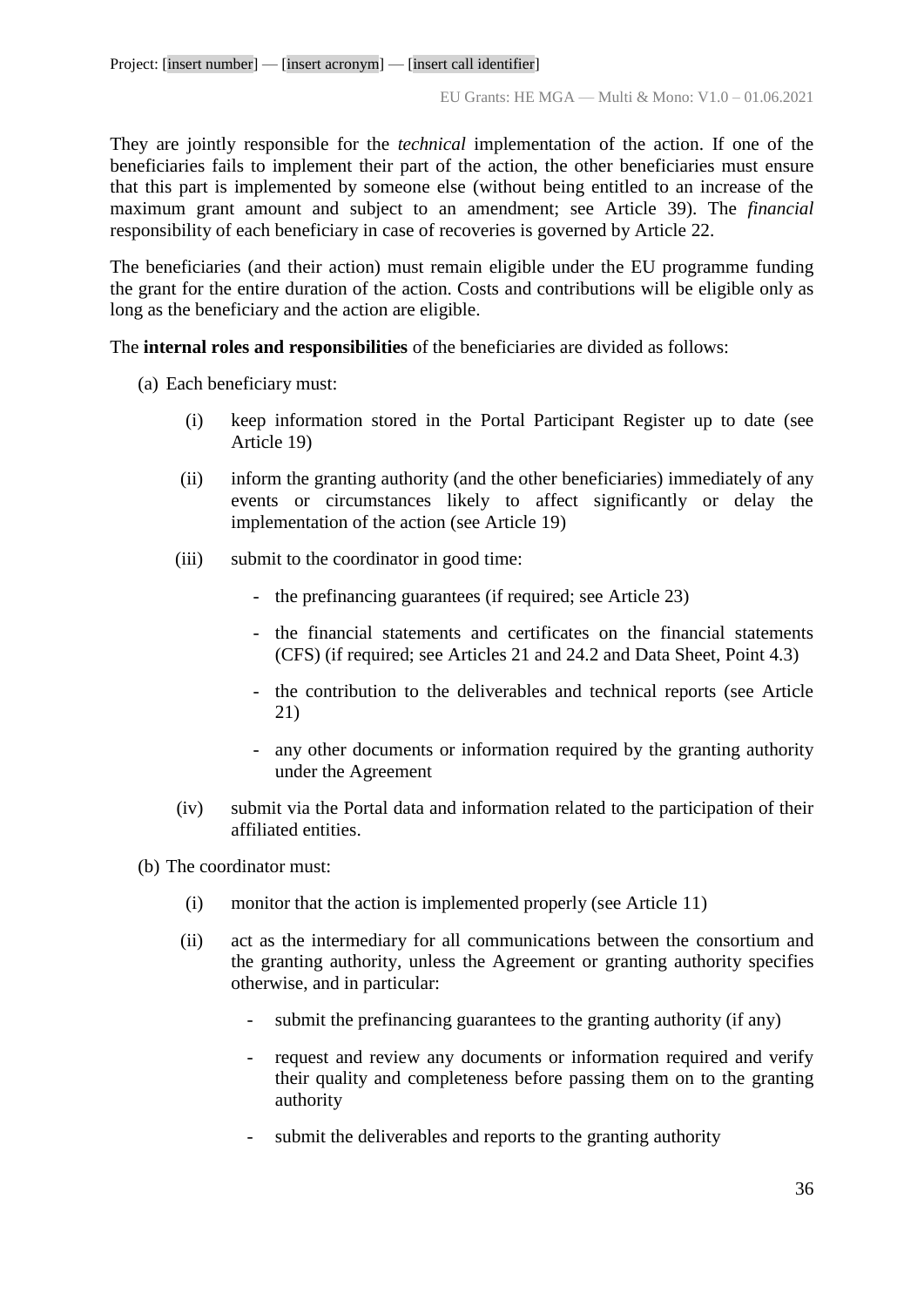- inform the granting authority about the payments made to the other beneficiaries (report on the distribution of payments; if required, see Articles 22 and 32)
- (iii) distribute the payments received from the granting authority to the other beneficiaries without unjustified delay (see Article 22).

The coordinator may not delegate or subcontract the above-mentioned tasks to any other beneficiary or third party (including affiliated entities).

However, coordinators which are public bodies may delegate the tasks set out in Point (b)(ii) last indent and (iii) above to entities with 'authorisation to administer' which they have created or which are controlled by or affiliated to them. In this case, the coordinator retains sole responsibility for the payments and for compliance with the obligations under the Agreement.

Moreover, coordinators which are 'sole beneficiaries'<sup>31</sup> (or similar, such as European research infrastructure consortia (ERICs)) may delegate the tasks set out in Point (b)(i) to (iii) above to one of their members. The coordinator retains sole responsibility for compliance with the obligations under the Agreement.

The beneficiaries must have **internal arrangements** regarding their operation and coordination, to ensure that the action is implemented properly.

If required by the granting authority (see Data Sheet, Point 1), these arrangements must be set out in a written **consortium agreement** between the beneficiaries, covering for instance:

- the internal organisation of the consortium
- the management of access to the Portal
- different distribution keys for the payments and financial responsibilities in case of recoveries (if any)
- additional rules on rights and obligations related to background and results (see Article 16)
- settlement of internal disputes

 $\overline{a}$ 

- liability, indemnification and confidentiality arrangements between the beneficiaries.

The internal arrangements must not contain any provision contrary to this Agreement.

<sup>31</sup> For the definition, see Article 187(2) EU Financial Regulation 2018/1046: "Where several entities satisfy the criteria for being awarded a grant and together form one entity, that entity may be treated as the **sole beneficiary**, including where it is specifically established for the purpose of implementing the action financed by the grant."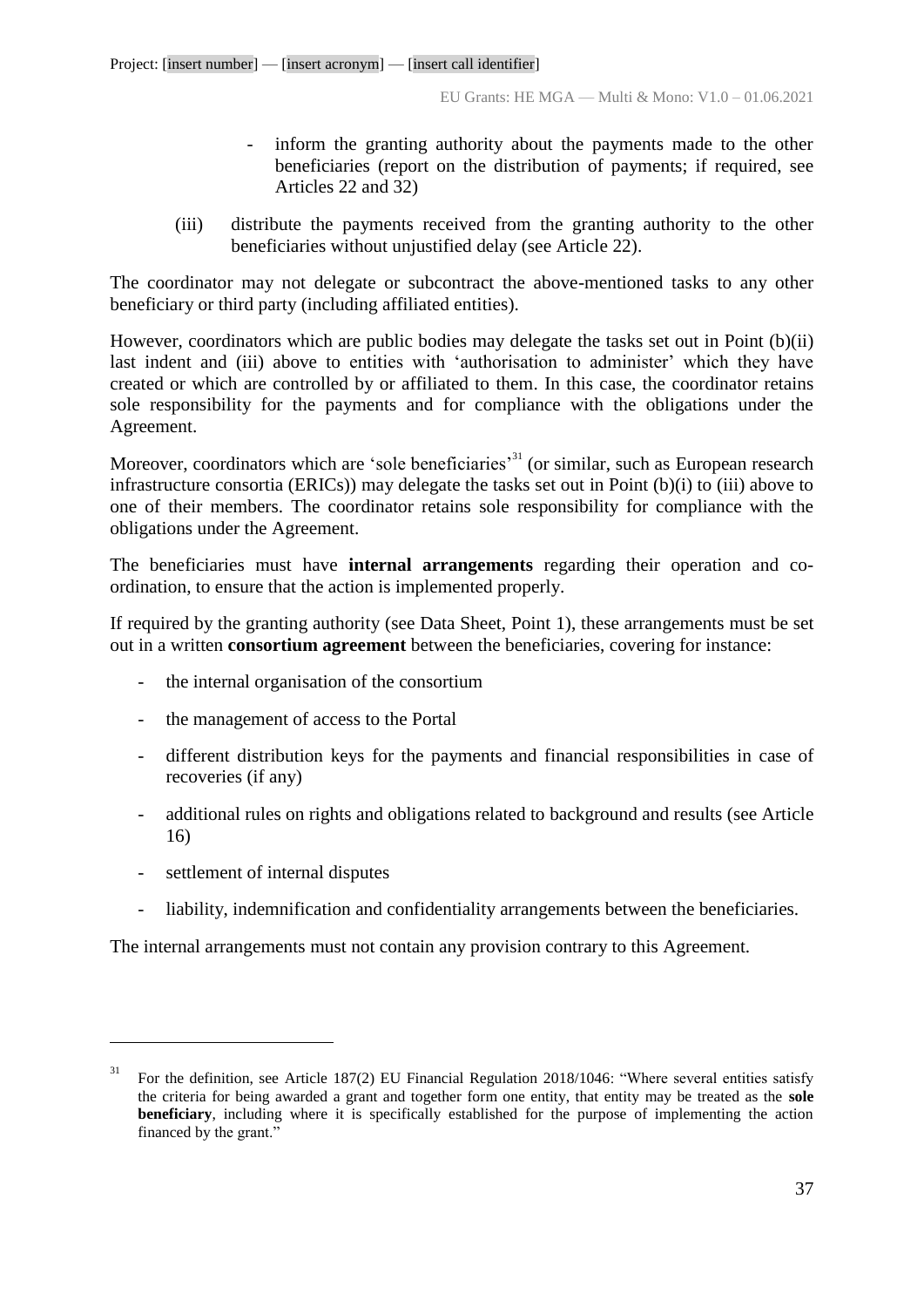*[OPTION if selected for the grant:* For **linked actions**, the beneficiaries must have **arrangements** with the participants of the other action, to ensure that both actions are implemented and coordinated properly.

If required by the granting authority (see Data Sheet, Point 1), these arrangements must be set out in a written **collaboration agreement** with the participants of the other action or, if the consortium is the same, as part of their consortium agreement, covering for instance:

- the internal organisation and decision making processes
- the areas where close collaboration/synchronisation is needed (e.g. on management of outputs, common approaches towards standardisation, links with regulatory and policy activities, common communication and dissemination activities, sharing of information, access to background and results, etc.)
- settlement of disputes
- liability, indemnification and confidentiality arrangements between the beneficiaries in both actions.

The arrangements with the participants of the other action must not contain any provision contrary to this Agreement.*]*

# **ARTICLE 8 — AFFILIATED ENTITIES**

*[OPTION 1 if selected for the grant:* The following entities which are linked to a beneficiary will participate in the action as 'affiliated entities':

- [AE legal name (short name)], PIC [number], linked to [BEN legal name (short name)]
- [**AE legal name (short name)**], PIC [number], linked to [BEN legal name (short name)]

[same for more AE]

Affiliated entities can charge costs and contributions to the action under the same conditions as the beneficiaries and must implement the action tasks attributed to them in Annex 1 in accordance with Article 11.

Their costs and contributions will be included in Annex 2 and will be taken into account for the calculation of the grant.

The beneficiaries must ensure that all their obligations under this Agreement also apply to their affiliated entities.

The beneficiaries must ensure that the bodies mentioned in Article 25 (e.g. granting authority, OLAF, Court of Auditors (ECA), etc.) can exercise their rights also towards the affiliated entities.

Breaches by affiliated entities will be handled in the same manner as breaches by beneficiaries. Recovery of undue amounts will be handled through the beneficiaries.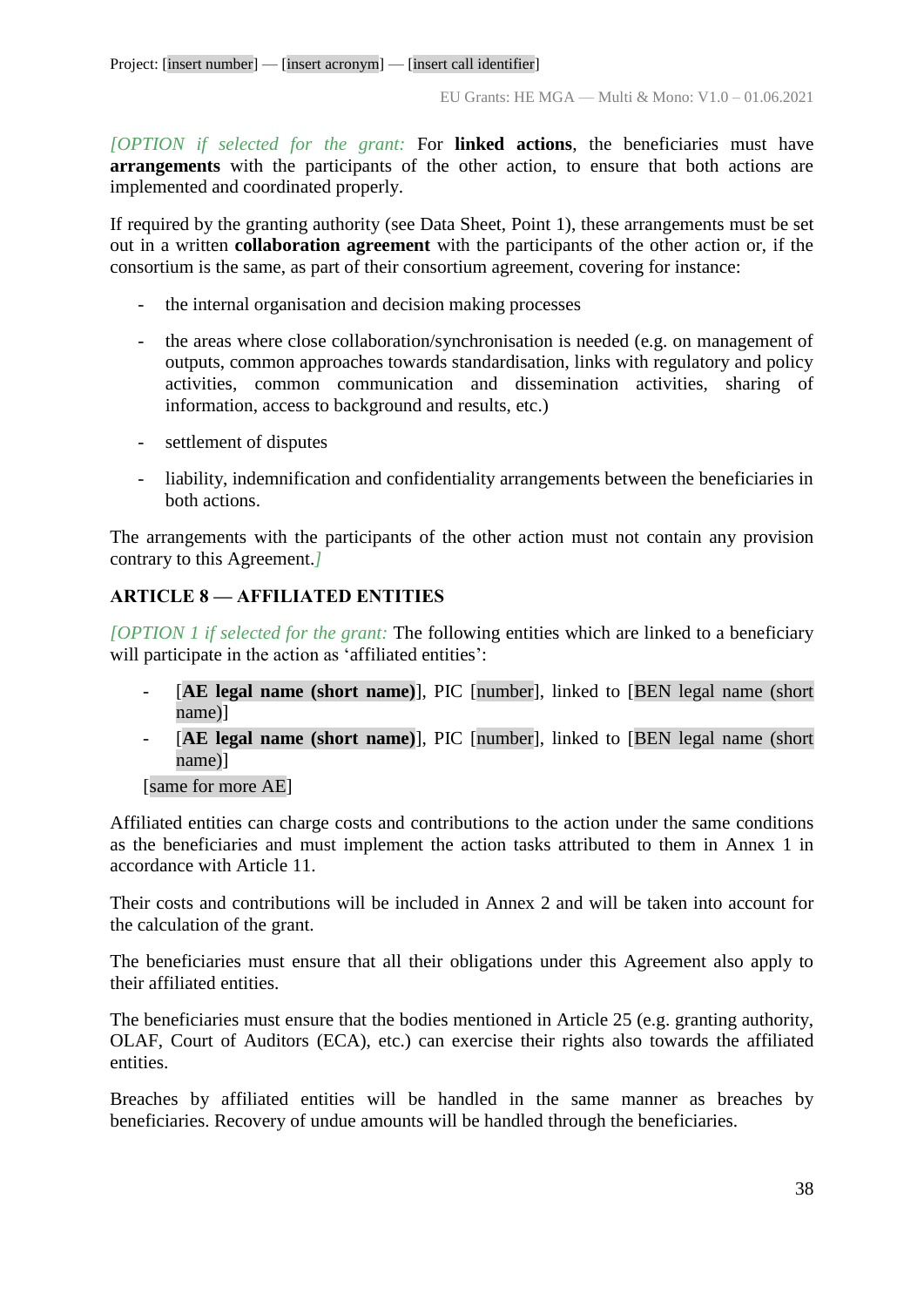If the granting authority requires joint and several liability of affiliated entities (see Data Sheet, Point 4.4), they must sign the declaration set out in Annex 3a and may be held liable in case of enforced recoveries against their beneficiaries (see Article 22.2 and 22.4). *]*

*[OPTION 2:* Not applicable*]*

## **ARTICLE 9 — OTHER PARTICIPANTS INVOLVED IN THE ACTION**

### **9.1 Associated partners**

*[OPTION 1 if selected for the grant:* The following entities which cooperate with a beneficiary will participate in the action as 'associated partners':

- [AP legal name (short name)], PIC [number] *[,* associated partner of [BEN legal] name (short name)]*]*
- [**AP legal name (short name)**], PIC [number] *[*, associated partner of [BEN legal name (short name)]*]*

[same for more AP]

Associated partners must implement the action tasks attributed to them in Annex 1 in accordance with Article 11. They may not charge costs or contributions to the action and the costs for their tasks are not eligible.

The tasks must be set out in Annex 1.

The beneficiaries must ensure that their contractual obligations under Articles 11 (proper implementation), 12 (conflict of interests), 13 (confidentiality and security), 14 (ethics), 17.2 (visibility), 18 (specific rules for carrying out action), 19 (information) and 20 (recordkeeping) also apply to the associated partners.

The beneficiaries must ensure that the bodies mentioned in Article 25 (e.g. granting authority, OLAF, Court of Auditors (ECA), etc.) can exercise their rights also towards the associated partners.*]*

*[OPTION 2:* Not applicable*]*

### **9.2 Third parties giving in-kind contributions to the action**

Other third parties may give in-kind contributions to the action (i.e. personnel, equipment, other goods, works and services, etc. which are free-of-charge) if necessary for the implementation.

Third parties giving in-kind contributions do not implement any action tasks. They may not charge costs or contributions to the action, but the costs for the in-kind contributions are eligible and may be charged by the beneficiaries which use them, under the conditions set out in Article 6. The costs will be included in Annex 2 as part of the beneficiaries' costs.

The third parties and their in-kind contributions should be set out in Annex 1.

The beneficiaries must ensure that the bodies mentioned in Article 25 (e.g. granting authority, OLAF, Court of Auditors (ECA), etc.) can exercise their rights also towards the third parties giving in-kind contributions.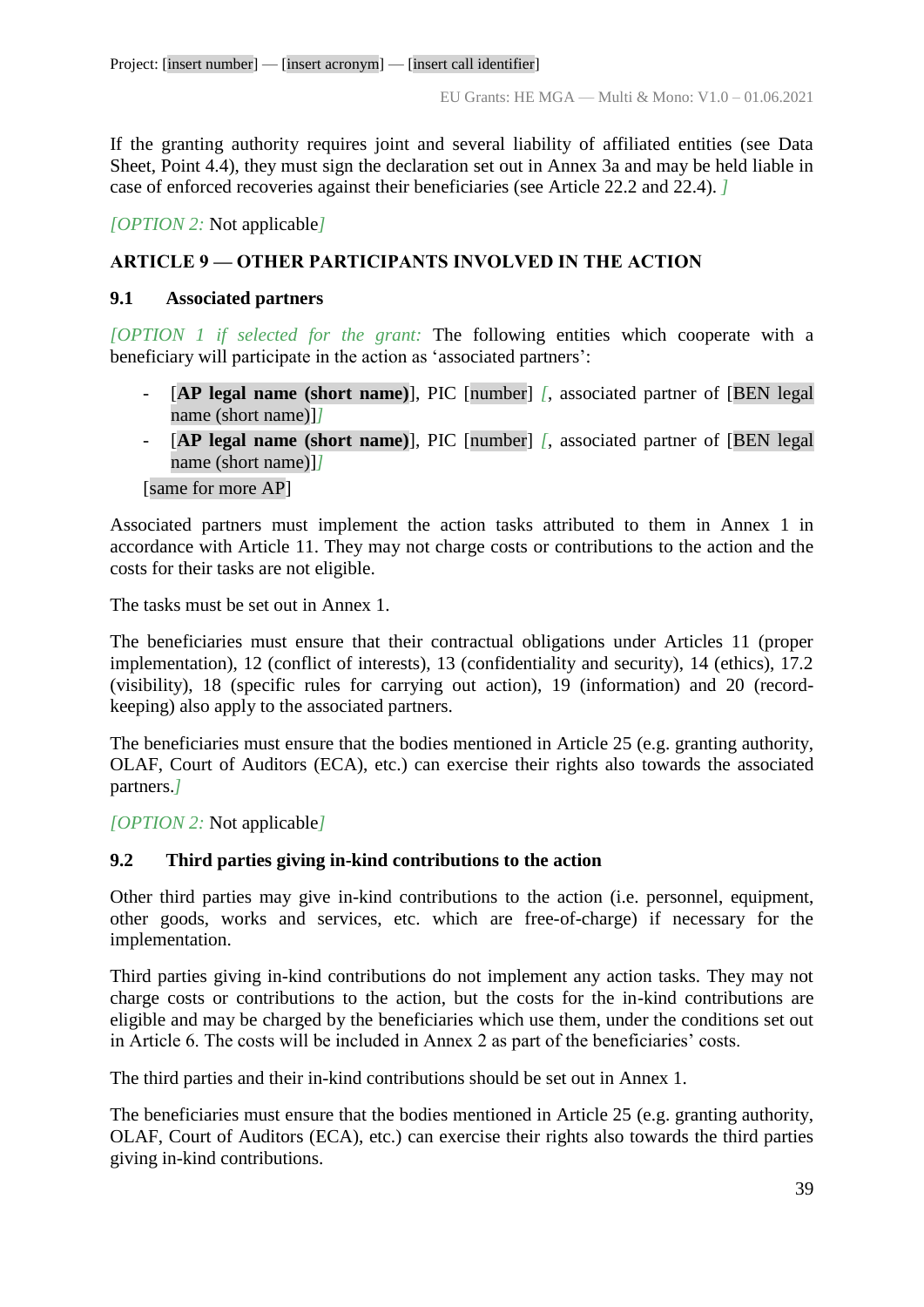### **9.3 Subcontractors**

Subcontractors may participate in the action, if necessary for the implementation.

Subcontractors must implement their action tasks in accordance with Article 11. The costs for the subcontracted tasks (invoiced price from the subcontractor) are eligible and may be charged by the beneficiaries, under the conditions set out in Article 6. The costs will be included in Annex 2 as part of the beneficiaries' costs.

The beneficiaries must ensure that their contractual obligations under Articles 11 (proper implementation), 12 (conflict of interest), 13 (confidentiality and security), 14 (ethics), 17.2 (visibility), 18 (specific rules for carrying out action), 19 (information) and 20 (recordkeeping) also apply to the subcontractors.

The beneficiaries must ensure that the bodies mentioned in Article 25 (e.g. granting authority, OLAF, Court of Auditors (ECA), etc.) can exercise their rights also towards the subcontractors.

### **9.4 Recipients of financial support to third parties**

If the action includes providing financial support to third parties (e.g. grants, prizes or similar forms of support), the beneficiaries must ensure that their contractual obligations under Articles 12 (conflict of interest), 13 (confidentiality and security), 14 (ethics), 17.2 (visibility), 18 (specific rules for carrying out action), 19 (information) and 20 (record-keeping) also apply to the third parties receiving the support (recipients).

The beneficiaries must also ensure that the bodies mentioned in Article 25 (e.g. granting authority, OLAF, Court of Auditors (ECA), etc.) can exercise their rights also towards the recipients.

# **ARTICLE 10 — PARTICIPANTS WITH SPECIAL STATUS**

### **10.1 Non-EU participants**

 $\overline{a}$ 

Participants which are established in a non-EU country (if any) undertake to comply with their obligations under the Agreement and:

- to respect general principles (including fundamental rights, values and ethical principles, environmental and labour standards, rules on classified information, intellectual property rights, visibility of funding and protection of personal data)
- for the submission of certificates under Article 24: to use qualified external auditors which are independent and comply with comparable standards as those set out in EU Directive  $2006/43/EC^{32}$
- for the controls under Article 25: to allow for checks, reviews, audits and investigations (including on-the-spot checks, visits and inspections) by the bodies

<sup>&</sup>lt;sup>32</sup> Directive 2006/43/EC of the European Parliament and of the Council of 17 May 2006 on statutory audits of annual accounts and consolidated accounts or similar national regulations (OJ L 157, 9.6.2006, p. 87).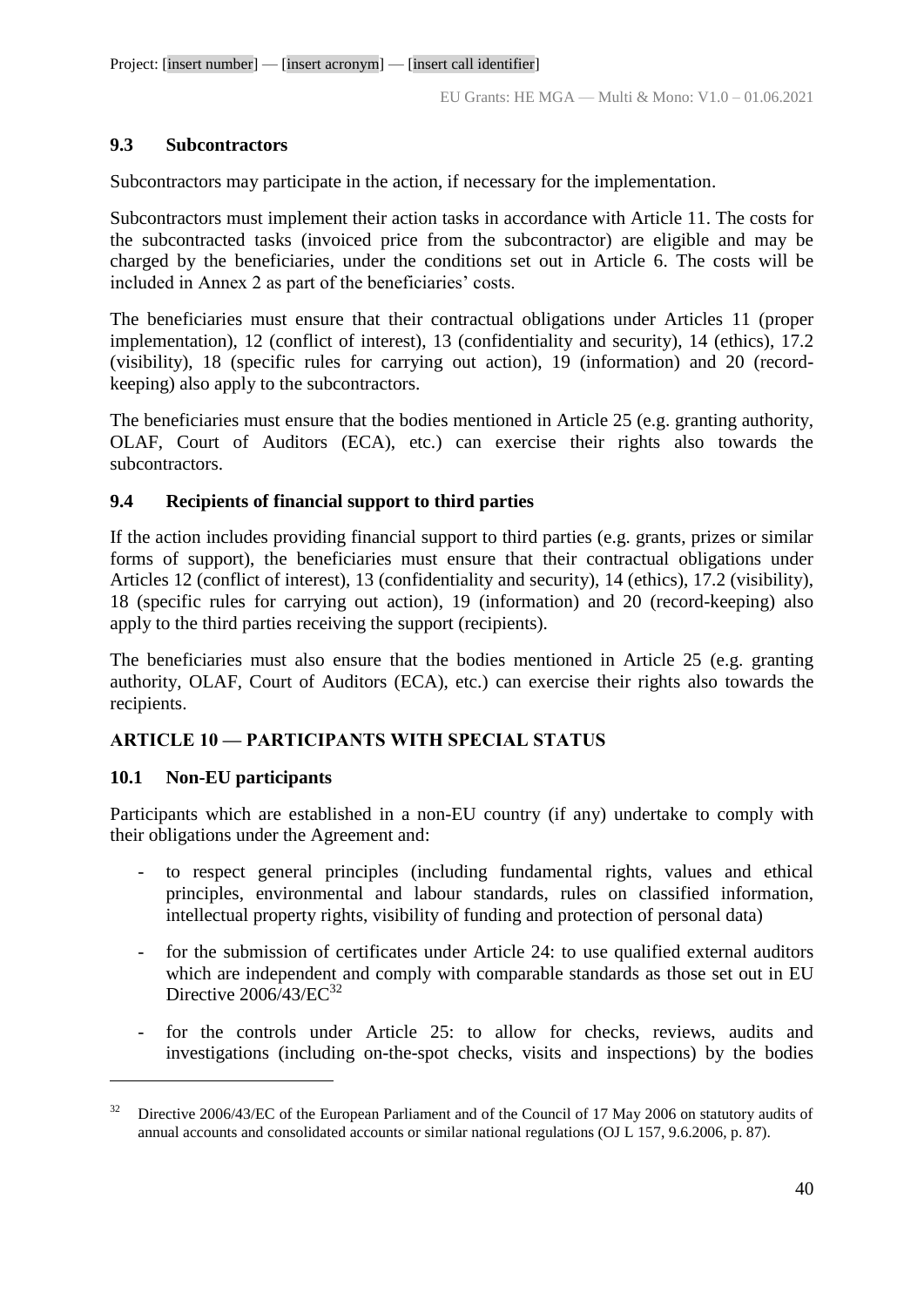mentioned in that Article (e.g. granting authority, OLAF, Court of Auditors (ECA), etc.).

Special rules on dispute settlement apply (see Data Sheet, Point 5).

### **10.2 Participants which are international organisations**

Participants which are international organisations (IOs; if any) undertake to comply with their obligations under the Agreement and:

- to respect general principles (including fundamental rights, values and ethical principles, environmental and labour standards, rules on classified information, intellectual property rights, visibility of funding and protection of personal data)
- for the submission of certificates under Article 24: to use either independent public officers or external auditors which comply with comparable standards as those set out in EU Directive 2006/43/EC
- for the controls under Article 25: to allow for the checks, reviews, audits and investigations by the bodies mentioned in that Article, taking into account the specific agreements concluded by them and the EU (if any).

For such participants, nothing in the Agreement will be interpreted as a waiver of their privileges or immunities, as accorded by their constituent documents or international law.

Special rules on applicable law and dispute settlement apply (see Article 43 and Data Sheet, Point 5).

### **10.3 Pillar-assessed participants**

Pillar-assessed participants (if any) may rely on their own systems, rules and procedures, in so far as they have been positively assessed and do not call into question the decision awarding the grant or breach the principle of equal treatment of applicants or beneficiaries.

'Pillar-assessment' means a review by the European Commission on the systems, rules and procedures which participants use for managing EU grants (in particular internal control system, accounting system, external audits, financing of third parties, rules on recovery and exclusion, information on recipients and protection of personal data; see Article 154 EU Financial Regulation 2018/1046).

Participants with a positive pillar assessment may rely on their own systems, rules and procedures, in particular for:

- record-keeping (Article 20): may be done in accordance with internal standards, rules and procedures
- currency conversion for financial statements (Article 21): may be done in accordance with usual accounting practices
- guarantees (Article 23): for public law bodies, prefinancing guarantees are not needed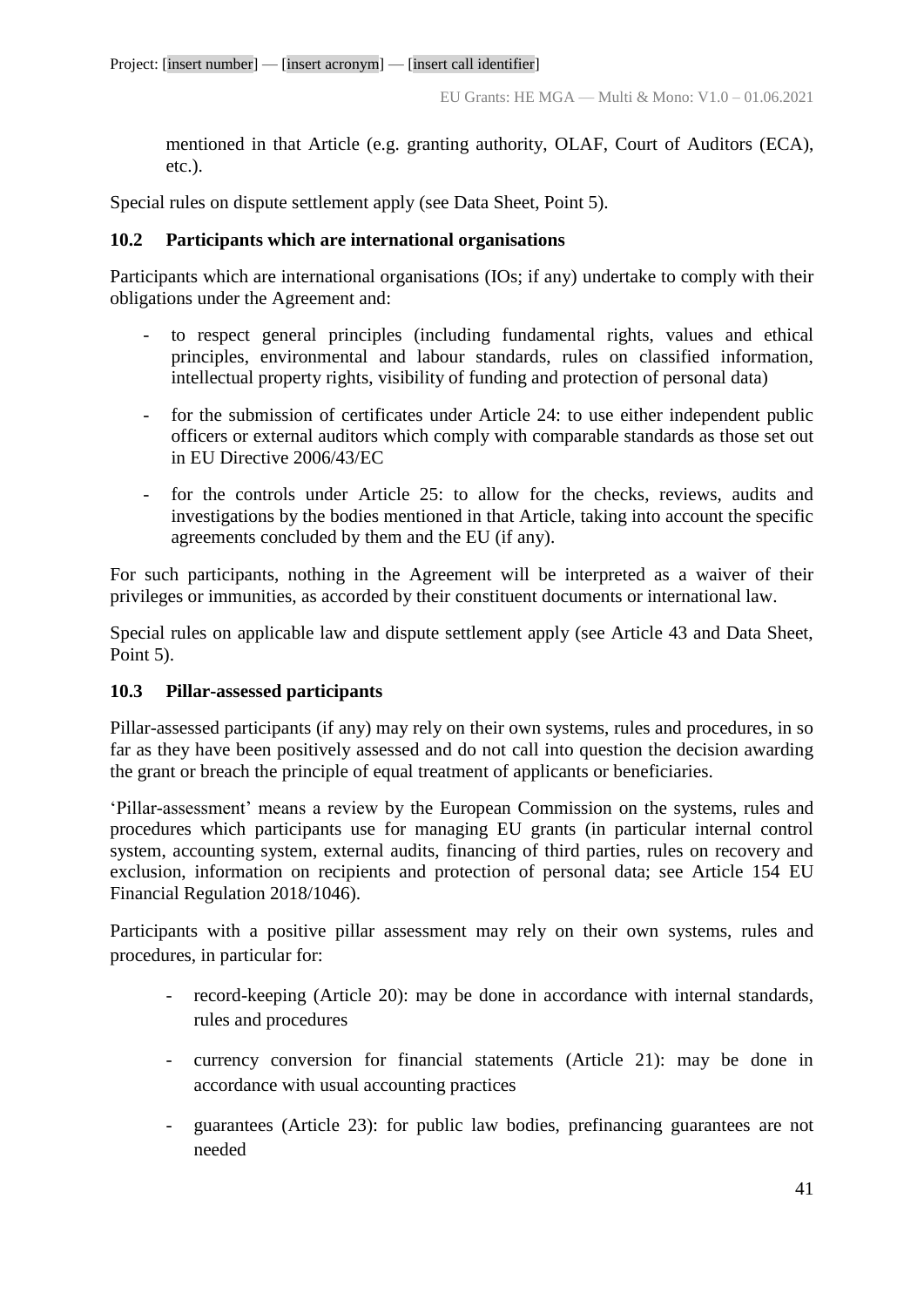- certificates (Article 24):
	- certificates on the financial statements (CFS): may be provided by their regular internal or external auditors and in accordance with their internal financial regulations and procedures
	- certificates on usual accounting practices (CoMUC): are not needed if those practices are covered by an ex-ante assessment

and use the following specific rules, for:

- recoveries (Article 22): in case of financial support to third parties, there will be no recovery if the participant has done everything possible to retrieve the undue amounts from the third party receiving the support (including legal proceedings) and non-recovery is not due to an error or negligence on its part
- checks, reviews, audits and investigations by the EU (Article 25): will be conducted taking into account the rules and procedures specifically agreed between them and the framework agreement (if any)
- impact evaluation (Article 26): will be conducted in accordance with the participant's internal rules and procedures and the framework agreement (if any)
- grant agreement suspension (Article 31): certain costs incurred during grant suspension are eligible (notably, minimum costs necessary for a possible resumption of the action and costs relating to contracts which were entered into before the pre-information letter was received and which could not reasonably be suspended, reallocated or terminated on legal grounds)
- grant agreement termination (Article 32): the final grant amount and final payment will be calculated taking into account also costs relating to contracts due for execution only after termination takes effect, if the contract was entered into before the pre-information letter was received and could not reasonably be terminated on legal grounds
- liability for damages (Article 33.2): the granting authority must be compensated for damage it sustains as a result of the implementation of the action or because the action was not implemented in full compliance with the Agreement only if the damage is due to an infringement of the participant's internal rules and procedures or due to a violation of third parties' rights by the participant or one of its employees or individual for whom the employees are responsible.

Participants whose pillar assessment covers procurement and granting procedures may also do purchases, subcontracting and financial support to third parties (Article 6.2) in accordance with their internal rules and procedures for purchases, subcontracting and financial support*.*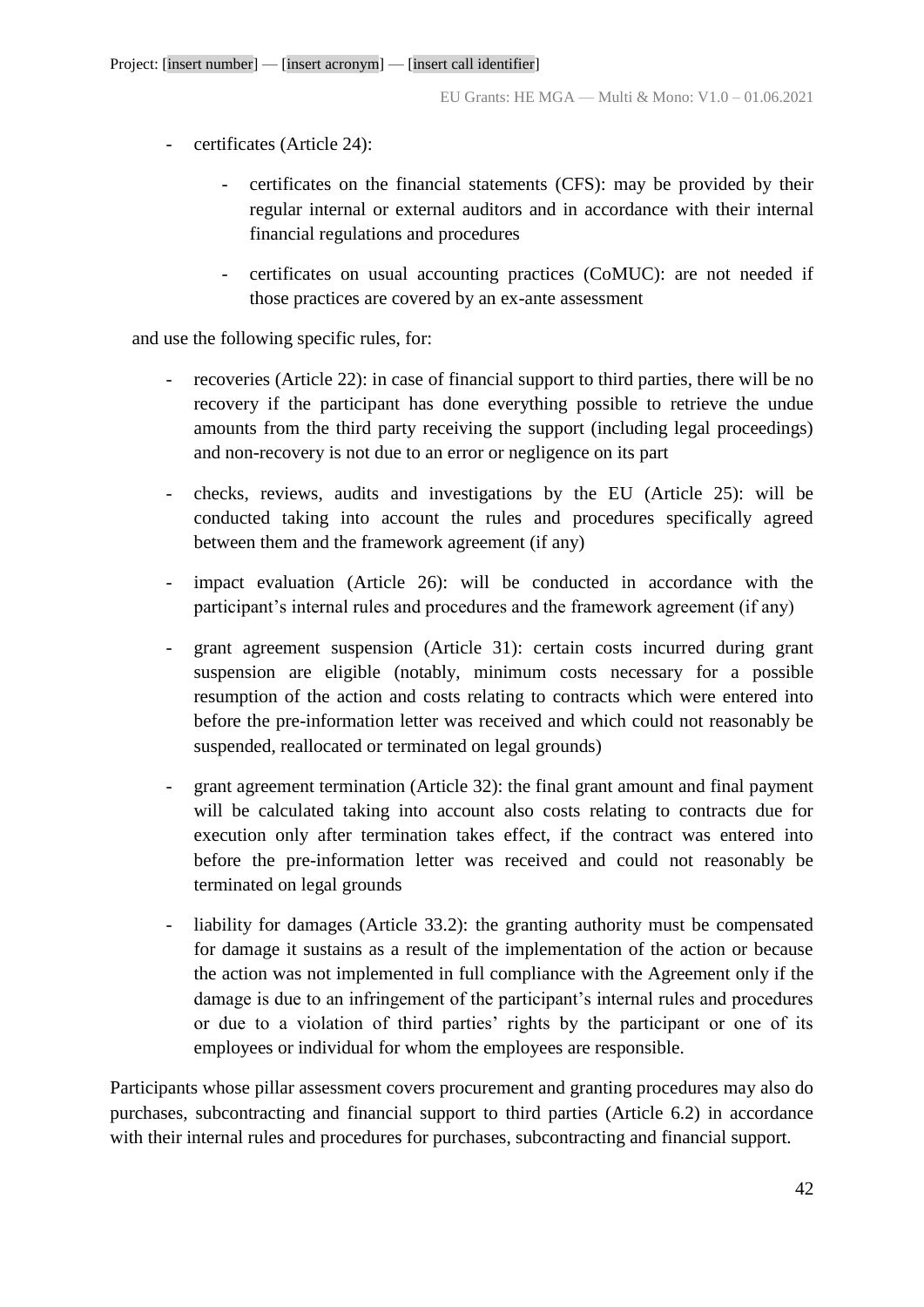Participants whose pillar assessment covers data protection rules may rely on their internal standards, rules and procedures for data protection (Article 15).

The participants may however not rely on provisions which would breach the principle of equal treatment of applicants or beneficiaries or call into question the decision awarding the grant, such as in particular:

- eligibility (Article 6)
- consortium roles and set-up (Articles 7-9)
- security and ethics (Articles 13, 14)
- IPR (including background and results, access rights and rights of use), communication, dissemination and visibility (Articles 16 and 17)
- information obligation (Article 19)
- payment, reporting and amendments (Articles 21, 22 and 39)
- rejections, reductions, suspensions and terminations (Articles 27, 28, 29-32)

If the pillar assessment was subject to remedial measures, reliance on the internal systems, rules and procedures is subject to compliance with those remedial measures.

Participants whose assessment has not yet been updated to cover (the new rules on) data protection may rely on their internal systems, rules and procedures, provided that they ensure that personal data is:

- processed lawfully, fairly and in a transparent manner in relation to the data subject
- collected for specified, explicit and legitimate purposes and not further processed in a manner that is incompatible with those purposes
- adequate, relevant and limited to what is necessary in relation to the purposes for which they are processed
- accurate and, where necessary, kept up to date
- kept in a form which permits identification of data subjects for no longer than is necessary for the purposes for which the data is processed and
- processed in a manner that ensures appropriate security of the personal data.

Participants must inform the coordinator without delay of any changes to the systems, rules and procedures that were part of the pillar assessment. The coordinator must immediately inform the granting authority.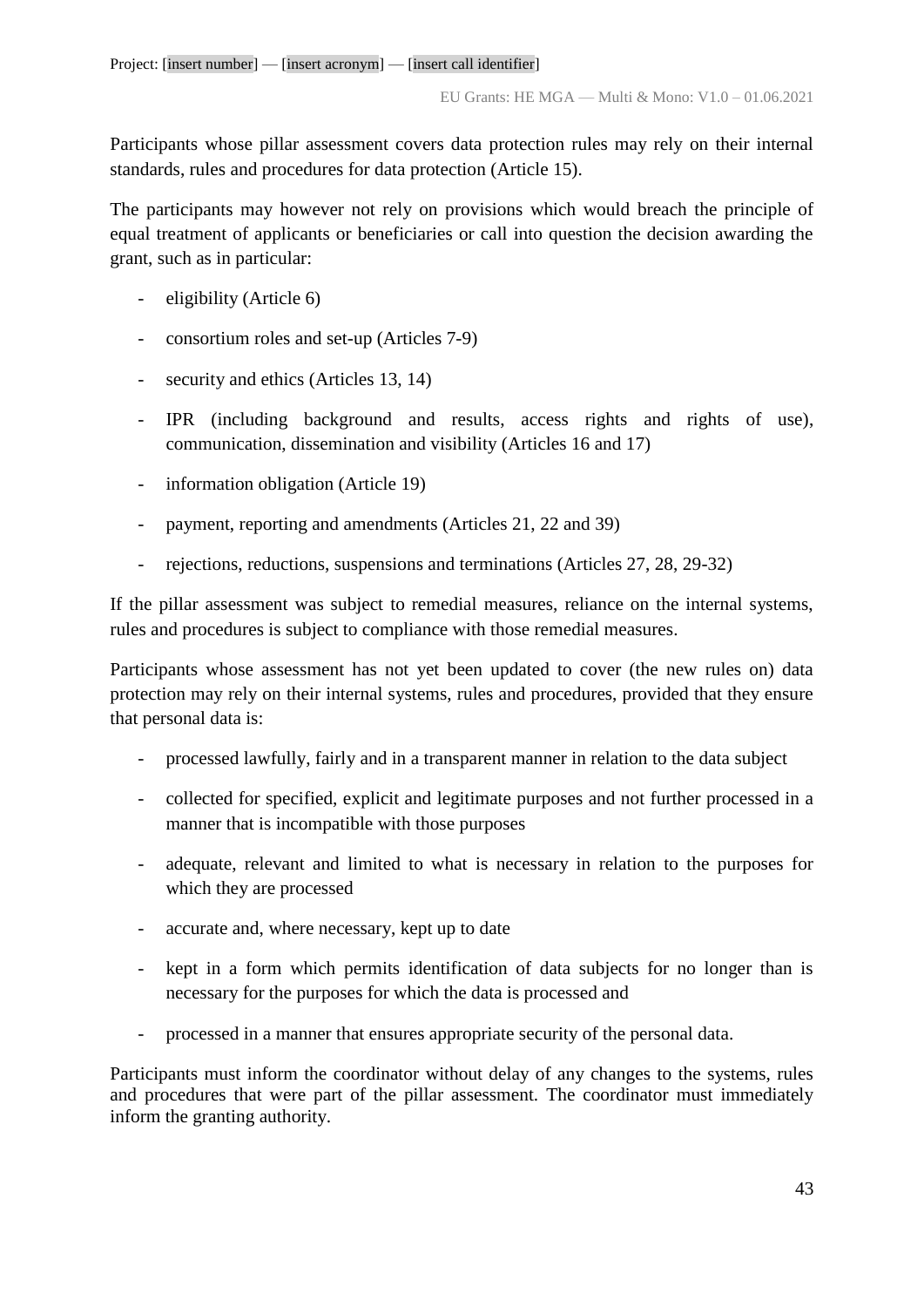Pillar-assessed participants that have also concluded a framework agreement with the EU, may moreover — under the same conditions as those above (i.e. not call into question the decision awarding the grant or breach the principle of equal treatment of applicants or beneficiaries) — rely on the provisions set out in that framework agreement.

# **SECTION 2 RULES FOR CARRYING OUT THE ACTION**

# **ARTICLE 11 — PROPER IMPLEMENTATION OF THE ACTION**

### **11.1 Obligation to properly implement the action**

The beneficiaries must implement the action as described in Annex 1 and in compliance with the provisions of the Agreement, the call conditions and all legal obligations under applicable EU, international and national law.

### **11.2 Consequences of non-compliance**

If a beneficiary breaches any of its obligations under this Article, the grant may be reduced (see Article 28).

Such breaches may also lead to other measures described in Chapter 5.

### **ARTICLE 12 — CONFLICT OF INTERESTS**

### **12.1 Conflict of interests**

The beneficiaries must take all measures to prevent any situation where the impartial and objective implementation of the Agreement could be compromised for reasons involving family, emotional life, political or national affinity, economic interest or any other direct or indirect interest ('conflict of interests').

They must formally notify the granting authority without delay of any situation constituting or likely to lead to a conflict of interests and immediately take all the necessary steps to rectify this situation.

The granting authority may verify that the measures taken are appropriate and may require additional measures to be taken by a specified deadline.

### **12.2 Consequences of non-compliance**

If a beneficiary breaches any of its obligations under this Article, the grant may be reduced (see Article 28) and the grant or the beneficiary may be terminated (see Article 32).

Such breaches may also lead to other measures described in Chapter 5.

### **ARTICLE 13 — CONFIDENTIALITY AND SECURITY**

### **13.1 Sensitive information**

The parties must keep confidential any data, documents or other material (in any form) that is identified as sensitive in writing ('sensitive information') — during the implementation of the action and for at least until the time-limit set out in the Data Sheet (see Point 6).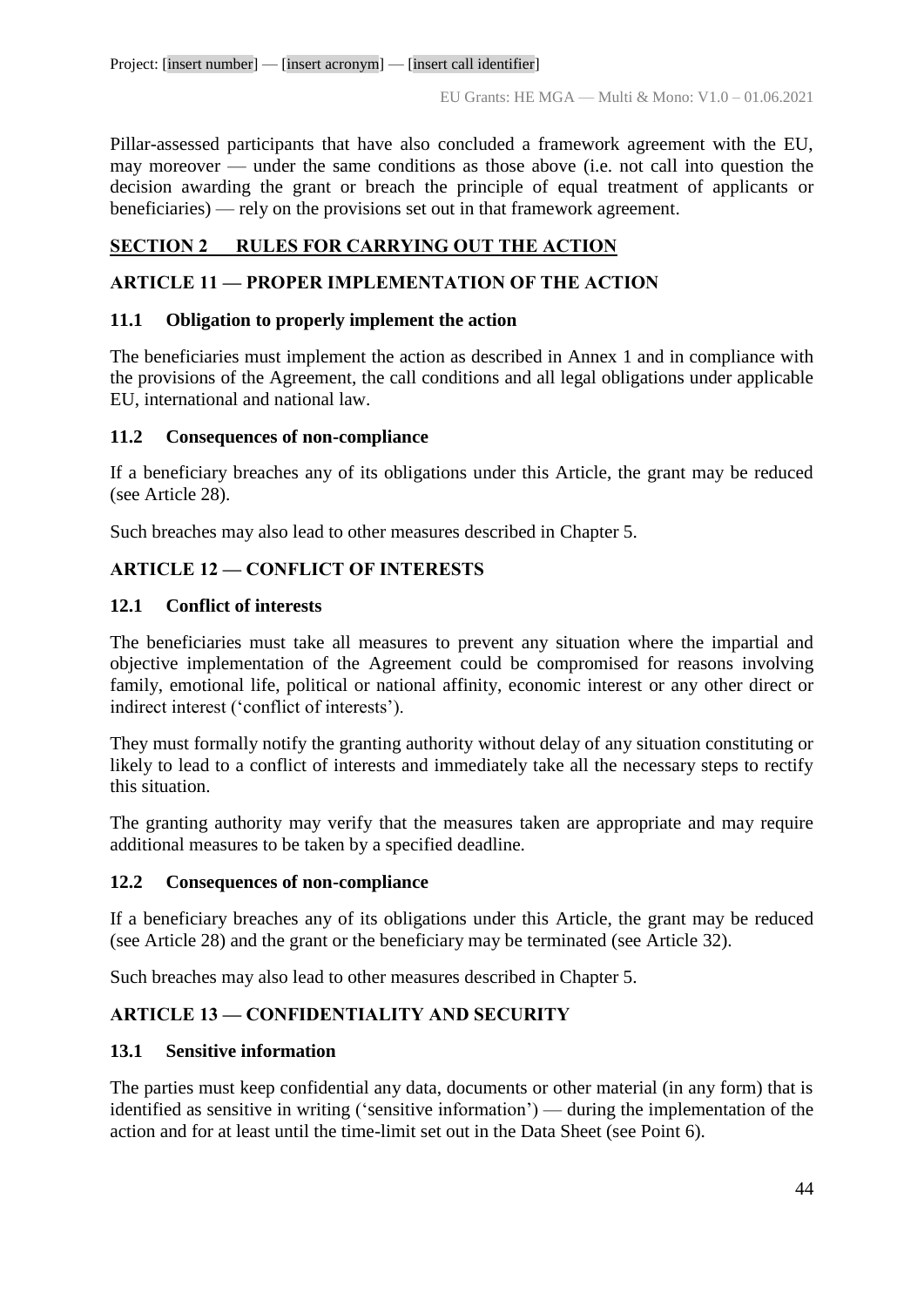If a beneficiary requests, the granting authority may agree to keep such information confidential for a longer period.

Unless otherwise agreed between the parties, they may use sensitive information only to implement the Agreement.

The beneficiaries may disclose sensitive information to their personnel or other participants involved in the action only if they:

- (a) need to know it in order to implement the Agreement and
- (b) are bound by an obligation of confidentiality.

The granting authority may disclose sensitive information to its staff and to other EU institutions and bodies.

It may moreover disclose sensitive information to third parties, if:

- (a) this is necessary to implement the Agreement or safeguard the EU financial interests and
- (b) the recipients of the information are bound by an obligation of confidentiality.

The confidentiality obligations no longer apply if:

- (a) the disclosing party agrees to release the other party
- (b) the information becomes publicly available, without breaching any confidentiality obligation
- (c) the disclosure of the sensitive information is required by EU, international or national law.

Specific confidentiality rules (if any) are set out in Annex 5.

# **13.2 Classified information**

 $\overline{a}$ 

The parties must handle classified information in accordance with the applicable EU, international or national law on classified information (in particular, Decision  $2015/444^{33}$  and its implementing rules).

Deliverables which contain classified information must be submitted according to special procedures agreed with the granting authority.

Action tasks involving classified information may be subcontracted only after explicit approval (in writing) from the granting authority.

<sup>33</sup> Commission Decision 2015/444/EC, Euratom of 13 March 2015 on the security rules for protecting EU classified information (OJ L 72, 17.3.2015, p. 53).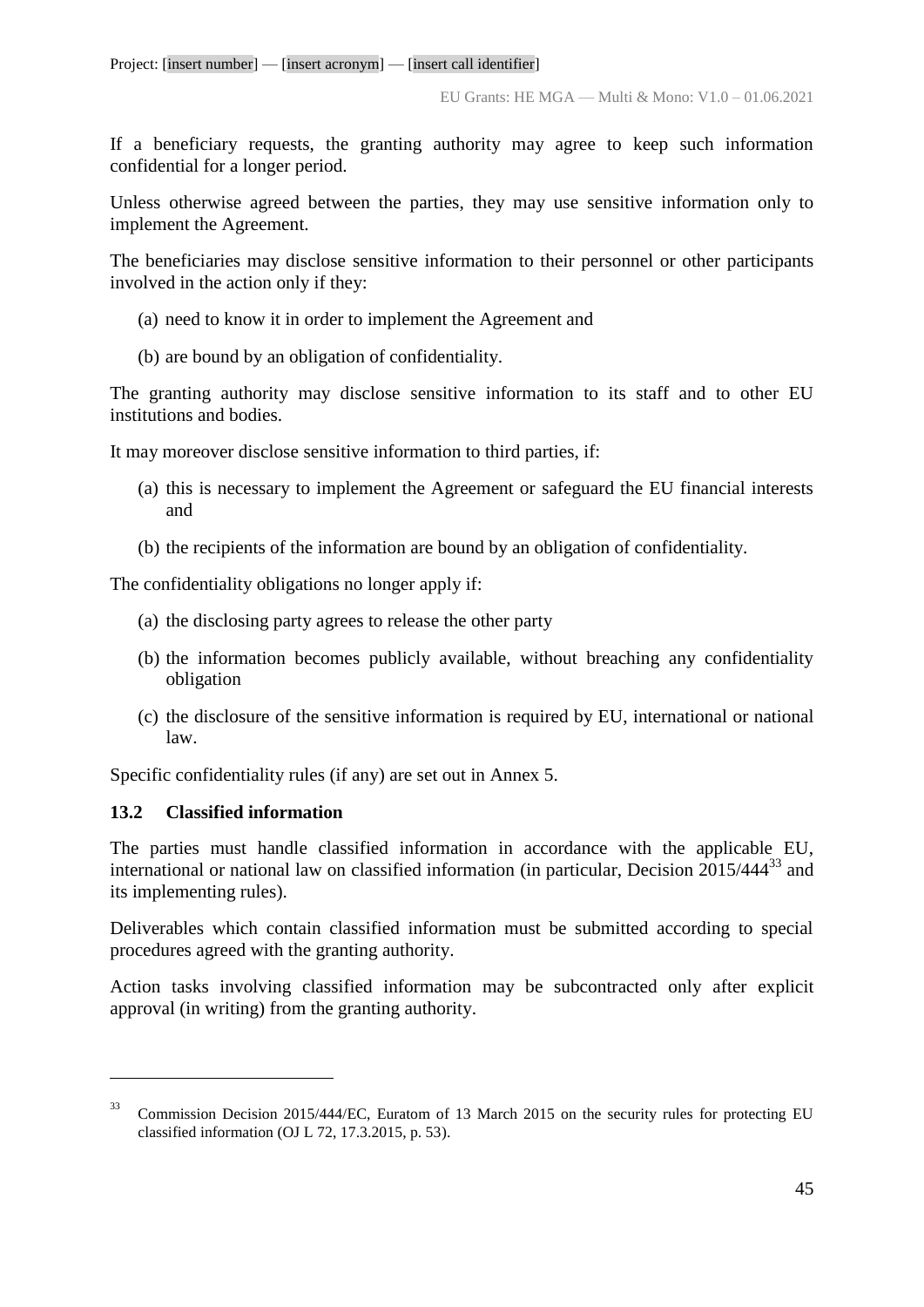Classified information may not be disclosed to any third party (including participants involved in the action implementation) without prior explicit written approval from the granting authority.

Specific security rules (if any) are set out in Annex 5.

## **13.3 Consequences of non-compliance**

If a beneficiary breaches any of its obligations under this Article, the grant may be reduced (see Article 28).

Such breaches may also lead to other measures described in Chapter 5.

# **ARTICLE 14 — ETHICS AND VALUES**

# **14.1 Ethics**

The action must be carried out in line with the highest ethical standards and the applicable EU, international and national law on ethical principles.

Specific ethics rules (if any) are set out in Annex 5.

# **14.2 Values**

The beneficiaries must commit to and ensure the respect of basic EU values (such as respect for human dignity, freedom, democracy, equality, the rule of law and human rights, including the rights of minorities).

Specific rules on values (if any) are set out in Annex 5.

# **14.3 Consequences of non-compliance**

If a beneficiary breaches any of its obligations under this Article, the grant may be reduced (see Article 28).

Such breaches may also lead to other measures described in Chapter 5.

# **ARTICLE 15 — DATA PROTECTION**

# **15.1 Data processing by the granting authority**

Any personal data under the Agreement will be processed under the responsibility of the data controller of the granting authority in accordance with and for the purposes set out in the Portal Privacy Statement.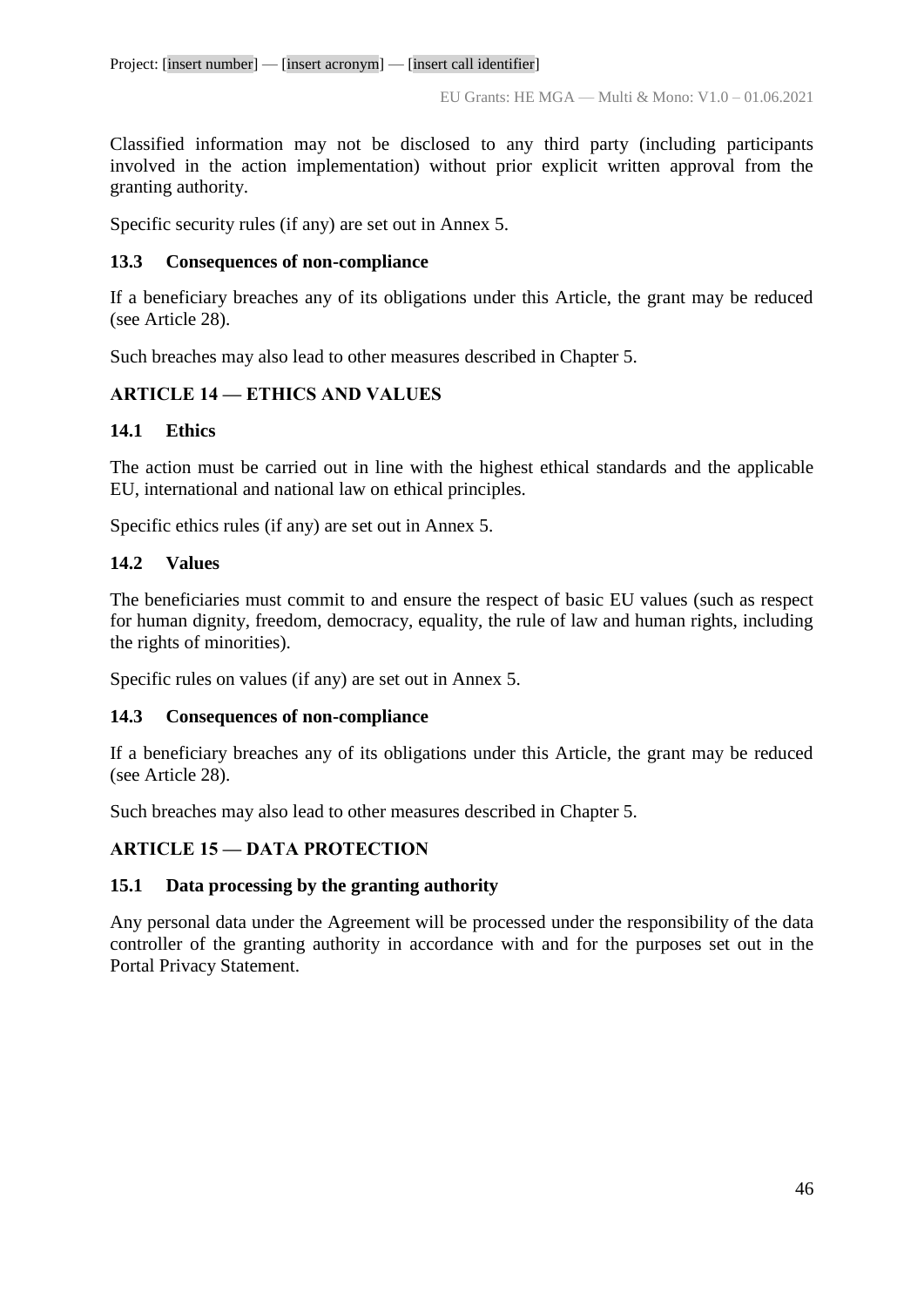For grants where the granting authority is the European Commission, an EU regulatory or executive agency, joint undertaking or other EU body, the processing will be subject to Regulation 2018/1725<sup>34</sup>.

### **15.2 Data processing by the beneficiaries**

The beneficiaries must process personal data under the Agreement in compliance with the applicable EU, international and national law on data protection (in particular, Regulation  $2016/679^{35}$ ).

They must ensure that personal data is:

- processed lawfully, fairly and in a transparent manner in relation to the data subjects
- collected for specified, explicit and legitimate purposes and not further processed in a manner that is incompatible with those purposes
- adequate, relevant and limited to what is necessary in relation to the purposes for which they are processed
- accurate and, where necessary, kept up to date
- kept in a form which permits identification of data subjects for no longer than is necessary for the purposes for which the data is processed and
- processed in a manner that ensures appropriate security of the data.

The beneficiaries may grant their personnel access to personal data only if it is strictly necessary for implementing, managing and monitoring the Agreement. The beneficiaries must ensure that the personnel is under a confidentiality obligation.

The beneficiaries must inform the persons whose data are transferred to the granting authority and provide them with the Portal Privacy Statement.

# **15.3 Consequences of non-compliance**

 $\overline{a}$ 

If a beneficiary breaches any of its obligations under this Article, the grant may be reduced (see Article 28).

Such breaches may also lead to other measures described in Chapter 5.

<sup>&</sup>lt;sup>34</sup> Regulation (EU) 2018/1725 of the European Parliament and of the Council of 23 October 2018 on the protection of natural persons with regard to the processing of personal data by the Union institutions, bodies, offices and agencies and on the free movement of such data, and repealing Regulation (EC) No 45/2001 and Decision No 1247/2002/EC (OJ L 295, 21.11.2018, p. 39).

<sup>&</sup>lt;sup>35</sup> Regulation (EU) 2016/679 of the European Parliament and of the Council of 27 April 2016 on the protection of natural persons with regard to the processing of personal data and on the free movement of such data, and repealing Directive 95/46/EC ('GDPR') (OJ L 119, 4.5.2016, p. 1).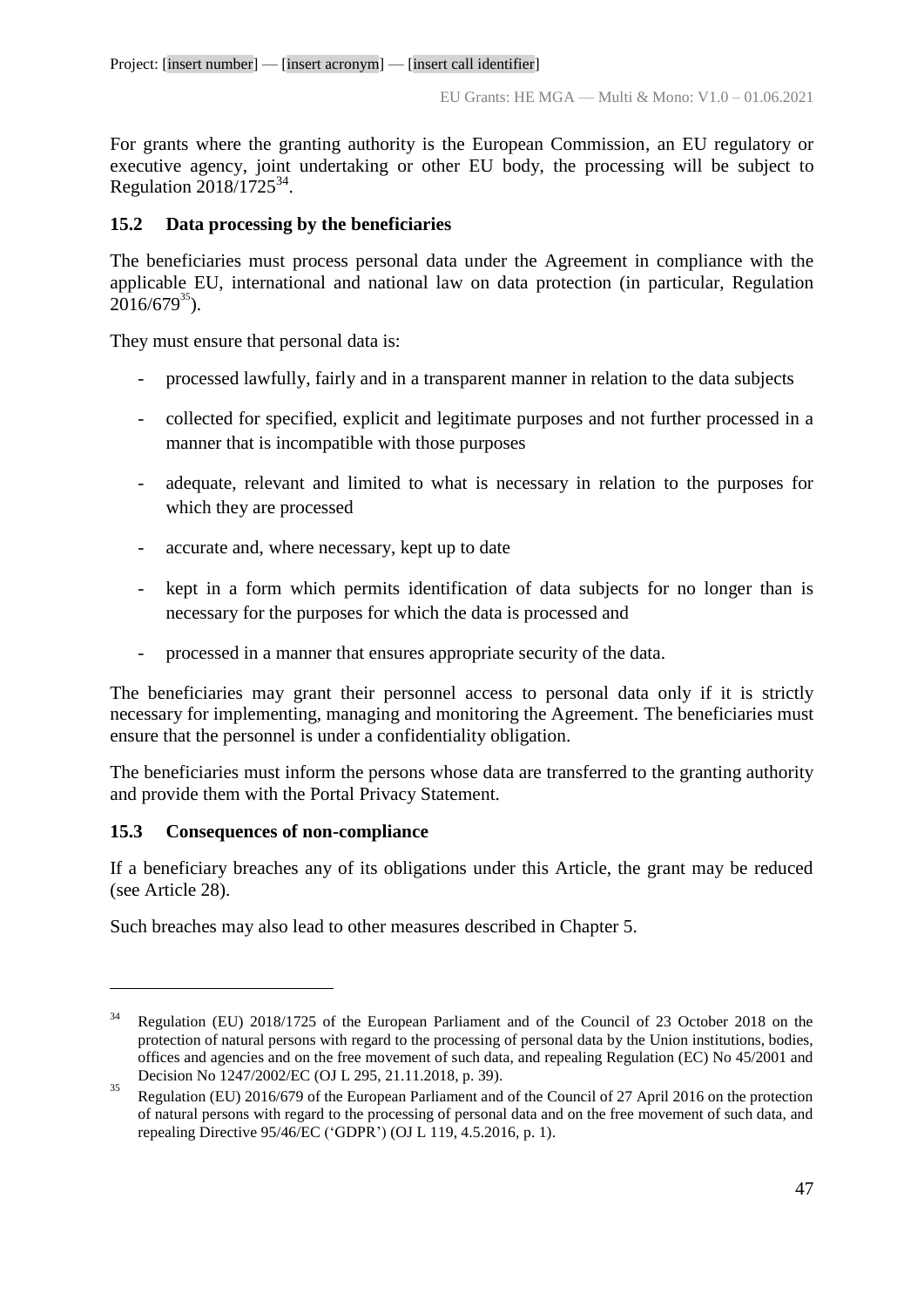### **ARTICLE 16 — INTELLECTUAL PROPERTY RIGHTS (IPR) — BACKGROUND AND RESULTS — ACCESS RIGHTS AND RIGHTS OF USE**

## **16.1 Background and access rights to background**

The beneficiaries must give each other and the other participants access to the background identified as needed for implementing the action, subject to any specific rules in Annex 5.

'Background' means any data, know-how or information — whatever its form or nature (tangible or intangible), including any rights such as intellectual property rights — that is:

- (a) held by the beneficiaries before they acceded to the Agreement and
- (b) needed to implement the action or exploit the results.

If background is subject to rights of a third party, the beneficiary concerned must ensure that it is able to comply with its obligations under the Agreement.

### **16.2 Ownership of results**

The granting authority does not obtain ownership of the results produced under the action.

'Results' means any tangible or intangible effect of the action, such as data, know-how or information, whatever its form or nature, whether or not it can be protected, as well as any rights attached to it, including intellectual property rights.

# **16.3 Rights of use of the granting authority on materials, documents and information received for policy, information, communication, dissemination and publicity purposes**

The granting authority has the right to use non-sensitive information relating to the action and materials and documents received from the beneficiaries (notably summaries for publication, deliverables, as well as any other material, such as pictures or audio-visual material, in paper or electronic form) for policy, information, communication, dissemination and publicity purposes — during the action or afterwards.

The right to use the beneficiaries' materials, documents and information is granted in the form of a royalty-free, non-exclusive and irrevocable licence, which includes the following rights:

- (a) **use for its own purposes** (in particular, making them available to persons working for the granting authority or any other EU service (including institutions, bodies, offices, agencies, etc.) or EU Member State institution or body; copying or reproducing them in whole or in part, in unlimited numbers; and communication through press information services)
- (b) **distribution to the public** (in particular, publication as hard copies and in electronic or digital format, publication on the internet, as a downloadable or non-downloadable file, broadcasting by any channel, public display or presentation, communicating through press information services, or inclusion in widely accessible databases or indexes)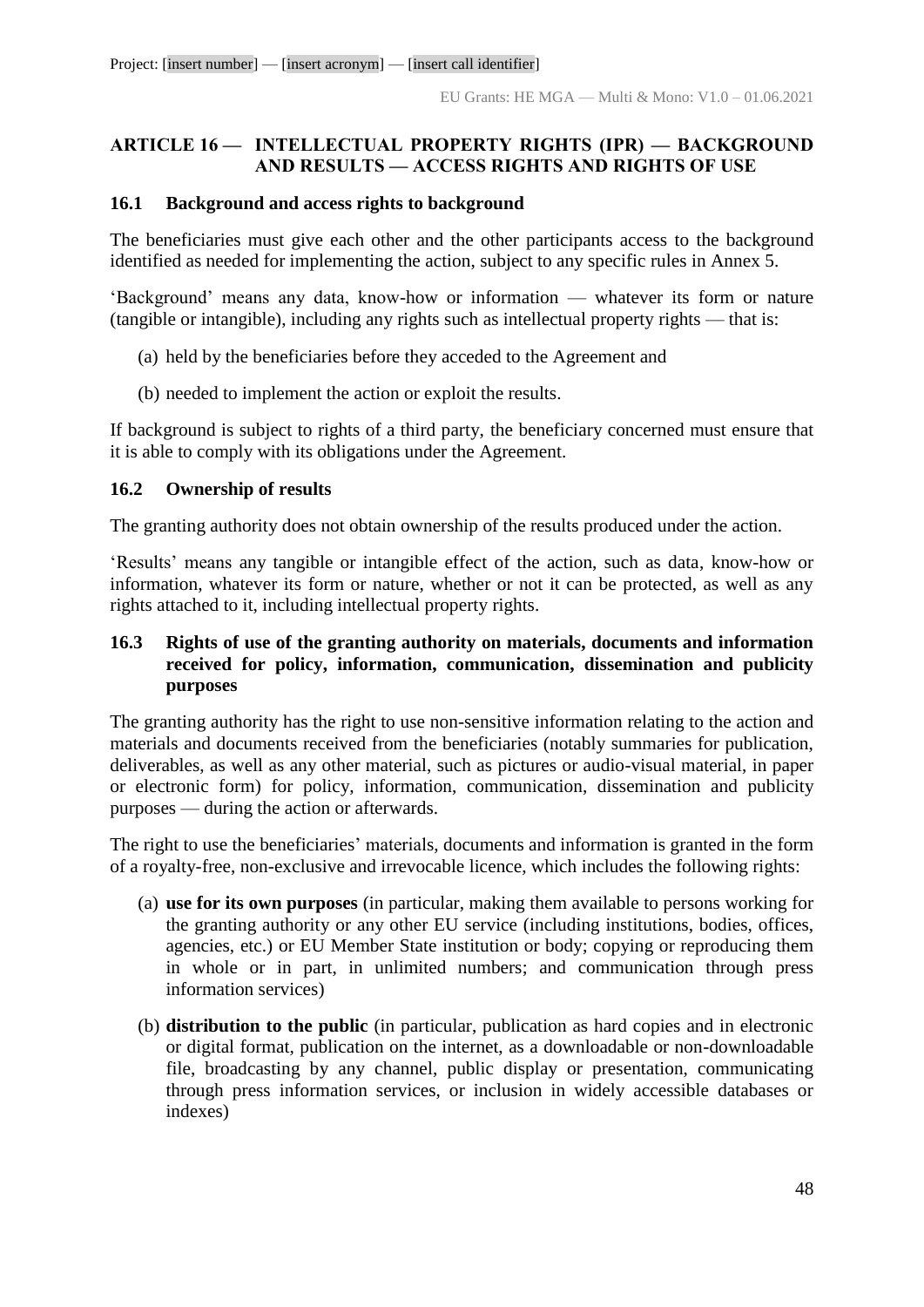(c) **editing or redrafting** (including shortening, summarising, inserting other elements (e.g. meta-data, legends, other graphic, visual, audio or text elements), extracting parts (e.g. audio or video files), dividing into parts, use in a compilation)

### (d) **translation**

- (e) **storage** in paper, electronic or other form
- (f) **archiving**, in line with applicable document-management rules
- (g) the right to authorise **third parties** to act on its behalf or sub-license to third parties the modes of use set out in Points (b), (c), (d) and (f), if needed for the information, communication and publicity activity of the granting authority and
- (h) **processing**, analysing, aggregating the materials, documents and information received and **producing derivative works**.

The rights of use are granted for the whole duration of the industrial or intellectual property rights concerned.

If materials or documents are subject to moral rights or third party rights (including intellectual property rights or rights of natural persons on their image and voice), the beneficiaries must ensure that they comply with their obligations under this Agreement (in particular, by obtaining the necessary licences and authorisations from the rights holders concerned).

Where applicable, the granting authority will insert the following information:

"© – [year] – [name of the copyright owner]. All rights reserved. Licensed to the **[**name of granting authority] under conditions."

# **16.4 Specific rules on IPR, results and background**

Specific rules regarding intellectual property rights, results and background (if any) are set out in Annex 5.

# **16.5 Consequences of non-compliance**

If a beneficiary breaches any of its obligations under this Article, the grant may be reduced (see Article 28).

Such a breach may also lead to other measures described in Chapter 5.

# **ARTICLE 17 — COMMUNICATION, DISSEMINATION AND VISIBILITY**

# **17.1 Communication — Dissemination — Promoting the action**

Unless otherwise agreed with the granting authority, the beneficiaries must promote the action and its results by providing targeted information to multiple audiences (including the media and the public), in accordance with Annex 1 and in a strategic, coherent and effective manner.

Before engaging in a communication or dissemination activity expected to have a major media impact, the beneficiaries must inform the granting authority.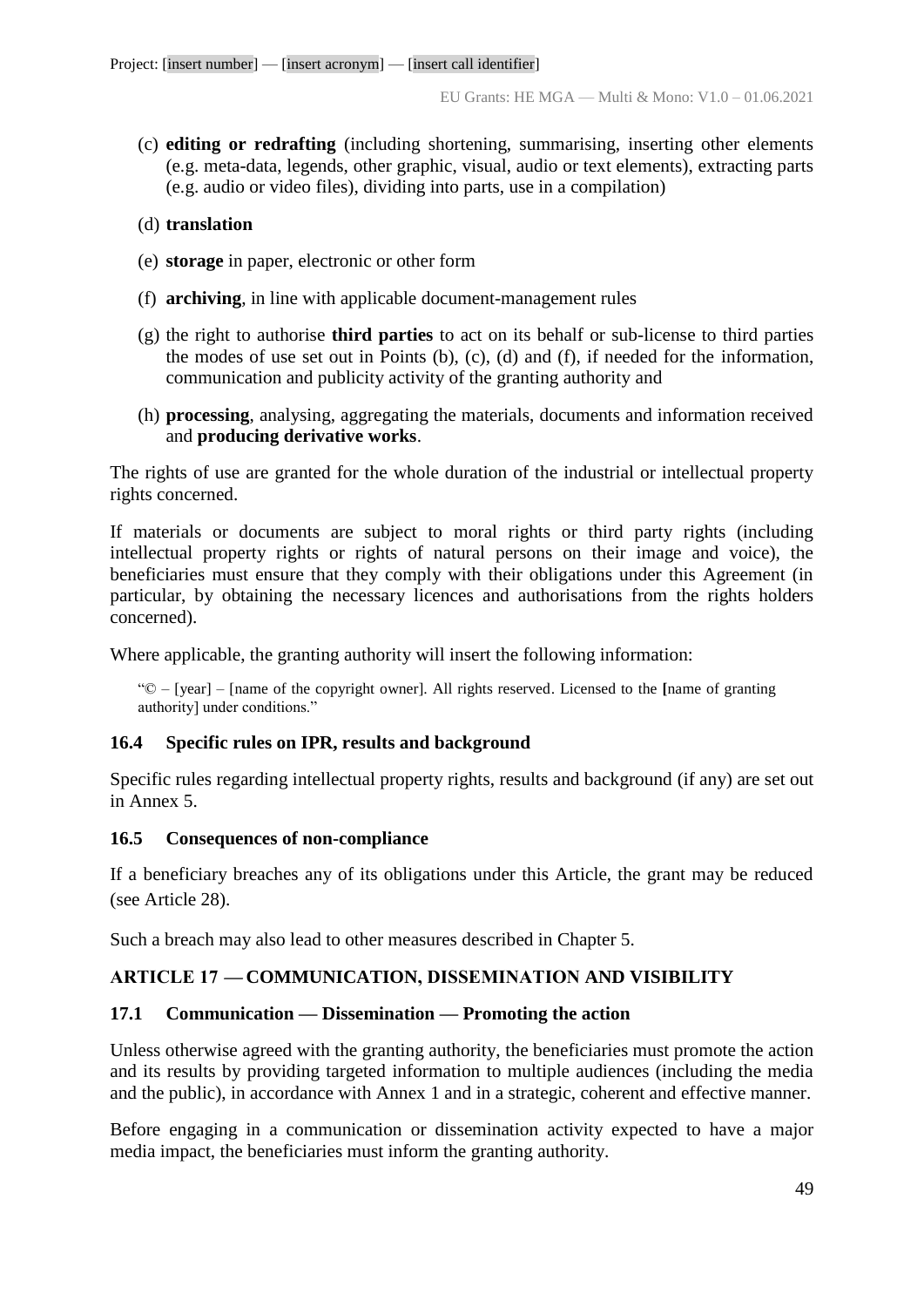### **17.2 Visibility — European flag and funding statement**

Unless otherwise agreed with the granting authority, communication activities of the beneficiaries related to the action (including media relations, conferences, seminars, information material, such as brochures, leaflets, posters, presentations, etc., in electronic form, via traditional or social media, etc.), dissemination activities and any infrastructure, equipment, vehicles, supplies or major result funded by the grant must acknowledge EU support and display the European flag (emblem) and funding statement (translated into local languages, where appropriate):



**European Union** 





Co-funded by the Funded by the **European Union European Union** 

The emblem must remain distinct and separate and cannot be modified by adding other visual marks, brands or text.

Apart from the emblem, no other visual identity or logo may be used to highlight the EU support.

When displayed in association with other logos (e.g. of beneficiaries or sponsors), the emblem must be displayed at least as prominently and visibly as the other logos.

For the purposes of their obligations under this Article, the beneficiaries may use the emblem without first obtaining approval from the granting authority. This does not, however, give them the right to exclusive use. Moreover, they may not appropriate the emblem or any similar trademark or logo, either by registration or by any other means.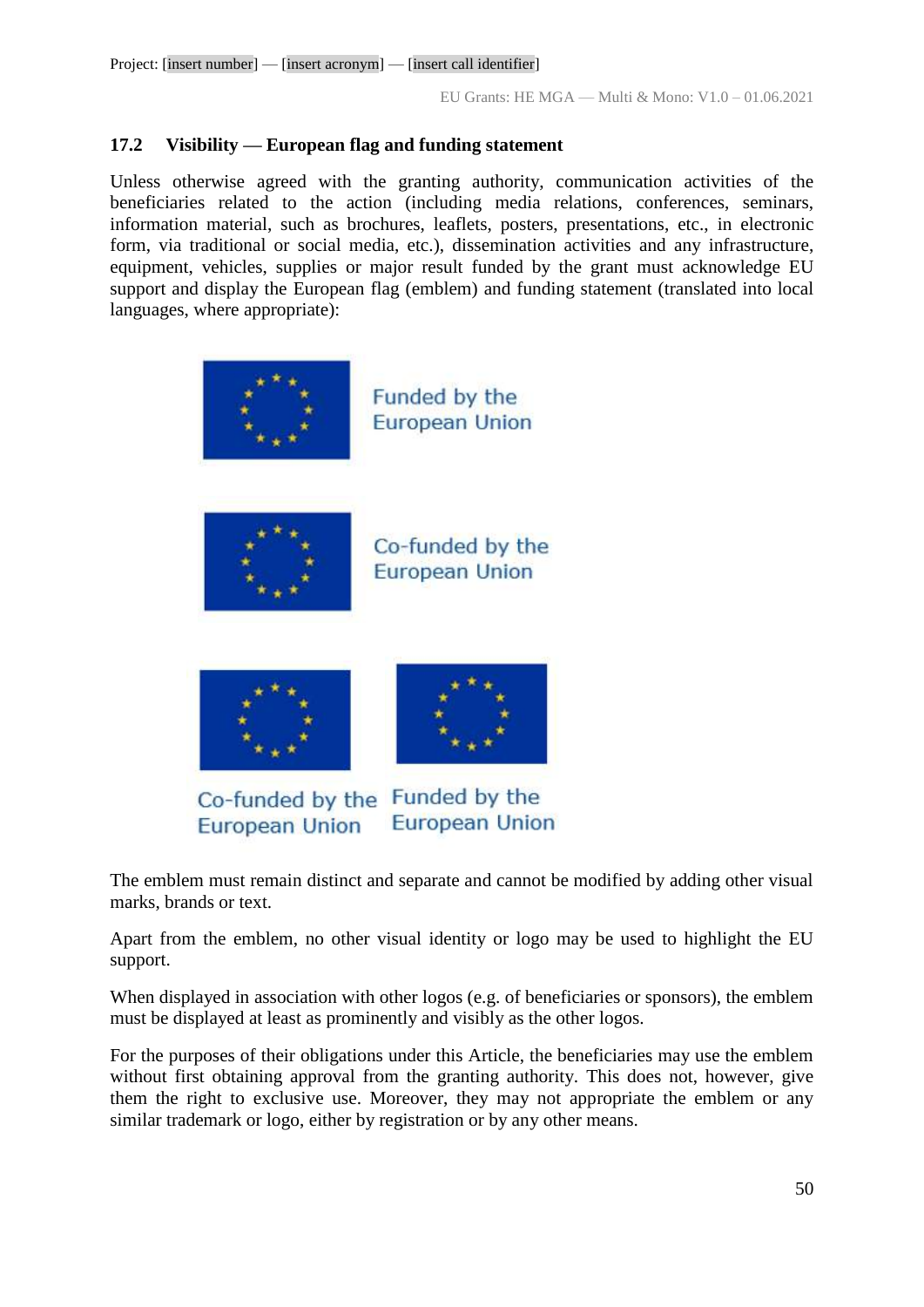# **17.3 Quality of information — Disclaimer**

Any communication or dissemination activity related to the action must use factually accurate information.

Moreover, it must indicate the following disclaimer (translated into local languages where appropriate):

"Funded by the European Union. Views and opinions expressed are however those of the author(s) only and do not necessarily reflect those of the European Union or [name of the granting authority]. Neither the European Union nor the granting authority can be held responsible for them."

### **17.4 Specific communication, dissemination and visibility rules**

Specific communication, dissemination and visibility rules (if any) are set out in Annex 5.

### **17.5 Consequences of non-compliance**

If a beneficiary breaches any of its obligations under this Article, the grant may be reduced (see Article 28).

Such breaches may also lead to other measures described in Chapter 5.

# **ARTICLE 18 — SPECIFIC RULES FOR CARRYING OUT THE ACTION**

### **18.1 Specific rules for carrying out the action**

Specific rules for implementing the action (if any) are set out in Annex 5.

### **18.2 Consequences of non-compliance**

If a beneficiary breaches any of its obligations under this Article, the grant may be reduced (see Article 28).

Such a breach may also lead to other measures described in Chapter 5.

# **SECTION 3 GRANT ADMINISTRATION**

# **ARTICLE 19 — GENERAL INFORMATION OBLIGATIONS**

### **19.1 Information requests**

The beneficiaries must provide — during the action or afterwards and in accordance with Article 7 — any information requested in order to verify eligibility of the costs or contributions declared, proper implementation of the action and compliance with the other obligations under the Agreement.

The information provided must be accurate, precise and complete and in the format requested, including electronic format.

# **19.2 Participant Register data updates**

The beneficiaries must keep  $-$  at all times, during the action or afterwards  $-$  their information stored in the Portal Participant Register up to date, in particular, their name, address, legal representatives, legal form and organisation type.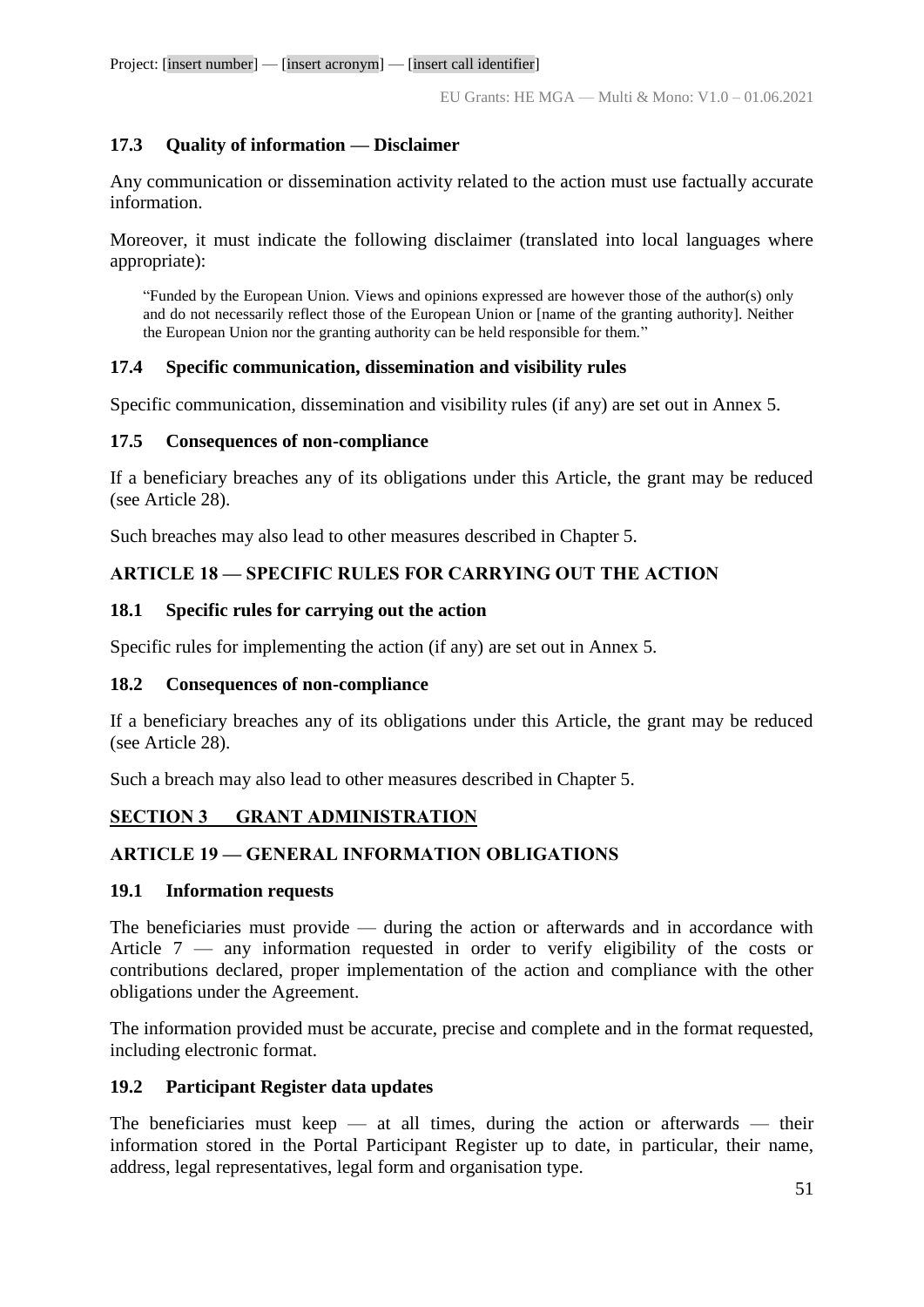### **19.3 Information** about events and circumstances which impact the action

The beneficiaries must immediately inform the granting authority (and the other beneficiaries) of any of the following:

- (a) **events** which are likely to affect or delay the implementation of the action or affect the EU's financial interests, in particular:
	- (i) changes in their legal, financial, technical, organisational or ownership situation (including changes linked to one of the exclusion grounds listed in the declaration of honour signed before grant signature)
	- (ii) *[OPTION 1 by default:* linked action information: not applicable*] [OPTION 2 if selected for the grant:* changes regarding the linked action (see Article 3)*]*
- (b) **circumstances** affecting:
	- (i) the decision to award the grant or
	- (ii) compliance with requirements under the Agreement.

#### **19.4 Consequences of non-compliance**

If a beneficiary breaches any of its obligations under this Article, the grant may be reduced (see Article 28).

Such breaches may also lead to other measures described in Chapter 5.

### **ARTICLE 20 — RECORD-KEEPING**

### **20.1 Keeping records and supporting documents**

The beneficiaries must — at least until the time-limit set out in the Data Sheet (see Point  $6$ ) keep records and other supporting documents to prove the proper implementation of the action in line with the accepted standards in the respective field (if any).

In addition, the beneficiaries must — for the same period — keep the following to justify the amounts declared:

- (a) for actual costs: adequate records and supporting documents to prove the costs declared (such as contracts, subcontracts, invoices and accounting records); in addition, the beneficiaries' usual accounting and internal control procedures must enable direct reconciliation between the amounts declared, the amounts recorded in their accounts and the amounts stated in the supporting documents
- (b) for flat-rate costs and contributions (if any): adequate records and supporting documents to prove the eligibility of the costs or contributions to which the flat-rate is applied
- (c) for the following simplified costs and contributions: the beneficiaries do not need to keep specific records on the actual costs incurred, but must keep: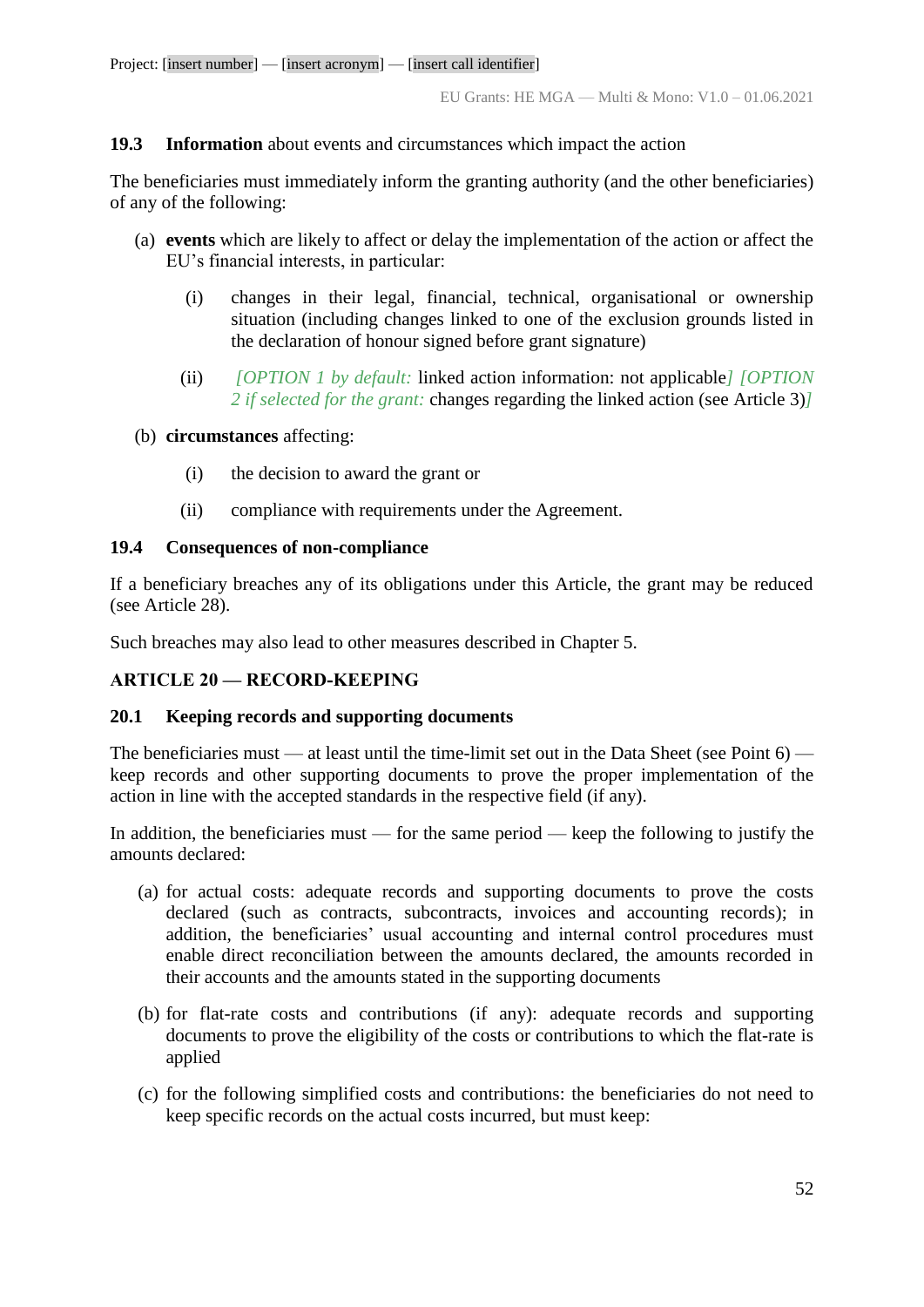- (i) for unit costs and contributions (if any): adequate records and supporting documents to prove the number of units declared
- (ii) for lump sum costs and contributions (if any): adequate records and supporting documents to prove proper implementation of the work as described in Annex 1
- (iii) for financing not linked to costs (if any): adequate records and supporting documents to prove the achievement of the results or the fulfilment of the conditions as described in Annex 1
- (d) for unit, flat-rate and lump sum costs and contributions according to usual cost accounting practices (if any): the beneficiaries must keep any adequate records and supporting documents to prove that their cost accounting practices have been applied in a consistent manner, based on objective criteria, regardless of the source of funding, and that they comply with the eligibility conditions set out in Articles 6.1 and 6.2.

Moreover, the following is needed for specific budget categories:

- (e) for personnel costs: time worked for the beneficiary under the action must be supported by declarations signed monthly by the person and their supervisor, unless another reliable time-record system is in place; the granting authority may accept alternative evidence supporting the time worked for the action declared, if it considers that it offers an adequate level of assurance
- (f) additional record-keeping rules: not applicable.

The records and supporting documents must be made available upon request (see Article 19) or in the context of checks, reviews, audits or investigations (see Article 25).

If there are on-going checks, reviews, audits, investigations, litigation or other pursuits of claims under the Agreement (including the extension of findings; see Article 25), the beneficiaries must keep these records and other supporting documentation until the end of these procedures.

The beneficiaries must keep the original documents. Digital and digitalised documents are considered originals if they are authorised by the applicable national law. The granting authority may accept non-original documents if they offer a comparable level of assurance.

#### **20.2 Consequences of non-compliance**

If a beneficiary breaches any of its obligations under this Article, costs or contributions insufficiently substantiated will be ineligible (see Article 6) and will be rejected (see Article 27), and the grant may be reduced (see Article 28).

Such breaches may also lead to other measures described in Chapter 5.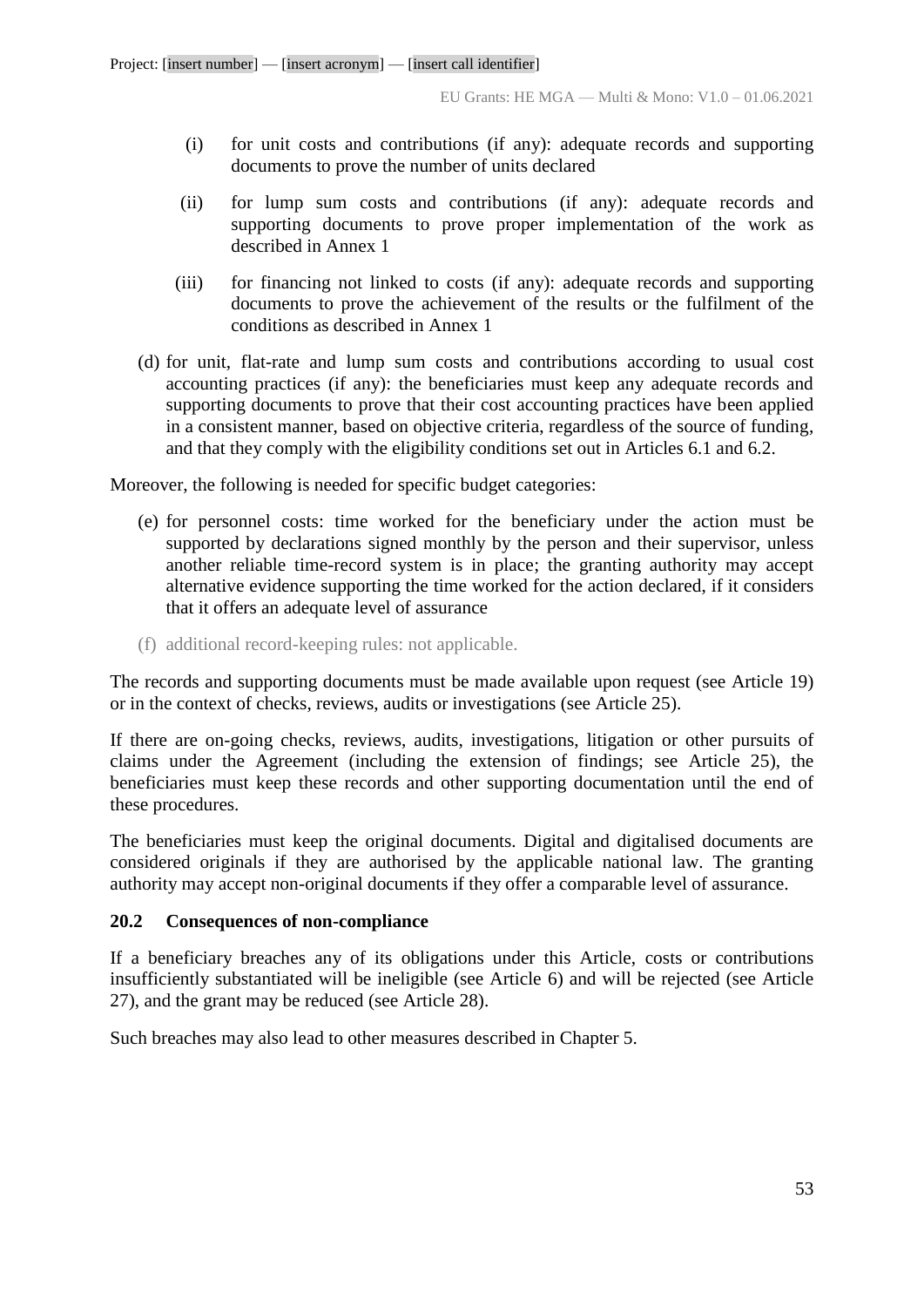# **ARTICLE 21 — REPORTING**

### **21.1 Continuous reporting**

The beneficiaries must continuously report on the progress of the action (e.g. **deliverables, milestones**, **outputs/outcomes, critical risks, indicators,** etc; if any), in the Portal Continuous Reporting tool and in accordance with the timing and conditions it sets out (as agreed with the granting authority).

Standardised deliverables (e.g. progress reports not linked to payments, reports on cumulative expenditure, special reports, etc; if any) must be submitted using the templates published on the Portal.

### **21.2 Periodic reporting: Technical reports and financial statements**

In addition, the beneficiaries must provide reports to request payments, in accordance with the schedule and modalities set out in the Data Sheet (see Point 4.2):

- for additional prefinancings (if any): an **additional prefinancing report**
- for interim payments (if any) and the final payment: a **periodic report**.

The prefinancing and periodic reports include a technical and financial part.

The technical part includes an overview of the action implementation. It must be prepared using the template available in the Portal Periodic Reporting tool.

The financial part of the additional prefinancing report includes a statement on the use of the previous prefinancing payment.

The financial part of the periodic report includes:

- the financial statements (individual and consolidated; for all beneficiaries/affiliated entities)
- the explanation on the use of resources (or detailed cost reporting table, if required)
- the certificates on the financial statements (CFS) (if required; see Article 24.2 and Data Sheet, Point 4.3).

The **financial statements** must detail the eligible costs and contributions for each budget category and, for the final payment, also the revenues for the action (see Articles 6 and 22).

All eligible costs and contributions incurred should be declared, even if they exceed the amounts indicated in the estimated budget (see Annex 2). Amounts that are not declared in the individual financial statements will not be taken into account by the granting authority.

By signing the financial statements (directly in the Portal Periodic Reporting tool), the beneficiaries confirm that:

- the information provided is complete, reliable and true
- the costs and contributions declared are eligible (see Article 6)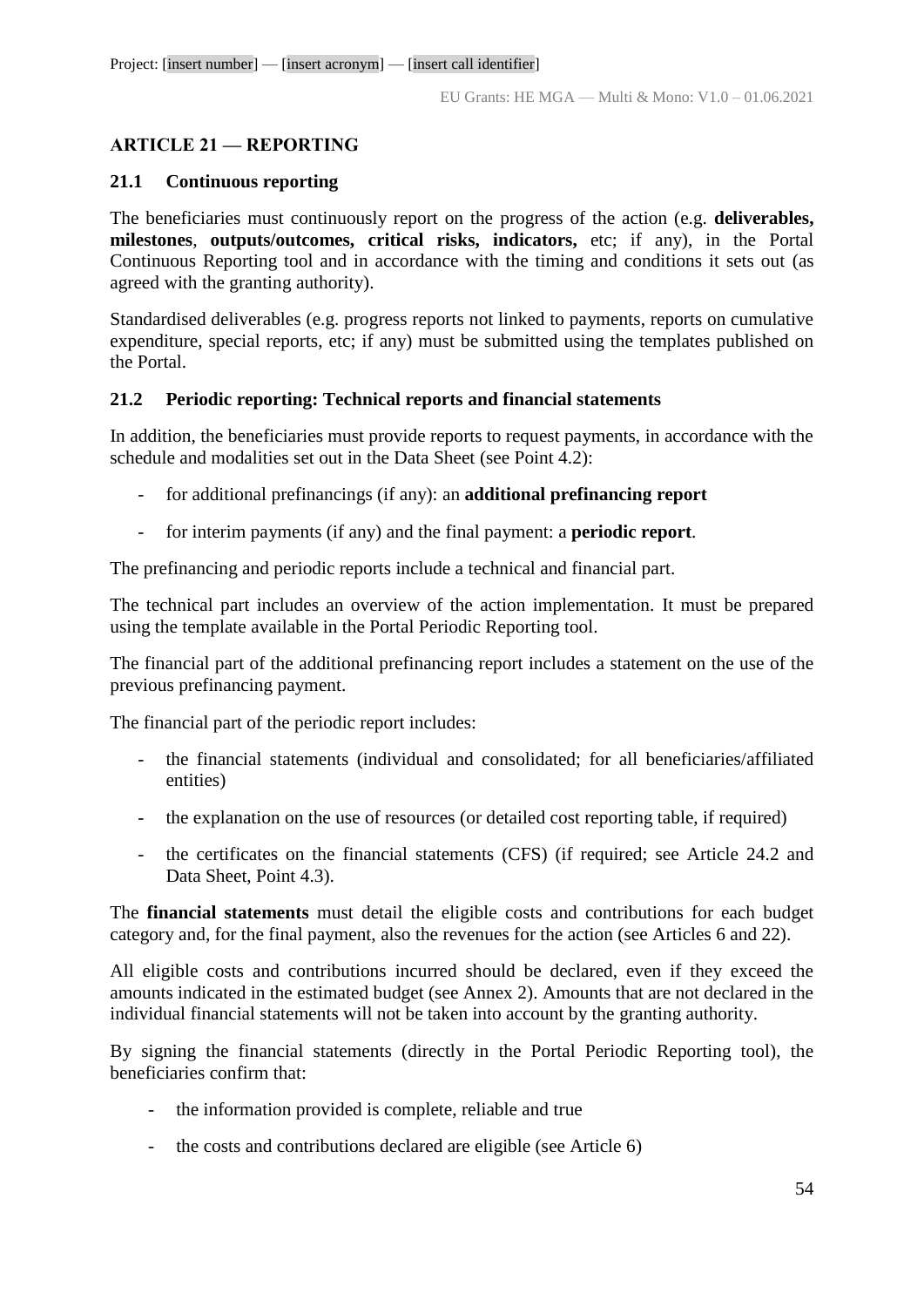- the costs and contributions can be substantiated by adequate records and supporting documents (see Article 20) that will be produced upon request (see Article 19) or in the context of checks, reviews, audits and investigations (see Article 25)
- for the final periodic report: all the revenues have been declared (if required; see Article 22).

Beneficiaries will have to submit also the financial statements of their affiliated entities (if any). In case of recoveries (see Article 22), beneficiaries will be held responsible also for the financial statements of their affiliated entities.

### **21.3 Currency for financial statements and conversion into euros**

The financial statements must be drafted in euro.

Beneficiaries with general accounts established in a currency other than the euro must convert the costs recorded in their accounts into euro, at the average of the daily exchange rates published in the C series of the *Official Journal of the European Union* (ECB website), calculated over the corresponding reporting period.

If no daily euro exchange rate is published in the *Official Journal* for the currency in question, they must be converted at the average of the monthly accounting exchange rates published on the European Commission website (InforEuro), calculated over the corresponding reporting period.

Beneficiaries with general accounts in euro must convert costs incurred in another currency into euro according to their usual accounting practices.

# **21.4 Reporting language**

The reporting must be in the language of the Agreement, unless otherwise agreed with the granting authority (see Data Sheet, Point 4.2).

### **21.5 Consequences of non-compliance**

If a report submitted does not comply with this Article, the granting authority may suspend the payment deadline (see Article 29) and apply other measures described in Chapter 5.

If the coordinator breaches its reporting obligations, the granting authority may terminate the grant or the coordinator's participation (see Article 32) or apply other measures described in Chapter 5.

### **ARTICLE 22 — PAYMENTS AND RECOVERIES — CALCULATION OF AMOUNTS DUE**

### **22.1 Payments and payment arrangements**

Payments will be made in accordance with the schedule and modalities set out in the Data Sheet (see Point 4.2).

They will be made in euro to the bank account indicated by the coordinator (see Data Sheet, Point 4.2) and must be distributed without unjustified delay (restrictions may apply to distribution of the initial prefinancing payment; see Data Sheet, Point 4.2).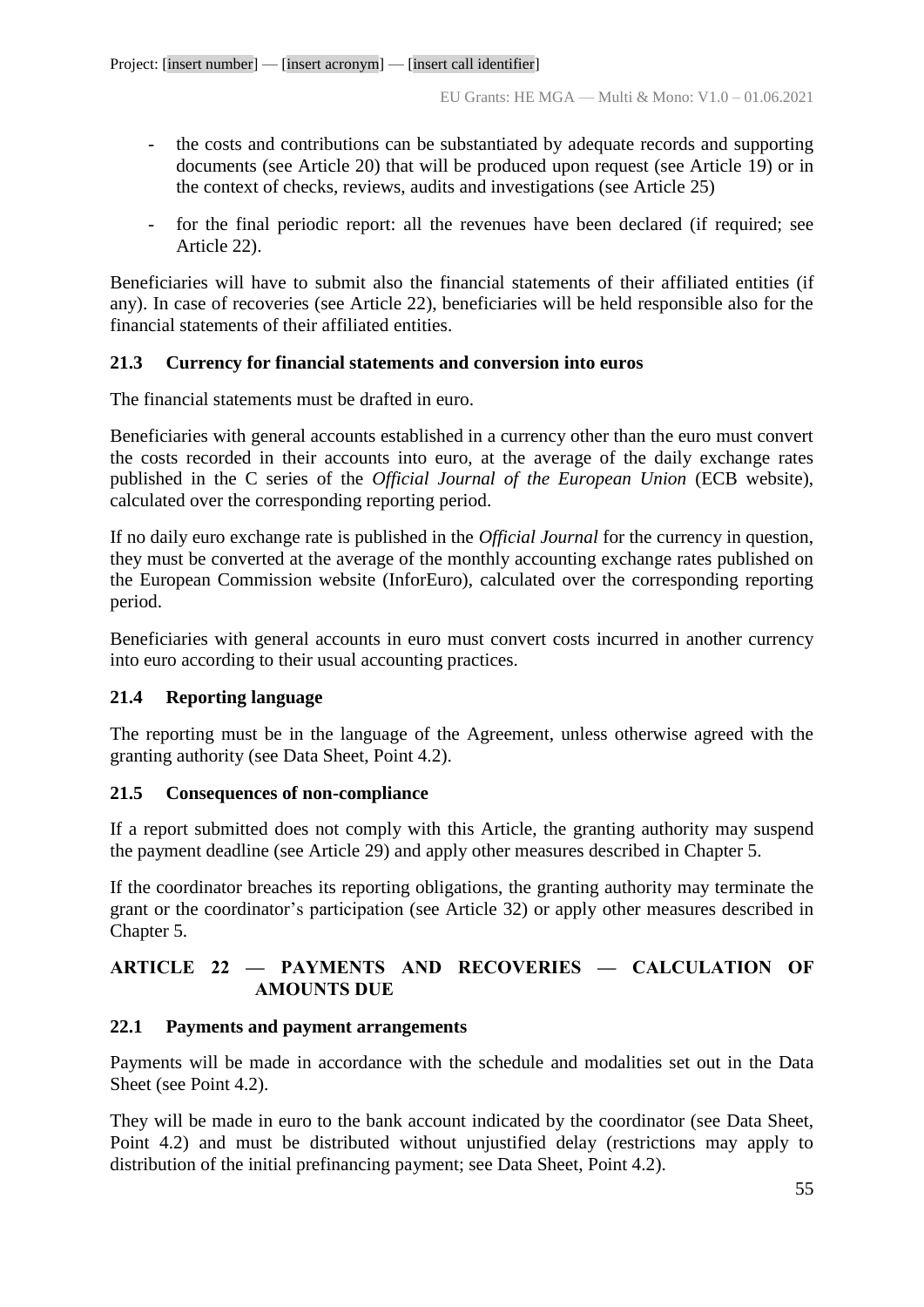Payments to this bank account will discharge the granting authority from its payment obligation.

The cost of payment transfers will be borne as follows:

- the granting authority bears the cost of transfers charged by its bank
- the beneficiary bears the cost of transfers charged by its bank
- the party causing a repetition of a transfer bears all costs of the repeated transfer.

Payments by the granting authority will be considered to have been carried out on the date when they are debited to its account.

### **22.2 Recoveries**

Recoveries will be made, if — at beneficiary termination, final payment or afterwards — it turns out that the granting authority has paid too much and needs to recover the amounts undue.

Each beneficiary's financial responsibility in case of recovery is in principle limited to their own debt and undue amounts of their affiliated entities.

In case of enforced recoveries (see Article 22.4), affiliated entities will be held liable for repaying debts of their beneficiaries, if required by the granting authority (see Data Sheet, Point 4.4).

### **22.3 Amounts due**

### **22.3.1 Prefinancing payments**

The aim of the prefinancing is to provide the beneficiaries with a float.

It remains the property of the EU until the final payment.

For **initial prefinancings** (if any), the amount due, schedule and modalities are set out in the Data Sheet (see Point 4.2).

For **additional prefinancings** (if any), the amount due, schedule and modalities are also set out in the Data Sheet (see Point 4.2). However, if the statement on the use of the previous prefinancing payment shows that less than 70% was used, the amount set out in the Data Sheet will be reduced by the difference between the 70% threshold and the amount used.

The contribution to the Mutual Insurance Mechanism will be retained from the prefinancing payments (at the rate and in accordance with the modalities set out in the Data Sheet, see Point 4.2) and transferred to the Mechanism.

Prefinancing payments (or parts of them) may be offset (without the beneficiaries' consent) against amounts owed by a beneficiary to the granting authority — up to the amount due to that beneficiary.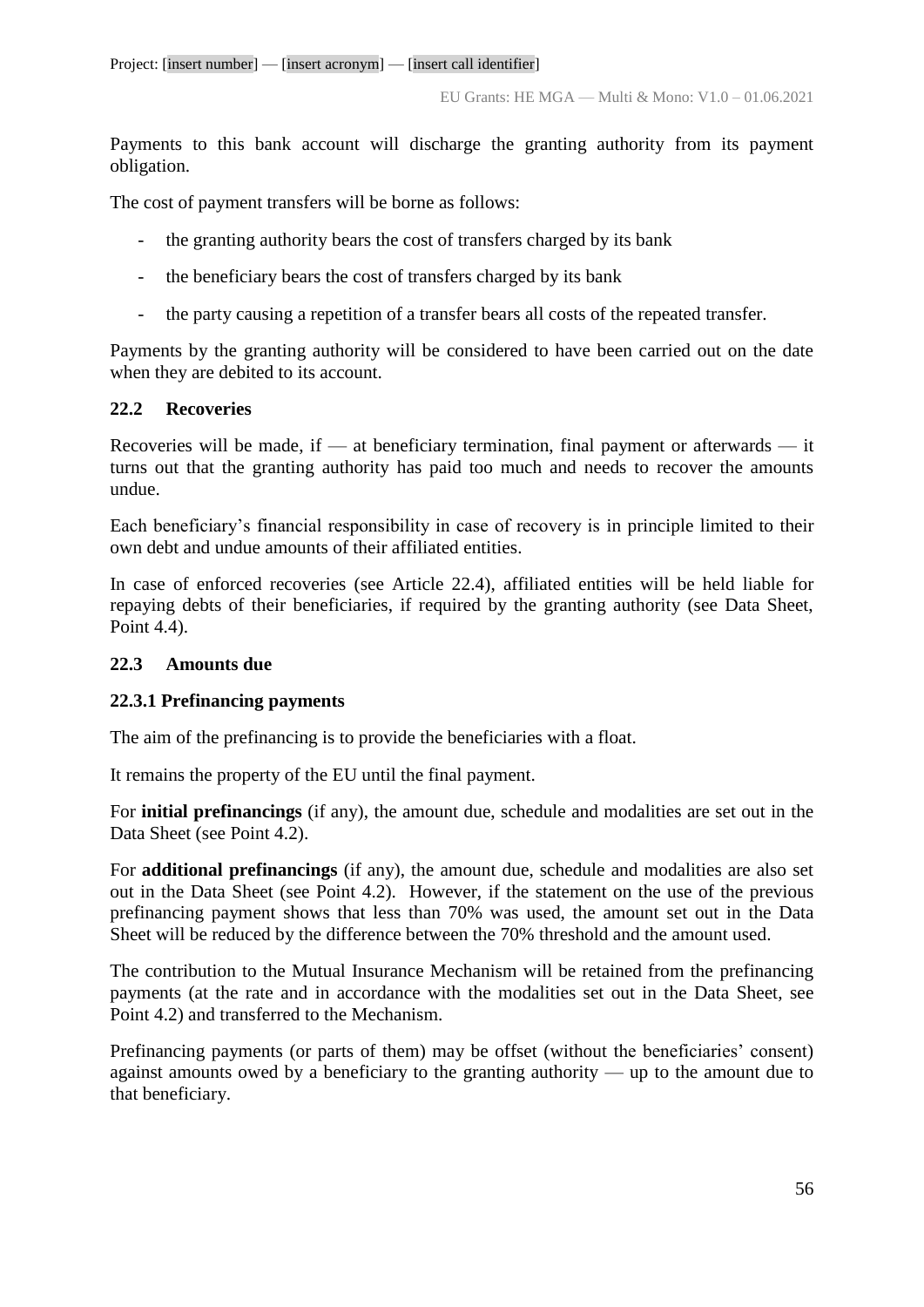For grants where the granting authority is the European Commission or an EU executive agency, offsetting may also be done against amounts owed to other Commission services or executive agencies.

Payments will not be made if the payment deadline or payments are suspended (see Articles 29 and 30).

### **22.3.2 Amount due at beneficiary termination — Recovery**

In case of beneficiary termination, the granting authority will determine the provisional amount due for the beneficiary concerned. Payments (if any) will be made with the next interim or final payment.

The **amount due** will be calculated in the following step:

Step 1 — Calculation of the total accepted EU contribution

### Step 1 — Calculation of the total accepted EU contribution

The granting authority will first calculate the 'accepted EU contribution' for the beneficiary for all reporting periods, by calculating the 'maximum EU contribution to costs' (applying the funding rate to the accepted costs of the beneficiary), taking into account requests for a lower contribution to costs and CFS threshold cappings (if any; see Article 24.5) and adding the contributions (accepted unit, flat-rate or lump sum contributions and financing not linked to costs, if any).

After that, the granting authority will take into account grant reductions (if any). The resulting amount is the 'total accepted EU contribution' for the beneficiary.

The **balance** is then calculated by deducting the payments received (if any; see report on the distribution of payments in Article 32), from the total accepted EU contribution:

{total accepted EU contribution for the beneficiary

minus

{prefinancing and interim payments received (if any)}}.

If the balance is **positive**, the amount will be included in the next interim or final payment to the consortium.

If the balance is **negative**, it will be **recovered** in accordance with the following procedure:

The granting authority will send a **pre-information letter** to the beneficiary concerned:

- formally notifying the intention to recover, the amount due, the amount to be recovered and the reasons why and
- requesting observations within 30 days of receiving notification.

If no observations are submitted (or the granting authority decides to pursue recovery despite the observations it has received), it will confirm the amount to be recovered and ask this amount to be paid to the coordinator (**confirmation letter**).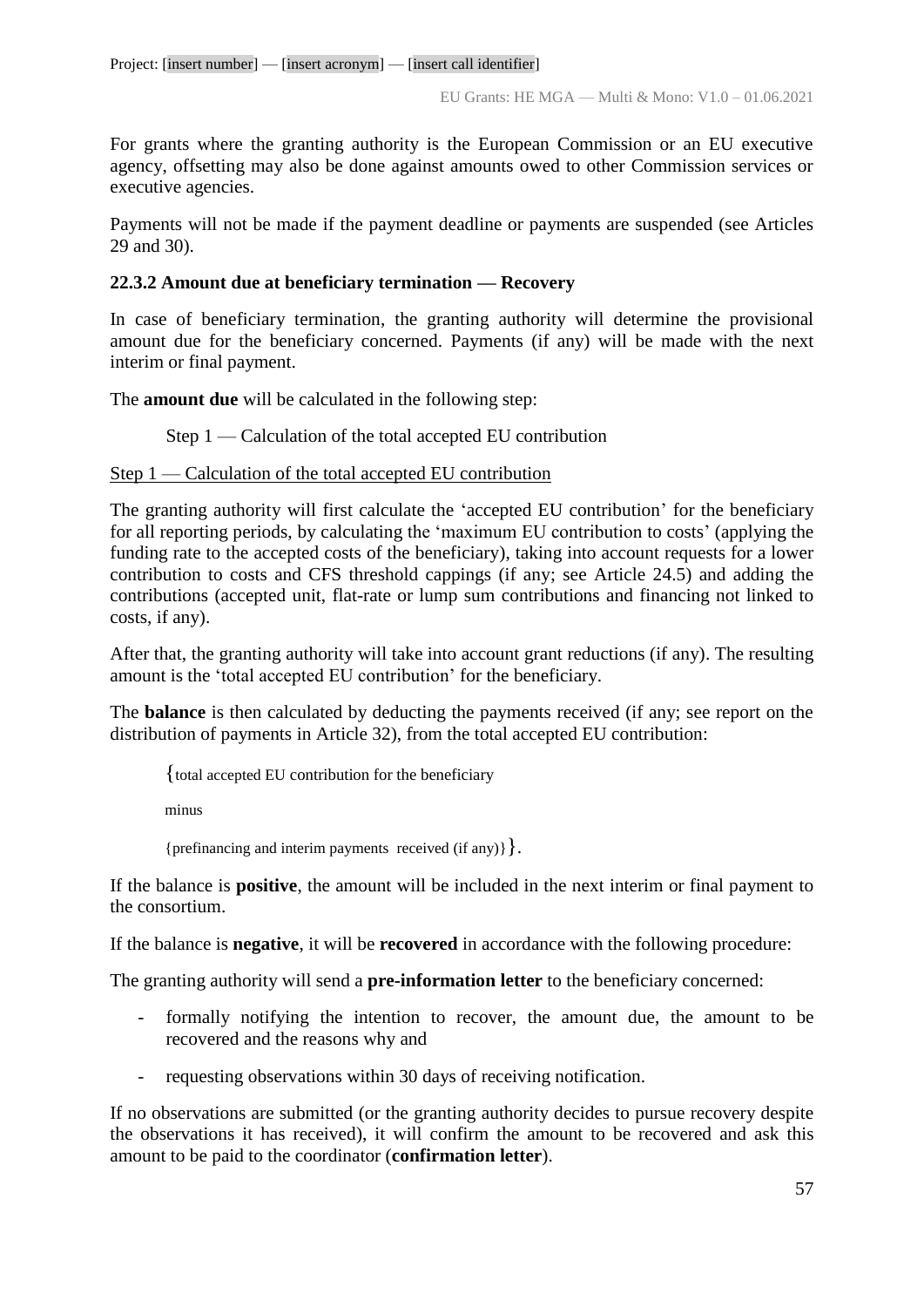EU Grants: HE MGA — Multi & Mono: V1.0 – 01.06.2021

If payment is not made to the coordinator by the date specified in the confirmation letter, the granting authority may call on the Mutual Insurance Mechanism to intervene, if continuation of the action is guaranteed and the conditions set out in the rules governing the Mechanism are met.

In this case, it will send a **beneficiary recovery letter**, together with a **debit note** with the terms and date for payment.

The debit note for the beneficiary will include the amount calculated for the affiliated entities which also had to end their participation (if any).

If payment is not made by the date specified in the debit note, the granting authority will **enforce recovery** in accordance with Article 22.4.

The amounts will later on also be taken into account for the next interim or final payment.

### **22.3.3 Interim payments**

Interim payments reimburse the eligible costs and contributions claimed for the implementation of the action during the reporting periods (if any).

Interim payments (if any) will be made in accordance with the schedule and modalities set out the Data Sheet (see Point 4.2).

Payment is subject to the approval of the periodic report. Its approval does not imply recognition of compliance, authenticity, completeness or correctness of its content.

The **interim payment** will be calculated by the granting authority in the following steps:

Step 1 — Calculation of the total accepted EU contribution

Step  $2$  — Limit to the interim payment ceiling

### Step 1 — Calculation of the total accepted EU contribution

The granting authority will calculate the 'accepted EU contribution' for the action for the reporting period, by first calculating the 'maximum EU contribution to costs' (applying the funding rate to the accepted costs of each beneficiary), taking into account requests for a lower contribution to costs, and CFS threshold cappings (if any; see Article 24.5) and adding the contributions (accepted unit, flat-rate or lump sum contributions and financing not linked to costs, if any).

After that, the granting authority will take into account grant reductions from beneficiary termination (if any). The resulting amount is the 'total accepted EU contribution'.

### $Step 2$  — Limit to the interim payment ceiling

The resulting amount is then capped to ensure that the total amount of prefinancing and interim payments (if any) does not exceed the interim payment ceiling set out in the Data Sheet (see Point 4.2).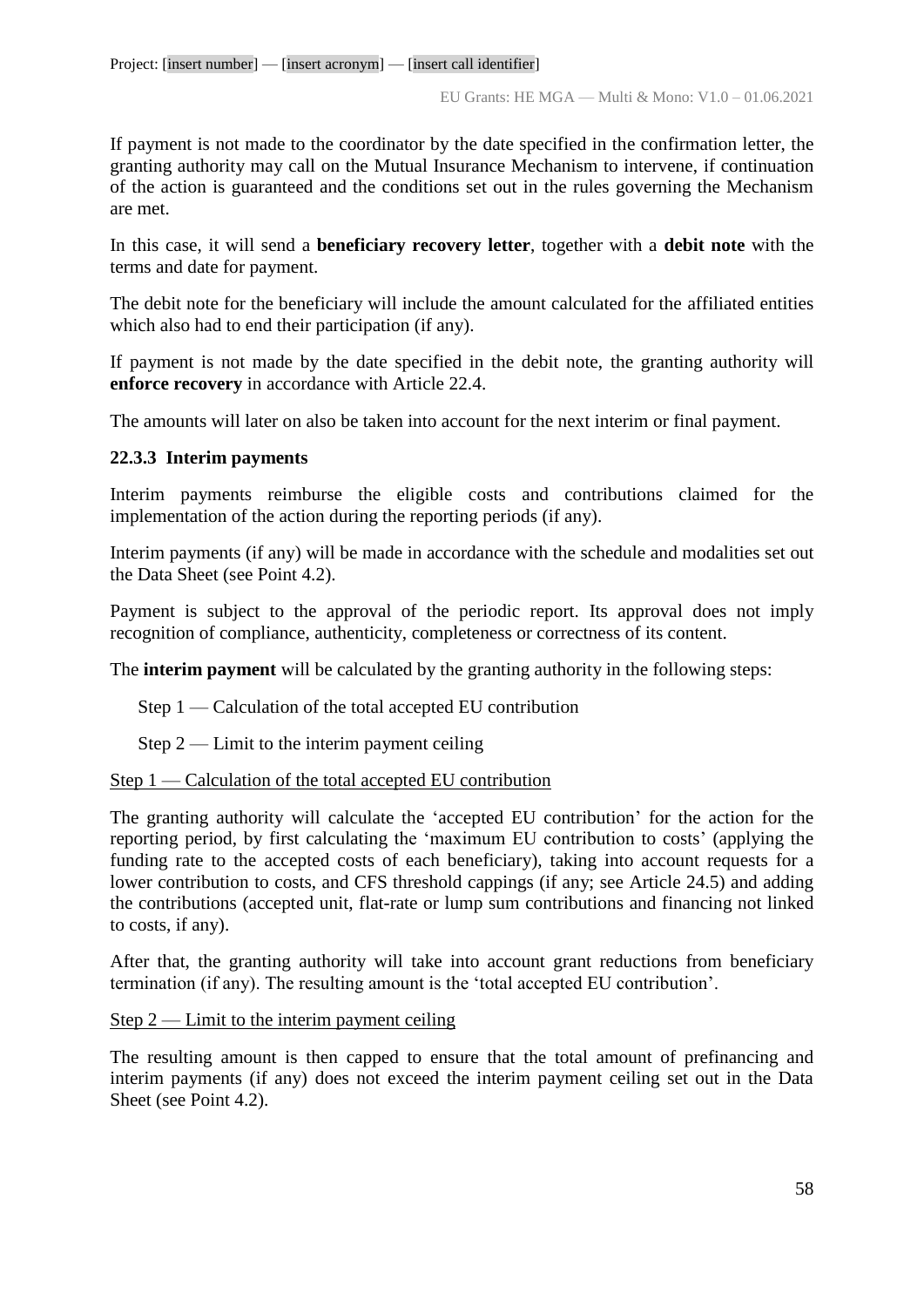Interim payments (or parts of them) may be offset (without the beneficiaries' consent) against amounts owed by a beneficiary to the granting authority — up to the amount due to that beneficiary.

For grants where the granting authority is the European Commission or an EU executive agency, offsetting may also be done against amounts owed to other Commission services or executive agencies.

Payments will not be made if the payment deadline or payments are suspended (see Articles 29 and 30).

### **22.3.4 Final payment — Final grant amount — Revenues and Profit — Recovery**

The final payment (payment of the balance) reimburses the remaining part of the eligible costs and contributions claimed for the implementation of the action (if any).

The final payment will be made in accordance with the schedule and modalities set out in the Data Sheet (see Point 4.2).

Payment is subject to the approval of the final periodic report. Its approval does not imply recognition of compliance, authenticity, completeness or correctness of its content.

The **final grant amount for the action** will be calculated in the following steps:

Step 1 — Calculation of the total accepted EU contribution

Step  $2$  — Limit to the maximum grant amount

Step 3 — Reduction due to the no-profit rule

### Step 1 — Calculation of the total accepted EU contribution

The granting authority will first calculate the 'accepted EU contribution' for the action for all reporting periods, by calculating the 'maximum EU contribution to costs' (applying the funding rate to the total accepted costs of each beneficiary), taking into account requests for a lower contribution to costs, CFS threshold cappings (if any; see Article 24.5) and adding the contributions (accepted unit, flat-rate or lump sum contributions and financing not linked to costs, if any).

After that, the granting authority will take into account grant reductions (if any). The resulting amount is the 'total accepted EU contribution'.

Step  $2$  — Limit to the maximum grant amount

If the resulting amount is higher than the maximum grant amount set out in Article 5.2, it will be limited to the latter.

Step 3 — Reduction due to the no-profit rule

If the no-profit rule is provided for in the Data Sheet (see Point 4.2), the grant must not produce a profit (i.e. surplus of the amount obtained following Step 2 plus the action's revenues, over the eligible costs and contributions approved by the granting authority).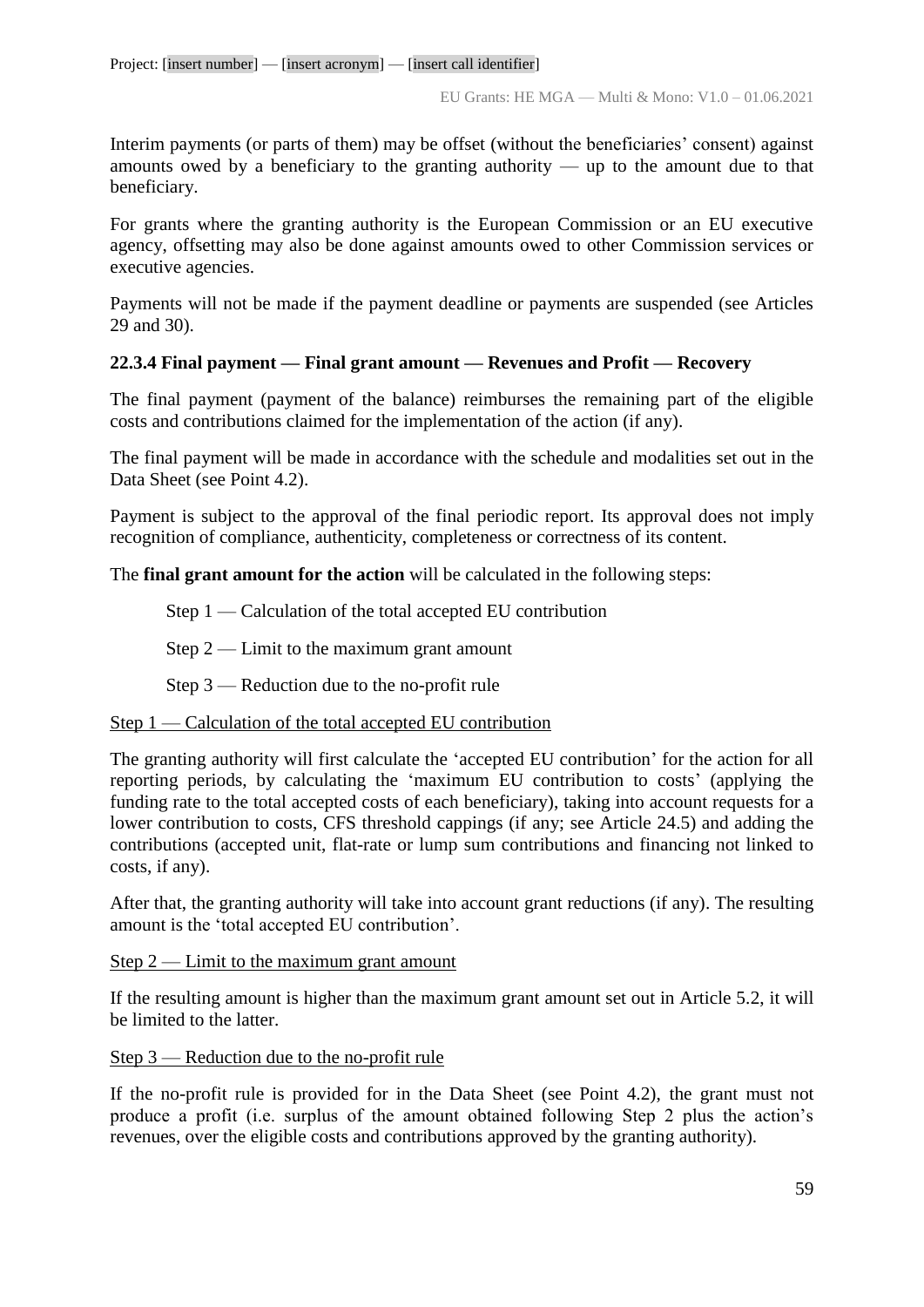'Revenue' is all income generated by the action, during its duration (see Article 4), for beneficiaries that are profit legal entities *[OPTION if selected for the call:* (— with the exception of income generated by the exploitation of results, which are not considered as revenues)*]*.

If there is a profit, it will be deducted in proportion to the final rate of reimbursement of the eligible costs approved by the granting authority (as compared to the amount calculated following Steps 1 and 2 minus the contributions).

The **balance** (final payment) is then calculated by deducting the total amount of prefinancing and interim payments already made (if any), from the final grant amount:

{final grant amount minus {prefinancing and interim payments made (if any)  $\}$ .

If the balance is **positive**, it will be **paid** to the coordinator.

The amount retained for the Mutual Insurance Mechanism (see above) will be released and **paid** to the coordinator (in accordance with the rules governing the Mechanism).

The final payment (or part of it) may be offset (without the beneficiaries' consent) against amounts owed by a beneficiary to the granting authority — up to the amount due to that beneficiary.

For grants where the granting authority is the European Commission or an EU executive agency, offsetting may also be done against amounts owed to other Commission services or executive agencies.

Payments will not be made if the payment deadline or payments are suspended (see Articles 29 and 30).

If— despite the release of the Mutual Insurance Mechanism contribution — the balance is **negative**, it will be **recovered** in accordance with the following procedure:

The granting authority will send a **pre-information letter** to the coordinator:

- formally notifying the intention to recover, the final grant amount, the amount to be recovered and the reasons why
- requesting a report on the distribution of payments to the beneficiaries within 30 days of receiving notification and
- requesting observations within 30 days of receiving notification.

If no observations are submitted (or the granting authority decides to pursue recovery despite the observations it has received) and the coordinator has submitted the report on the distribution of payments, it will calculate the **share of the debt per beneficiary**, by:

(a) identifying the beneficiaries for which the amount calculated as follows is negative: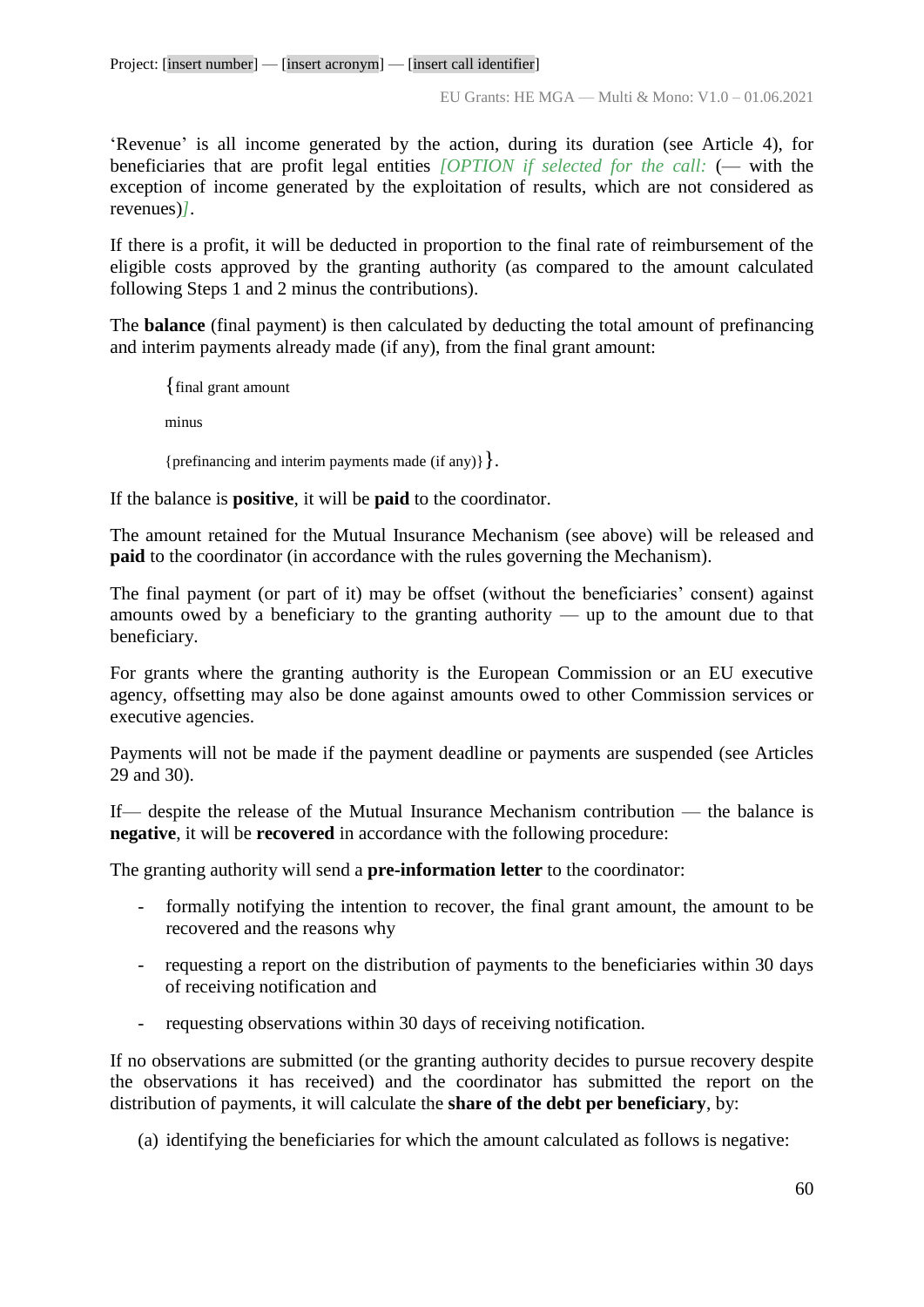EU Grants: HE MGA — Multi & Mono: V1.0 – 01.06.2021

**{{**{total accepted EU contribution for the beneficiary

divided by

total accepted EU contribution for the action}

multiplied by

final grant amount for the action**}**,

minus

{prefinancing and interim payments received by the beneficiary (if any)}**}**

and

(b) dividing the debt:

{{amount calculated according to point (a) for the beneficiary concerned

divided by

the sum of the amounts calculated according to point (a) for all the beneficiaries identified according to point (a)}

multiplied by

the amount to be recovered}.

and confirm the amount to be recovered from each beneficiary concerned (**confirmation letter**), together with **debit notes** with the terms and date for payment.

The debit notes for beneficiaries will include the amounts calculated for their affiliated entities (if any).

If the coordinator has not submitted the report on the distribution of payments, the granting authority will **recover** the full amount from the coordinator (**confirmation letter** and **debit note** with the terms and date for payment).

If payment is not made by the date specified in the debit note, the granting authority will **enforce recovery** in accordance with Article 22.4.

### **22.3.5 Audit implementation after final payment — Revised final grant amount — Recovery**

If — after the final payment (in particular, after checks, reviews, audits or investigations; see Article 25) — the granting authority rejects costs or contributions (see Article 27) or reduces the grant (see Article 28), it will calculate the **revised final grant amount** for the beneficiary concerned.

The **beneficiary revised final grant amount** will be calculated in the following step:

Step 1 — Calculation of the revised total accepted EU contribution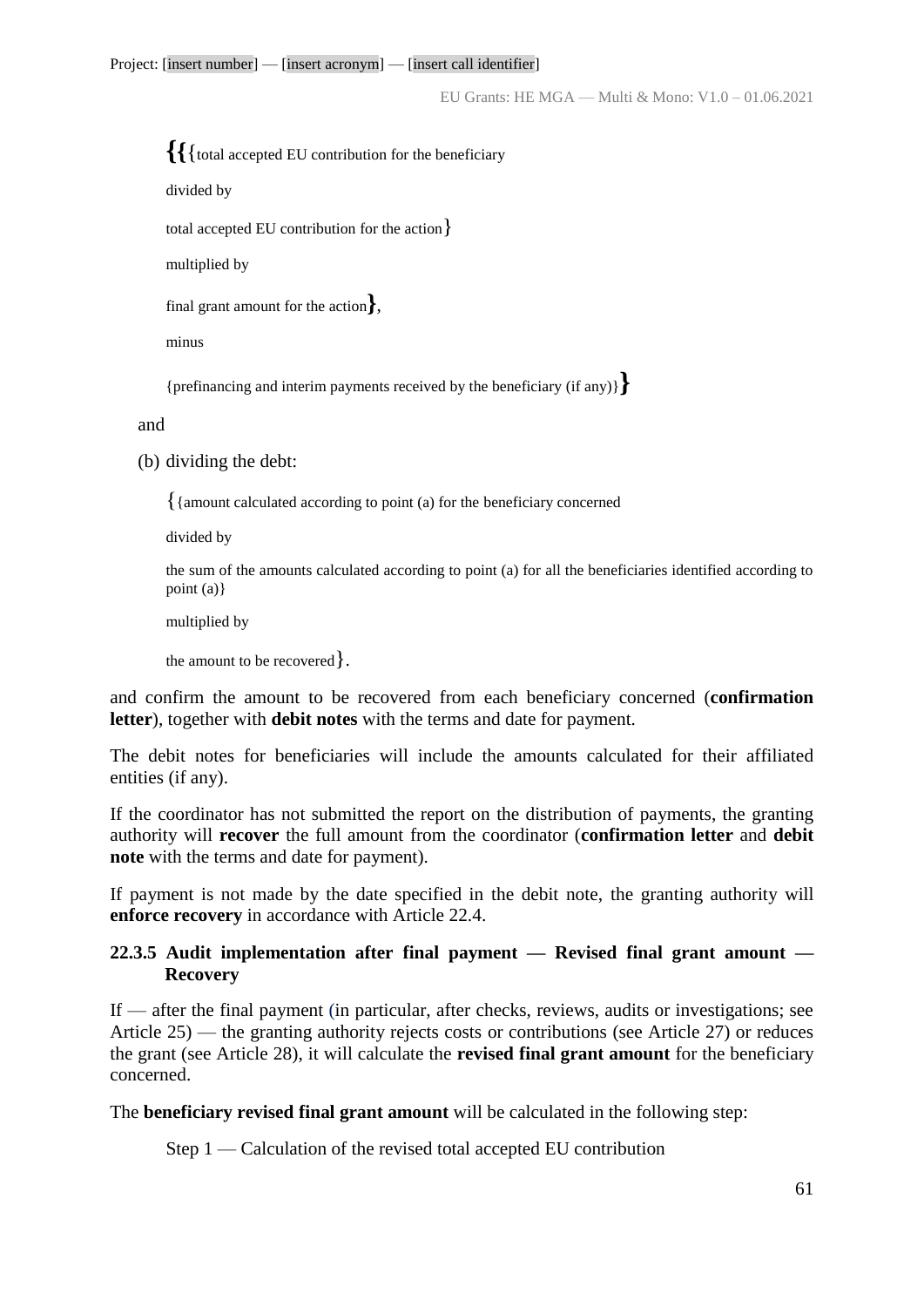Step 1 — Calculation of the revised total accepted EU contribution

The granting authority will first calculate the 'revised accepted EU contribution' for the beneficiary, by calculating the 'revised accepted costs' and 'revised accepted contributions'.

After that, it will take into account grant reductions (if any). The resulting 'revised total accepted EU contribution' is the beneficiary revised final grant amount.

If the revised final grant amount is lower than the beneficiary's final grant amount (i.e. its share in the final grant amount for the action), it will be **recovered** in accordance with the following procedure:

The **beneficiary final grant amount** (i.e. share in the final grant amount for the action) is calculated as follows:

**{**{{total accepted EU contribution for the beneficiary

divided by

total accepted EU contribution for the action}

multiplied by

final grant amount for the action**}**.

The granting authority will send a **pre-information letter** to the beneficiary concerned:

- formally notifying the intention to recover, the amount to be recovered and the reasons why and
- requesting observations within 30 days of receiving notification.

If no observations are submitted (or the granting authority decides to pursue recovery despite the observations it has received), it will confirm the amount to be recovered (**confirmation letter**), together with a **debit note** with the terms and the date for payment.

Recoveries against affiliated entities (if any) will be handled through their beneficiaries.

If payment is not made by the date specified in the debit note, the granting authority will **enforce recovery** in accordance with Article 22.4.

### **22.4 Enforced recovery**

If payment is not made by the date specified in the debit note, the amount due will be recovered:

(a) by offsetting the amount — without the coordinator or beneficiary's consent against any amounts owed to the coordinator or beneficiary by the granting authority.

In exceptional circumstances, to safeguard the EU financial interests, the amount may be offset before the payment date specified in the debit note.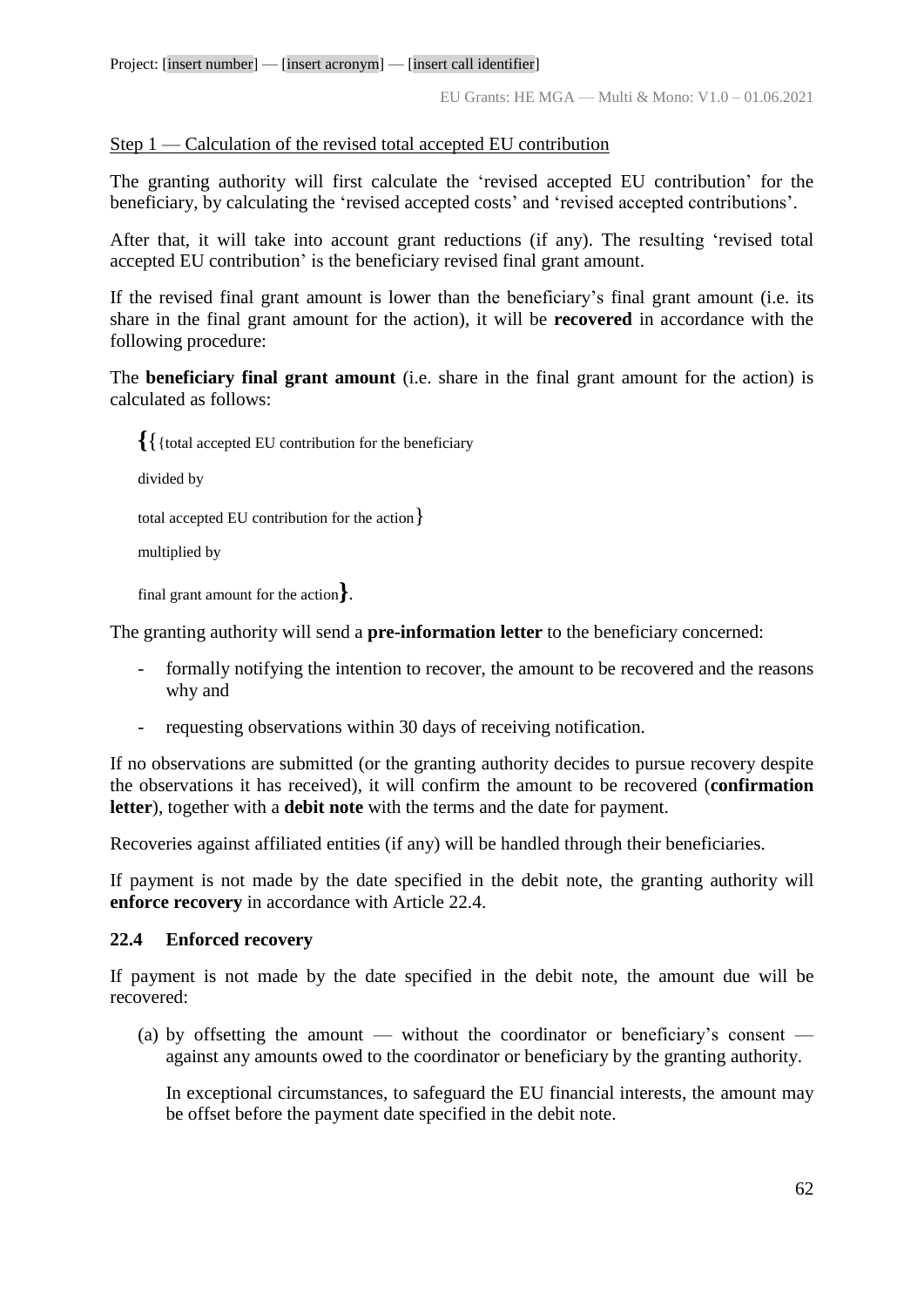For grants where the granting authority is the European Commission or an EU executive agency, debts may also be offset against amounts owed by other Commission services or executive agencies.

- (b) financial guarantee(s): not applicable
- (c) joint and several liability of beneficiaries: not applicable
- (d) by holding affiliated entities jointly and severally liable (if any, see Data Sheet, Point 4.4) or
- (e) by taking legal action (see Article 43) or, provided that granting authority is the European Commission or an EU executive agency, by adopting an enforceable decision under Article 299 of the Treaty on the Functioning of the EU (TFEU) and Article 100(2) of EU Financial Regulation 2018/1046.

If the Mutual Insurance Mechanism was called on by the granting authority to intervene, recovery will be continued in the name of the Mutual Insurance Mechanism. If two debit notes were sent, the second one (in the name of the Mutual Insurance Mechanism) will be considered to replace the first one (in the name of the granting authority). Where the MIM intervened, offsetting, enforceable decisions or any other of the above-mentioned forms of enforced recovery may be used mutatis mutandis.

The amount to be recovered will be increased by **late-payment interest** at the rate set out in Article 22.5, from the day following the payment date in the debit note, up to and including the date the full payment is received.

Partial payments will be first credited against expenses, charges and late-payment interest and then against the principal.

Bank charges incurred in the recovery process will be borne by the beneficiary, unless Directive  $2015/2366^{36}$  applies.

For grants where the granting authority is an EU executive agency, enforced recovery by offsetting or enforceable decision will be done by the services of the European Commission (see also Article 43).

### **22.5 Consequences of non-compliance**

 $\overline{a}$ 

**22.5.1** If the granting authority does not pay within the payment deadlines (see above), the beneficiaries are entitled to **late-payment interest** at the reference rate applied by the European Central Bank (ECB) for its main refinancing operations in euros, plus the percentage specified in the Data Sheet (Point 4.2). The ECB reference rate to be used is the rate in force on the first day of the month in which the payment deadline expires, as published in the C series of the *Official Journal of the European Union*.

<sup>36</sup> Directive (EU) 2015/2366 of the European Parliament and of the Council of 25 November 2015 on payment services in the internal market, amending Directives 2002/65/EC, 2009/110/EC and 2013/36/EU and Regulation (EU) No 1093/2010, and repealing Directive 2007/64/EC (OJ L 337, 23.12.2015, p. 35).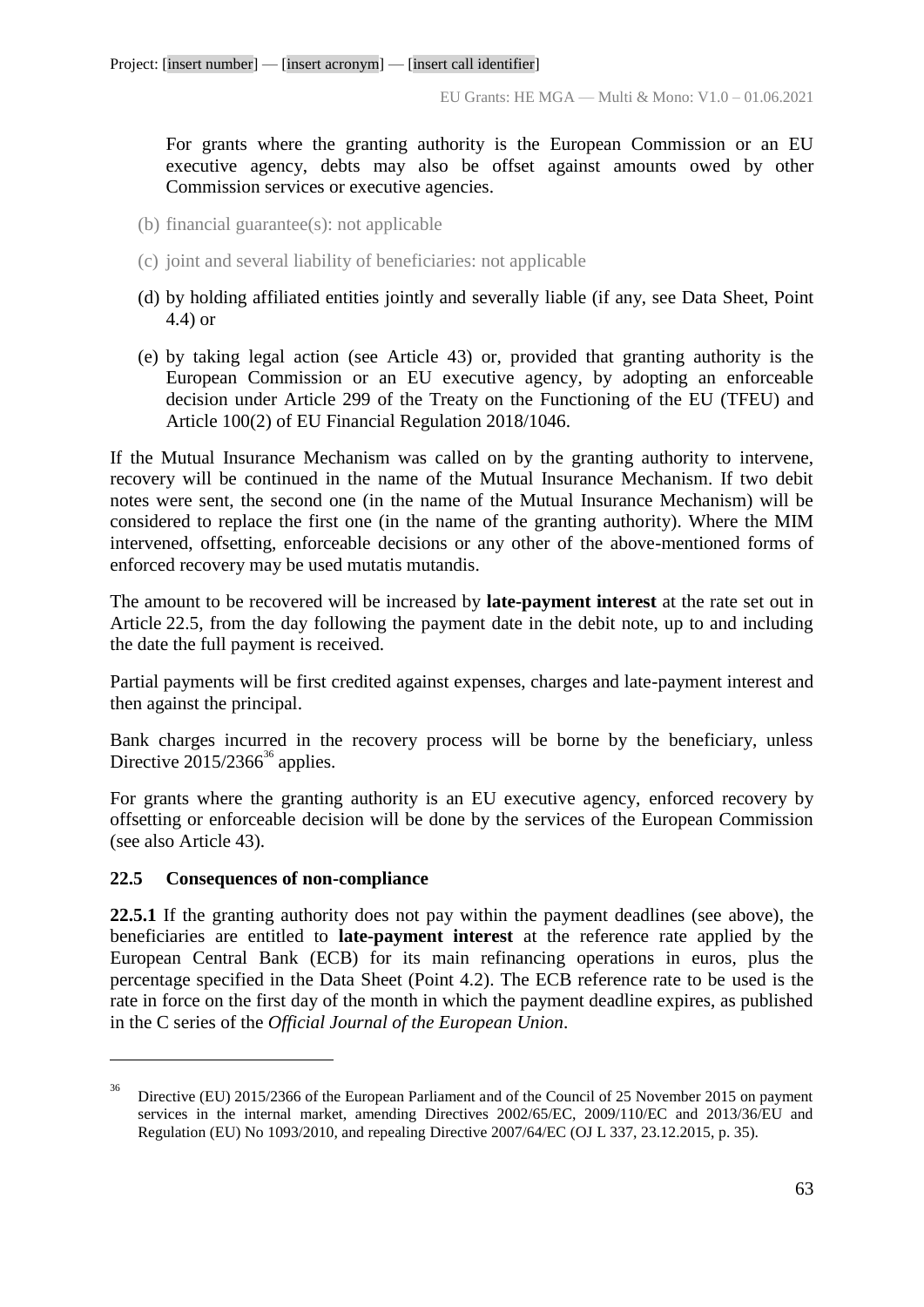If the late-payment interest is lower than or equal to EUR 200, it will be paid to the coordinator only on request submitted within two months of receiving the late payment.

Late-payment interest is not due if all beneficiaries are EU Member States (including regional and local government authorities or other public bodies acting on behalf of a Member State for the purpose of this Agreement).

If payments or the payment deadline are suspended (see Articles 29 and 30), payment will not be considered as late.

Late-payment interest covers the period running from the day following the due date for payment (see above), up to and including the date of payment.

Late-payment interest is not considered for the purposes of calculating the final grant amount.

**22.5.2** If the coordinator breaches any of its obligations under this Article, the grant may be reduced (see Article 29) and the grant or the coordinator may be terminated (see Article 32).

Such breaches may also lead to other measures described in Chapter 5.

**ARTICLE 23 — GUARANTEES**

Not applicable

### **ARTICLE 24 — CERTIFICATES**

**24.1 Operational verification report (OVR)**

Not applicable

### **24.2 Certificate on the financial statements (CFS)**

If required by the granting authority (see Data Sheet, Point 4.3), the beneficiaries must provide certificates on their financial statements (CFS), in accordance with the schedule, threshold and conditions set out in the Data Sheet.

The coordinator must submit them as part of the periodic report (see Article 21).

The certificates must be drawn up using the template published on the Portal, cover the costs declared on the basis of actual costs and costs according to usual cost accounting practices (if any), and fulfil the following conditions:

- (a) be provided by a qualified approved external auditor which is independent and complies with Directive 2006/43/EC (or for public bodies: by a competent independent public officer)
- (b) the verification must be carried out according to the highest professional standards to ensure that the financial statements comply with the provisions under the Agreement and that the costs declared are eligible.

The certificates will not affect the granting authority's right to carry out its own checks, reviews or audits, nor preclude the European Court of Auditors (ECA), the European Public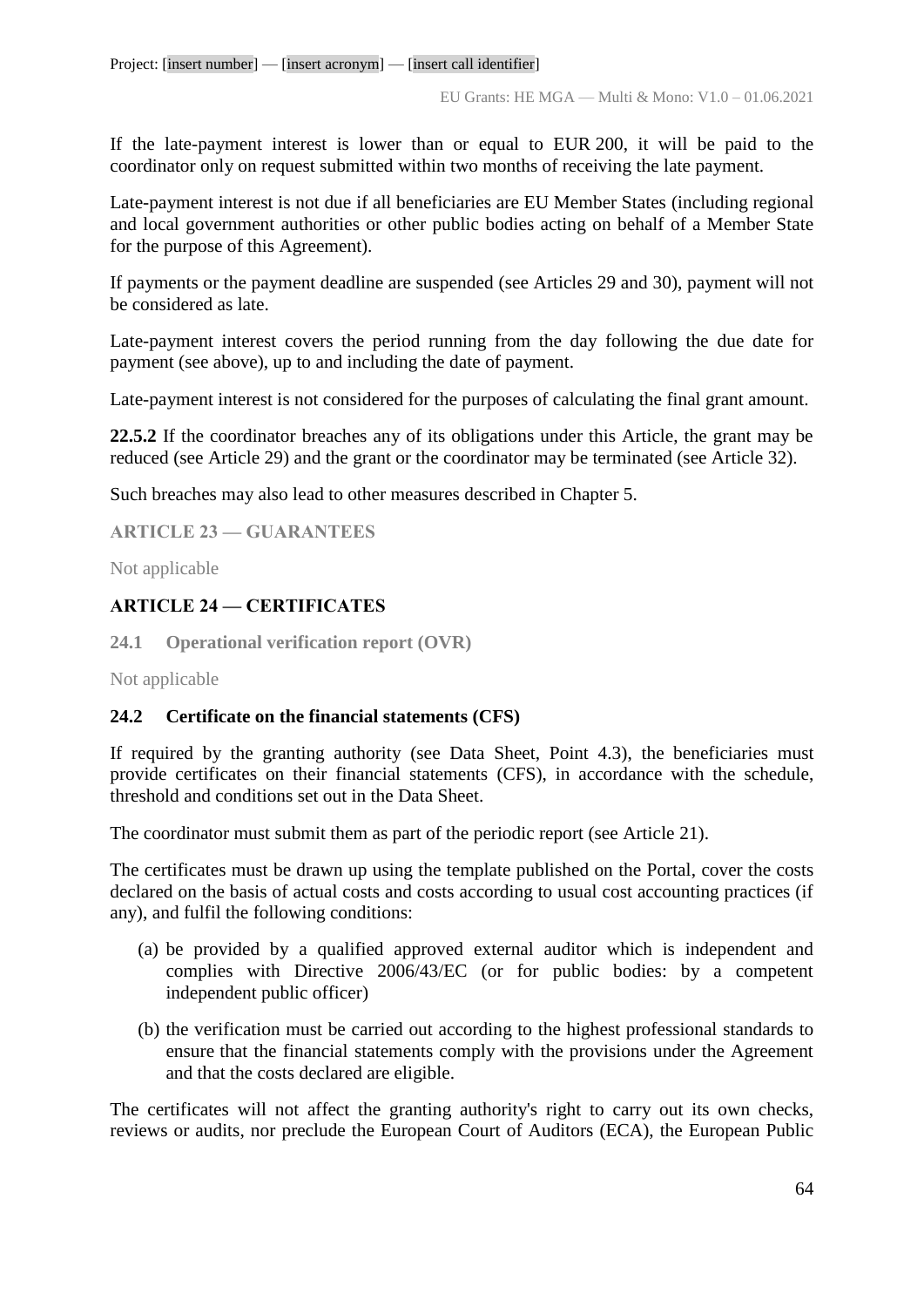Prosecutor's Office (EPPO) or the European Anti-Fraud Office (OLAF) from using their prerogatives for audits and investigations under the Agreement (see Article 25).

If the costs (or a part of them) were already audited by the granting authority, these costs do not need to be covered by the certificate and will not be counted for calculating the threshold (if any).

**24.3 Certificate on the compliance of usual cost accounting practices (CoMUC)**

Not applicable

# **24.4 Systems and process audit (SPA)**

Beneficiaries which:

- use unit, flat rate or lump sum costs or contributions according to documented (i.e. formally approved and in writing) usual costs accounting practices (if any) or
- have formalised documentation on the systems and processes for calculating their costs and contributions (i.e. formally approved and in writing), have participated in at least 150 actions under Horizon 2020 or the Euratom Research and Training Programme (2014-2018 or 2019-2020) and participate in at least 3 ongoing actions under Horizon Europe or the Euratom Research and Training Programme (2021-2025 or 2026-2027)

may apply to the granting authority for a systems and process audit (SPA).

This audit will be carried out as follows:

Step 1 — Application by the beneficiary.

- Step  $2$  If the application is accepted, the granting authority will carry out the systems and process audit, complemented by an audit of transactions (on a sample of the beneficiary's Horizon Europe or Euratom Research and Training Programme financial statements).
- Step  $3$  The audit result will take the form of a risk assessment classification for the beneficiary: low, medium or high.

Low-risk beneficiaries will benefit from less (or less in-depth) ex-post audits (see Article 25) and a higher threshold for submitting certificates on the financial statements (CFS; see Articles 21 and 24.2 and Data Sheet, Point 4.3).

### **24.5 Consequences of non-compliance**

If a beneficiary does not submit a certificate on the financial statements (CFS) or the certificate is rejected, the accepted EU contribution to costs will be capped to reflect the CFS threshold.

If a beneficiary breaches any of its other obligations under this Article, the granting authority may apply the measures described in Chapter 5.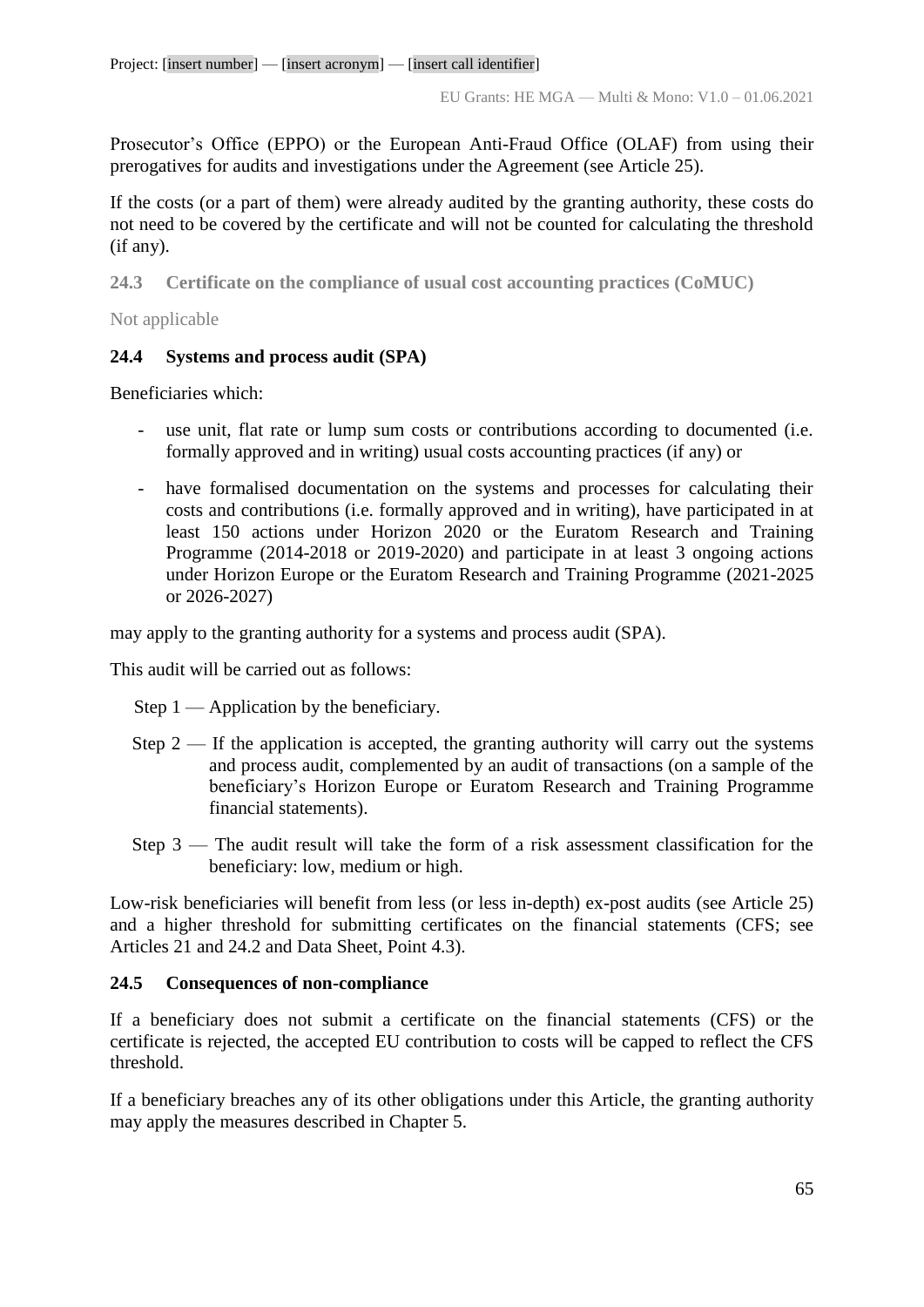### **ARTICLE 25 — CHECKS, REVIEWS, AUDITS AND INVESTIGATIONS — EXTENSION OF FINDINGS**

### **25.1 Granting authority checks, reviews and audits**

#### **25.1.1 Internal checks**

The granting authority may — during the action or afterwards — check the proper implementation of the action and compliance with the obligations under the Agreement, including assessing costs and contributions, deliverables and reports.

### **25.1.2 Project reviews**

The granting authority may carry out reviews on the proper implementation of the action and compliance with the obligations under the Agreement (general project reviews or specific issues reviews).

Such project reviews may be started during the implementation of the action and until the time-limit set out in the Data Sheet (see Point 6). They will be formally notified to the coordinator or beneficiary concerned and will be considered to start on the date of the notification.

If needed, the granting authority may be assisted by independent, outside experts. If it uses outside experts, the coordinator or beneficiary concerned will be informed and have the right to object on grounds of commercial confidentiality or conflict of interest.

The coordinator or beneficiary concerned must cooperate diligently and provide — within the deadline requested — any information and data in addition to deliverables and reports already submitted (including information on the use of resources). The granting authority may request beneficiaries to provide such information to it directly. Sensitive information and documents will be treated in accordance with Article 13.

The coordinator or beneficiary concerned may be requested to participate in meetings, including with the outside experts.

For **on-the-spot** visits, the beneficiary concerned must allow access to sites and premises (including to the outside experts) and must ensure that information requested is readily available.

Information provided must be accurate, precise and complete and in the format requested, including electronic format.

On the basis of the review findings, a **project review report** will be drawn up.

The granting authority will formally notify the project review report to the coordinator or beneficiary concerned, which has 30 days from receiving notification to make observations.

Project reviews (including project review reports) will be in the language of the Agreement.

### **25.1.3 Audits**

The granting authority may carry out audits on the proper implementation of the action and compliance with the obligations under the Agreement.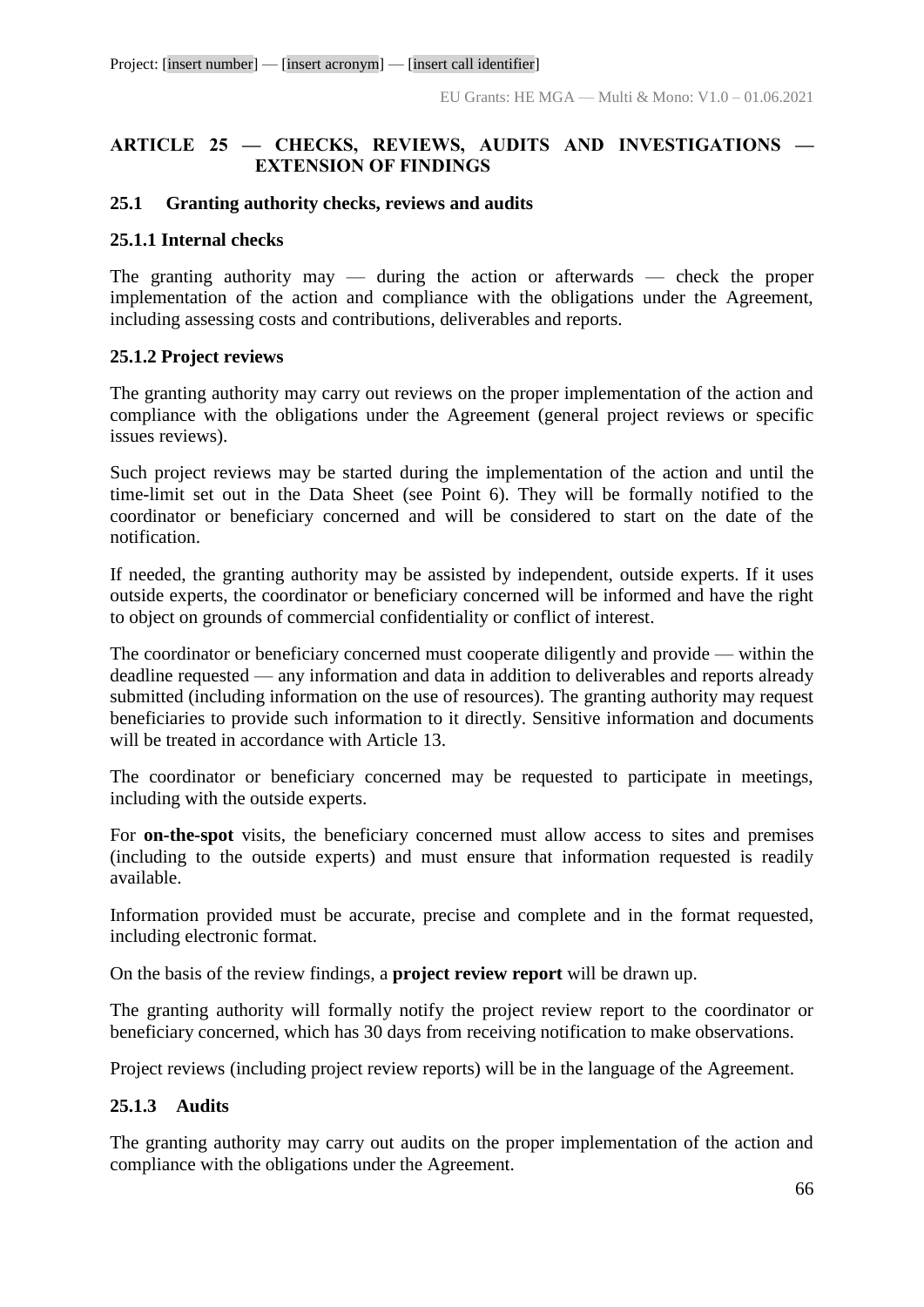Such audits may be started during the implementation of the action and until the time-limit set out in the Data Sheet (see Point 6). They will be formally notified to the beneficiary concerned and will be considered to start on the date of the notification.

The granting authority may use its own audit service, delegate audits to a centralised service or use external audit firms. If it uses an external firm, the beneficiary concerned will be informed and have the right to object on grounds of commercial confidentiality or conflict of interest.

The beneficiary concerned must cooperate diligently and provide — within the deadline requested — any information (including complete accounts, individual salary statements or other personal data) to verify compliance with the Agreement. Sensitive information and documents will be treated in accordance with Article 13.

For **on-the-spot** visits, the beneficiary concerned must allow access to sites and premises (including for the external audit firm) and must ensure that information requested is readily available.

Information provided must be accurate, precise and complete and in the format requested, including electronic format.

On the basis of the audit findings, a **draft audit report** will be drawn up.

The auditors will formally notify the draft audit report to the beneficiary concerned, which has 30 days from receiving notification to make observations (contradictory audit procedure).

The **final audit report** will take into account observations by the beneficiary concerned and will be formally notified to them.

Audits (including audit reports) will be in the language of the Agreement.

### **25.2 European Commission checks, reviews and audits in grants of other granting authorities**

Where the granting authority is not the European Commission, the latter has the same rights of checks, reviews and audits as the granting authority.

# **25.3 Access to records for assessing simplified forms of funding**

The beneficiaries must give the European Commission access to their statutory records for the periodic assessment of simplified forms of funding which are used in EU programmes*.*

# **25.4 OLAF, EPPO and ECA audits and investigations**

The following bodies may also carry out checks, reviews, audits and investigations — during the action or afterwards: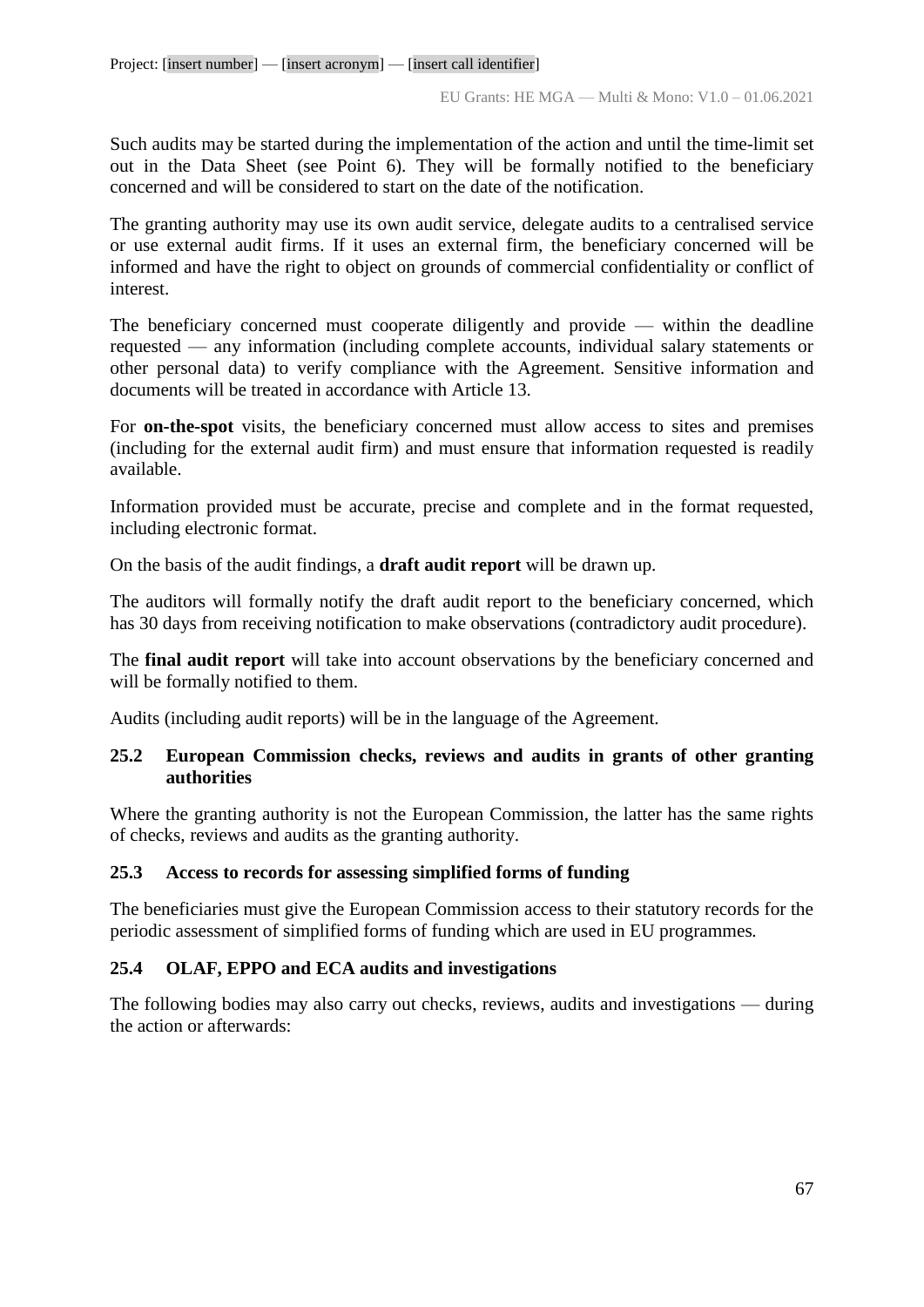- the European Anti-Fraud Office (OLAF) under Regulations No  $883/2013^{37}$  and No  $2185/96^{38}$
- the European Public Prosecutor's Office (EPPO) under Regulation 2017/1939
- the European Court of Auditors (ECA) under Article 287 of the Treaty on the Functioning of the EU (TFEU) and Article 257 of EU Financial Regulation 2018/1046.

If requested by these bodies, the beneficiary concerned must provide full, accurate and complete information in the format requested (including complete accounts, individual salary statements or other personal data, including in electronic format) and allow access to sites and premises for on-the-spot visits or inspections — as provided for under these Regulations.

To this end, the beneficiary concerned must keep all relevant information relating to the action, at least until the time-limit set out in the Data Sheet (Point 6) and, in any case, until any ongoing checks, reviews, audits, investigations, litigation or other pursuits of claims have been concluded.

### **25.5 Consequences of checks, reviews, audits and investigations — Extension of findings**

### **25.5.1 Consequences of checks, reviews, audits and investigations in this grant**

Findings in checks, reviews, audits or investigations carried out in the context of this grant may lead to rejections (see Article 27), grant reduction (see Article 28) or other measures described in Chapter 5.

Rejections or grant reductions after the final payment will lead to a revised final grant amount (see Article 22).

Findings in checks, reviews, audits or investigations during the action implementation may lead to a request for amendment (see Article 39), to change the description of the action set out in Annex 1.

Checks, reviews, audits or investigations that find systemic or recurrent errors, irregularities, fraud or breach of obligations in any EU grant may also lead to consequences in other EU grants awarded under similar conditions ('extension to other grants').

Moreover, findings arising from an OLAF or EPPO investigation may lead to criminal prosecution under national law.

# **25.5.2 Extension from other grants**

 $\overline{a}$ 

 $37$  Regulation (EU, Euratom) No 883/2013 of the European Parliament and of the Council of 11 September 2013 concerning investigations conducted by the European Anti-Fraud Office (OLAF) and repealing Regulation (EC) No 1073/1999 of the European Parliament and of the Council and Council Regulation (Euratom) No 1074/1999 (OJ L 248, 18/09/2013, p. 1).

<sup>&</sup>lt;sup>38</sup> Council Regulation (Euratom, EC) No 2185/1996 of 11 November 1996 concerning on-the-spot checks and inspections carried out by the Commission in order to protect the European Communities' financial interests against fraud and other irregularities (OJ L 292, 15/11/1996, p. 2).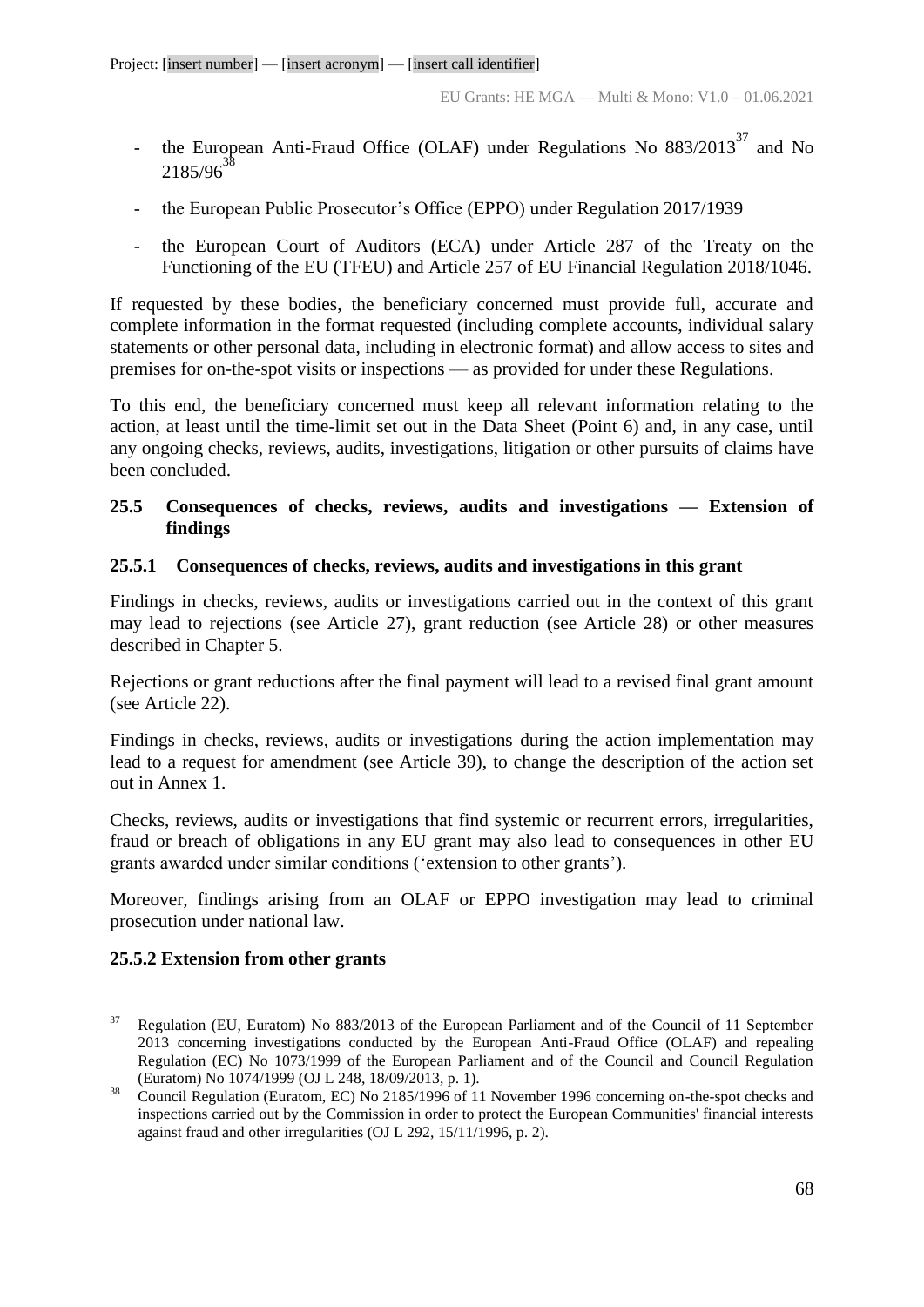Findings of checks, reviews, audits or investigations in other grants may be extended to this grant, if:

- (a) the beneficiary concerned is found, in other EU grants awarded under similar conditions, to have committed systemic or recurrent errors, irregularities, fraud or breach of obligations that have a material impact on this grant and
- (b) those findings are formally notified to the beneficiary concerned together with the list of grants affected by the findings — within the time-limit for audits set out in the Data Sheet (see Point 6).

The granting authority will formally notify the beneficiary concerned of the intention to extend the findings and the list of grants affected.

If the extension concerns **rejections of costs or contributions**: the notification will include:

- (a) an invitation to submit observations on the list of grants affected by the findings
- (b) the request to submit revised financial statements for all grants affected
- (c) the correction rate for extrapolation, established on the basis of the systemic or recurrent errors, to calculate the amounts to be rejected, if the beneficiary concerned:
	- (i) considers that the submission of revised financial statements is not possible or practicable or
	- (ii) does not submit revised financial statements.

If the extension concerns **grant reductions**: the notification will include:

- (a) an invitation to submit observations on the list of grants affected by the findings and
- (b) the **correction rate for extrapolation**, established on the basis of the systemic or recurrent errors and the principle of proportionality.

The beneficiary concerned has **60 days** from receiving notification to submit observations, revised financial statements or to propose a duly substantiated **alternative correction method/rate**.

On the basis of this, the granting authority will analyse the impact and decide on the implementation (i.e. start rejection or grant reduction procedures, either on the basis of the revised financial statements or the announced/alternative method/rate or a mix of those; see Articles 27 and 28).

### **25.6 Consequences of non-compliance**

If a beneficiary breaches any of its obligations under this Article, costs or contributions insufficiently substantiated will be ineligible (see Article 6) and will be rejected (see Article 27), and the grant may be reduced (see Article 28).

Such breaches may also lead to other measures described in Chapter 5.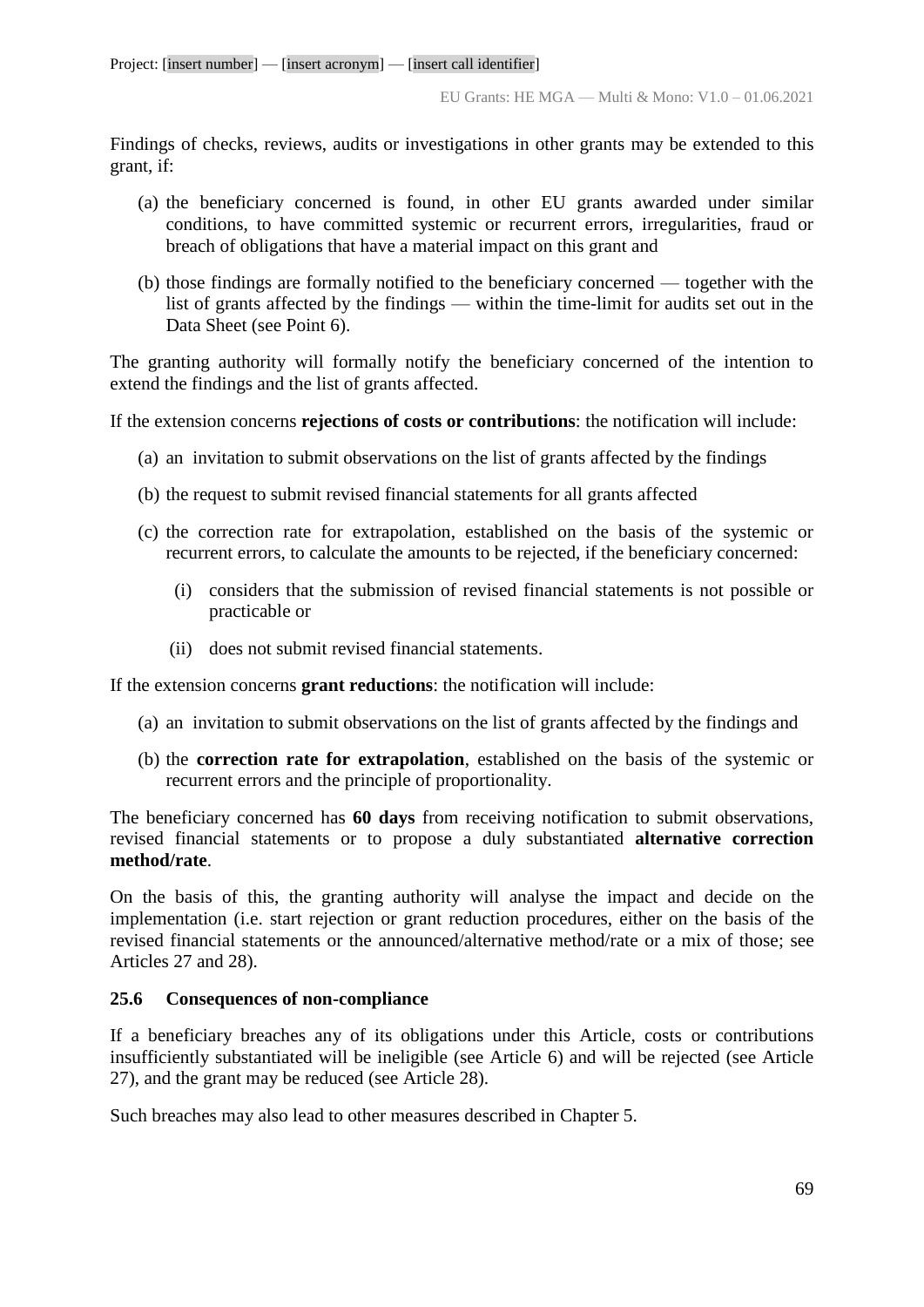# **ARTICLE 26 — IMPACT EVALUATIONS**

### **26.1 Impact evaluation**

The granting authority may carry out impact evaluations of the action, measured against the objectives and indicators of the EU programme funding the grant.

Such evaluations may be started during implementation of the action and until the time-limit set out in the Data Sheet (see Point 6). They will be formally notified to the coordinator or beneficiaries and will be considered to start on the date of the notification.

If needed, the granting authority may be assisted by independent outside experts.

The coordinator or beneficiaries must provide any information relevant to evaluate the impact of the action, including information in electronic format.

### **26.2 Consequences of non-compliance**

If a beneficiary breaches any of its obligations under this Article, the granting authority may apply the measures described in Chapter 5.

# **CHAPTER 5 CONSEQUENCES OF NON-COMPLIANCE**

# **SECTION 1 REJECTIONS AND GRANT REDUCTION**

# **ARTICLE 27 — REJECTION OF COSTS AND CONTRIBUTIONS**

### **27.1 Conditions**

The granting authority will — at beneficiary termination, interim payment, final payment or afterwards — reject any costs or contributions which are ineligible (see Article 6), in particular following checks, reviews, audits or investigations (see Article 25).

The rejection may also be based on the extension of findings from other grants to this grant (see Article 25).

Ineligible costs or contributions will be rejected.

# **27.2 Procedure**

If the rejection does not lead to a recovery, the granting authority will formally notify the coordinator or beneficiary concerned of the rejection, the amounts and the reasons why. The coordinator or beneficiary concerned may — within 30 days of receiving notification submit observations if it disagrees with the rejection (payment review procedure).

If the rejection leads to a recovery, the granting authority will follow the contradictory procedure with pre-information letter set out in Article 22.

# **27.3 Effects**

If the granting authority rejects costs or contributions, it will deduct them from the costs or contributions declared and then calculate the amount due (and, if needed, make a recovery; see Article 22).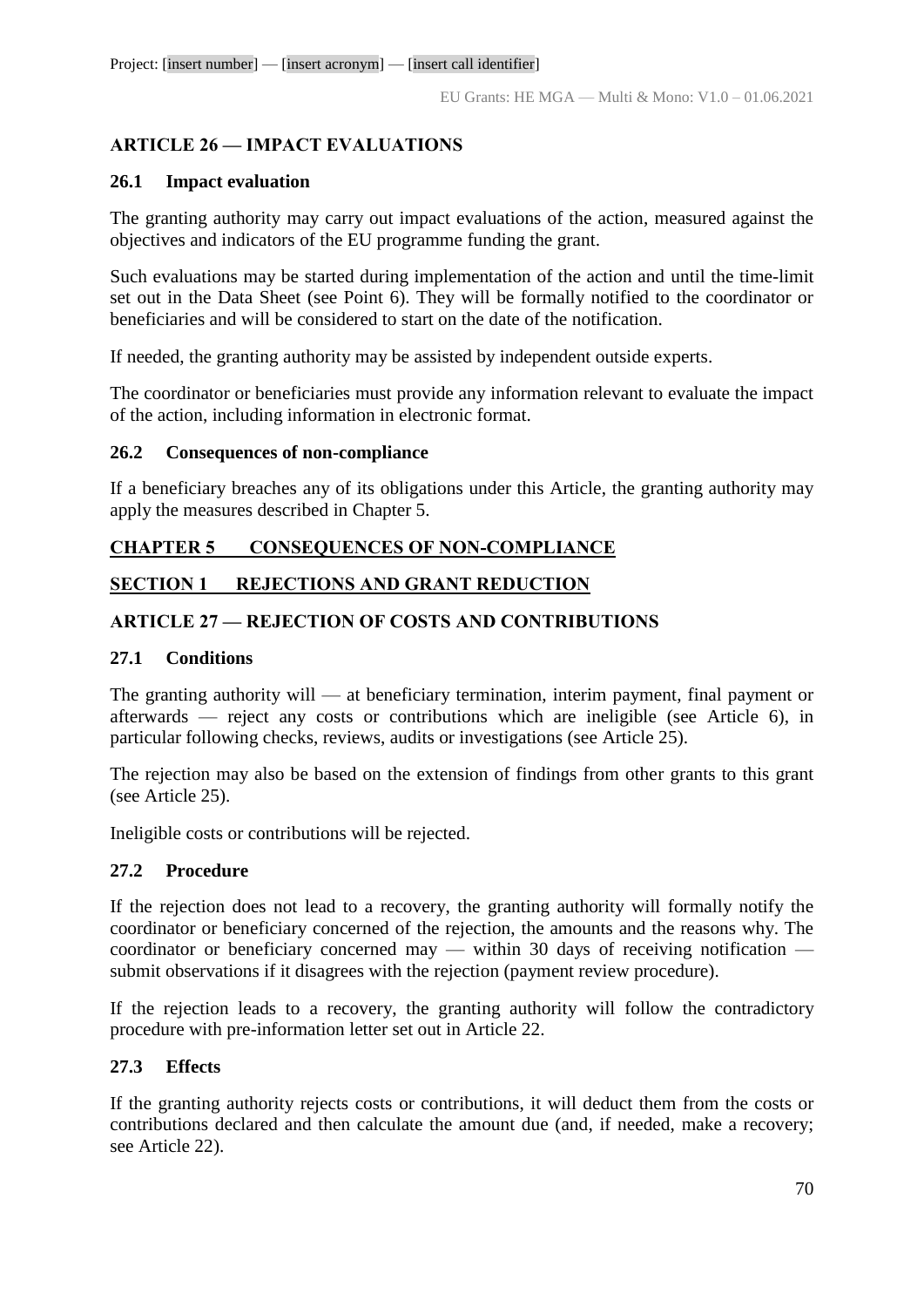# **ARTICLE 28 — GRANT REDUCTION**

#### **28.1 Conditions**

The granting authority may  $-$  at beneficiary termination, final payment or afterwards  $$ reduce the grant for a beneficiary, if:

- (a) the beneficiary (or a person having powers of representation, decision-making or control, or person essential for the award/implementation of the grant) has committed:
	- (i) substantial errors, irregularities or fraud or
	- (ii) serious breach of obligations under this Agreement or during its award (including improper implementation of the action, non-compliance with the call conditions, submission of false information, failure to provide required information, breach of ethics or security rules (if applicable), etc.), or
- (b) the beneficiary (or a person having powers of representation, decision-making or control, or person essential for the award/implementation of the grant) has committed — in other EU grants awarded to it under similar conditions — systemic or recurrent errors, irregularities, fraud or serious breach of obligations that have a material impact on this grant (extension of findings; see Article 25.5).

The amount of the reduction will be calculated for each beneficiary concerned and proportionate to the seriousness and the duration of the errors, irregularities or fraud or breach of obligations, by applying an individual reduction rate to their accepted EU contribution.

### **28.2 Procedure**

If the grant reduction does not lead to a recovery, the granting authority will formally notify the coordinator or beneficiary concerned of the reduction, the amount to be reduced and the reasons why. The coordinator or beneficiary concerned may — within 30 days of receiving notification — submit observations if it disagrees with the reduction (payment review procedure).

If the grant reduction leads to a recovery, the granting authority will follow the contradictory procedure with pre-information letter set out in Article 22.

### **28.3 Effects**

If the granting authority reduces the grant, it will deduct the reduction and then calculate the amount due (and, if needed, make a recovery; see Article 22).

# **SECTION 2 SUSPENSION AND TERMINATION**

### **ARTICLE 29 — PAYMENT DEADLINE SUSPENSION**

### **29.1 Conditions**

The granting authority may — at any moment — suspend the payment deadline if a payment cannot be processed because: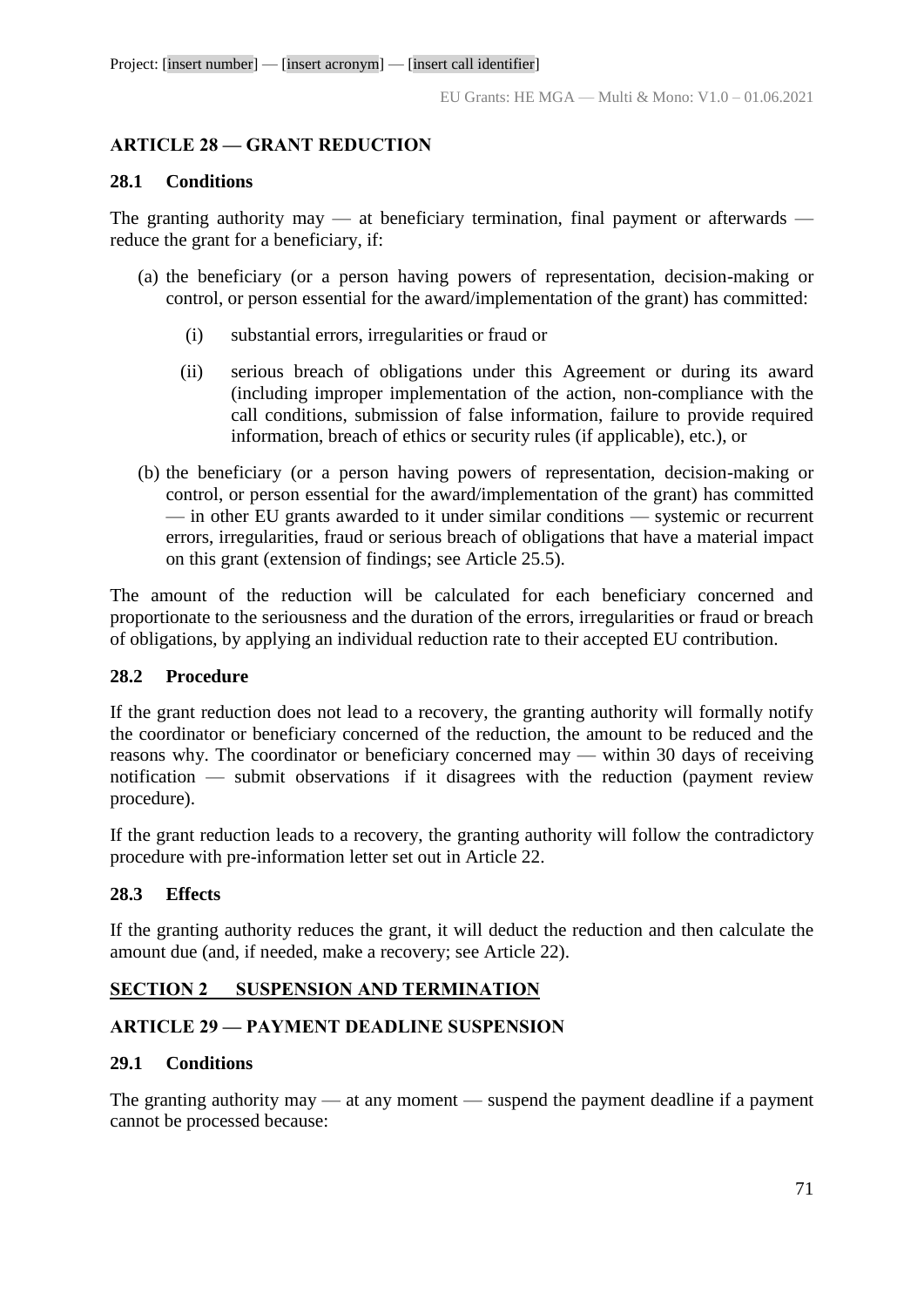- (a) the required report (see Article 21) has not been submitted or is not complete or additional information is needed
- (b) there are doubts about the amount to be paid (e.g. ongoing extension procedure, queries about eligibility, need for a grant reduction, etc.) and additional checks, reviews, audits or investigations are necessary, or
- (c) there are other issues affecting the EU financial interests.

### **29.2 Procedure**

The granting authority will formally notify the coordinator of the suspension and the reasons why.

The suspension will **take effect** the day the notification is sent.

If the conditions for suspending the payment deadline are no longer met, the suspension will be **lifted** — and the remaining time to pay (see Data Sheet, Point 4.2) will resume.

If the suspension exceeds two months, the coordinator may request the granting authority to confirm if the suspension will continue.

If the payment deadline has been suspended due to the non-compliance of the report and the revised report is not submitted (or was submitted but is also rejected), the granting authority may also terminate the grant or the participation of the coordinator (see Article 32).

### **ARTICLE 30 — PAYMENT SUSPENSION**

### **30.1 Conditions**

The granting authority may — at any moment — suspend payments, in whole or in part for one or more beneficiaries, if:

- (a) a beneficiary (or a person having powers of representation, decision-making or control, or person essential for the award/implementation of the grant) has committed or is suspected of having committed:
	- (i) substantial errors, irregularities or fraud or
	- (ii) serious breach of obligations under this Agreement or during its award (including improper implementation of the action, non-compliance with the call conditions, submission of false information, failure to provide required information, breach of ethics or security rules (if applicable), etc.), or
- (b) a beneficiary (or a person having powers of representation, decision-making or control, or person essential for the award/implementation of the grant) has committed — in other EU grants awarded to it under similar conditions — systemic or recurrent errors, irregularities, fraud or serious breach of obligations that have a material impact on this grant (extension of findings; see Article 25.5).

If payments are suspended for one or more beneficiaries, the granting authority will make partial payment(s) for the part(s) not suspended. If suspension concerns the final payment, the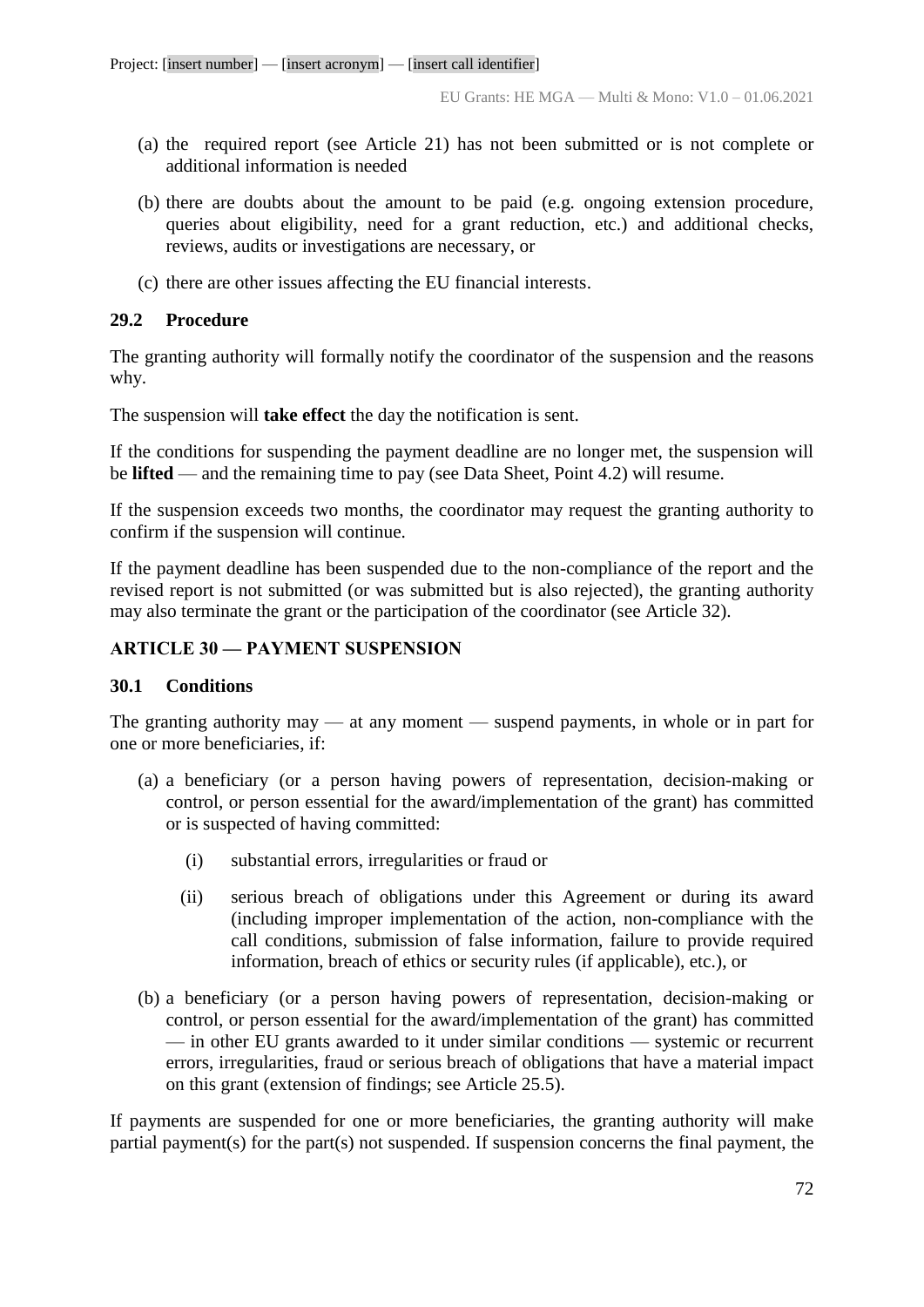payment (or recovery) of the remaining amount after suspension is lifted will be considered to be the payment that closes the action.

## **30.2 Procedure**

Before suspending payments, the granting authority will send a **pre-information letter** to the beneficiary concerned:

- formally notifying the intention to suspend payments and the reasons why and
- requesting observations within 30 days of receiving notification.

If the granting authority does not receive observations or decides to pursue the procedure despite the observations it has received, it will confirm the suspension (**confirmation letter**). Otherwise, it will formally notify that the procedure is discontinued.

At the end of the suspension procedure, the granting authority will also inform the coordinator.

The suspension will **take effect** the day after the confirmation notification is sent.

If the conditions for resuming payments are met, the suspension will be **lifted**. The granting authority will formally notify the beneficiary concerned (and the coordinator) and set the suspension end date.

During the suspension, no prefinancing will be paid to the beneficiaries concerned. For interim payments, the periodic reports for all reporting periods except the last one (see Article 21) must not contain any financial statements from the beneficiary concerned (or its affiliated entities). The coordinator must include them in the next periodic report after the suspension is lifted or — if suspension is not lifted before the end of the action — in the last periodic report.

## **ARTICLE 31 — GRANT AGREEMENT SUSPENSION**

## **31.1 Consortium-requested GA suspension**

## **31.1.1 Conditions and procedure**

The beneficiaries may request the suspension of the grant or any part of it, if exceptional circumstances — in particular *force majeure* (see Article 35) — make implementation impossible or excessively difficult.

The coordinator must submit a request for **amendment** (see Article 39), with:

- the reasons why
- the date the suspension takes effect; this date may be before the date of the submission of the amendment request and
- the expected date of resumption.

The suspension will **take effect** on the day specified in the amendment.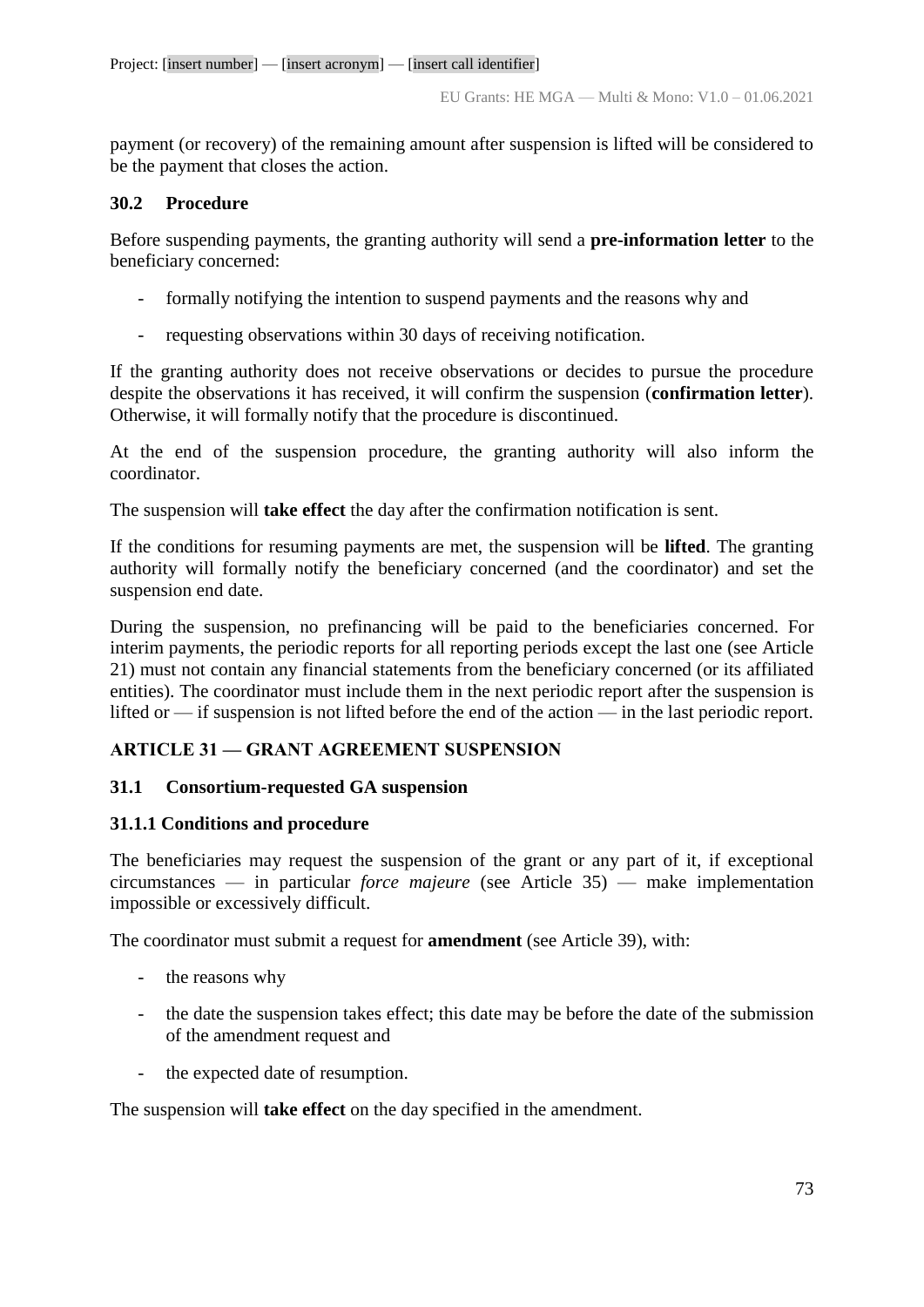Once circumstances allow for implementation to resume, the coordinator must immediately request another **amendment** of the Agreement to set the suspension end date, the resumption date (one day after suspension end date), extend the duration and make other changes necessary to adapt the action to the new situation (see Article 39) — unless the grant has been terminated (see Article 32). The suspension will be **lifted** with effect from the suspension end date set out in the amendment. This date may be before the date of the submission of the amendment request.

During the suspension, no prefinancing will be paid. Costs incurred or contributions for activities implemented during grant suspension are not eligible (see Article 6.3).

### **31.2 EU-initiated GA suspension**

### **31.2.1 Conditions**

The granting authority may suspend the grant or any part of it, if:

- (a) a beneficiary (or a person having powers of representation, decision-making or control, or person essential for the award/implementation of the grant) has committed or is suspected of having committed:
	- (i) substantial errors, irregularities or fraud or
	- (ii) serious breach of obligations under this Agreement or during its award (including improper implementation of the action, non-compliance with the call conditions, submission of false information, failure to provide required information, breach of ethics or security rules (if applicable), etc.), or
- (b) a beneficiary (or a person having powers of representation, decision-making or control, or person essential for the award/implementation of the grant) has committed — in other EU grants awarded to it under similar conditions — systemic or recurrent errors, irregularities, fraud or serious breach of obligations that have a material impact on this grant (extension of findings; see Article 25.5)
- (c) other:
	- (i) *[OPTION 1 by default:* linked action issues: not applicable*] [OPTION 2 if selected for the grant:* the linked action (see Article 3) has not started as specified in Annex 1, has been suspended or can no longer contribute, and this impacts the implementation of the action under this Agreement*]*
	- (ii) additional GA suspension grounds:
		- the action has lost its scientific or technological relevance
		- for EIC Accelerator actions: the action has lost its economic relevance
		- for challenge-based EIC Pathfinder actions and Horizon Europe Missions: the action has lost its relevance as part of the Portfolio for which it has been initially selected.

### **31.2.2 Procedure**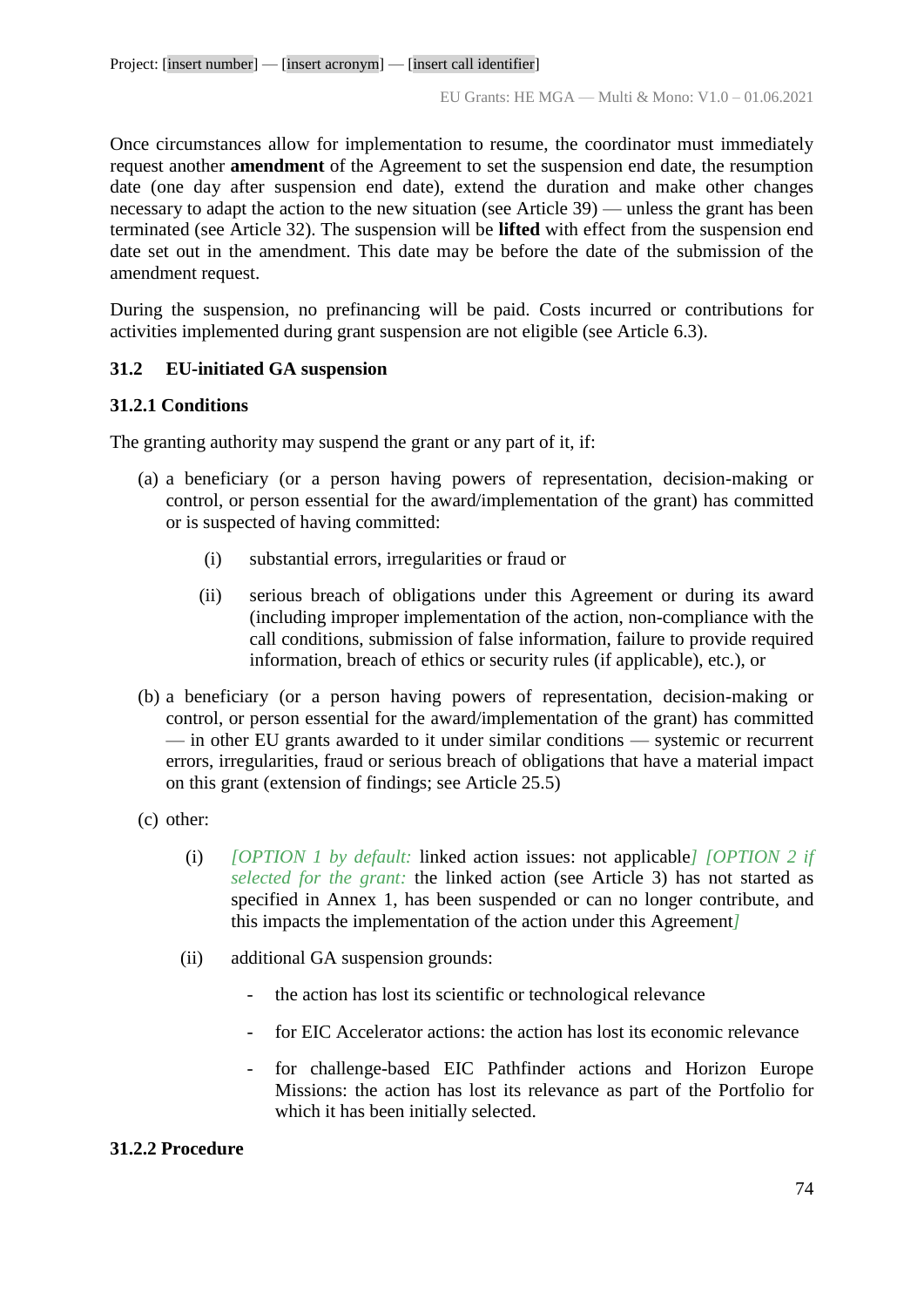Before suspending the grant, the granting authority will send a **pre-information letter** to the coordinator:

- formally notifying the intention to suspend the grant and the reasons why and
- requesting observations within 30 days of receiving notification.

If the granting authority does not receive observations or decides to pursue the procedure despite the observations it has received, it will confirm the suspension (**confirmation letter**). Otherwise, it will formally notify that the procedure is discontinued.

The suspension will **take effect** the day after the confirmation notification is sent (or on a later date specified in the notification).

Once the conditions for resuming implementation of the action are met, the granting authority will formally notify the coordinator a **lifting of suspension letter**, in which it will set the suspension end date and invite the coordinator to request an amendment of the Agreement to set the resumption date (one day after suspension end date), extend the duration and make other changes necessary to adapt the action to the new situation (see Article 39) — unless the grant has been terminated (see Article 32). The suspension will be **lifted** with effect from the suspension end date set out in the lifting of suspension letter. This date may be before the date on which the letter is sent.

During the suspension, no prefinancing will be paid. Costs incurred or contributions for activities implemented during suspension are not eligible (see Article 6.3).

The beneficiaries may not claim damages due to suspension by the granting authority (see Article 33).

Grant suspension does not affect the granting authority's right to terminate the grant or a beneficiary (see Article 32) or reduce the grant (see Article 28).

## **ARTICLE 32 — GRANT AGREEMENT OR BENEFICIARY TERMINATION**

## **32.1 Consortium-requested GA termination**

## **32.1.1 Conditions and procedure**

The beneficiaries may request the termination of the grant.

The coordinator must submit a request for **amendment** (see Article 39), with:

- the reasons why
- the date the consortium ends work on the action ('end of work date') and
- the date the termination takes effect ('termination date'); this date must be after the date of the submission of the amendment request.

The termination will **take effect** on the termination date specified in the amendment.

If no reasons are given or if the granting authority considers the reasons do not justify termination, it may consider the grant terminated improperly.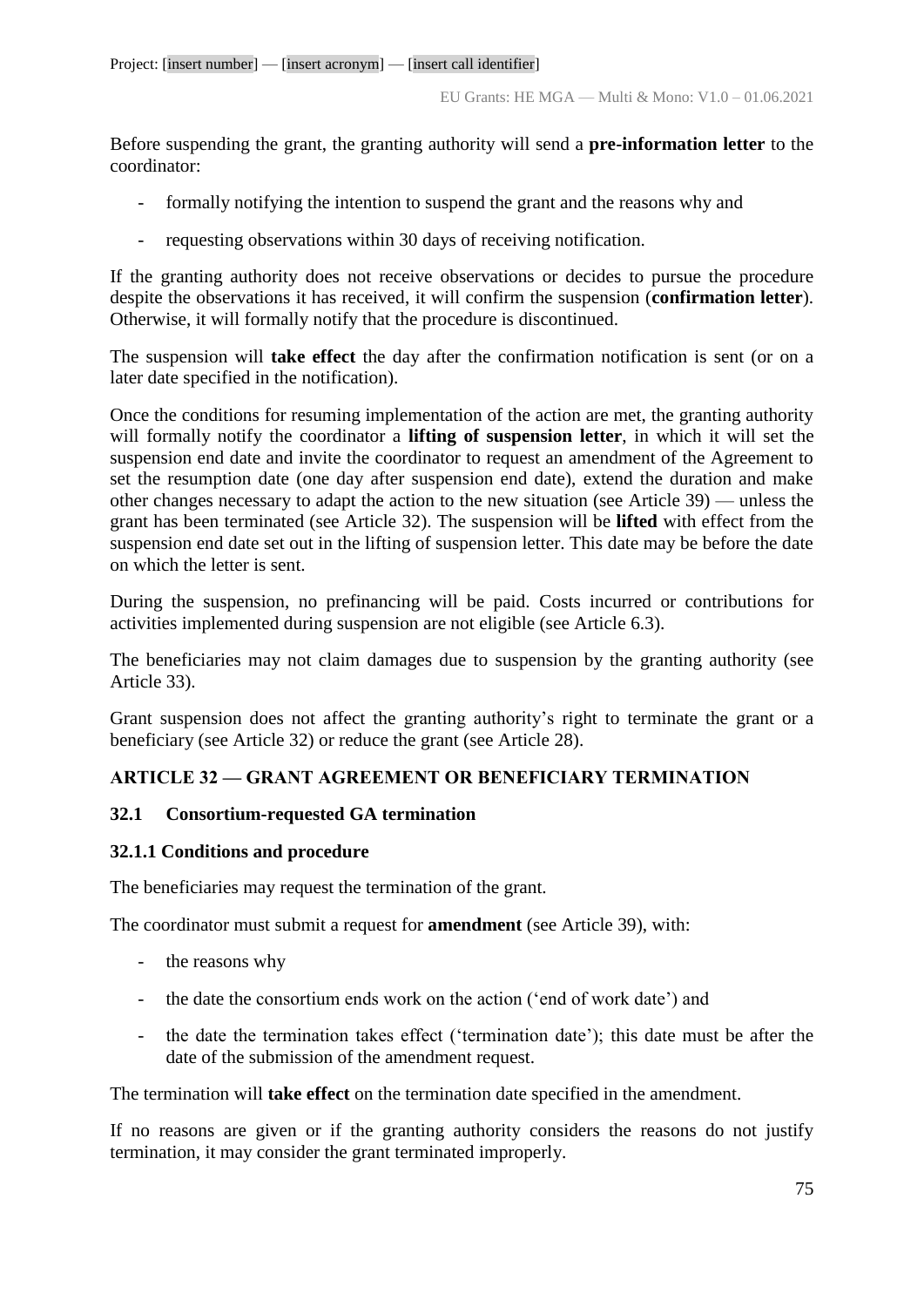## **32.1.2 Effects**

The coordinator must — within 60 days from when termination takes effect — submit a **periodic report** (for the open reporting period until termination).

The granting authority will calculate the final grant amount and final payment on the basis of the report submitted and taking into account the costs incurred and contributions for activities implemented before the end of work date (see Article 22). Costs relating to contracts due for execution only after the end of work are not eligible.

If the granting authority does not receive the report within the deadline, only costs and contributions which are included in an approved periodic report will be taken into account (no costs/contributions if no periodic report was ever approved)*.*

Improper termination may lead to a grant reduction (see Article 28).

After termination, the beneficiaries' obligations (in particular Articles 13 (confidentiality and security), 16 (IPR), 17 (communication, dissemination and visibility), 21 (reporting), 25 (checks, reviews, audits and investigations), 26 (impact evaluation), 27 (rejections), 28 (grant reduction) and 42 (assignment of claims)) continue to apply.

## **32.2 Consortium-requested beneficiary termination**

## **32.2.1 Conditions and procedure**

The coordinator may request the termination of the participation of one or more beneficiaries, on request of the beneficiary concerned or on behalf of the other beneficiaries.

The coordinator must submit a request for **amendment** (see Article 39), with:

- the reasons why
- the opinion of the beneficiary concerned (or proof that this opinion has been requested in writing)
- the date the beneficiary ends work on the action ('end of work date')
- the date the termination takes effect ('termination date'); this date must be after the date of the submission of the amendment request.

If the termination concerns the coordinator and is done without its agreement, the amendment request must be submitted by another beneficiary (acting on behalf of the consortium).

The termination will **take effect** on the termination date specified in the amendment.

If no information is given or if the granting authority considers that the reasons do not justify termination, it may consider the beneficiary to have been terminated improperly.

## **32.2.2 Effects**

The coordinator must — within 60 days from when termination takes effect — submit:

(i) a **report on the distribution of payments** to the beneficiary concerned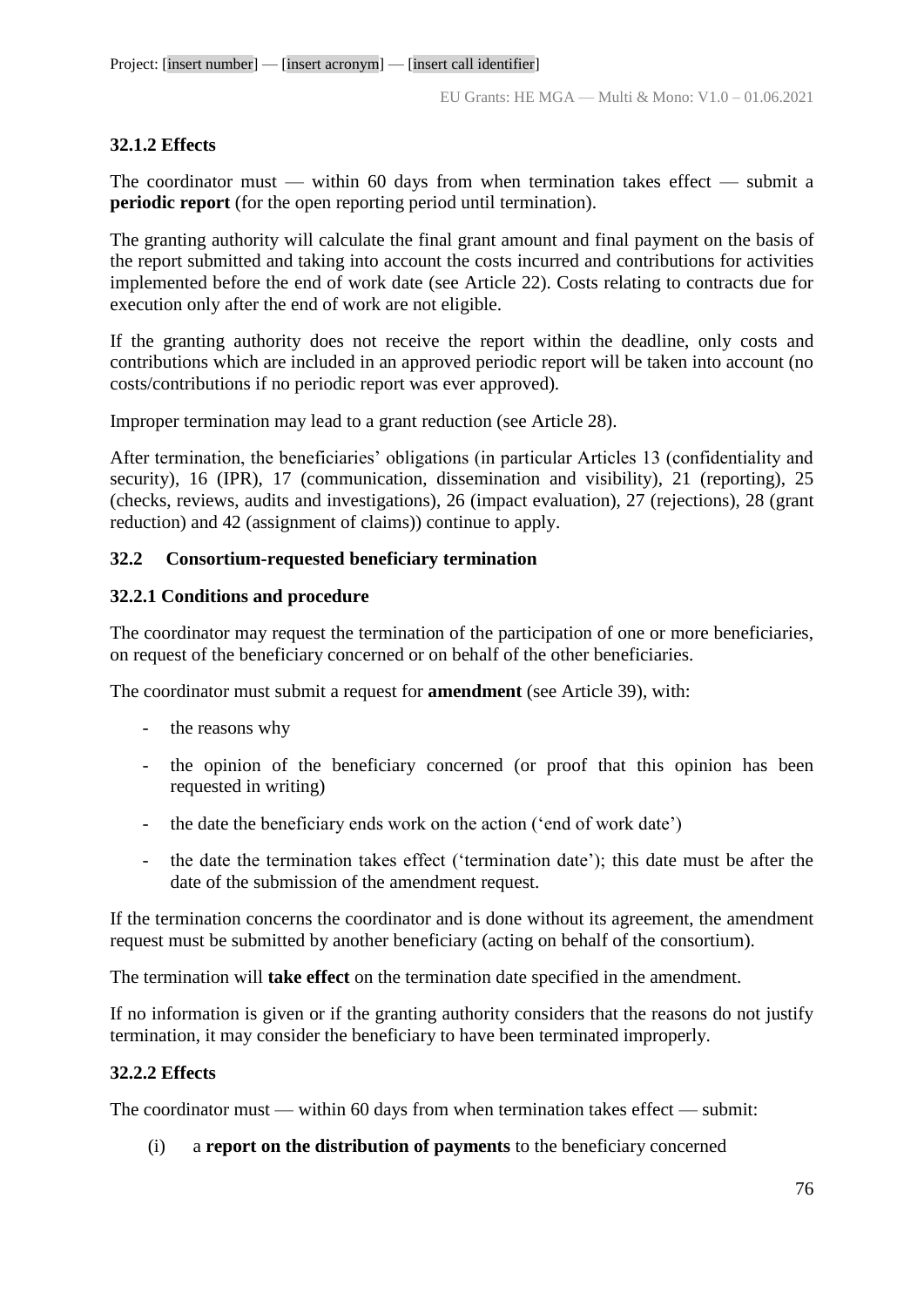- (ii) a **termination report** from the beneficiary concerned, for the open reporting period until termination, containing an overview of the progress of the work, the financial statement, the explanation on the use of resources, and, if applicable, the certificate on the financial statement (CFS; see Articles 21 and 24.2 and Data Sheet, Point 4.3)
- (iii) a second **request for amendment** (see Article 39) with other amendments needed (e.g. reallocation of the tasks and the estimated budget of the terminated beneficiary; addition of a new beneficiary to replace the terminated beneficiary; change of coordinator, etc.).

The granting authority will calculate the amount due to the beneficiary on the basis of the report submitted and taking into account the costs incurred and contributions for activities implemented before the end of work date (see Article 22). Costs relating to contracts due for execution only after the end of work are not eligible.

The information in the termination report must also be included in the periodic report for the next reporting period (see Article 21).

If the granting authority does not receive the termination report within the deadline, only costs and contributions which are included in an approved periodic report will be taken into account (no costs/contributions if no periodic report was ever approved).

If the granting authority does not receive the report on the distribution of payments within the deadline, it will consider that:

- the coordinator did not distribute any payment to the beneficiary concerned and that
- the beneficiary concerned must not repay any amount to the coordinator.

If the second request for amendment is accepted by the granting authority, the Agreement is **amended** to introduce the necessary changes (see Article 39).

If the second request for amendment is rejected by the granting authority (because it calls into question the decision awarding the grant or breaches the principle of equal treatment of applicants), the grant may be terminated (see Article 32).

Improper termination may lead to a reduction of the grant (see Article 31) or grant termination (see Article 32).

After termination, the concerned beneficiary's obligations (in particular Articles 13 (confidentiality and security), 16 (IPR), 17 (communication, dissemination and visibility), 21 (reporting), 25 (checks, reviews, audits and investigations), 26 (impact evaluation), 27 (rejections), 28 (grant reduction) and 42 (assignment of claims)) continue to apply.

### **32.3 EU-initiated GA or beneficiary termination**

### **32.3.1 Conditions**

The granting authority may terminate the grant or the participation of one or more beneficiaries, if: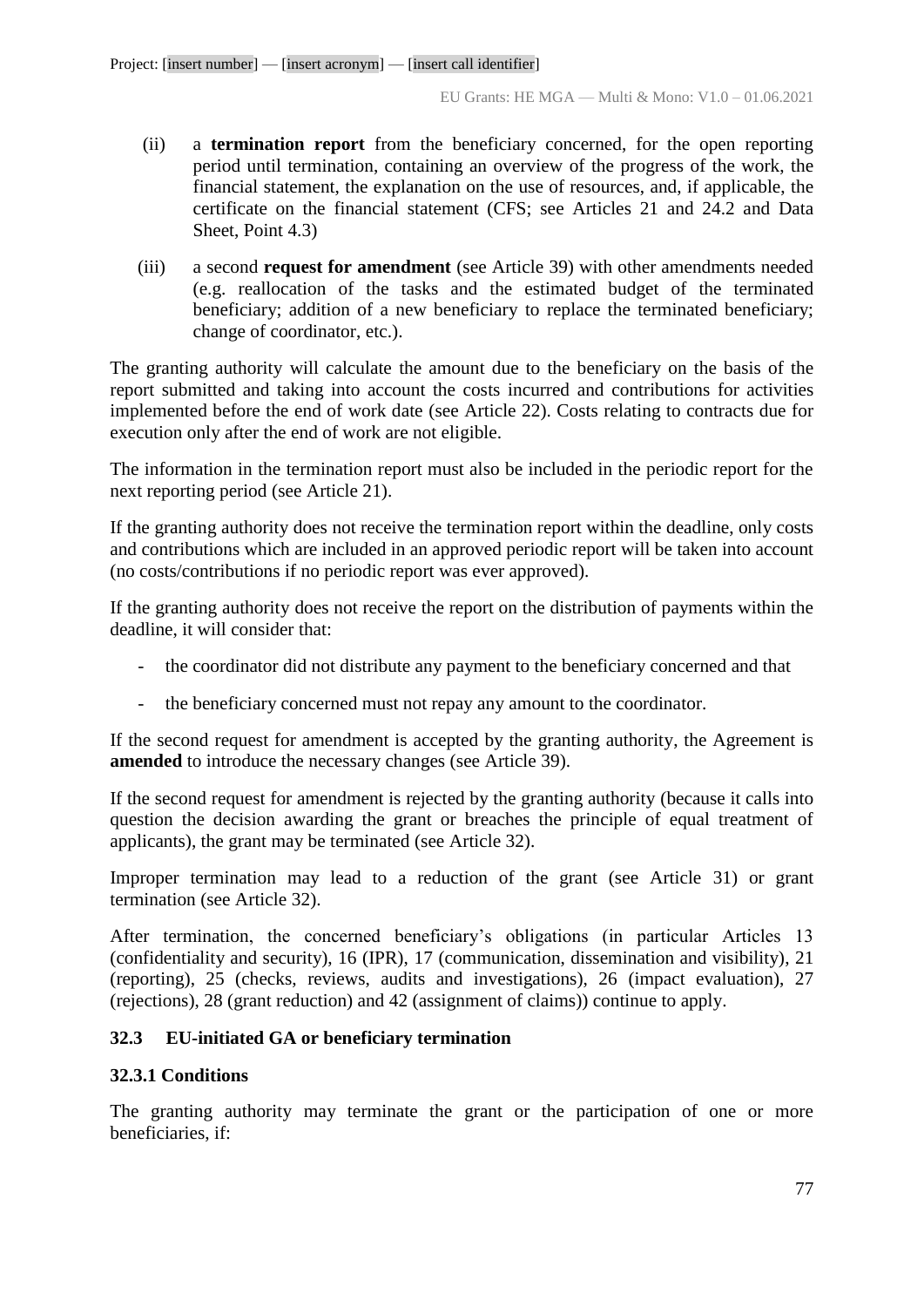- (a) one or more beneficiaries do not accede to the Agreement (see Article 40)
- (b) a change to the action or the legal, financial, technical, organisational or ownership situation of a beneficiary is likely to substantially affect the implementation of the action or calls into question the decision to award the grant (including changes linked to one of the exclusion grounds listed in the declaration of honour)
- (c) following termination of one or more beneficiaries, the necessary changes to the Agreement (and their impact on the action) would call into question the decision awarding the grant or breach the principle of equal treatment of applicants
- (d) implementation of the action has become impossible or the changes necessary for its continuation would call into question the decision awarding the grant or breach the principle of equal treatment of applicants
- (e) a beneficiary (or person with unlimited liability for its debts) is subject to bankruptcy proceedings or similar (including insolvency, winding-up, administration by a liquidator or court, arrangement with creditors, suspension of business activities, etc.)
- (f) a beneficiary (or person with unlimited liability for its debts) is in breach of social security or tax obligations
- (g) a beneficiary (or person having powers of representation, decision-making or control, or person essential for the award/implementation of the grant) has been found guilty of grave professional misconduct
- (h) a beneficiary (or person having powers of representation, decision-making or control, or person essential for the award/implementation of the grant) has committed fraud, corruption, or is involved in a criminal organisation, money laundering, terrorismrelated crimes (including terrorism financing), child labour or human trafficking
- (i) a beneficiary (or person having powers of representation, decision-making or control, or person essential for the award/implementation of the grant) was created under a different jurisdiction with the intent to circumvent fiscal, social or other legal obligations in the country of origin (or created another entity with this purpose)
- (j) a beneficiary (or person having powers of representation, decision-making or control, or person essential for the award/implementation of the grant) has committed:
	- (i) substantial errors, irregularities or fraud or
	- (ii) serious breach of obligations under this Agreement or during its award (including improper implementation of the action, non-compliance with the call conditions, submission of false information, failure to provide required information, breach of ethics or security rules (if applicable), etc.)
- (k) a beneficiary (or person having powers of representation, decision-making or control, or person essential for the award/implementation of the grant) has committed  $-$  in other EU grants awarded to it under similar conditions — systemic or recurrent errors, irregularities, fraud or serious breach of obligations that have a material impact on this grant (extension of findings; see Article 25.5)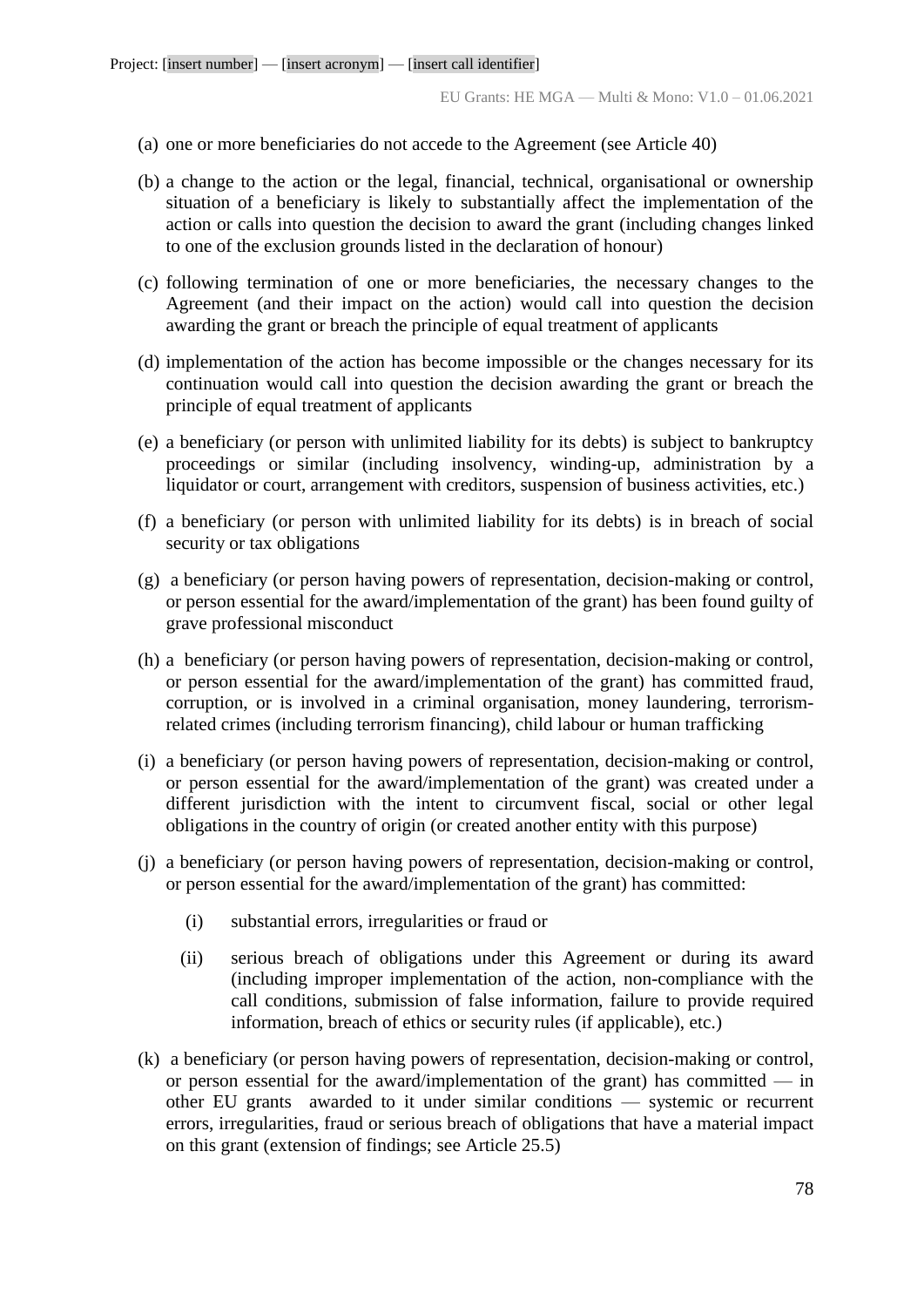(l) despite a specific request by the granting authority, a beneficiary does not request through the coordinator — an amendment to the Agreement to end the participation of one of its affiliated entities or associated partners that is in one of the situations under points (d),  $(f)$ ,  $(e)$ ,  $(g)$ ,  $(h)$ ,  $(i)$  or  $(i)$  and to reallocate its tasks, or

(m) other:

- (i) *[OPTION 1 by default:* linked action issues: not applicable*] [OPTION 2 if selected for the grant:* the linked action (see Article 3) has not started as specified in Annex 1, has been terminated or can no longer contribute, and this impacts the implementation of the action under this Agreement*]*
- (ii) additional GA termination grounds:
	- the action has lost its scientific or technological relevance
	- for EIC Accelerator actions: the action has lost its economic relevance
	- for challenge-based EIC Pathfinder actions and Horizon Europe Missions: the action has lost its relevance as part of the Portfolio for which it has been initially selected.

### **32.3.2 Procedure**

Before terminating the grant or participation of one or more beneficiaries, the granting authority will send **a pre-information letter** to the coordinator or beneficiary concerned:

- formally notifying the intention to terminate and the reasons why and
- requesting observations within 30 days of receiving notification.

If the granting authority does not receive observations or decides to pursue the procedure despite the observations it has received, it will confirm the termination and the date it will take effect (**confirmation letter**). Otherwise, it will formally notify that the procedure is discontinued.

For beneficiary terminations, the granting authority will — at the end of the procedure — also inform the coordinator.

The termination will **take effect** the day after the confirmation notification is sent (or on a later date specified in the notification; 'termination date').

## **32.3.3 Effects**

### (a) for **GA termination**:

The coordinator must — within 60 days from when termination takes effect — submit a **periodic report** (for the last open reporting period until termination).

The granting authority will calculate the final grant amount and final payment on the basis of the report submitted and taking into account the costs incurred and contributions for activities implemented before termination takes effect (see Article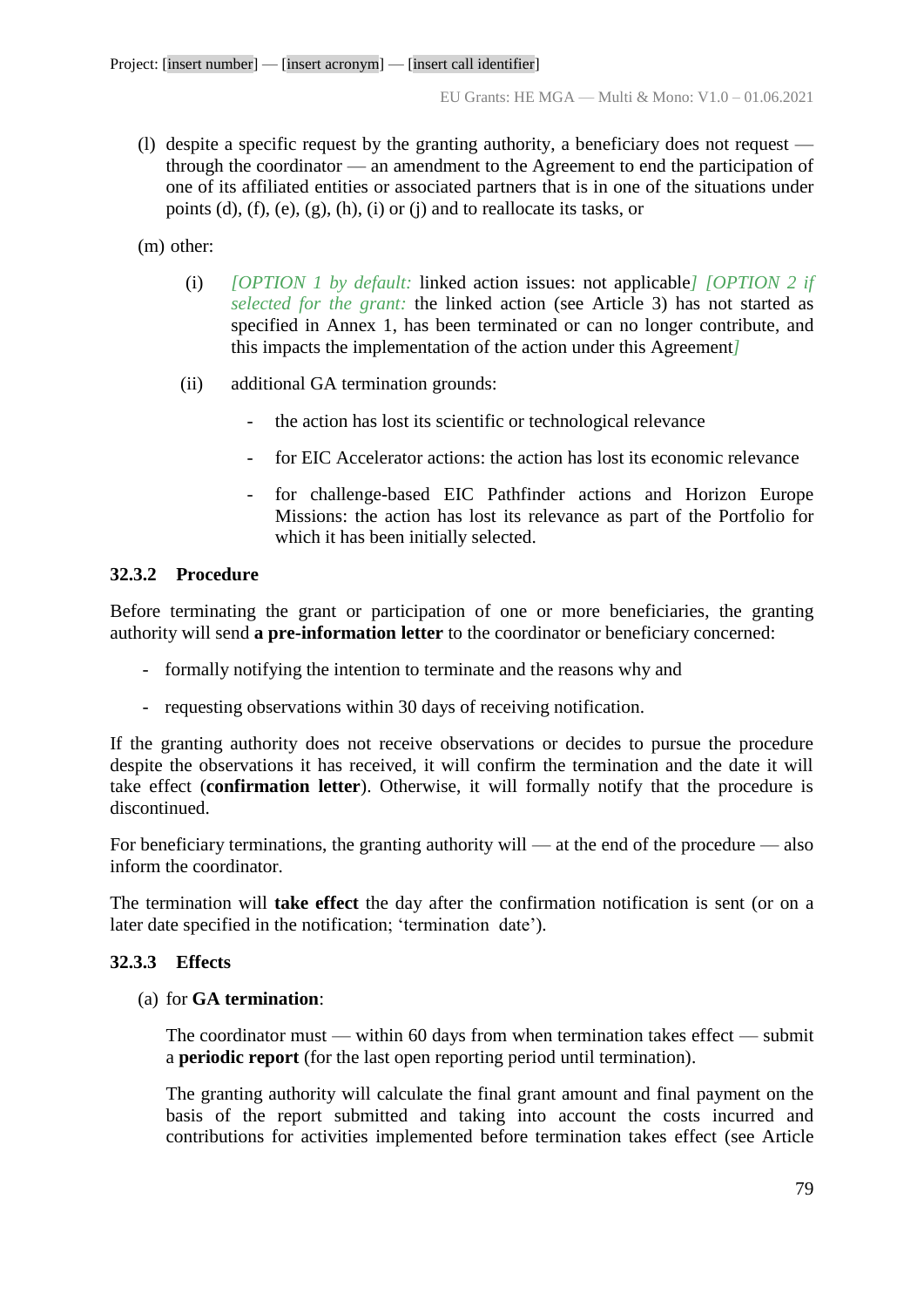22). Costs relating to contracts due for execution only after termination are not eligible.

If the grant is terminated for breach of the obligation to submit reports, the coordinator may not submit any report after termination.

If the granting authority does not receive the report within the deadline, only costs and contributions which are included in an approved periodic report will be taken into account (no costs/contributions if no periodic report was ever approved).

Termination does not affect the granting authority's right to reduce the grant (see Article 28) or to impose administrative sanctions (see Article 34).

The beneficiaries may not claim damages due to termination by the granting authority (see Article 33).

After termination, the beneficiaries' obligations (in particular Articles 13 (confidentiality and security), 16 (IPR), 17 (communication, dissemination and visibility), 21 (reporting), 25 (checks, reviews, audits and investigations), 26 (impact evaluation), 27 (rejections), 28 (grant reduction) and 42 (assignment of claims)) continue to apply.

### (b) for **beneficiary termination**:

The coordinator must — within 60 days from when termination takes effect submit:

- (i) a **report on the distribution of payments** to the beneficiary concerned
- (ii) a **termination report** from the beneficiary concerned, for the open reporting period until termination, containing an overview of the progress of the work, the financial statement, the explanation on the use of resources, and, if applicable, the certificate on the financial statement (CFS; see Articles 21 and 24.2 and Data Sheet, Point 4.3)
- (iii) a **request for amendment** (see Article 39) with any amendments needed (e.g. reallocation of the tasks and the estimated budget of the terminated beneficiary; addition of a new beneficiary to replace the terminated beneficiary; change of coordinator, etc.).

The granting authority will calculate the amount due to the beneficiary on the basis of the report submitted and taking into account the costs incurred and contributions for activities implemented before termination takes effect (see Article 22). Costs relating to contracts due for execution only after termination are not eligible.

The information in the termination report must also be included in the periodic report for the next reporting period (see Article 21).

If the granting authority does not receive the termination report within the deadline, only costs and contributions included in an approved periodic report will be taken into account (no costs/contributions if no periodic report was ever approved).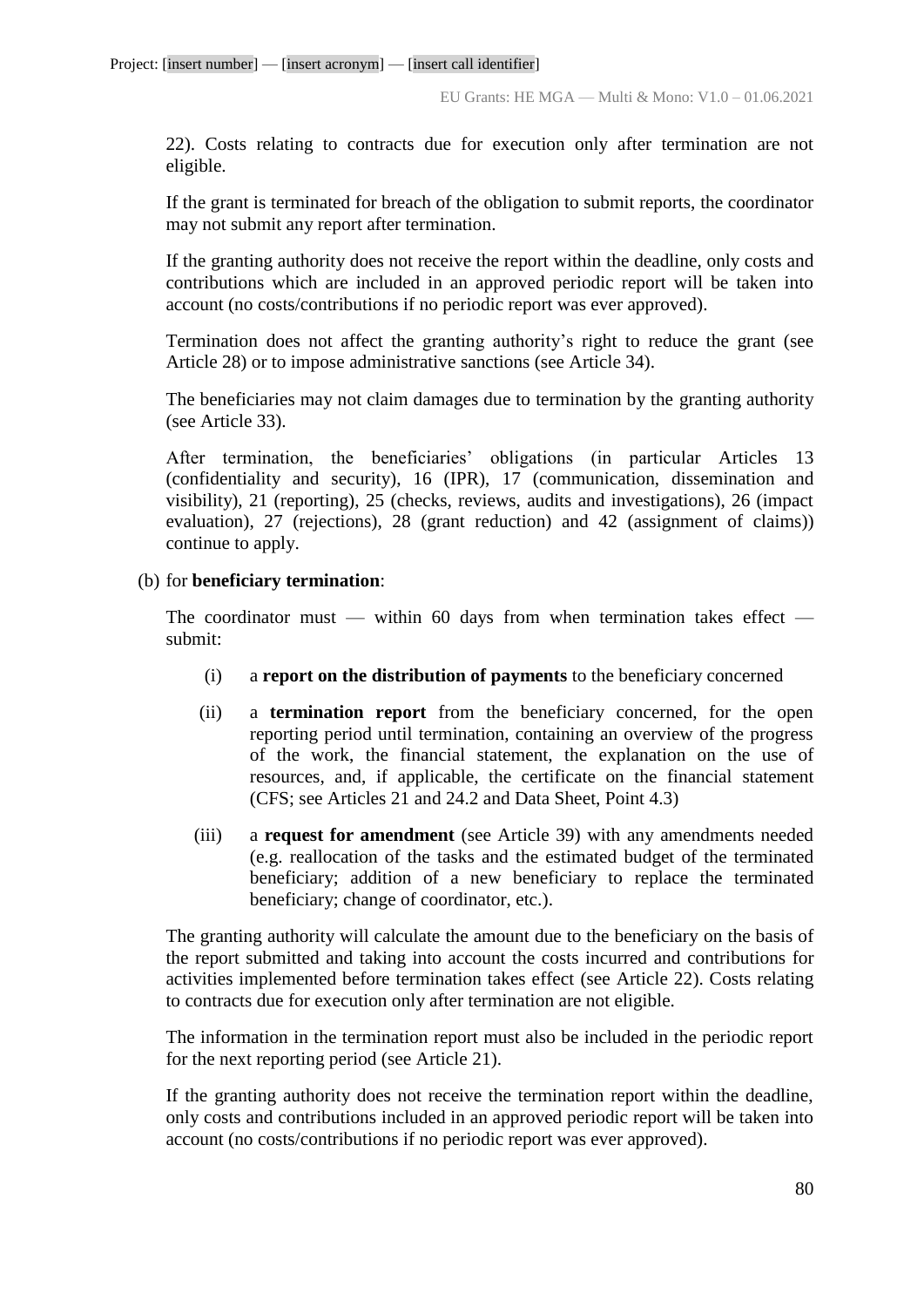If the granting authority does not receive the report on the distribution of payments within the deadline, it will consider that:

- the coordinator did not distribute any payment to the beneficiary concerned and that
- the beneficiary concerned must not repay any amount to the coordinator.

If the request for amendment is accepted by the granting authority, the Agreement is **amended** to introduce the necessary changes (see Article 39).

If the request for amendment is rejected by the granting authority (because it calls into question the decision awarding the grant or breaches the principle of equal treatment of applicants), the grant may be terminated (see Article 32).

After termination, the concerned beneficiary's obligations (in particular Articles 13 (confidentiality and security), 16 (IPR), 17 (communication, dissemination and visibility), 21 (reporting), 25 (checks, reviews, audits and investigations), 26 (impact evaluation), 27 (rejections), 28 (grant reduction) and 42 (assignment of claims)) continue to apply.

## **SECTION 3 OTHER CONSEQUENCES: DAMAGES AND ADMINISTRATIVE SANCTIONS**

## **ARTICLE 33 — DAMAGES**

## **33.1 Liability of the granting authority**

The granting authority cannot be held liable for any damage caused to the beneficiaries or to third parties as a consequence of the implementation of the Agreement, including for gross negligence.

The granting authority cannot be held liable for any damage caused by any of the beneficiaries or other participants involved in the action, as a consequence of the implementation of the Agreement.

## **33.2 Liability of the beneficiaries**

The beneficiaries must compensate the granting authority for any damage it sustains as a result of the implementation of the action or because the action was not implemented in full compliance with the Agreement, provided that it was caused by gross negligence or wilful act.

The liability does not extend to indirect or consequential losses or similar damage (such as loss of profit, loss of revenue or loss of contracts), provided such damage was not caused by wilful act or by a breach of confidentiality.

## **ARTICLE 34 — ADMINISTRATIVE SANCTIONS AND OTHER MEASURES**

Nothing in this Agreement may be construed as preventing the adoption of administrative sanctions (i.e. exclusion from EU award procedures and/or financial penalties) or other public law measures, in addition or as an alternative to the contractual measures provided under this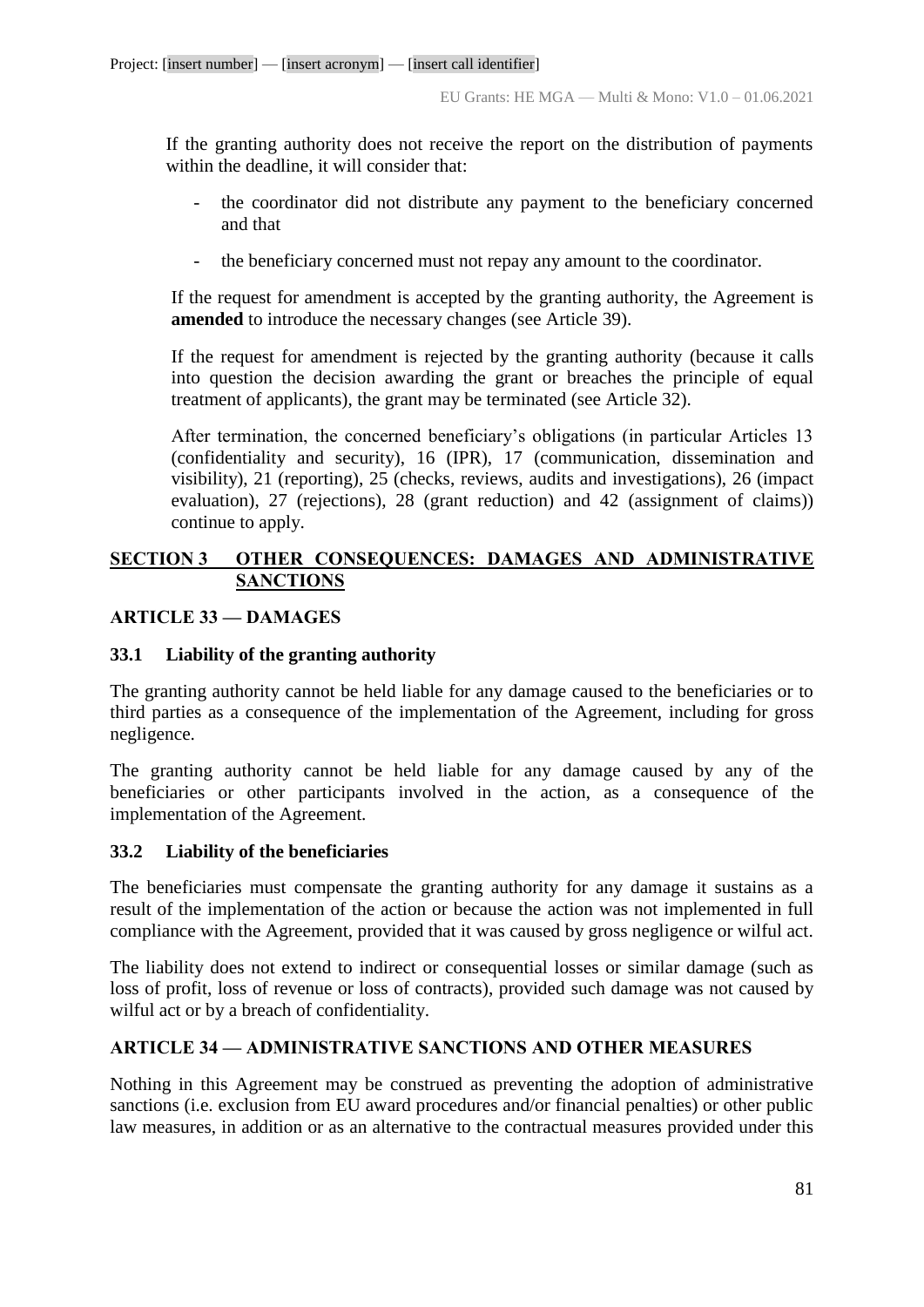Agreement (see, for instance, Articles 135 to 145 EU Financial Regulation 2018/1046 and Articles 4 and 7 of Regulation  $2988/95^{39}$ ).

## **SECTION 4 FORCE MAJEURE**

## **ARTICLE 35 — FORCE MAJEURE**

A party prevented by force majeure from fulfilling its obligations under the Agreement cannot be considered in breach of them.

'Force majeure' means any situation or event that:

- prevents either party from fulfilling their obligations under the Agreement,
- was unforeseeable, exceptional situation and beyond the parties' control,
- was not due to error or negligence on their part (or on the part of other participants involved in the action), and
- proves to be inevitable in spite of exercising all due diligence.

Any situation constituting force majeure must be formally notified to the other party without delay, stating the nature, likely duration and foreseeable effects.

The parties must immediately take all the necessary steps to limit any damage due to force majeure and do their best to resume implementation of the action as soon as possible.

# **CHAPTER 6 FINAL PROVISIONS**

 $\overline{a}$ 

## **ARTICLE 36 — COMMUNICATION BETWEEN THE PARTIES**

## **36.1 Forms and means of communication — Electronic management**

EU grants are managed fully electronically through the EU Funding & Tenders Portal ('Portal').

All communications must be made electronically through the Portal, in accordance with the Portal Terms and Conditions and using the forms and templates provided there (except if explicitly instructed otherwise by the granting authority).

Communications must be made in writing and clearly identify the grant agreement (project number and acronym).

Communications must be made by persons authorised according to the Portal Terms and Conditions. For naming the authorised persons, each beneficiary must have designated before the signature of this Agreement — a 'legal entity appointed representative (LEAR)'. The role and tasks of the LEAR are stipulated in their appointment letter (see Portal Terms and Conditions).

<sup>39</sup> Council Regulation (EC, Euratom) No 2988/95 of 18 December 1995 on the protection of the European Communities financial interests (OJ L 312, 23.12.1995, p. 1).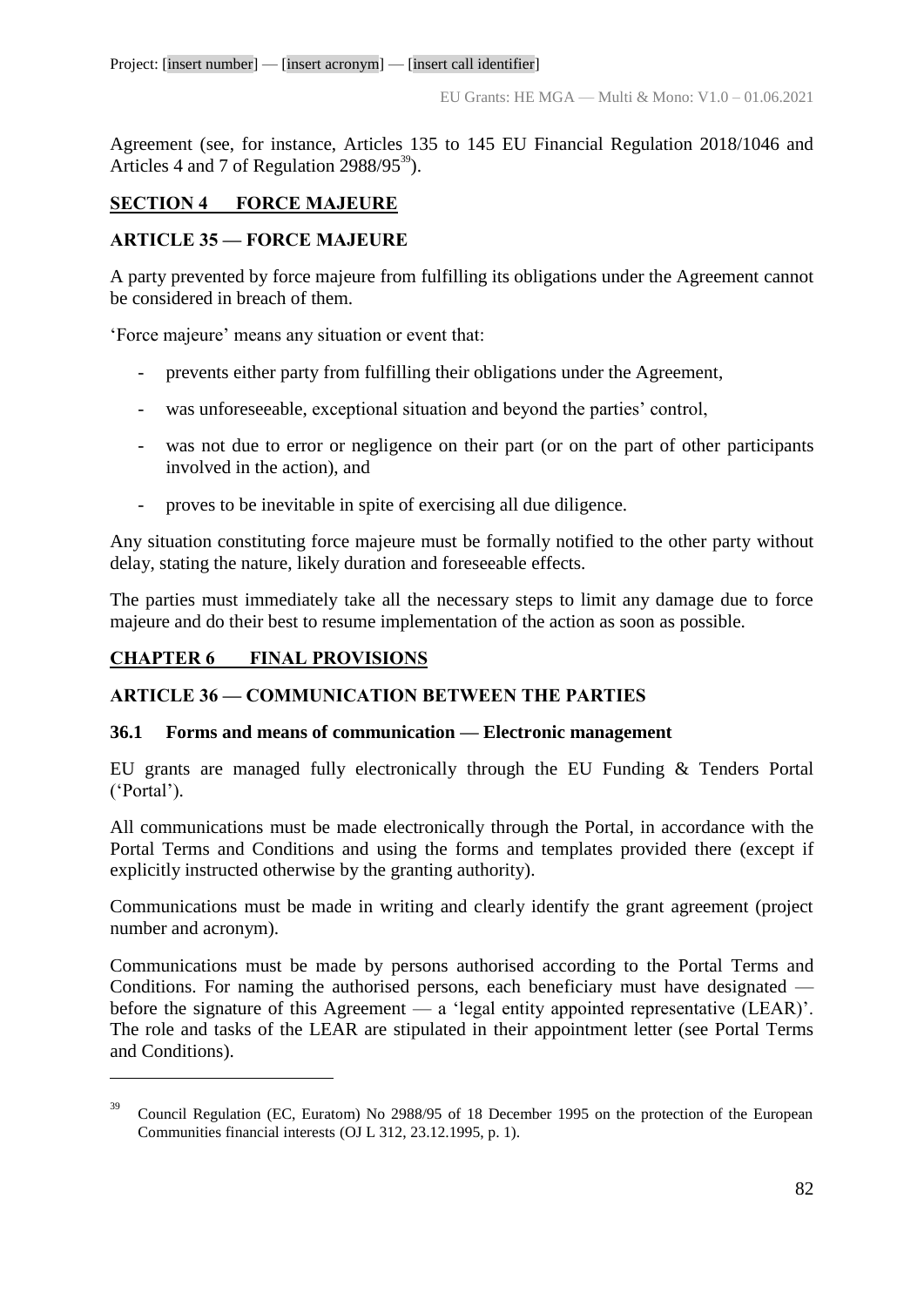EU Grants: HE MGA — Multi & Mono: V1.0 – 01.06.2021

If the electronic exchange system is temporarily unavailable, instructions will be given on the Portal.

## **36.2 Date of communication**

The sending date for communications made through the Portal will be the date and time of sending, as indicated by the time logs.

The receiving date for communications made through the Portal will be the date and time the communication is accessed, as indicated by the time logs. Formal notifications that have not been accessed within 10 days after sending, will be considered to have been accessed (see Portal Terms and Conditions).

If a communication is exceptionally made on paper (by e-mail or postal service), general principles apply (i.e. date of sending/receipt). Formal notifications by registered post with proof of delivery will be considered to have been received either on the delivery date registered by the postal service or the deadline for collection at the post office.

If the electronic exchange system is temporarily unavailable, the sending party cannot be considered in breach of its obligation to send a communication within a specified deadline.

## **36.3 Addresses for communication**

The Portal can be accessed via the Europa website.

The address for paper communications to the granting authority (if exceptionally allowed) is the official mailing address indicated on its website.

For beneficiaries, it is the legal address specified in the Portal Participant Register.

## **ARTICLE 37 — INTERPRETATION OF THE AGREEMENT**

The provisions in the Data Sheet take precedence over the rest of the Terms and Conditions of the Agreement.

Annex 5 takes precedence over the Terms and Conditions; the Terms and Conditions take precedence over the Annexes other than Annex 5.

Annex 2 takes precedence over Annex 1.

## **ARTICLE 38 — CALCULATION OF PERIODS AND DEADLINES**

In accordance with Regulation No  $1182/71^{40}$ , periods expressed in days, months or years are calculated from the moment the triggering event occurs.

The day during which that event occurs is not considered as falling within the period.

'Days' means calendar days, not working days.

 $\overline{a}$ 

<sup>&</sup>lt;sup>40</sup> Regulation (EEC, Euratom) No 1182/71 of the Council of 3 June 1971 determining the rules applicable to periods, dates and time-limits (OJ L 124, 8/6/1971, p. 1).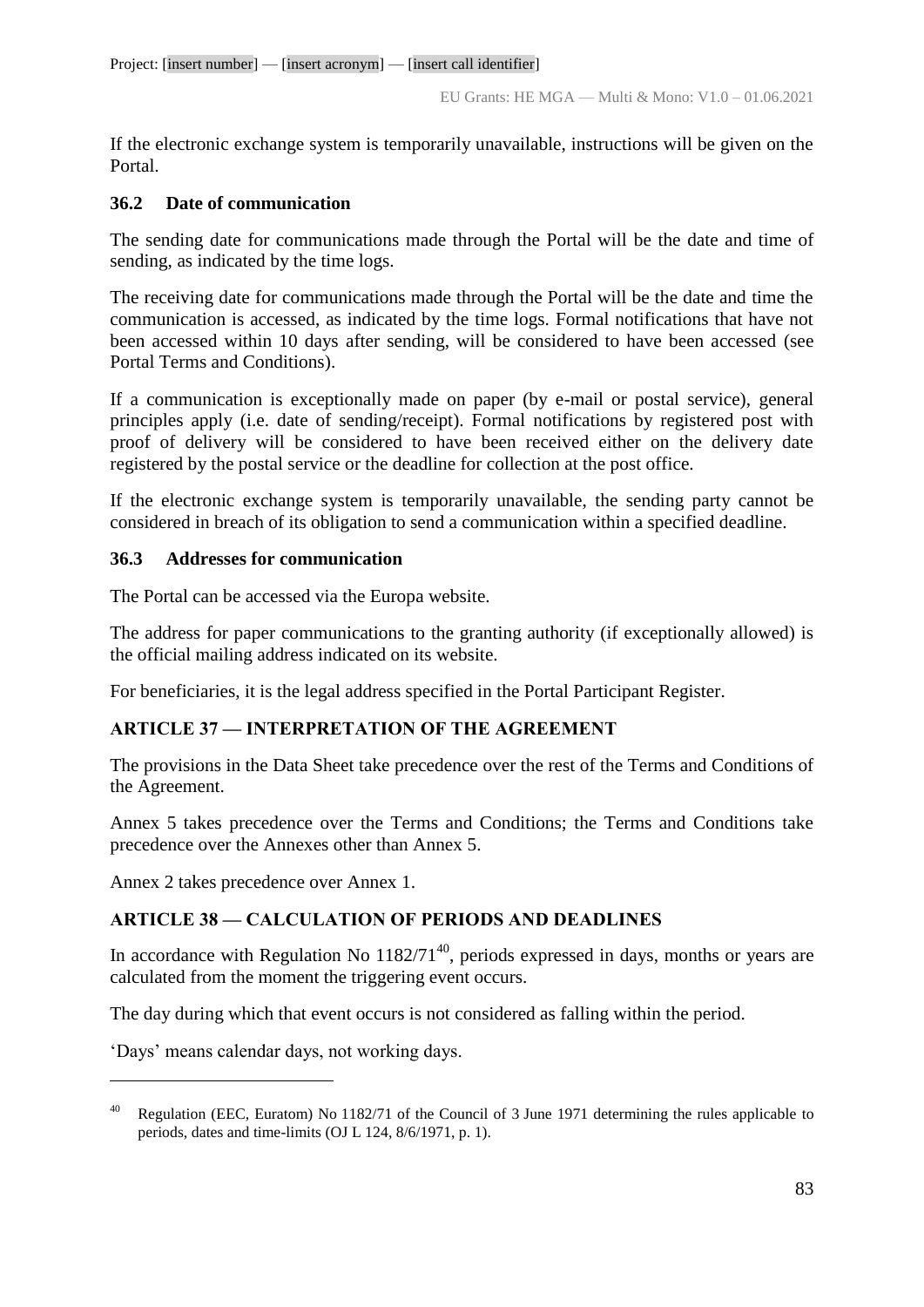## **ARTICLE 39 — AMENDMENTS**

### **39.1 Conditions**

The Agreement may be amended, unless the amendment entails changes to the Agreement which would call into question the decision awarding the grant or breach the principle of equal treatment of applicants.

Amendments may be requested by any of the parties.

## **39.2 Procedure**

The party requesting an amendment must submit a request for amendment signed directly in the Portal Amendment tool.

The coordinator submits and receives requests for amendment on behalf of the beneficiaries (see Annex 3). If a change of coordinator is requested without its agreement, the submission must be done by another beneficiary (acting on behalf of the other beneficiaries).

The request for amendment must include:

- the reasons why
- the appropriate supporting documents and
- for a change of coordinator without its agreement: the opinion of the coordinator (or proof that this opinion has been requested in writing).

The granting authority may request additional information.

If the party receiving the request agrees, it must sign the amendment in the tool within 45 days of receiving notification (or any additional information the granting authority has requested). If it does not agree, it must formally notify its disagreement within the same deadline. The deadline may be extended, if necessary for the assessment of the request. If no notification is received within the deadline, the request is considered to have been rejected.

An amendment **enters into force** on the day of the signature of the receiving party.

An amendment **takes effect** on the date of entry into force or other date specified in the amendment.

## **ARTICLE 40 — ACCESSION AND ADDITION OF NEW BENEFICIARIES**

### **40.1 Accession of the beneficiaries mentioned in the Preamble**

The beneficiaries which are not coordinator must accede to the grant by signing the accession form (see Annex 3) directly in the Portal Grant Preparation tool, within 30 days after the entry into force of the Agreement (see Article 44).

They will assume the rights and obligations under the Agreement with effect from the date of its entry into force (see Article 44).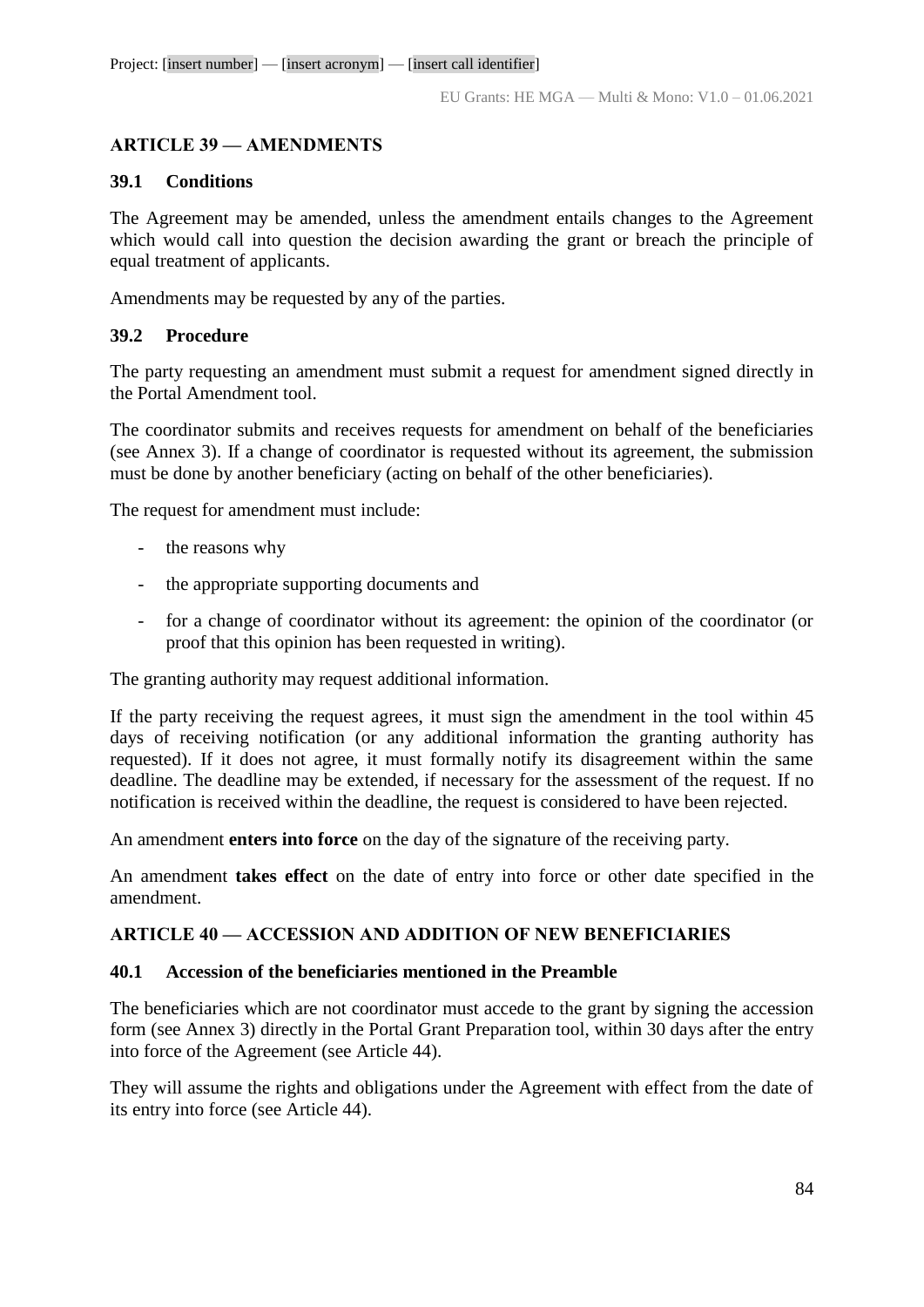If a beneficiary does not accede to the grant within the above deadline, the coordinator must — within 30 days — request an amendment (see Article 39) to terminate the beneficiary and make any changes necessary to ensure proper implementation of the action. This does not affect the granting authority's right to terminate the grant (see Article 32).

## **40.2 Addition of new beneficiaries**

In justified cases, the beneficiaries may request the addition of a new beneficiary.

For this purpose, the coordinator must submit a request for amendment in accordance with Article 39. It must include an accession form (see Annex 3) signed by the new beneficiary directly in the Portal Amendment tool.

New beneficiaries will assume the rights and obligations under the Agreement with effect from the date of their accession specified in the accession form (see Annex 3).

Additions are also possible in mono-beneficiary grants.

## **ARTICLE 41** — **TRANSFER OF THE AGREEMENT**

In justified cases, the beneficiary of a mono-beneficiary grant may request the transfer of the grant to a new beneficiary, provided that this would not call into question the decision awarding the grant or breach the principle of equal treatment of applicants.

The beneficiary must submit a request for **amendment** (see Article 39), with

- the reasons why
- the accession form (see Annex 3) signed by the new beneficiary directly in the Portal Amendment tool and
- additional supporting documents (if required by the granting authority).

The new beneficiary will assume the rights and obligations under the Agreement with effect from the date of accession specified in the accession form (see Annex 3).

## **ARTICLE 42** — **ASSIGNMENTS OF CLAIMS FOR PAYMENT AGAINST THE GRANTING AUTHORITY**

The beneficiaries may not assign any of their claims for payment against the granting authority to any third party, except if expressly approved in writing by the granting authority on the basis of a reasoned, written request by the coordinator (on behalf of the beneficiary concerned).

If the granting authority has not accepted the assignment or if the terms of it are not observed, the assignment will have no effect on it.

In no circumstances will an assignment release the beneficiaries from their obligations towards the granting authority.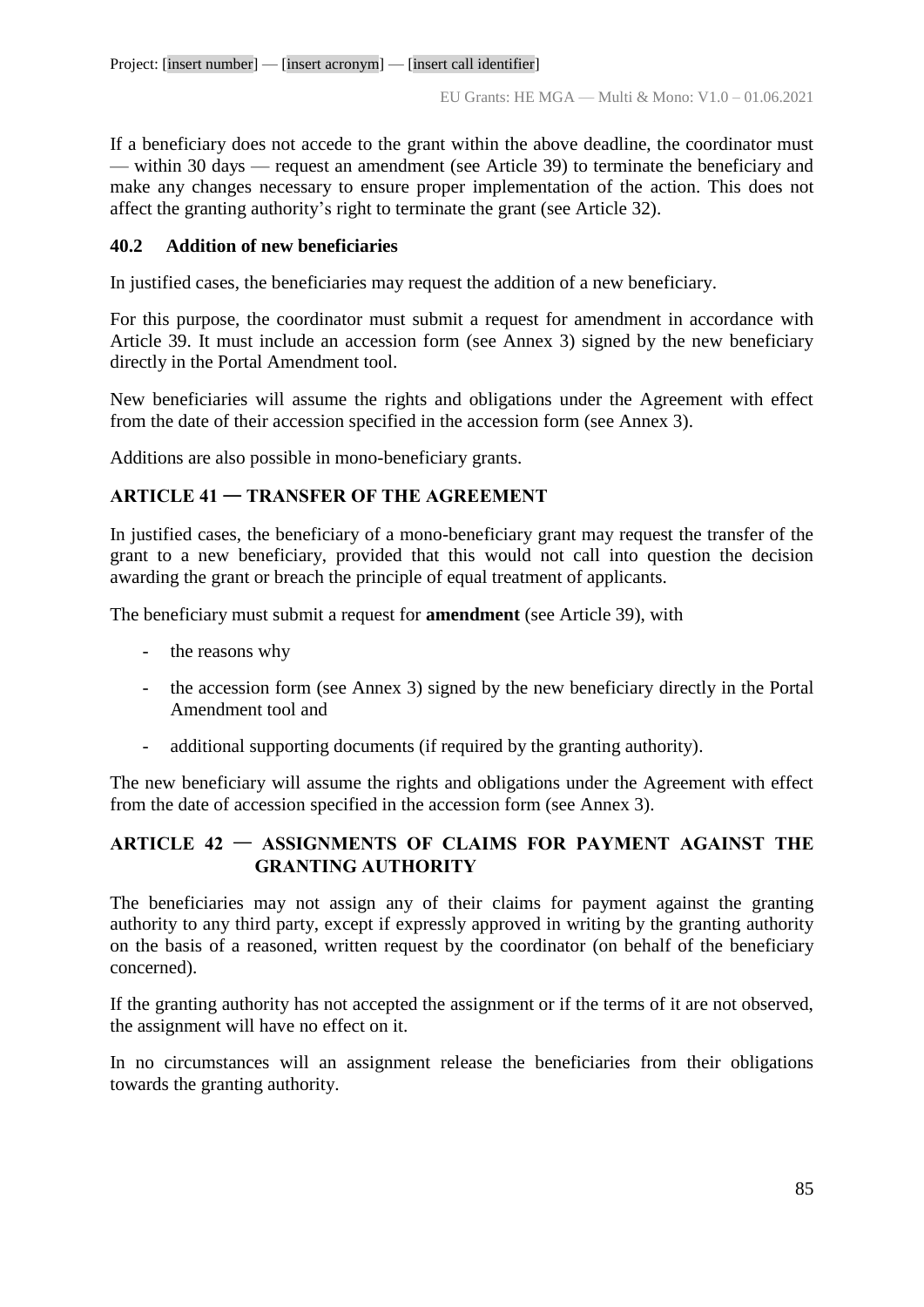## **ARTICLE 43 — APPLICABLE LAW AND SETTLEMENT OF DISPUTES**

## **43.1 Applicable law**

The Agreement is governed by the applicable EU law, supplemented if necessary by the law of Belgium.

Special rules may apply for beneficiaries which are international organisations (if any; see Data Sheet, Point 5).

## **43.2 Dispute settlement**

If a dispute concerns the interpretation, application or validity of the Agreement, the parties must bring action before the EU General Court *—* or, on appeal, the EU Court of Justice  under Article 272 of the Treaty on the Functioning of the EU (TFEU).

For non-EU beneficiaries (if any), such disputes must be brought before the courts of Brussels, Belgium *—* unless an international agreement provides for the enforceability of EU court judgements.

For beneficiaries with arbitration as special dispute settlement forum (if any; see Data Sheet, Point 5), the dispute will — in the absence of an amicable settlement — be settled in accordance with the Rules for Arbitration published on the Portal.

If a dispute concerns administrative sanctions, offsetting or an enforceable decision under Article 299 TFEU (see Articles 22 and 34), the beneficiaries must bring action before the General Court *—* or, on appeal, the Court of Justice *—* under Article 263 TFEU.

For grants where the granting authority is an EU executive agency (see Preamble), actions against offsetting and enforceable decisions must be brought against the European Commission (not against the granting authority; see also Article 22).

## **ARTICLE 44 — ENTRY INTO FORCE**

The Agreement will enter into force on the day of signature by the granting authority or the coordinator, depending on which is later.

**SIGNATURES** For the coordinator For the granting authority [function/forename/surname] [forename/surname] [electronic signature] [electronic signature] Done in [English] Done in [English] on [electronic time stamp] on [electronic time stamp]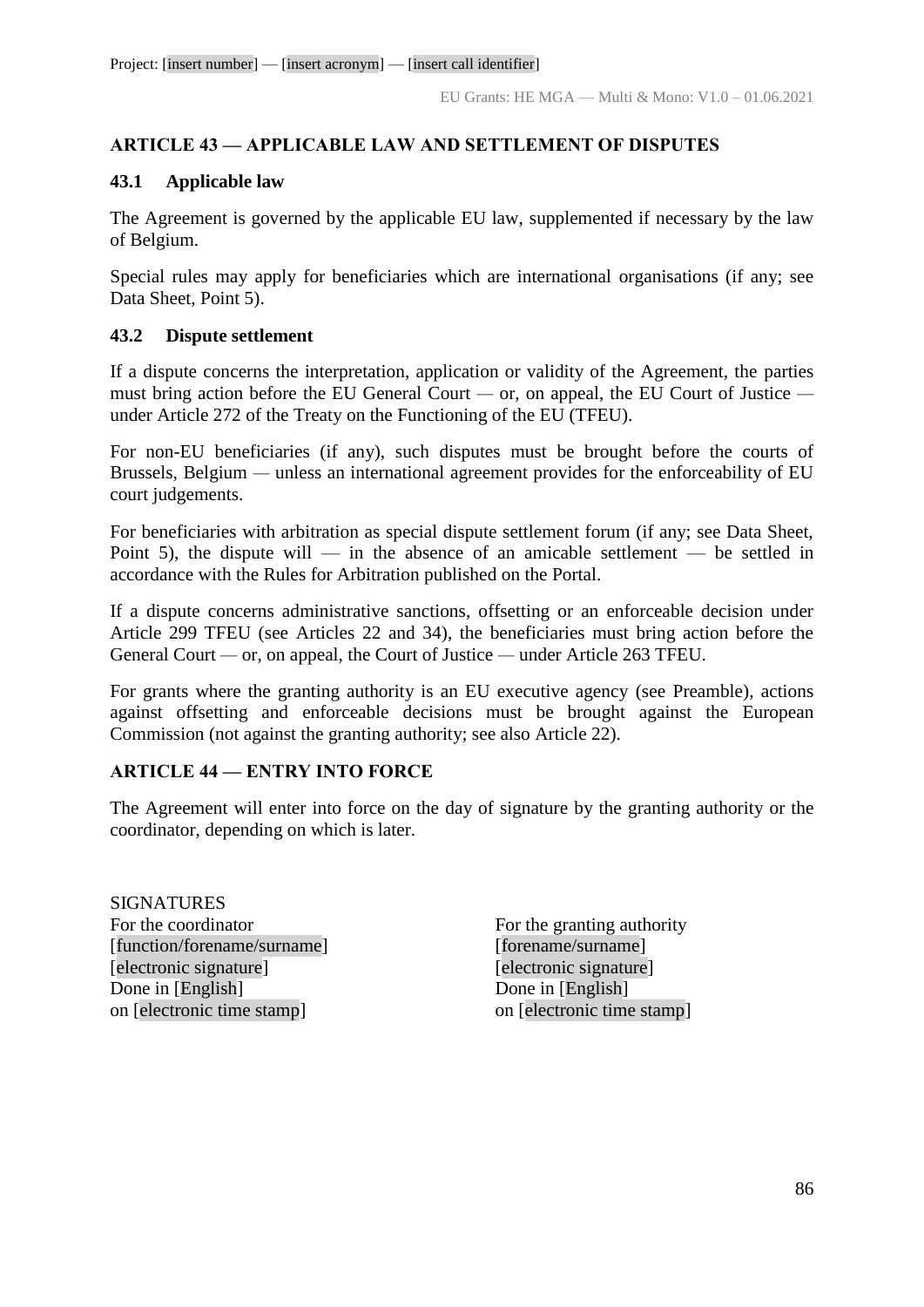## **ANNEX 1**

## **DESCRIPTION OF THE ACTION**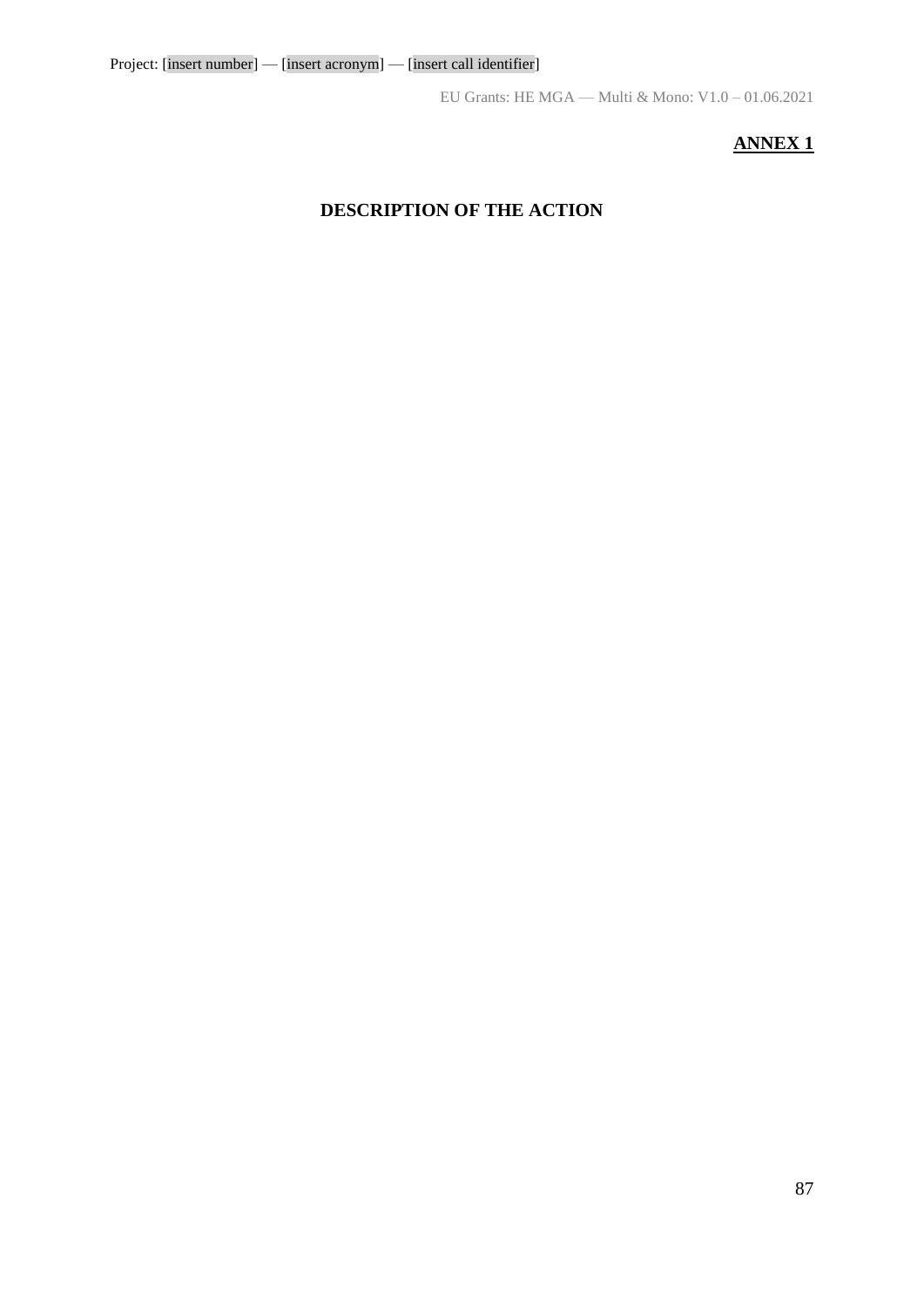## **ANNEX 2**

## **ESTIMATED BUDGET**

#### ANNEX 2 HORIZON EUROPE MGA - MULTI + MONO

#### **ESTIMATED BUDGET FOR THE ACTION**

|                                     | Estimated eligible <sup>1</sup> costs (per budget category)                                           |                                               |            |                               |              |              |                                                       |                          |                                               |                    |                                       |                                                |                                                 |                                                       |                                                                                                           | <b>Estimated EU contribution<sup>2</sup></b>                                               |                                                                                                       |                                               |                                                                                                                                                           |                   |                |  |  |  |  |
|-------------------------------------|-------------------------------------------------------------------------------------------------------|-----------------------------------------------|------------|-------------------------------|--------------|--------------|-------------------------------------------------------|--------------------------|-----------------------------------------------|--------------------|---------------------------------------|------------------------------------------------|-------------------------------------------------|-------------------------------------------------------|-----------------------------------------------------------------------------------------------------------|--------------------------------------------------------------------------------------------|-------------------------------------------------------------------------------------------------------|-----------------------------------------------|-----------------------------------------------------------------------------------------------------------------------------------------------------------|-------------------|----------------|--|--|--|--|
|                                     | Indirect costs<br><b>Direct costs</b>                                                                 |                                               |            |                               |              |              |                                                       |                          |                                               |                    |                                       |                                                |                                                 | <b>EU</b> contribution to eligible costs              |                                                                                                           |                                                                                            |                                                                                                       |                                               |                                                                                                                                                           |                   |                |  |  |  |  |
|                                     | A. Personnel costs                                                                                    |                                               |            | В.<br>Subcontracting<br>costs |              |              | <b>C. Purchase costs</b>                              |                          |                                               |                    | D. Other cost categories              |                                                |                                                 | E. Indirect costs <sup>'</sup>                        | <b>Total costs</b>                                                                                        | Funding rate 2                                                                             | <b>Mazinum EU</b><br>contribution                                                                     | Requested<br>EU.<br>contribution              | <b>Mazinum</b> grant<br>anount <sup>5</sup>                                                                                                               |                   |                |  |  |  |  |
|                                     | A.1 Employeer (or equivalent)<br>A.2 Natural persons under direct<br>contract<br>A.3 Seconded persons |                                               |            |                               |              |              | A.4 SME aunotz<br>and natural person<br>beneficiarier | <b>B. Subcantracting</b> | C.1Traveland<br>zubzirtonco                   | C.2 Equipment      | 0.3 Other goods, works<br>endzorvicoz | /D.1Financial<br>ruppart to third<br>partier 7 | D.2 Internally<br>invaiced gandrand<br>rervicer | accorr taroroarch<br>infrastructure unit<br>$curve$ ) | / D.3 Transnational / D.4 Virtual accoss / COP7/COY/or HE<br>tarerearch<br>infractructure unit<br>carte / | <b>POPAPALO 5</b><br>PCP/PPI<br>pracurement cartr / Eurotam Cafund                         | <b>CFTION</b><br>Eurotam<br>Fragramme Cafund Grents: D.TERC<br>Actions: D.6<br>staff mability casts ] | <b>[OFTION for HEIT</b><br>additional funding | [OFTION for HE<br><b>ERC Greats: D.S.</b><br>ERC additional<br>funding<br>(rubcantracting,<br><b>FSTP</b> and internall:<br>invalced gasdrand<br>curve(1) | E. Indirect cartr |                |  |  |  |  |
| <b>Forms of funding</b>             | Actual carty                                                                                          | Unit cartr (urual<br>accounting<br>practicer) | Unit carty | Actual cartz                  | Actual carty | Actual carty | Actual carty                                          | (Actual carte)           | Unit carte (urual<br>accounting<br>practicer) | $[$ Unit cartz $]$ | $/$ Unit carts <sup>7</sup>           | [ netual cart ]                                | [Unit carte <sup>7</sup> ]                      | $ $ Actual care $ $                                   | [ netual cart ]                                                                                           | Flattrate carty                                                                            |                                                                                                       |                                               |                                                                                                                                                           |                   |                |  |  |  |  |
|                                     | $-41$                                                                                                 | q <sup>2</sup>                                | $43 -$     | $\overline{b}$                | $-41$        | $<2$         | $-63$                                                 | 741a7                    | d <sub>2</sub>                                | 7437               | 7447                                  | 7457                                           | 7467                                            | 1472                                                  | 7487                                                                                                      | $\bullet$ -<br>0,25" (a1+ a2+ a3 A++ c1<br>+42+43+44+42+42+44<br>$1 - 47 - 47 + 17$<br>49) | $F -$<br>$a + b + c + d + c$                                                                          | <b>U</b>                                      | $-4 - F^*UZ$                                                                                                                                              | $\mathbf{h}$      | $\mathbf{m}_1$ |  |  |  |  |
| - [zhurt name beneficiary]          |                                                                                                       |                                               |            |                               |              |              |                                                       |                          |                                               |                    |                                       |                                                |                                                 |                                                       |                                                                                                           |                                                                                            |                                                                                                       |                                               |                                                                                                                                                           |                   |                |  |  |  |  |
| .1 – [rhurt name affiliated entity] |                                                                                                       |                                               |            |                               |              |              |                                                       |                          |                                               |                    |                                       |                                                |                                                 |                                                       |                                                                                                           |                                                                                            |                                                                                                       |                                               |                                                                                                                                                           |                   |                |  |  |  |  |
| - [zhurt name beneficiary]          |                                                                                                       |                                               |            |                               |              |              |                                                       |                          |                                               |                    |                                       |                                                |                                                 |                                                       |                                                                                                           |                                                                                            |                                                                                                       |                                               |                                                                                                                                                           |                   |                |  |  |  |  |
| .1 – [rhurt name affiliated entity] |                                                                                                       |                                               |            |                               |              |              |                                                       |                          |                                               |                    |                                       |                                                |                                                 |                                                       |                                                                                                           |                                                                                            |                                                                                                       |                                               |                                                                                                                                                           |                   |                |  |  |  |  |
|                                     |                                                                                                       |                                               |            |                               |              |              |                                                       |                          |                                               |                    |                                       |                                                |                                                 |                                                       |                                                                                                           |                                                                                            |                                                                                                       |                                               |                                                                                                                                                           |                   |                |  |  |  |  |
| - [rhurt name arruciated partner]   |                                                                                                       |                                               |            |                               |              |              |                                                       |                          |                                               |                    |                                       |                                                |                                                 |                                                       |                                                                                                           |                                                                                            |                                                                                                       |                                               |                                                                                                                                                           |                   |                |  |  |  |  |
| atel concertion                     |                                                                                                       |                                               |            |                               |              |              |                                                       |                          |                                               |                    |                                       |                                                |                                                 |                                                       |                                                                                                           |                                                                                            |                                                                                                       |                                               |                                                                                                                                                           |                   |                |  |  |  |  |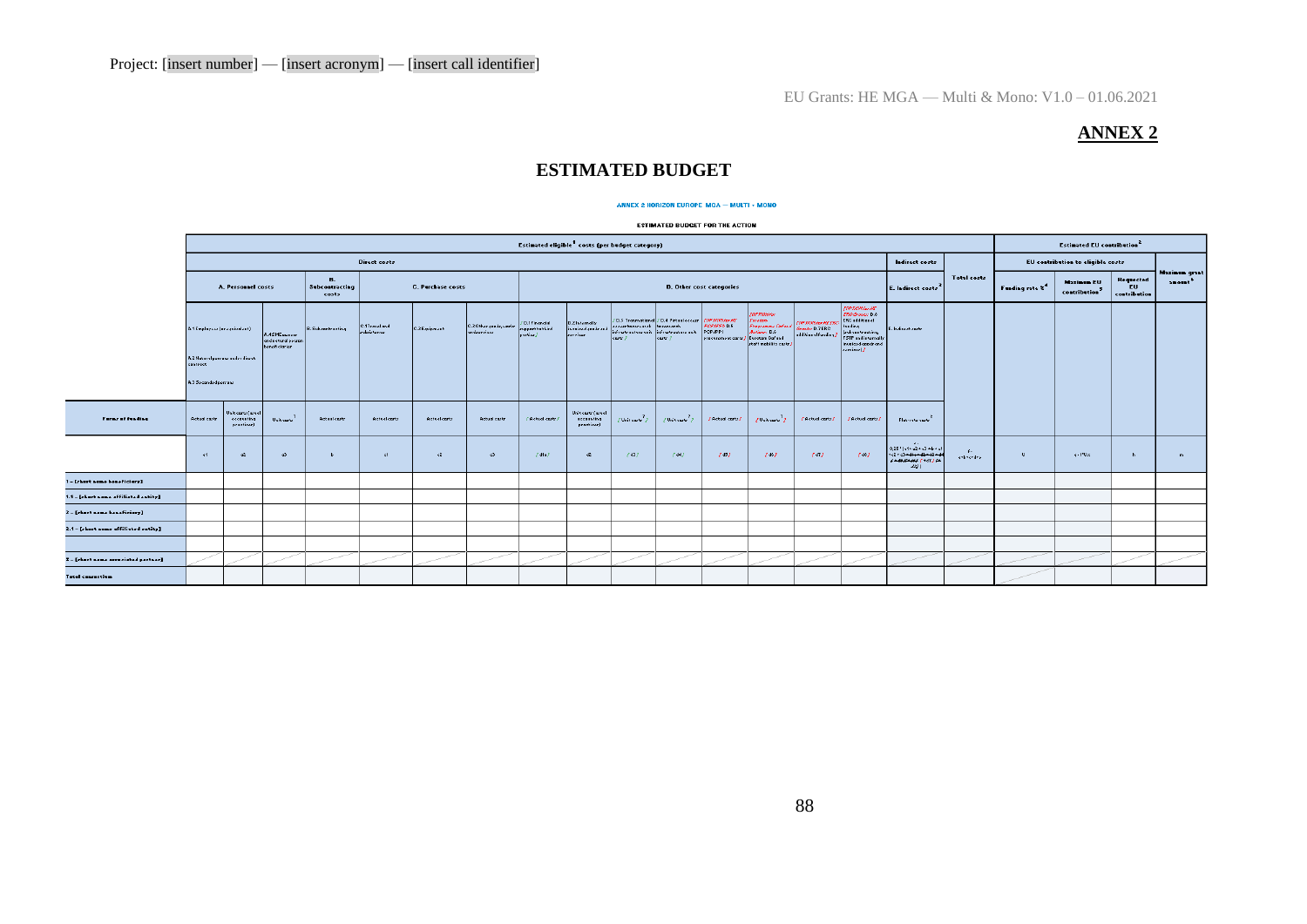EU Grants: HE MGA — Multi & Mono: V1.0 – 01.06.2021

### **ANNEX 2a**

## **ADDITIONAL INFORMATION ON UNIT COSTS AND CONTRIBUTIONS**

### **SME owners/natural person beneficiaries without salary** (Decision C(2020) 7115<sup>41</sup>)

Type: unit costs

Units: days spent working on the action (rounded up or down to the nearest half-day)

Amount per unit (daily rate): calculated according to the following formula:

{EUR 5 080 / 18 days = **282,22**} multiplied by {country-specific correction coefficient of the country where the beneficiary is established}

The country-specific correction coefficients used are those set out in the Horizon Europe Work Programme (section Marie Skłodowska-Curie actions) in force at the time of the call (see [Portal Reference Documents\)](https://ec.europa.eu/info/funding-tenders/opportunities/portal/screen/how-to-participate/reference-documents;programCode=HORIZON).

## **HE and Euratom Research Infrastructure actions**<sup>42</sup>

Type: unit costs

<u>.</u>

Units<sup>43</sup>: see (for each access provider and installation) the unit cost table in Annex 2b

Amount per unit\*: see (for each access provider and installation) the unit cost table in Annex 2b

\* Amount calculated as follows:

For trans-national access:

average annual total trans-national access costs to the installation (over past two years<sup>44</sup>)

 $\frac{1}{2}$  average annual total quantity of trans-national access to the installation (over past two years<sup>45</sup>)

For virtual access:

total virtual access costs to the installation (over the last year<sup>46</sup>) total quantity of virtual access to the installation (over the last year<sup>47</sup>)

### **Euratom staff mobility costs**<sup>48</sup>

<sup>41</sup> Commissio[n Decision](https://ec.europa.eu/info/funding-tenders/opportunities/docs/2021-2027/common/guidance/unit-cost-decision-sme-owners-natural-persons_en.pdf) of 20 October 2020 authorising the use of unit costs for the personnel costs of the owners of small and mediumsized enterprises and beneficiaries that are natural persons not receiving a salary for the work carried out by themselves under an action or work programme (C(2020)7715). 42

[Decision](https://ec.europa.eu/info/funding-tenders/opportunities/docs/2021-2027/common/guidance/unit-cost-decision-research-infrastructures_horizon-euratom_en.pdf) of 19 April 2021 authorising the use of unit costs for the costs of providing trans-national and virtual access in Research Infrastructure actions under the Horizon Europe Programme (2021-2027) and the Research and Training Programme of the European Atomic Energy Community (2021-2025).  $43$ 

Unit of access (e.g. beam hours, weeks of access, sample analysis) fixed by the access provider in proposal. 44

In exceptional and duly justified cases, the granting authority may agree to a different reference period. 45

In exceptional and duly justified cases, the granting authority may agree to a different reference period. 46

In exceptional and duly justified cases, the granting authority may agree to a different reference period. 47

In exceptional and duly justified cases, the granting authority may agree to a different reference period.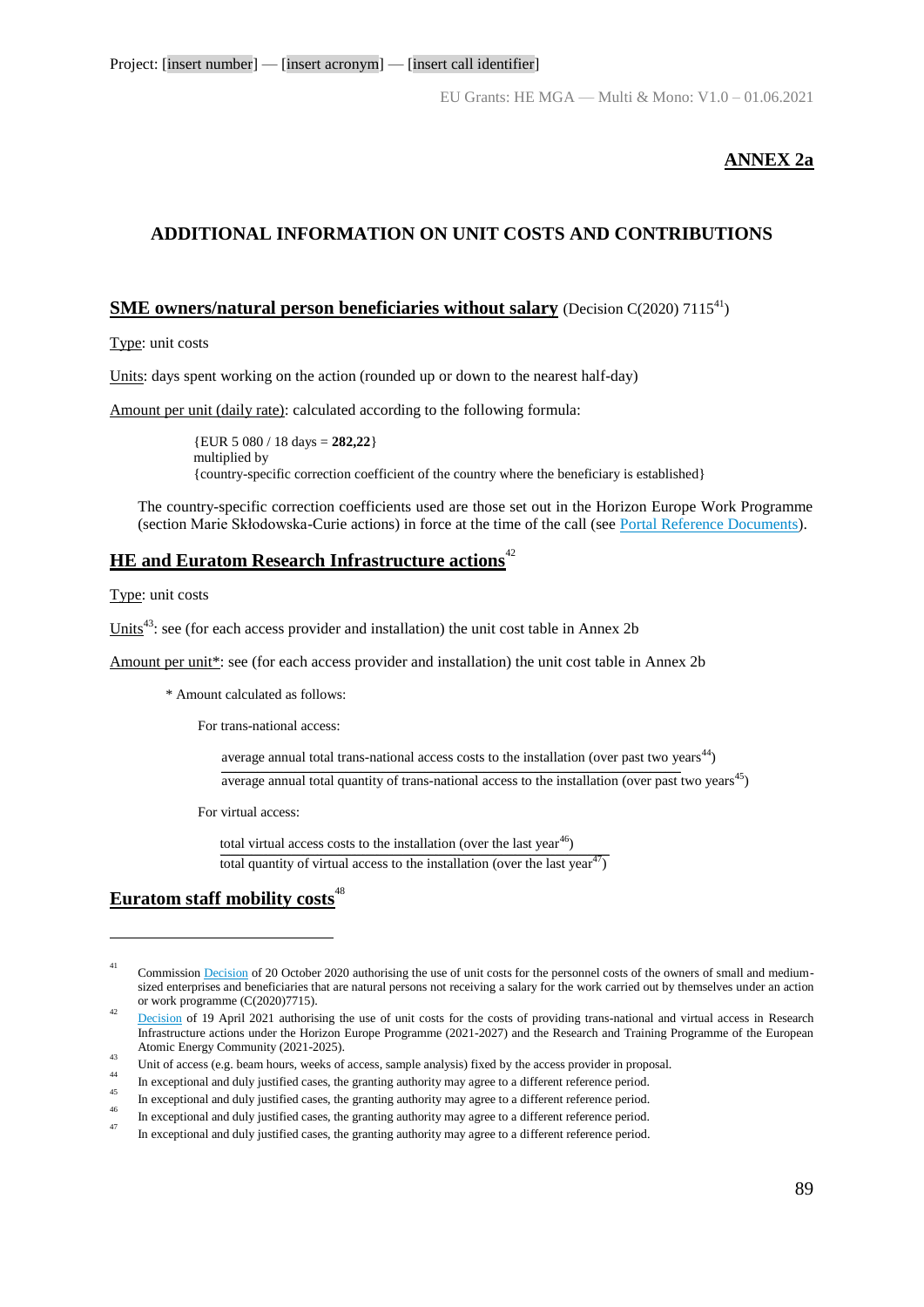### **Monthly living allowance**

Type: unit costs

Amount per unit\*: see (for each beneficiary/affiliated entity and secondment) the unit cost table in Annex 2b

\* Amount calculated as follows from 1 January 2021: {**EUR 4 300** multiplied by country-specific correction coefficient\*\* of the country where the staff member is seconded $1^{49}$ 

\*\*Country-specific correction coefficients as from 1 January 2021<sup>50</sup>

EU-Member States<sup>51</sup>

| <b>Country / Place</b> | Coefficient (%) |
|------------------------|-----------------|
| Bulgaria               | 59,1            |
| Czech Rep.             | 85,2            |
| Denmark                | 131,3           |
| Germany                | 101,9           |
| Bonn                   | 95,8            |
| Karlsruhe              | 98              |
| Munich                 | 113,9           |
| Estonia                | 82,3            |
| Ireland                | 129             |
| Greece                 | 81,4            |
| Spain                  | 94,2            |
| France                 | 120,5           |
| Croatia                | 75,8            |
| Italy                  | 95              |
| Varese                 | 90,7            |
| Cyprus                 | 78,2            |
| Latvia                 | 77,5            |
| Lithuania              | 76,6            |

1 48

[Decision](https://ec.europa.eu/info/funding-tenders/opportunities/docs/2021-2027/euratom/guidance/unit-cost-decision-staff-mobility_euratom_en.pdf) of 15 March 2021 authorising the use of unit costs for mobility in co-fund actions under the Research and Training Programme of the European Atomic Energy Community (2021-2025). 49

 Unit costs for living allowances are calculated by using a method of calculation similar to that applied for the secondment to the European Commission of seconded national experts (SNEs). 50

For the financial statements, the amount must be adjusted according to the actual place of secondment.

No correction coefficient shall be applicable in Belgium and Luxembourg.

Units: months spent by the seconded staff member(s) on research and training in fission and fusion activities (person-month)

The revised coefficients were adopted in the Decision authorising the use of unit costs for the Fusion Programme co-fund action under the Research and training Programme of the European Atomic Energy Community 2021-2025. They are based on the 2020 Annual update of the remuneration and pensions of the officials and other servants of the European Union and the correction coefficients applied thereto (OJ C 428, 11.12.2020) to ensure purchasing power parity. The revised coefficient are applied as from 1 January 2021 through an amendment to the grant agreement. 51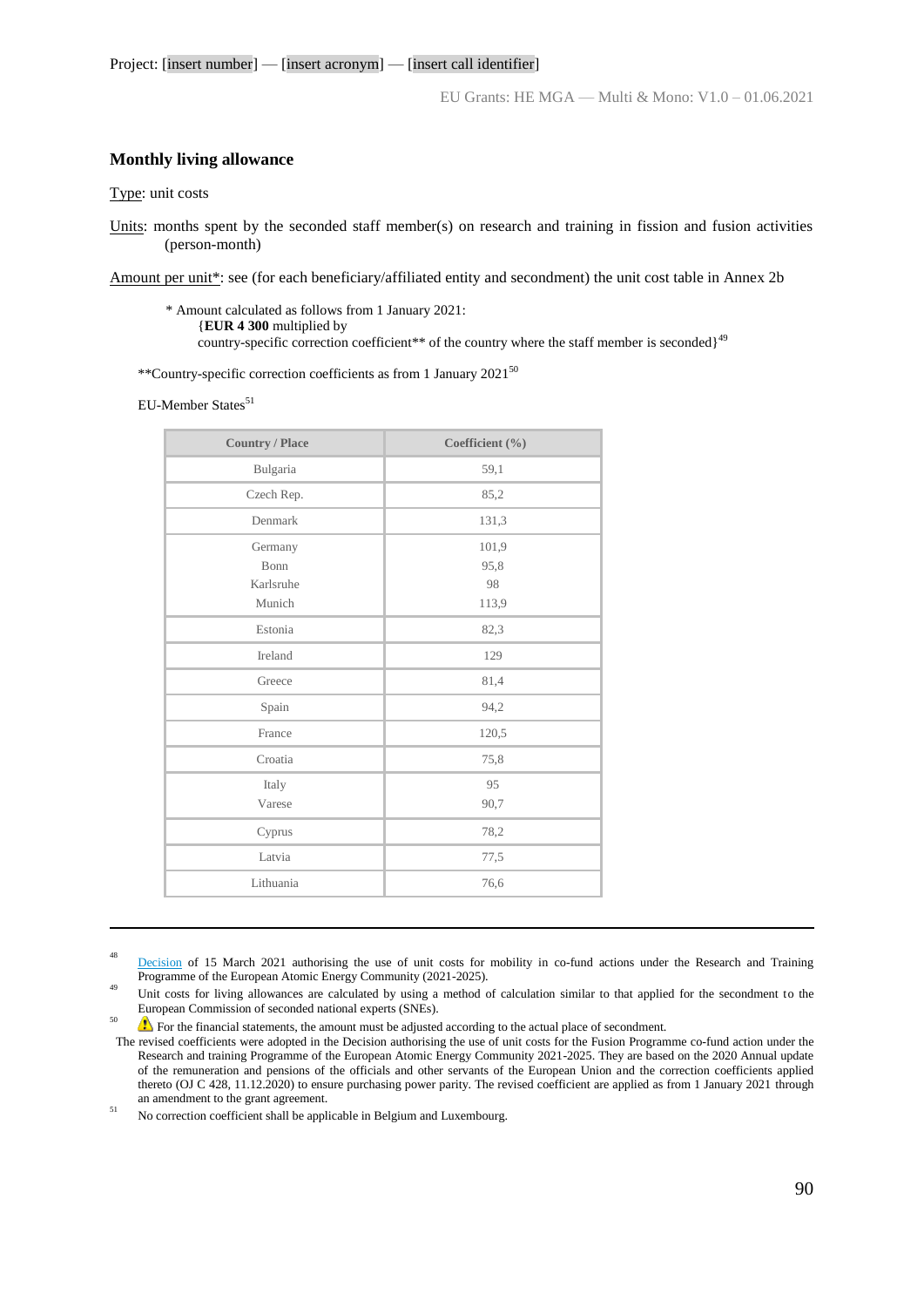### Project: [insert number] — [insert acronym] — [insert call identifier]

EU Grants: HE MGA — Multi & Mono: V1.0 – 01.06.2021

| Hungary     | 71,9  |
|-------------|-------|
| Malta       | 94,7  |
| Netherlands | 113,9 |
| Austria     | 107,9 |
| Poland      | 70,9  |
| Portugal    | 91,1  |
| Romania     | 66,6  |
| Slovenia    | 86,1  |
| Slovakia    | 80,6  |
| Finland     | 118,4 |
| Sweden      | 124,3 |

#### Third countries

| Country/place        | Coefficient $(\% )$                     |
|----------------------|-----------------------------------------|
| China                | 82,2                                    |
| India                | 72,3                                    |
| Japan                | 111,8                                   |
| Russia               | 92,7                                    |
| South Korea          | 92,3                                    |
| Switzerland          | 129.2                                   |
| Ukraine              | 82.3                                    |
| United Kingdom       | 97.6                                    |
| <b>United States</b> | $101.4$ (New-York)<br>90,5 (Washington) |

#### **Mobility allowance**

Type: Unit costs

Units: months spent by the seconded staff member(s) on research and training in fission and fusion activities (person-month)

Amount per unit: **EUR 600** per person-month; see (for each beneficiary/affiliated entity and secondment) the unit cost table in Annex 2b

### **Family allowance**

Type: unit costs

Units: months spent by the seconded staff member(s) on research and training in fission and fusion activities (person-month)

Amount per unit: **EUR 660** per person-month; see (for each beneficiary/affiliated entity and secondment) the unit cost table in Annex 2b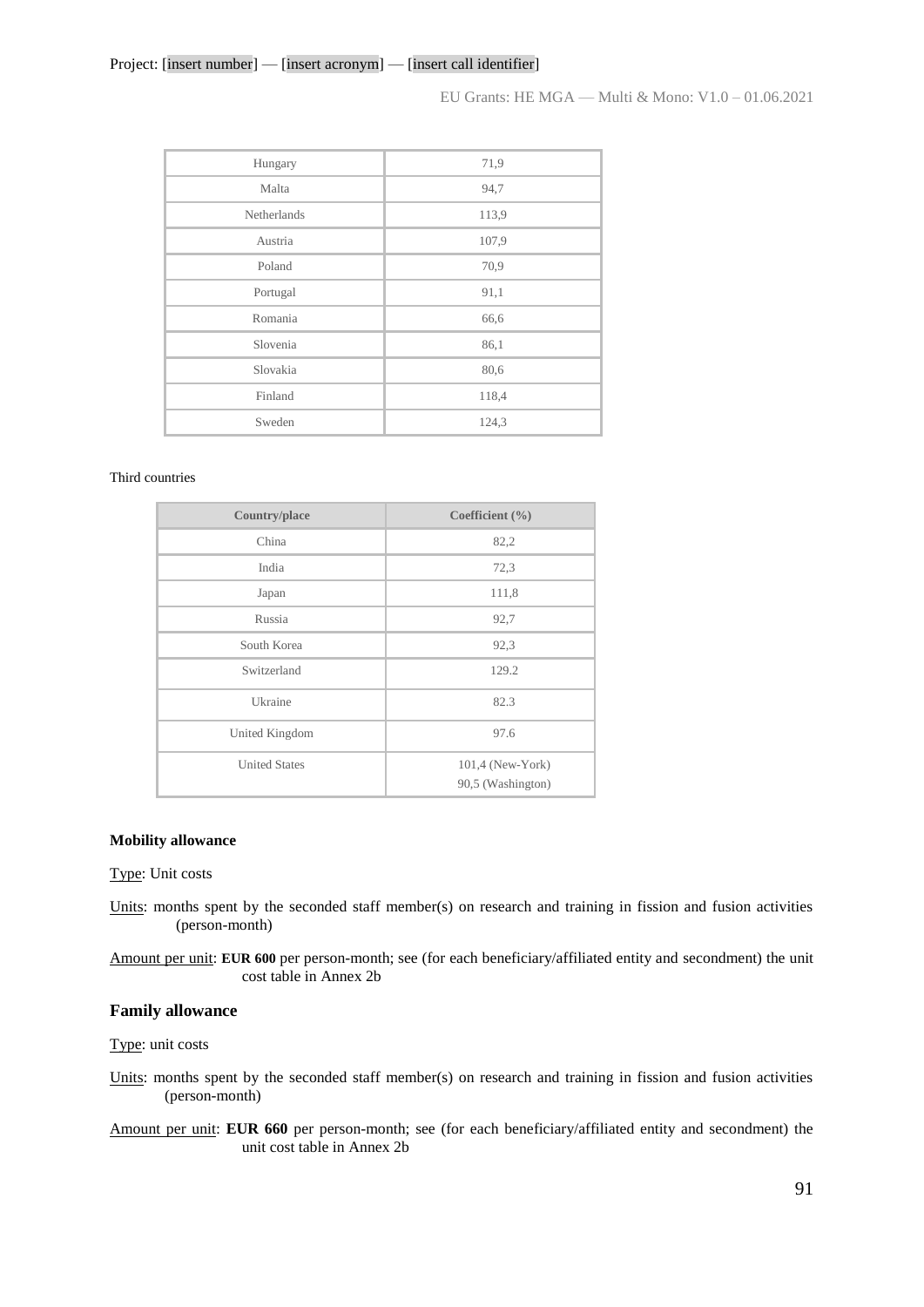EU Grants: HE MGA — Multi & Mono: V1.0 – 01.06.2021

### **Education allowance**

Type: Unit costs

1

Units: months spent by the seconded staff member(s) on research and training in fission and fusion activities (person-month)

Amount per unit\*: see (for each beneficiary/affiliated entity and secondment) the unit cost table in Annex 2b

\*Amount calculated as follows from 1 January 2021: **{EUR 283.82** x number of dependent children<sup>52</sup>**}**

<sup>52</sup> For the estimated budget (Annex 2): an average should be used. ( $\blacksquare$ ) For the financial statements, the number of children (and months) must be adjusted according to the actual family status at the moment the secondment starts.)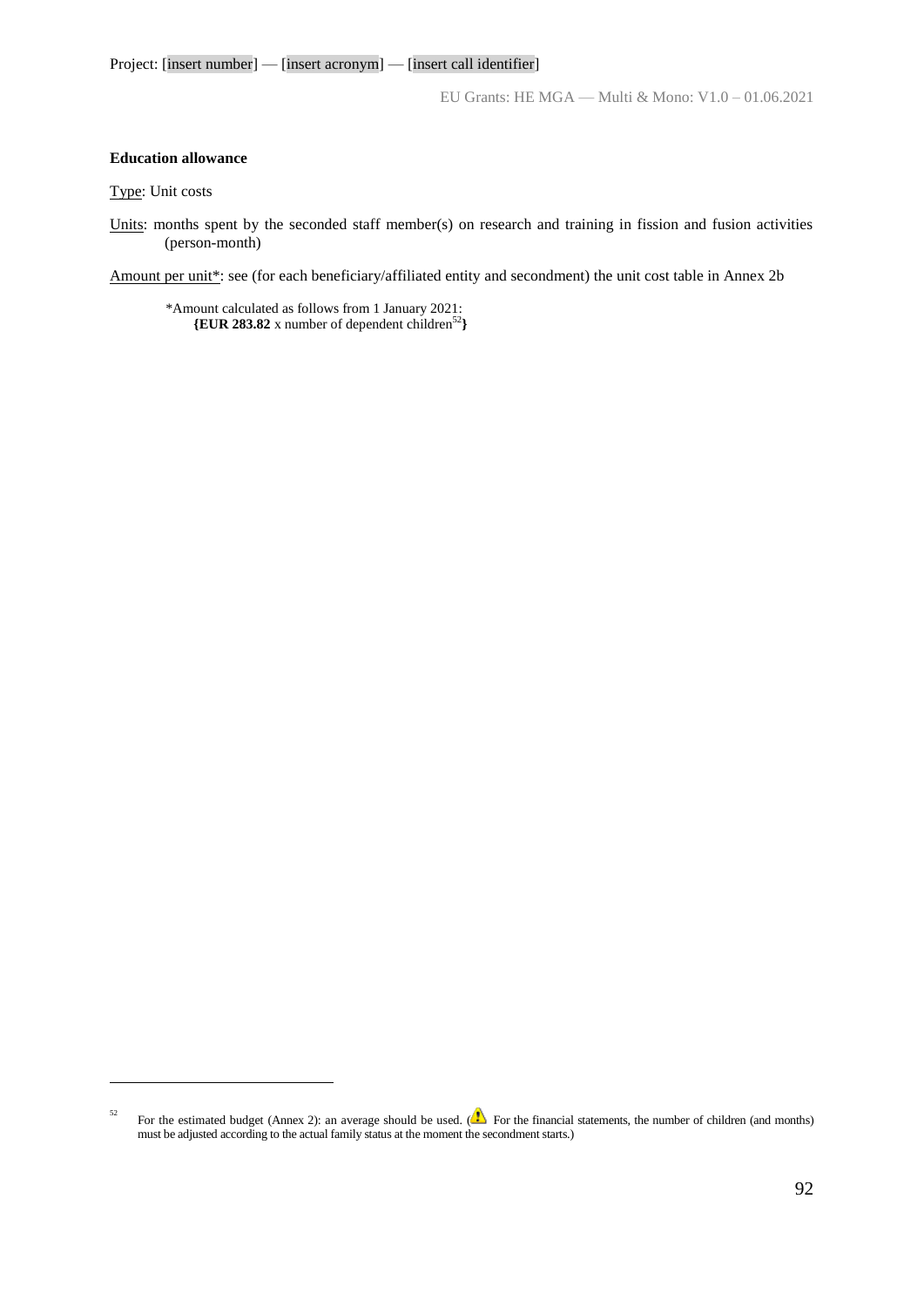## **ANNEX 2b**

## **ADDITIONAL INFORMATION ON CUSTOMISED UNIT COSTS AND CONTRIBUTIONS**

### **HE and Euratom Research Infrastructure actions**<sup>53</sup>

Unit cost table (Transnational access to research infrastructure unit cost and virtual access to research infrastructure unit cost)**<sup>54</sup>**

| <b>Short name</b><br>access | <b>Short</b><br>name<br>infrastruct |                | <b>Installation</b> | Unit of<br>access | Amount per<br>unit | <b>Estimated No</b><br>of units | Total unit cost<br>$\left(\text{cost per unit}\right)$<br>x estimated no |  |  |
|-----------------------------|-------------------------------------|----------------|---------------------|-------------------|--------------------|---------------------------------|--------------------------------------------------------------------------|--|--|
| provider*                   | ure                                 | N <sub>0</sub> | <b>Short name</b>   |                   |                    |                                 | of units)                                                                |  |  |
|                             |                                     |                |                     |                   |                    |                                 |                                                                          |  |  |
|                             |                                     |                |                     |                   |                    |                                 |                                                                          |  |  |
|                             |                                     |                |                     |                   |                    |                                 |                                                                          |  |  |

\* Beneficiary or affiliated entity. For installations of third parties indicate in this column the short name of the beneficiary/affiliated entity to which the third party is associated.

### **Euratom staff mobility costs<sup>55</sup>**

<u>.</u>

Unit cost table (Euratom Cofund staff mobility unit cost)

| Participant                                                | Secondment (name*,<br>destination,<br>duration**) | Type of unit cost              | Unit             | Amount<br>per unit | <b>Estimated</b><br>No of units | <b>Total unit</b><br>cost (cost<br>per unit x<br>estimated<br>no of units) |
|------------------------------------------------------------|---------------------------------------------------|--------------------------------|------------------|--------------------|---------------------------------|----------------------------------------------------------------------------|
| [insert short name of<br>beneficiary/affiliated<br>entity] | [insert information]                              | living<br>Monthly<br>allowance | person-<br>month |                    | 3                               |                                                                            |
|                                                            |                                                   | Mobility allowance             | person-<br>month |                    | 3                               |                                                                            |
|                                                            |                                                   | Family allowance               | person-<br>month |                    | 3                               |                                                                            |
|                                                            |                                                   | <b>Education allowance</b>     | person-<br>month |                    | 3                               |                                                                            |

<sup>53</sup> [Decision](https://ec.europa.eu/info/funding-tenders/opportunities/docs/2021-2027/common/guidance/unit-cost-decision-research-infrastructures_horizon-euratom_en.pdf) of 19 April 2021 authorising the use of unit costs for the costs of providing trans-national and virtual access in Research Infrastructure actions under the Horizon Europe Programme (2021-2027) and the Research and Training Programme of the European Atomic Energy Community (2021-2025). 54

Data from the Table on estimated costs/quantity of access to be provided that is part of the proposal and Annex 1. 55

[Decision](https://ec.europa.eu/info/funding-tenders/opportunities/docs/2021-2027/euratom/guidance/unit-cost-decision-staff-mobility_euratom_en.pdf) of 15 March 2021 authorising the use of unit costs for mobility in co-fund actions under the Research and Training Programme of the European Atomic Energy Community (2021-2025).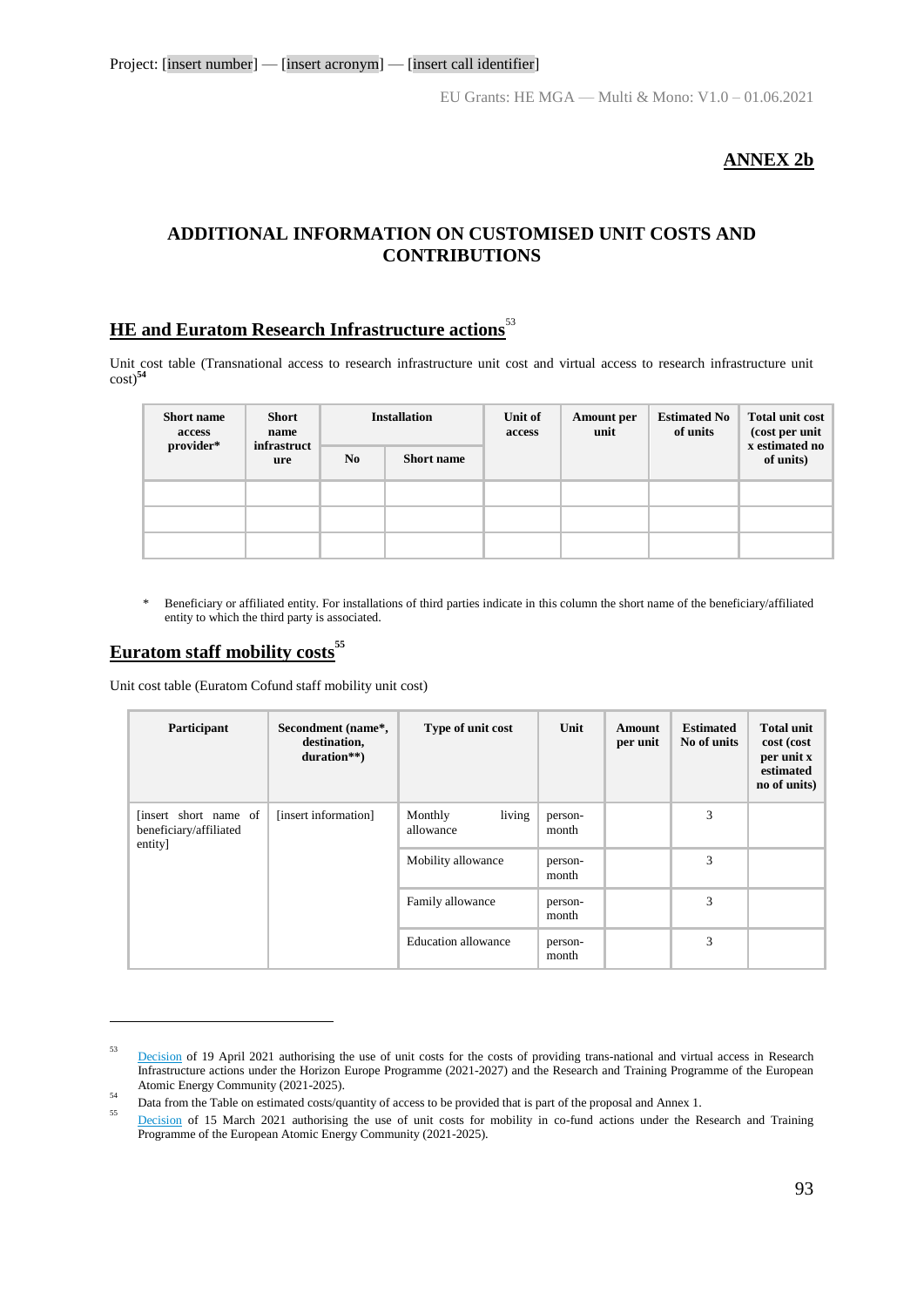EU Grants: HE MGA — Multi & Mono: V1.0 – 01.06.2021

- \* For the estimated budget: NN should be used. (For the financial statements, NN should be changed to the real name.)<br>\*\* For the estimated budget' count 30 days per month. (For the financial statements, the number of days
- \*\* For the estimated budget' count 30 days per month. (For the financial statements, the number of days and months must be adapted according to the actual duration of the secondment — according to the calculation explained in the AGA – [Annotated Grant Agreement](https://ec.europa.eu/info/funding-tenders/opportunities/docs/2021-2027/common/guidance/aga_en.pdf) published on the EU Funding & Tenders Portal.)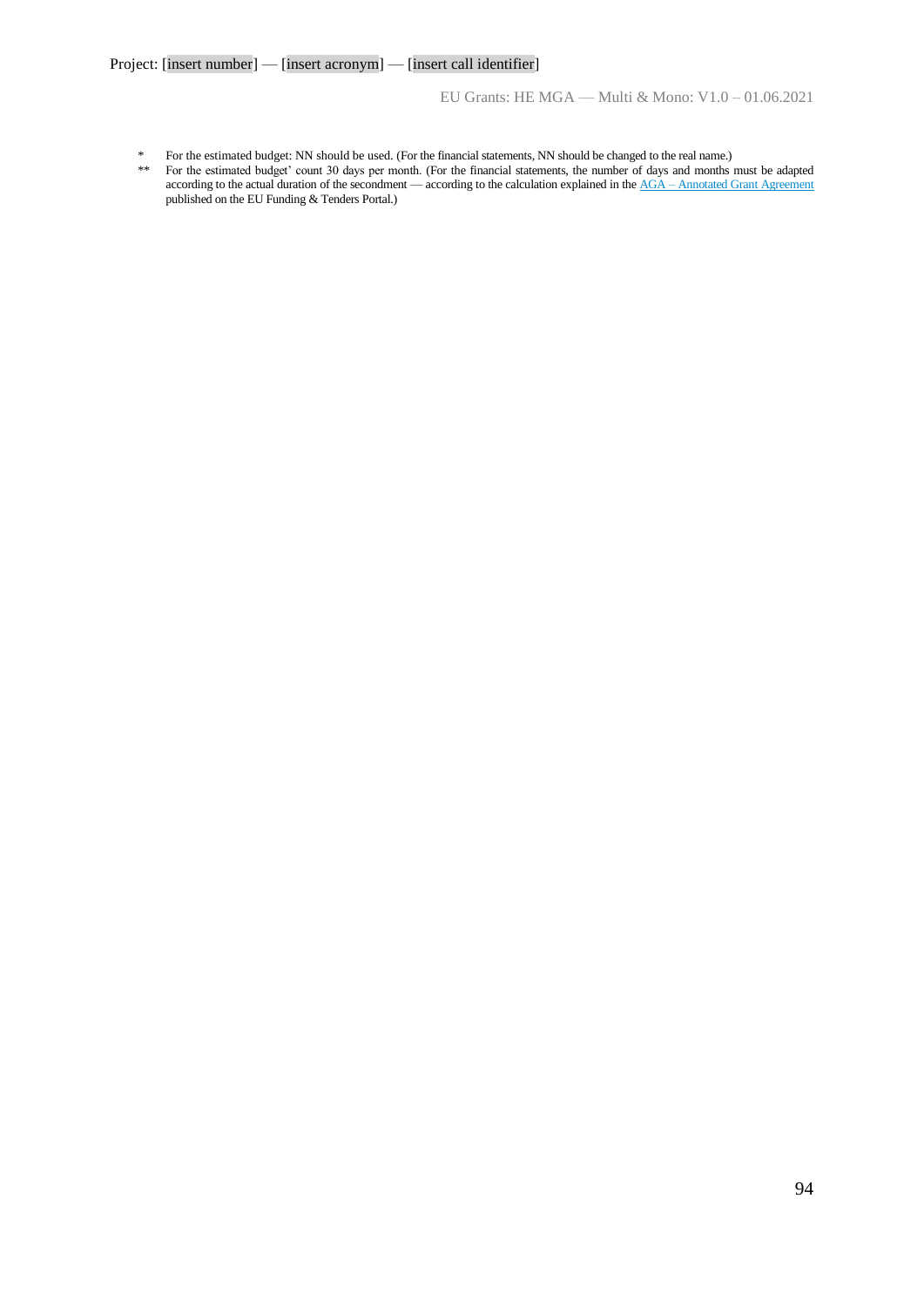## **ANNEX 3**

# **ACCESSION FORM FOR BENEFICIARIES**<sup>56</sup>

<u>.</u>

<sup>56</sup> Template published on [Portal Reference Documents.](https://ec.europa.eu/info/funding-tenders/opportunities/portal/screen/how-to-participate/reference-documents)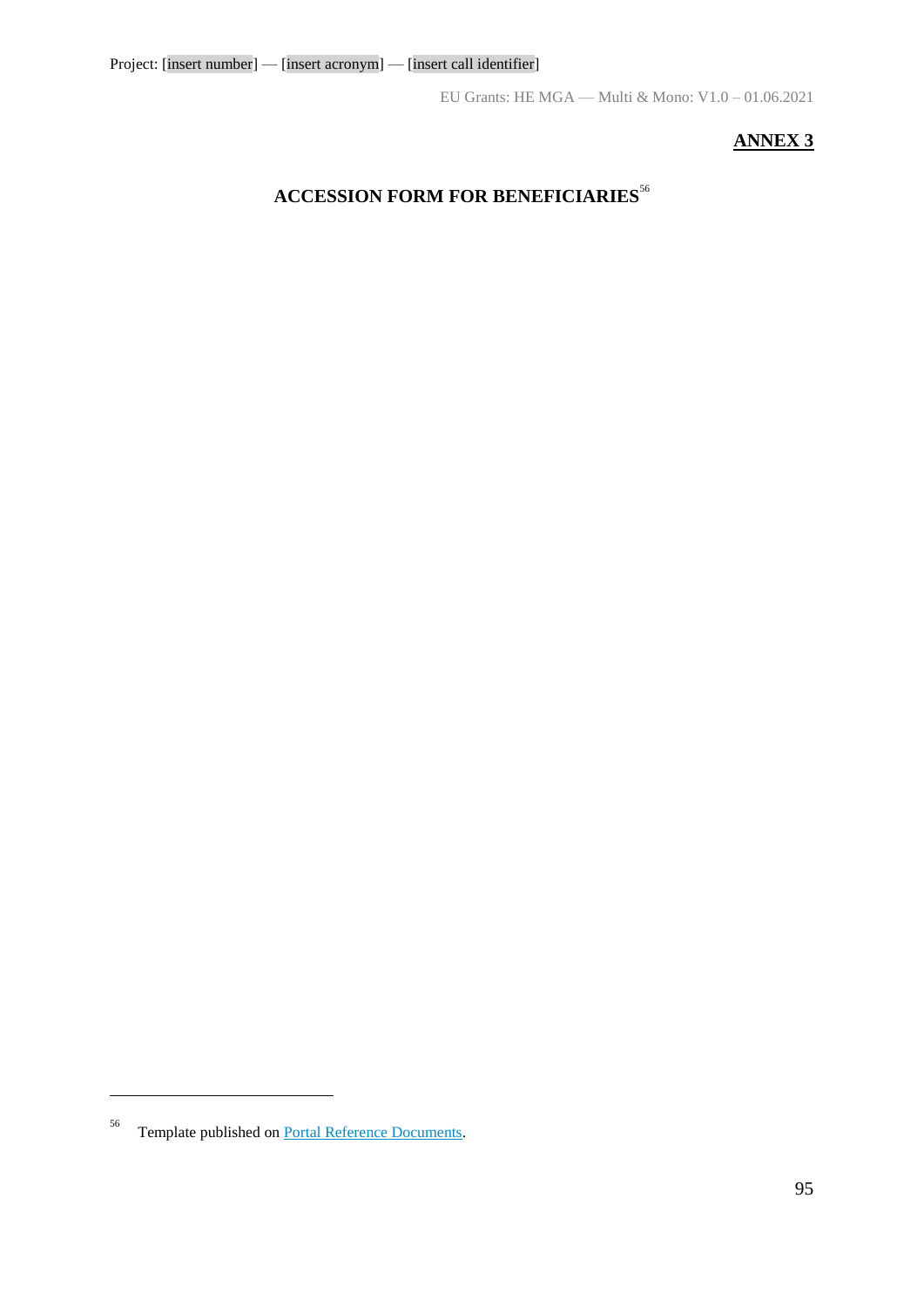*[OPTION if selected for the grant:*

## **ANNEX 3a**

## **DECLARATION ON JOINT AND SEVERAL LIABILITY OF AFFILIATED ENTITIES**<sup>57</sup> *]*

 $\overline{a}$ 

<sup>57</sup> Template published on [Portal Reference Documents.](https://ec.europa.eu/info/funding-tenders/opportunities/portal/screen/how-to-participate/reference-documents)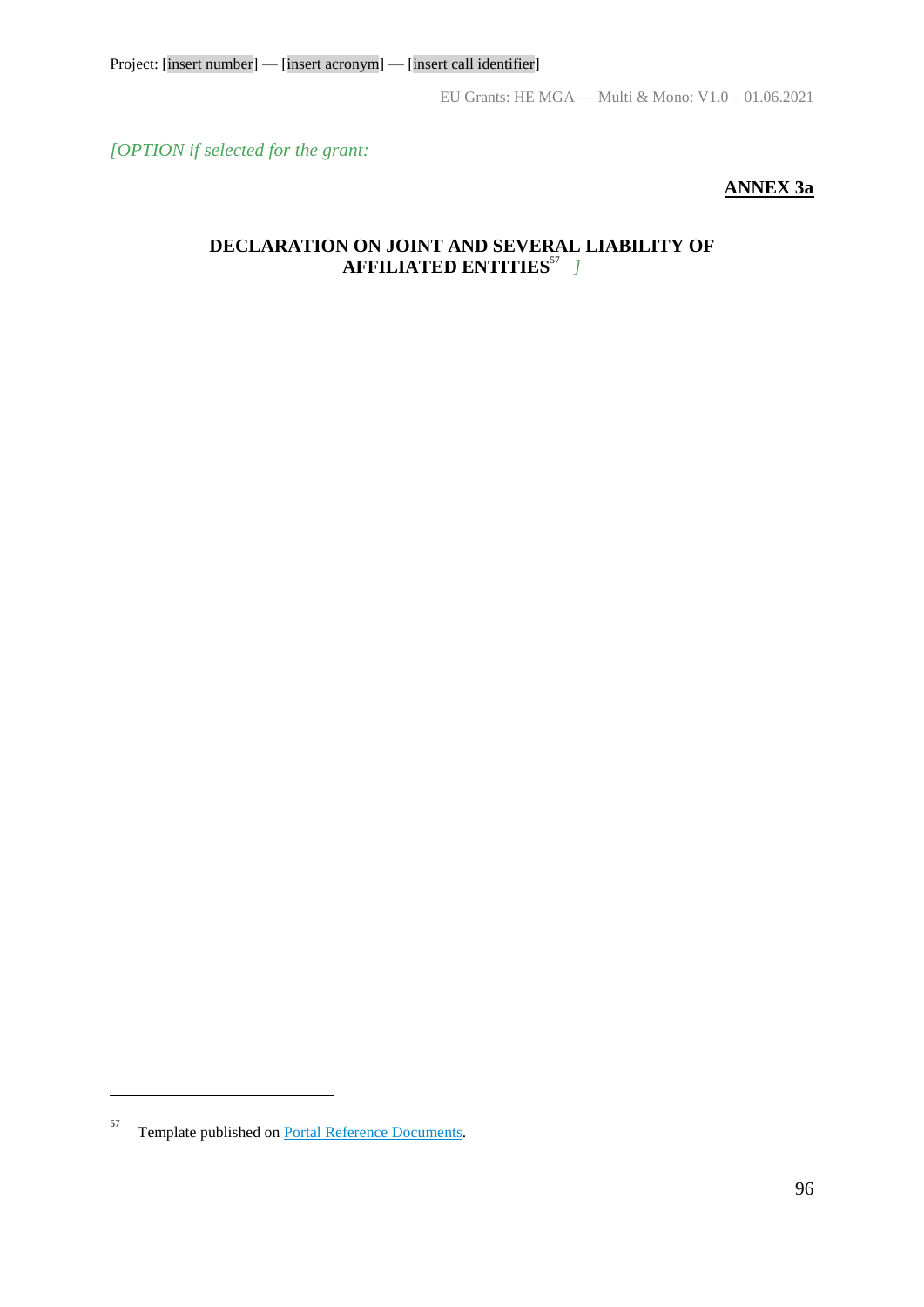## **ANNEX 4**

# **MODEL FOR THE FINANCIAL STATEMENTS**

#### ANNEX 4 HORIZON EUROPE MGA - MULTI - MONO

FINANCIAL STATEMENT FOR [PARTICIPANT NAME] FOR REPORTING PERIOD [NUMBER]

|                                                     | Eligible" carte (per budget category)    |                                          |                                     |                                                                    |                             |               |                                               |                                                      |                                              |                                                                                                                                                                           |                                           |                                                                                |                                                                                                                                                      |                                    | EU castributins <sup>2</sup>                                                                                                                              |                                                                                                                |             |              | <b>Revenuer</b>                                          |              |                   |                                            |
|-----------------------------------------------------|------------------------------------------|------------------------------------------|-------------------------------------|--------------------------------------------------------------------|-----------------------------|---------------|-----------------------------------------------|------------------------------------------------------|----------------------------------------------|---------------------------------------------------------------------------------------------------------------------------------------------------------------------------|-------------------------------------------|--------------------------------------------------------------------------------|------------------------------------------------------------------------------------------------------------------------------------------------------|------------------------------------|-----------------------------------------------------------------------------------------------------------------------------------------------------------|----------------------------------------------------------------------------------------------------------------|-------------|--------------|----------------------------------------------------------|--------------|-------------------|--------------------------------------------|
|                                                     | Direct carte<br><b>Indicate carte</b>    |                                          |                                     |                                                                    |                             |               |                                               |                                                      |                                              |                                                                                                                                                                           |                                           |                                                                                |                                                                                                                                                      | EU contribution to a ligible carte |                                                                                                                                                           |                                                                                                                |             |              |                                                          |              |                   |                                            |
|                                                     | A. Petronial carte                       |                                          |                                     |                                                                    |                             |               | Subcentracting<br>carte                       | C. Perchara carts                                    |                                              |                                                                                                                                                                           | <b>D. Other cart categories</b>           |                                                                                |                                                                                                                                                      |                                    |                                                                                                                                                           | E. Indiract curty <sup>"</sup>                                                                                 | Tatal carty | Funding rate | Maximum EU   Requested EU Contribution<br>contribution." | contribution | Taxabian part and | <b>Insurary processed</b><br>by the action |
|                                                     | <b>Lantract</b><br>A.3 Svesnded jear and | A.2Natural popmany under direct          | and natural person<br>here finitely | A.1Employeer (a) equivalent)   A.4 SME authors   B. Subcantracting | C.1Traveland<br>rubristance | O.) Easipment | D.J Other goods, upsile and<br><b>Jonicas</b> | [DelFinancial]<br><b>Lupperttettird</b><br>partier.) | D. Harassally                                | 7D3<br>Trasecutional<br>invalued (android accounts non-architectural district design)<br>  services<br>  services   services   services   services   services  <br>carte? | /D.4 Fireuil<br>accustoratearch<br>lses : | <b>TOPTIONING RE</b><br><b>PORMES LLC</b><br>'Instrume<br>procurament<br>curv2 | <b>SCHONING Excelsion</b><br>President Coloral LOFTING METRO<br>Acclear D.Corsten, Davis 1,7Eh0<br>CatusdrtsFfmability additional funding/<br>caste? |                                    | <b>COPTION FOR HEATIC</b><br>Graver, D.FERC<br>aldtimilluidha<br>Crui centractine, FSTP E. Indirect care<br>ardintentally invalued<br>quadrandzervices) / |                                                                                                                |             |              |                                                          |              |                   |                                            |
| Forms of Funding                                    | Actualcure                               | Unit care (weal<br>counting<br>practiced | Unit carty"                         | <b>Retual carty</b>                                                | Actualcarts                 | Actualcartz   | <b>Robust carty</b>                           | [Actial carts]                                       | Unit cars (used<br>accounting<br>prooficiar) | /Usiteart                                                                                                                                                                 | /United of                                | I fictual anti-f                                                               | / Unit carter 7                                                                                                                                      | glasted cars gl                    | [ Robert care ]                                                                                                                                           | Flattrate carty                                                                                                |             |              |                                                          |              |                   |                                            |
|                                                     | $-4$                                     |                                          | $\sqrt{2}$                          |                                                                    | $-1$                        | -42.1         | $-2$                                          | $2 - 2$                                              | -42.                                         | $7 - 7$                                                                                                                                                                   | 2.442                                     | 141                                                                            | $\mathcal{L}$                                                                                                                                        | 2472                               | 7392                                                                                                                                                      | $\Delta$<br>0.25° G1+ 22+ 22 A&+<br>والمتواصبة المتوارد ويردان<br>الإنجابية والمداير وبالمست<br>$1 - 1 - 49$ ) | athronded.  | - 77         | $\eta \sim 0.30$ M                                       |              | $\mathbf{r}$      |                                            |
| XI – [ekart sams kassficiarsfaffiliated]<br>astity] |                                          |                                          |                                     |                                                                    |                             |               |                                               |                                                      |                                              |                                                                                                                                                                           |                                           |                                                                                |                                                                                                                                                      |                                    |                                                                                                                                                           |                                                                                                                |             |              |                                                          |              |                   |                                            |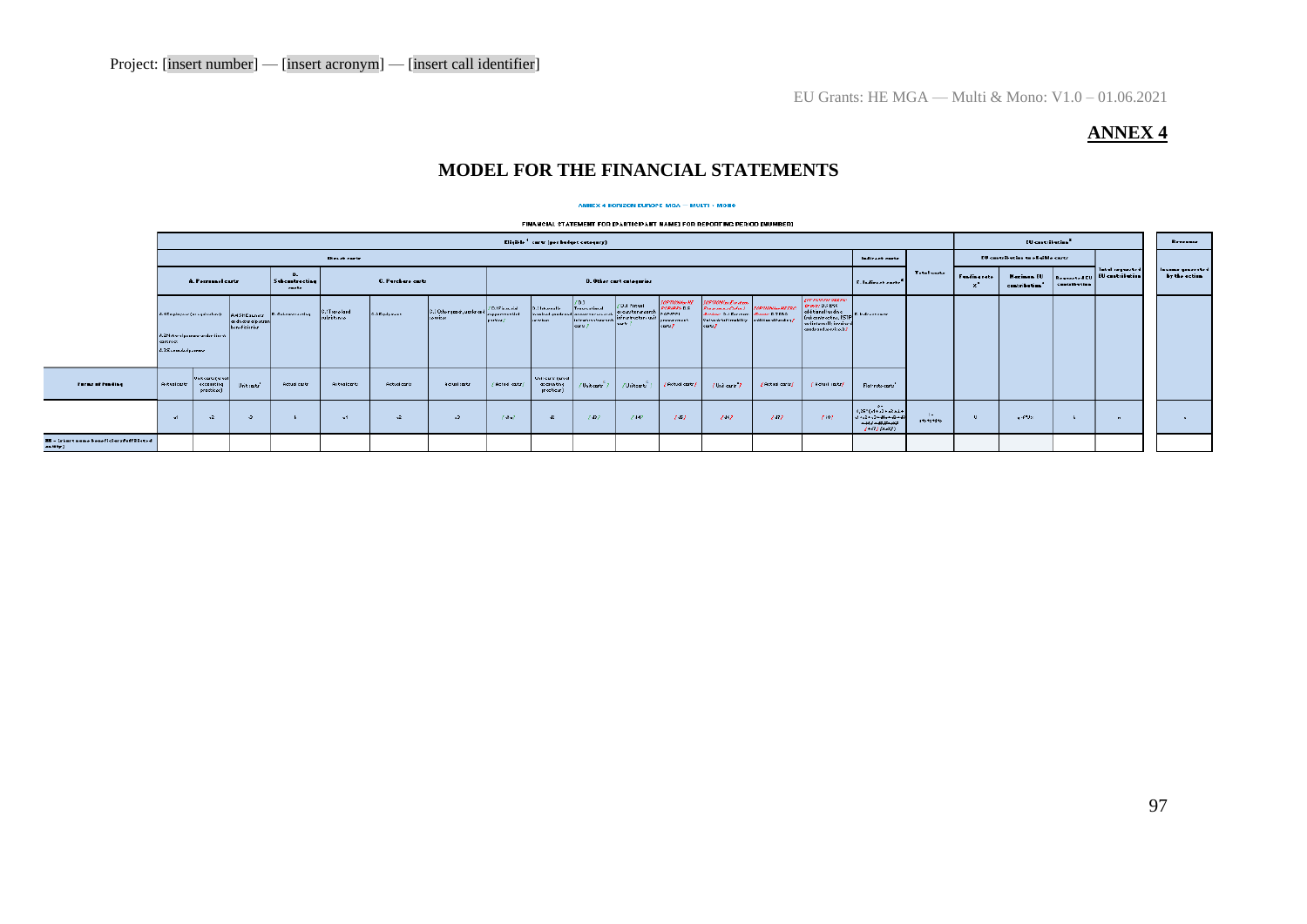EU Grants: HE MGA — Multi & Mono: V1.0 – 01.06.2021

## **ANNEX 5**

## **SPECIFIC RULES**

## **CONFIDENTIALITY AND SECURITY (**— **ARTICLE 13)**

## **Sensitive information with security recommendation**

Sensitive information with a security recommendation must comply with the additional requirements imposed by the granting authority.

Before starting the action tasks concerned, the beneficiaries must have obtained all approvals or other mandatory documents needed for implementing the task. The documents must be kept on file and be submitted upon request by the coordinator to the granting authority. If they are not in English, they must be submitted together with an English summary.

For requirements restricting disclosure or dissemination, the information must be handled in accordance with the recommendation and may be disclosed or disseminated only after written approval from the granting authority.

### **EU classified information**

If EU classified information is used or generated by the action, it must be treated in accordance with the security classification guide (SCG) and security aspect letter (SAL) set out in Annex 1 and Decision 2015/444<sup>58</sup> and its implementing rules — until it is declassified.

Deliverables which contain EU classified information must be submitted according to special procedures agreed with the granting authority.

Action tasks involving EU classified information may be subcontracted only with prior explicit written approval from the granting authority and only to entities established in an EU Member State or in a non-EU country with a security of information agreement with the EU (or an administrative arrangement with the Commission).

EU classified information may not be disclosed to any third party (including participants involved in the action implementation) without prior explicit written approval from the granting authority.

## **ETHICS (**— **ARTICLE 14)**

## **Ethics and research integrity**

1

The beneficiaries must carry out the action in compliance with:

<sup>58</sup> Commission Decision 2015/444/EC, Euratom of 13 March 2015 on the security rules for protecting EU classified information (OJ L 72, 17.3.2015, p. 53).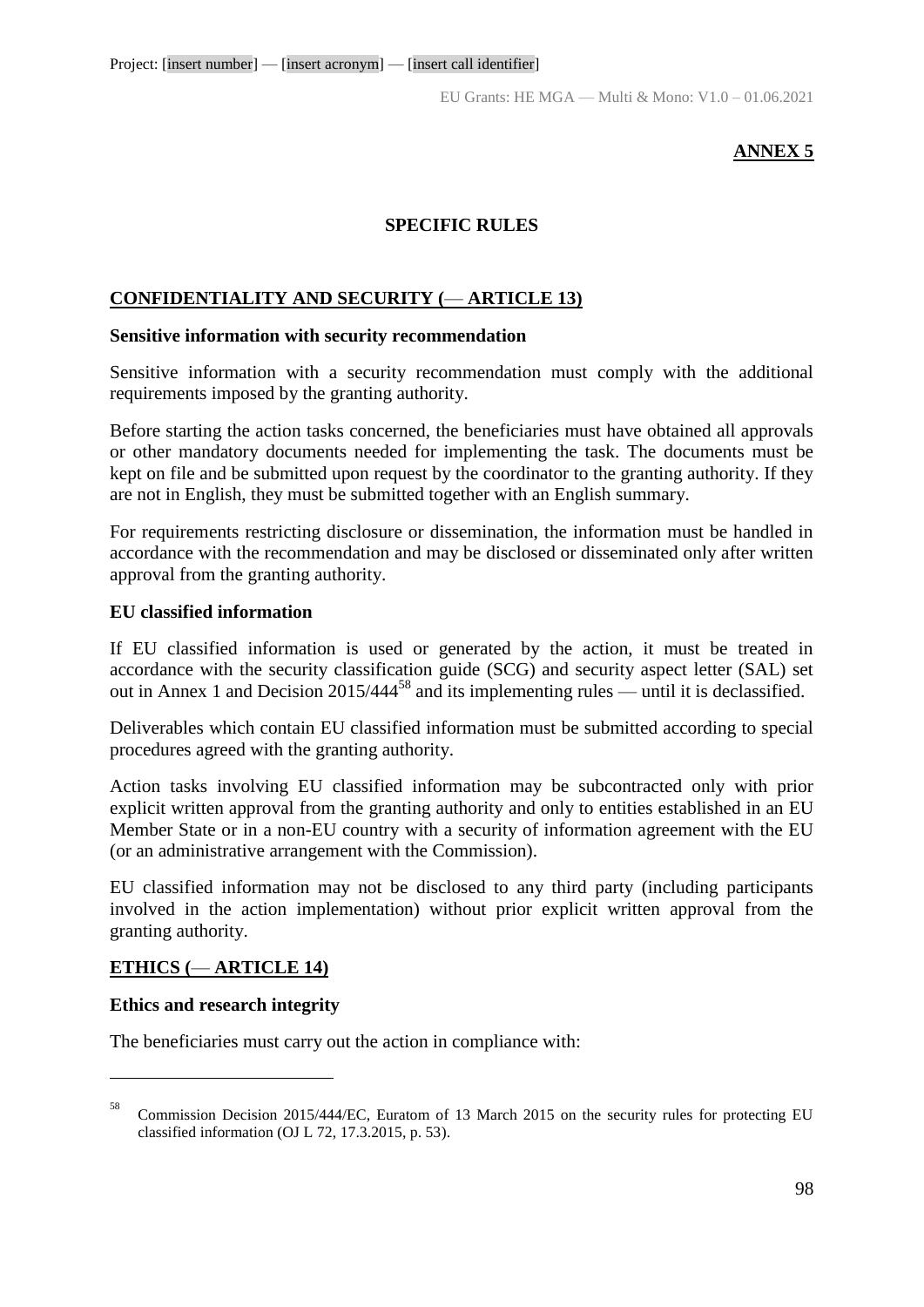- ethical principles (including the highest standards of research integrity)

and

- applicable EU, international and national law, including the EU Charter of Fundamental Rights and the European Convention for the Protection of Human Rights and Fundamental Freedoms and its Supplementary Protocols.

No funding can be granted, within or outside the EU, for activities that are prohibited in all Member States. No funding can be granted in a Member State for an activity which is forbidden in that Member State.

The beneficiaries must pay particular attention to the principle of proportionality, the right to privacy, the right to the protection of personal data, the right to the physical and mental integrity of persons, the right to non-discrimination, the need to ensure protection of the environment and high levels of human health protection.

The beneficiaries must ensure that the activities under the action have an exclusive focus on civil applications.

The beneficiaries must ensure that the activities under the action do not:

- aim at human cloning for reproductive purposes
- intend to modify the genetic heritage of human beings which could make such modifications heritable (with the exception of research relating to cancer treatment of the gonads, which may be financed)
- intend to create human embryos solely for the purpose of research or for the purpose of stem cell procurement, including by means of somatic cell nuclear transfer, or
- lead to the destruction of human embryos (for example, for obtaining stem cells).

Activities involving research on human embryos or human embryonic stem cells may be carried out only if:

- they are set out in Annex 1 or

<u>.</u>

- the coordinator has obtained explicit approval (in writing) from the granting authority.

In addition, the beneficiaries must respect the fundamental principle of research integrity as set out in the European Code of Conduct for Research Integrity<sup>59</sup>.

This implies compliance with the following principles:

- reliability in ensuring the quality of research reflected in the design, the methodology, the analysis and the use of resources

<sup>59</sup> European Code of Conduct for Research Integrity of ALLEA (All European Academies).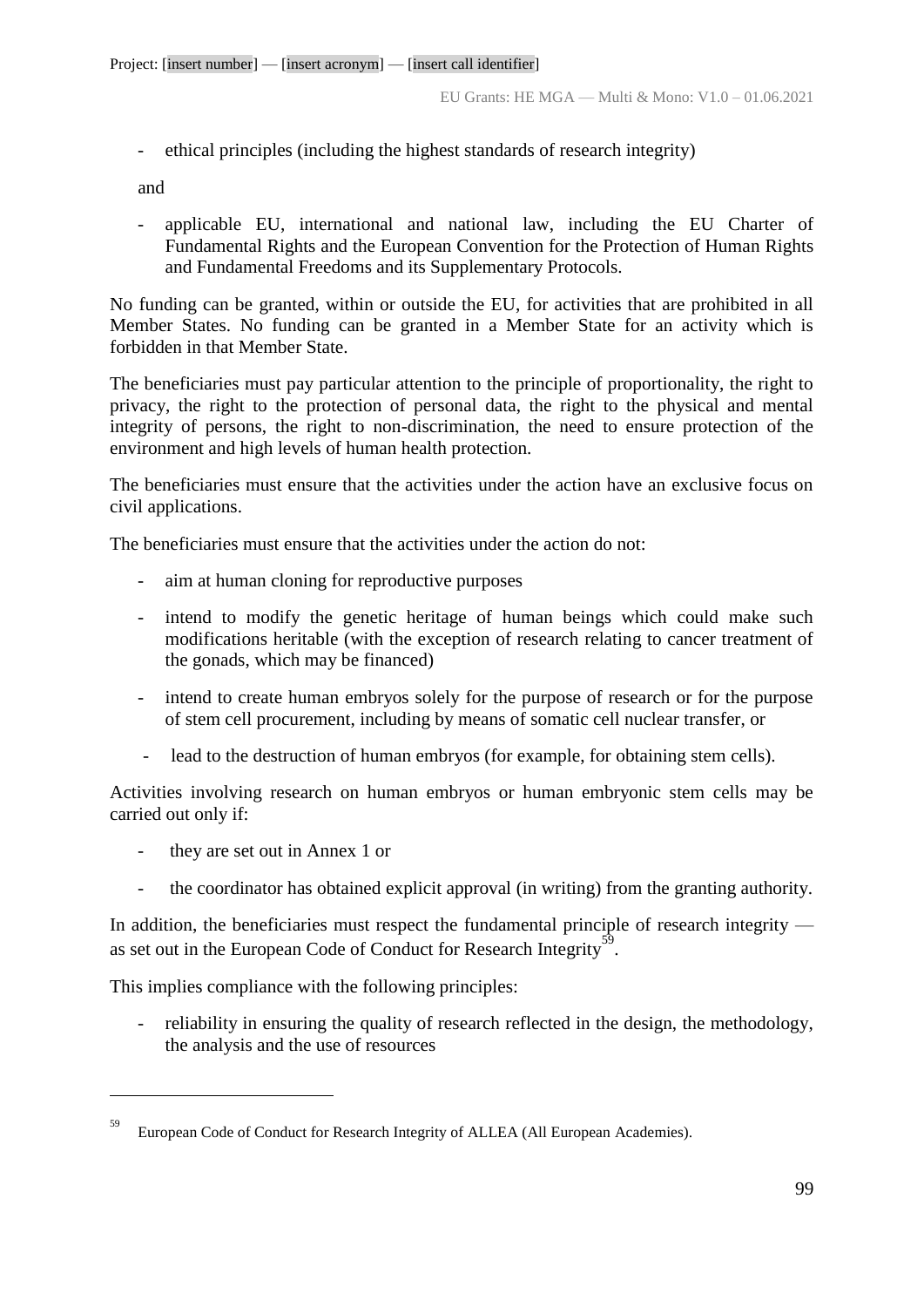- honesty in developing, undertaking, reviewing, reporting and communicating research in a transparent, fair and unbiased way
- respect for colleagues, research participants, society, ecosystems, cultural heritage and the environment
- accountability for the research from idea to publication, for its management and organisation, for training, supervision and mentoring, and for its wider impacts

and means that beneficiaries must ensure that persons carrying out research tasks follow the good research practices including ensuring, where possible, openness, reproducibility and traceability and refrain from the research integrity violations described in the Code.

Activities raising ethical issues must comply with the additional requirements formulated by the ethics panels (including after checks, reviews or audits; see Article 25).

Before starting an action task raising ethical issues, the beneficiaries must have obtained all approvals or other mandatory documents needed for implementing the task, notably from any (national or local) ethics committee or other bodies such as data protection authorities.

The documents must be kept on file and be submitted upon request by the coordinator to the granting authority. If they are not in English, they must be submitted together with an English summary, which shows that the documents cover the action tasks in question and includes the conclusions of the committee or authority concerned (if any).

## **VALUES (**— **ARTICLE 14)**

## **Gender mainstreaming**

The beneficiaries must take all measures to promote equal opportunities between men and women in the implementation of the action and, where applicable, in line with the gender equality plan. They must aim, to the extent possible, for a gender balance at all levels of personnel assigned to the action, including at supervisory and managerial level.

## **INTELLECTUAL PROPERTY RIGHTS (IPR)** — **BACKGROUND AND RESULTS** — **ACCESS RIGHTS AND RIGHTS OF USE (**— **ARTICLE 16)**

## **Definitions**

Access rights — Rights to use results or background.

- Dissemination The public disclosure of the results by appropriate means, other than resulting from protecting or exploiting the results, including by scientific publications in any medium.
- Exploit(ation) The use of results in further research and innovation activities other than those covered by the action concerned, including among other things, commercial exploitation such as developing, creating, manufacturing and marketing a product or process, creating and providing a service, or in standardisation activities.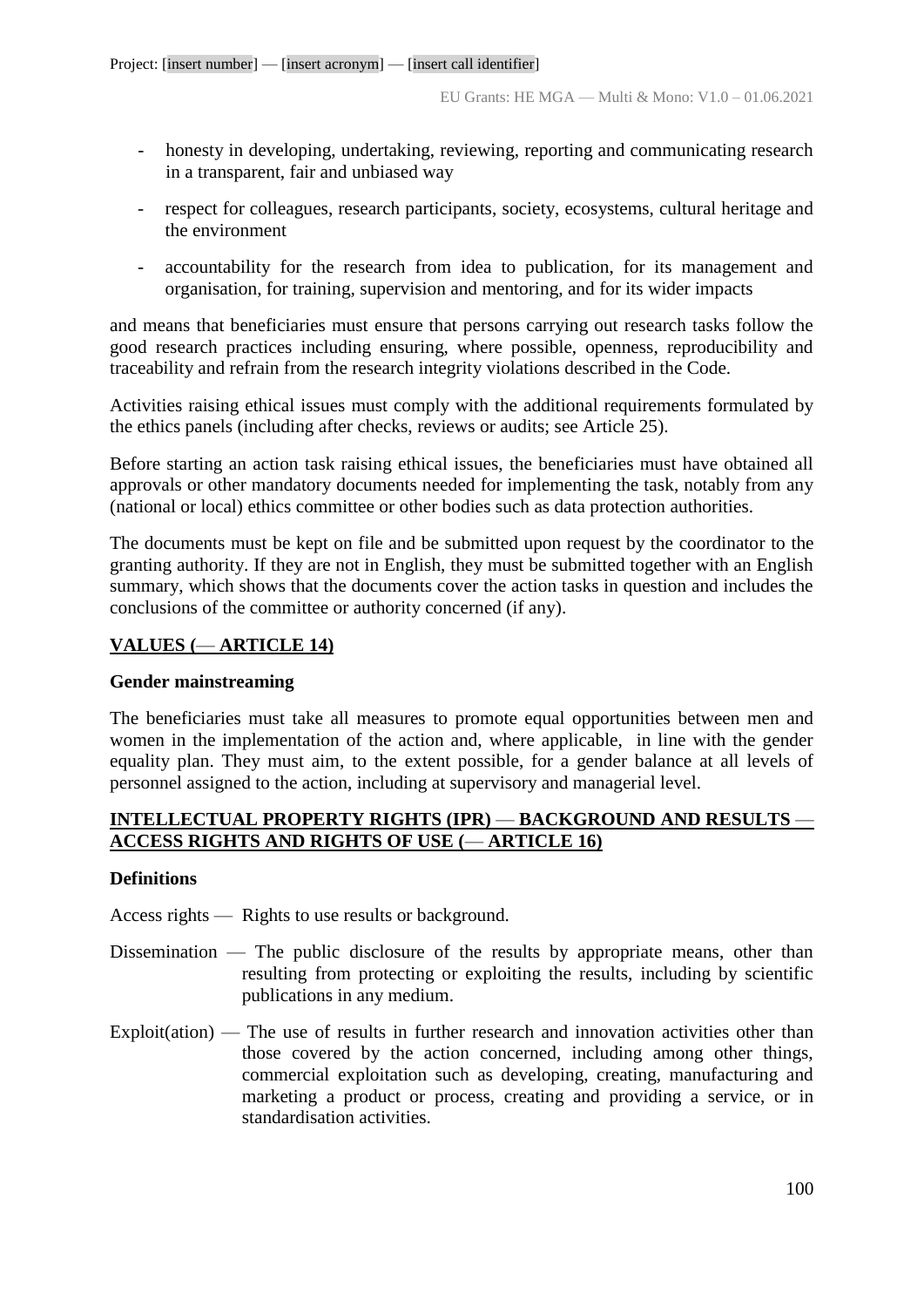- Fair and reasonable conditions Appropriate conditions, including possible financial terms or royalty-free conditions, taking into account the specific circumstances of the request for access, for example the actual or potential value of the results or background to which access is requested and/or the scope, duration or other characteristics of the exploitation envisaged.
- FAIR principles 'findability', 'accessibility', 'interoperability' and 'reusability'.
- Open access Online access to research outputs provided free of charge to the end-user.
- Open science An approach to the scientific process based on open cooperative work, tools and diffusing knowledge.
- Research data management The process within the research lifecycle that includes the organisation, storage, preservation, security, quality assurance, allocation of persistent identifiers (PIDs) and rules and procedures for sharing of data including licensing.
- Research outputs Results to which access can be given in the form of scientific publications, data or other engineered results and processes such as software, algorithms, protocols, models, workflows and electronic notebooks.

### **Scope of the obligations**

For this section, references to 'beneficiary' or 'beneficiaries' do not include affiliated entities (if any).

## **Agreement on background**

The beneficiaries must identify in a written agreement the background as needed for implementing the action or for exploiting its results.

Where the call conditions restrict control due to strategic interests reasons, background that is subject to control or other restrictions by a country (or entity from a country) which is not one of the eligible countries or target countries set out in the call conditions and that impact the exploitation of the results (i.e. would make the exploitation of the results subject to control or restrictions) must not be used and must be explicitly excluded from it in the agreement on background — unless otherwise agreed with the granting authority.

## **Ownership of results**

Results are owned by the beneficiaries that generate them.

However, two or more beneficiaries own results jointly if:

- they have jointly generated them and
- it is not possible to:
	- establish the respective contribution of each beneficiary, or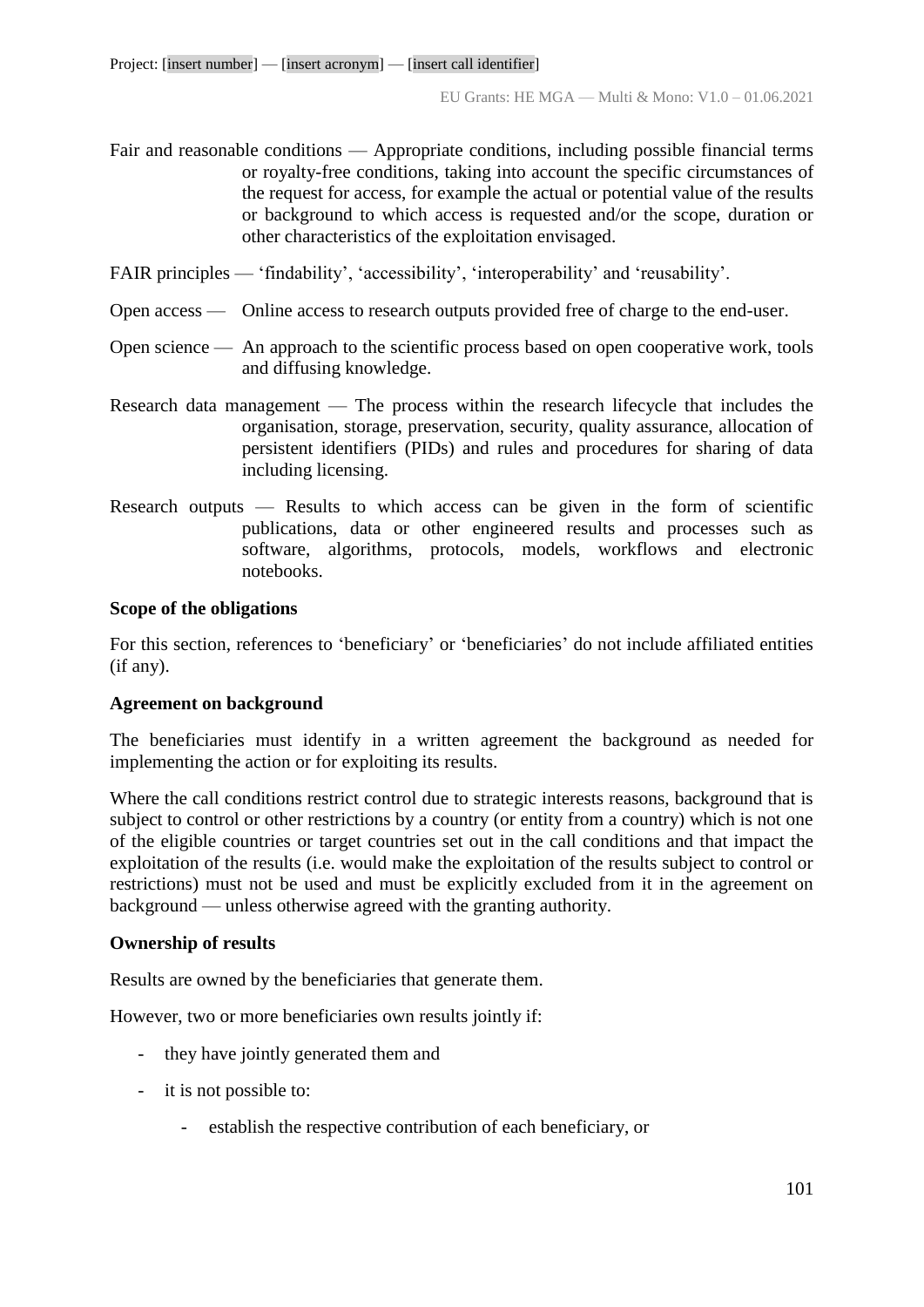- separate them for the purpose of applying for, obtaining or maintaining their protection.

The joint owners must agree — in writing — on the allocation and terms of exercise of their joint ownership ('**joint ownership agreement**'), to ensure compliance with their obligations under this Agreement.

Unless otherwise agreed in the joint ownership agreement or consortium agreement, each joint owner may grant non-exclusive licences to third parties to exploit the jointly-owned results (without any right to sub-license), if the other joint owners are given:

- at least 45 days advance notice and
- fair and reasonable compensation.

The joint owners may agree — in writing — to apply another regime than joint ownership.

If third parties (including employees and other personnel) may claim rights to the results, the beneficiary concerned must ensure that those rights can be exercised in a manner compatible with its obligations under the Agreement.

The beneficiaries must indicate the owner(s) of the results (results ownership list) in the final periodic report.

## **Protection of results**

Beneficiaries which have received funding under the grant must adequately protect their results — for an appropriate period and with appropriate territorial coverage — if protection is possible and justified, taking into account all relevant considerations, including the prospects for commercial exploitation, the legitimate interests of the other beneficiaries and any other legitimate interests.

## **Exploitation of results**

Beneficiaries which have received funding under the grant must — up to four years after the end of the action (see Data Sheet, Point  $1$ ) — use their best efforts to exploit their results directly or to have them exploited indirectly by another entity, in particular through transfer or licensing.

If, despite a beneficiary's best efforts, the results are not exploited within one year after the end of the action, the beneficiaries must (unless otherwise agreed in writing with the granting authority) use the Horizon Results Platform to find interested parties to exploit the results.

If results are incorporated in a standard, the beneficiaries must (unless otherwise agreed with the granting authority or unless it is impossible) ask the standardisation body to include the funding statement (see Article 17) in (information related to) the standard.

## *Additional exploitation obligations*

Where the call conditions impose additional exploitation obligations (including obligations linked to the restriction of participation or control due to strategic assets, interests, autonomy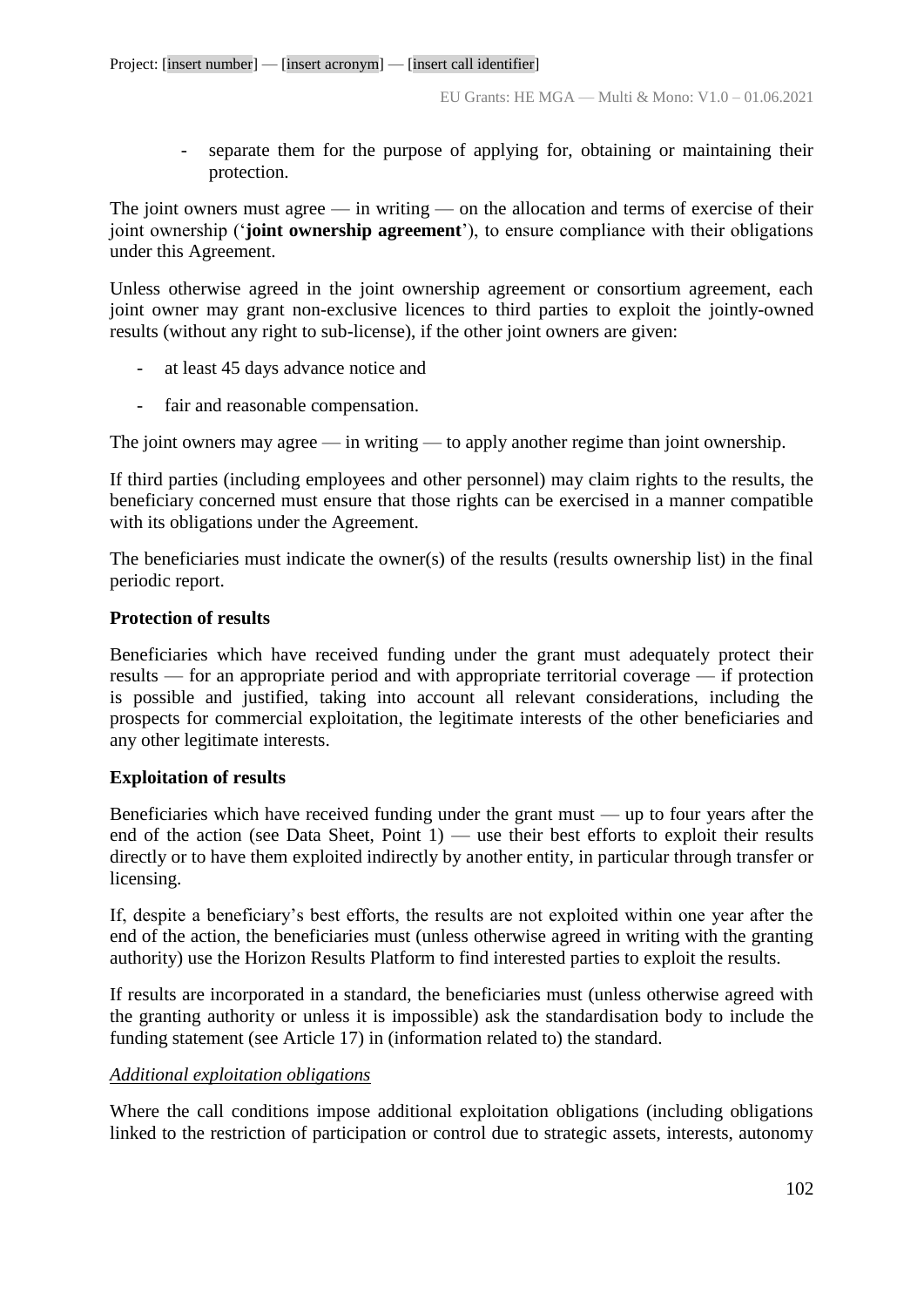or security reasons), the beneficiaries must comply with them — up to four years after the end of the action (see Data Sheet, Point 1).

Where the call conditions impose additional exploitation obligations in case of a public emergency, the beneficiaries must (if requested by the granting authority) grant for a limited period of time specified in the request, non-exclusive licences — under fair and reasonable conditions — to their results to legal entities that need the results to address the public emergency and commit to rapidly and broadly exploit the resulting products and services at fair and reasonable conditions. This provision applies up to four years after the end of the action (see Data Sheet, Point 1).

## *Additional information obligation relating to standards*

Where the call conditions impose additional information obligations relating to possible standardisation, the beneficiaries must — up to four years after the end of the action (see Data Sheet, Point  $1$ ) — inform the granting authority, if the results could reasonably be expected to contribute to European or international standards.

## **Transfer and licensing of results**

## *Transfer of ownership*

The beneficiaries may transfer ownership of their results, provided this does not affect compliance with their obligations under the Agreement.

The beneficiaries must ensure that their obligations under the Agreement regarding their results are passed on to the new owner and that this new owner has the obligation to pass them on in any subsequent transfer.

Moreover, they must inform the other beneficiaries with access rights of the transfer at least 45 days in advance (or less if agreed in writing), unless agreed otherwise in writing for specifically identified third parties including affiliated entities or unless impossible under the applicable law. This notification must include sufficient information on the new owner to enable the beneficiaries concerned to assess the effects on their access rights. The beneficiaries may object within 30 days of receiving notification (or less if agreed in writing), if they can show that the transfer would adversely affect their access rights. In this case, the transfer may not take place until agreement has been reached between the beneficiaries concerned.

## *Granting licences*

The beneficiaries may grant licences to their results (or otherwise give the right to exploit them), including on an exclusive basis, provided this does not affect compliance with their obligations.

Exclusive licences for results may be granted only if all the other beneficiaries concerned have waived their access rights.

## *Granting authority right to object to transfers or licensing* — *Horizon Europe actions*

Where the call conditions in Horizon Europe actions provide for the right to object to transfers or licensing, the granting authority may  $\overline{\phantom{a}}$  up to four years after the end of the action (see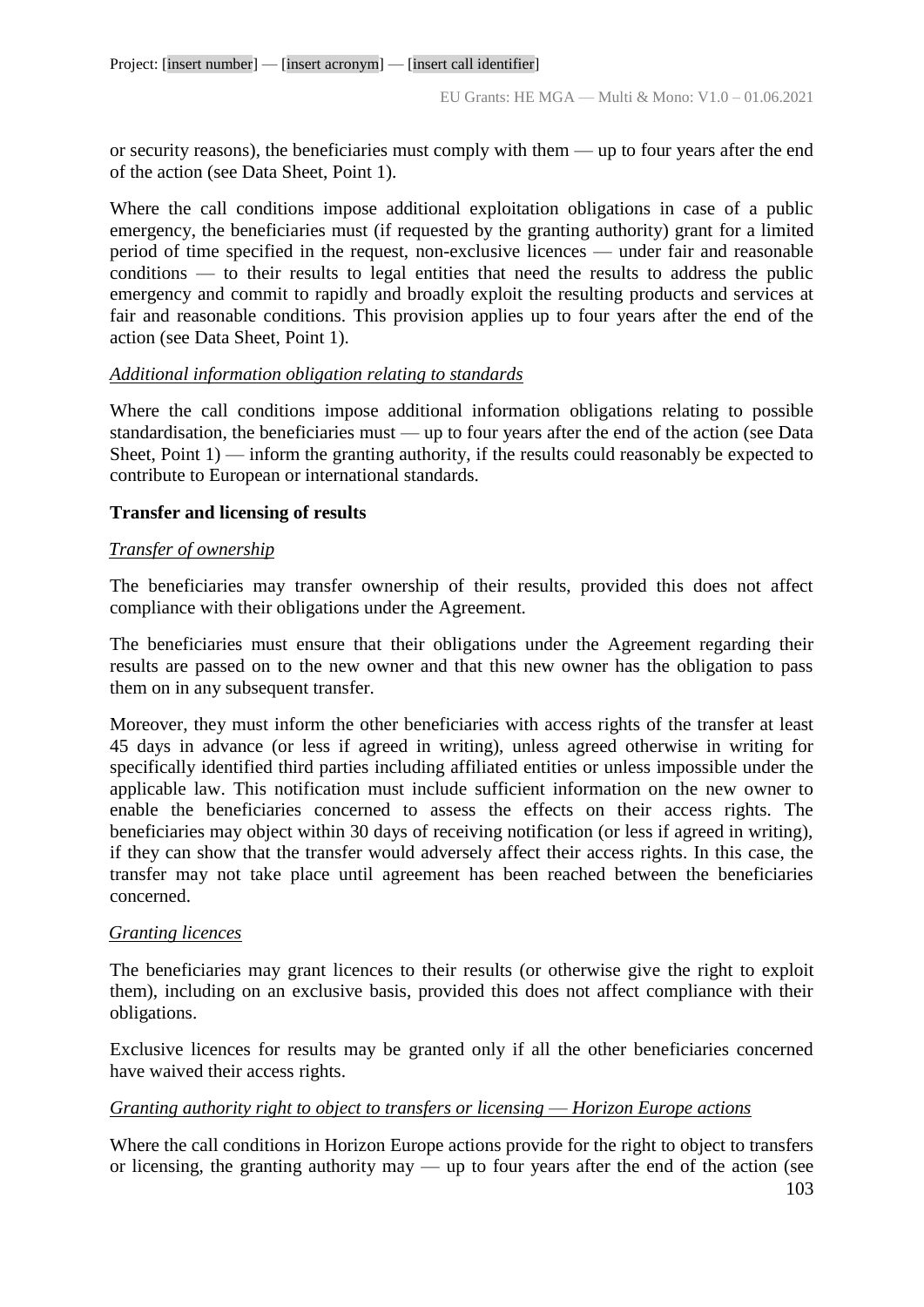Data Sheet, Point 1) — object to a transfer of ownership or the exclusive licensing of results, if:

- the beneficiaries which generated the results have received funding under the grant
- it is to a legal entity established in a non-EU country not associated with Horizon Europe, and
- the granting authority considers that the transfer or licence is not in line with EU interests.

Beneficiaries that intend to transfer ownership or grant an exclusive licence must formally notify the granting authority before the intended transfer or licensing takes place and:

- identify the specific results concerned
- describe in detail the new owner or licensee and the planned or potential exploitation of the results, and
- include a reasoned assessment of the likely impact of the transfer or licence on EU interests, in particular regarding competitiveness as well as consistency with ethical principles and security considerations.

The granting authority may request additional information.

If the granting authority decides to object to a transfer or exclusive licence, it must formally notify the beneficiary concerned within 60 days of receiving notification (or any additional information it has requested).

No transfer or licensing may take place in the following cases:

- pending the granting authority decision, within the period set out above
- if the granting authority objects
- until the conditions are complied with, if the granting authority objection comes with conditions.

A beneficiary may formally notify a request to waive the right to object regarding intended transfers or grants to a specifically identified third party, if measures safeguarding EU interests are in place. If the granting authority agrees, it will formally notify the beneficiary concerned within 60 days of receiving notification (or any additional information requested).

### *Granting authority right to object to transfers or licensing — Euratom actions*

Where the call conditions in Euratom actions provide for the right to object to transfers or licensing, the granting authority may — up to four years after the end of the action (see Data Sheet, Point  $1$ ) — object to a transfer of ownership or the exclusive or non-exclusive licensing of results, if:

- the beneficiaries which generated the results have received funding under the grant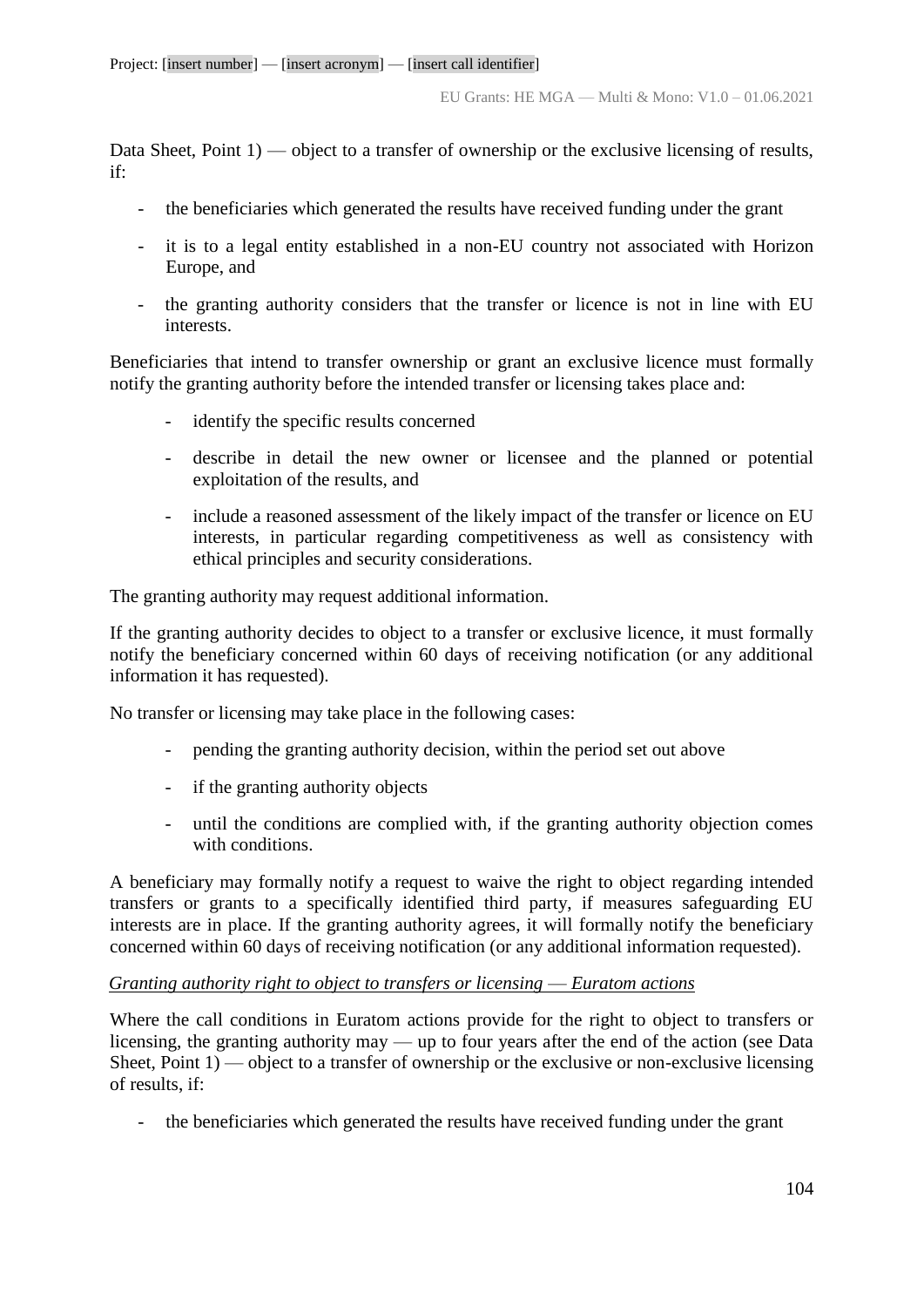- it is to a legal entity established in a non-EU country not associated to the Euratom Research and Training Programme 2021-2025 and
- the granting authority considers that the transfer or licence is not in line with the EU interests.

Beneficiaries that intend to transfer ownership or grant a licence must formally notify the granting authority before the intended transfer or licensing takes place and:

- identify the specific results concerned
- describe in detail the results, the new owner or licensee and the planned or potential exploitation of the results, and
- include a reasoned assessment of the likely impact of the transfer or licence on EU interests, in particular regarding competitiveness as well as consistency with ethical principles and security considerations (including the defence interests of the EU Member States under Article 24 of the Euratom Treaty).

The granting authority may request additional information.

If the granting authority decides to object to a transfer or licence, it will formally notify the beneficiary concerned within 60 days of receiving notification (or any additional information requested).

No transfer or licensing may take place in the following cases:

- pending the granting authority decision, within the period set out above
- if the granting authority objects
- until the conditions are complied with, if the granting authority objection comes with conditions.

A beneficiary may formally notify a request to waive the right to object regarding intended transfers or grants to a specifically identified third party, if measures safeguarding EU interests are in place. If the granting authority agrees, it will formally notify the beneficiary concerned within 60 days of receiving notification (or any additional information requested).

## *Limitations to transfers and licensing due to strategic assets, interests, autonomy or security reasons of the EU and its Member States*

Where the call conditions restrict participation or control due to strategic assets, interests, autonomy or security reasons, the beneficiaries may not transfer ownership of their results or grant licences to third parties which are established in countries which are not eligible countries or target countries set out in the call conditions (or, if applicable, are controlled by such countries or entities from such countries) — unless they have requested and received prior approval by the granting authority.

The request must:

- identify the specific results concerned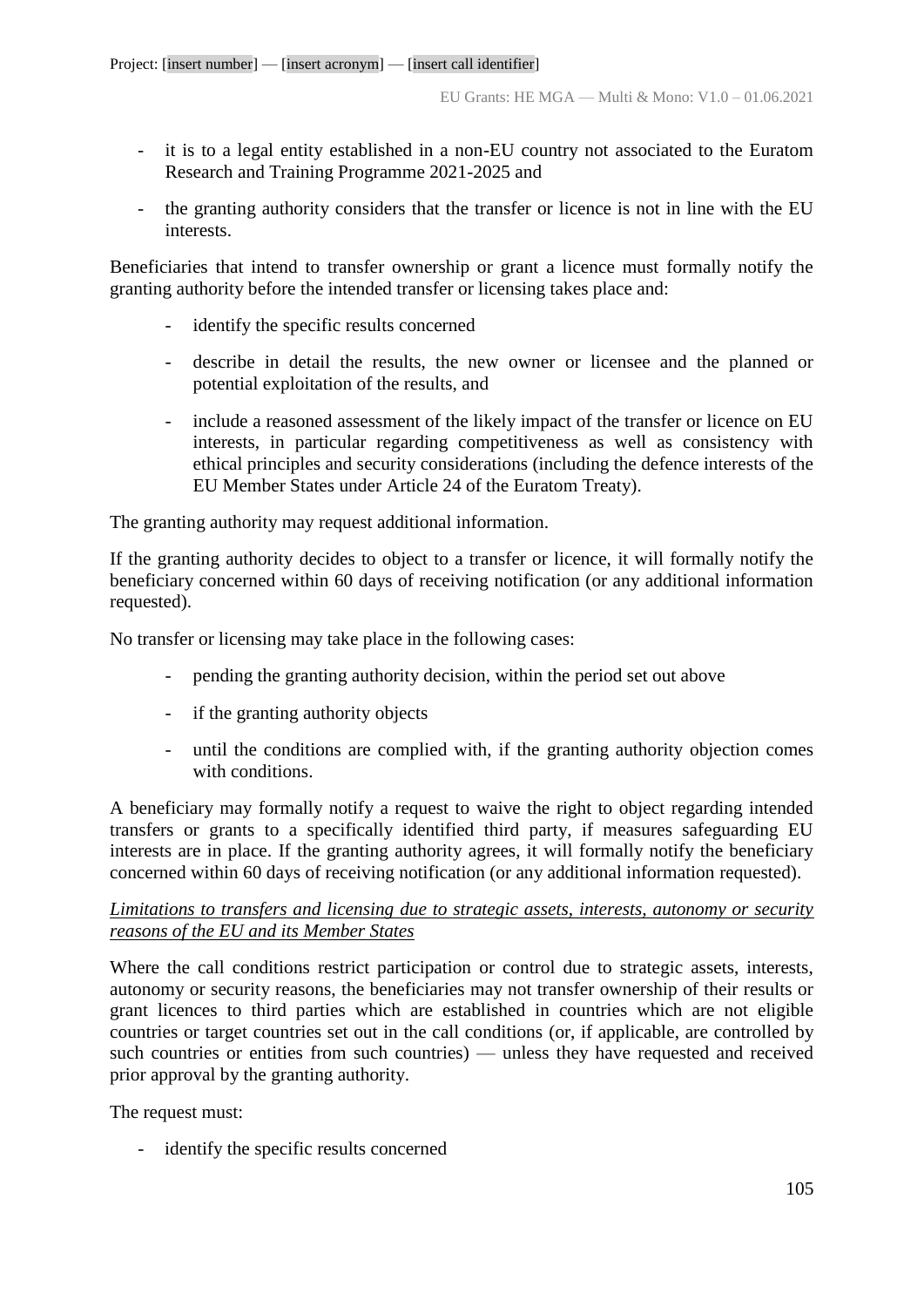- describe in detail the new owner and the planned or potential exploitation of the results, and
- include a reasoned assessment of the likely impact of the transfer or license on the strategic assets, interests, autonomy or security of the EU and its Member States.

The granting authority may request additional information.

### **Access rights to results and background**

### *Exercise of access rights — Waiving of access rights — No sub-licensing*

Requests to exercise access rights and the waiver of access rights must be in writing.

Unless agreed otherwise in writing with the beneficiary granting access, access rights do not include the right to sub-license.

If a beneficiary is no longer involved in the action, this does not affect its obligations to grant access.

If a beneficiary defaults on its obligations, the beneficiaries may agree that that beneficiary no longer has access rights.

### *Access rights for implementing the action*

The beneficiaries must grant each other access — on a royalty-free basis — to background needed to implement their own tasks under the action, unless the beneficiary that holds the background has — before acceding to the Agreement —:

- informed the other beneficiaries that access to its background is subject to restrictions, or
- agreed with the other beneficiaries that access would not be on a royalty-free basis.

The beneficiaries must grant each other access — on a royalty-free basis — to results needed for implementing their own tasks under the action.

### *Access rights for exploiting the results*

The beneficiaries must grant each other access — under fair and reasonable conditions — to results needed for exploiting their results.

The beneficiaries must grant each other access — under fair and reasonable conditions — to background needed for exploiting their results, unless the beneficiary that holds the background has — before acceding to the Agreement — informed the other beneficiaries that access to its background is subject to restrictions.

Requests for access must be made — unless agreed otherwise in writing — up to one year after the end of the action (see Data Sheet, Point 1).

### *Access rights for entities under the same control*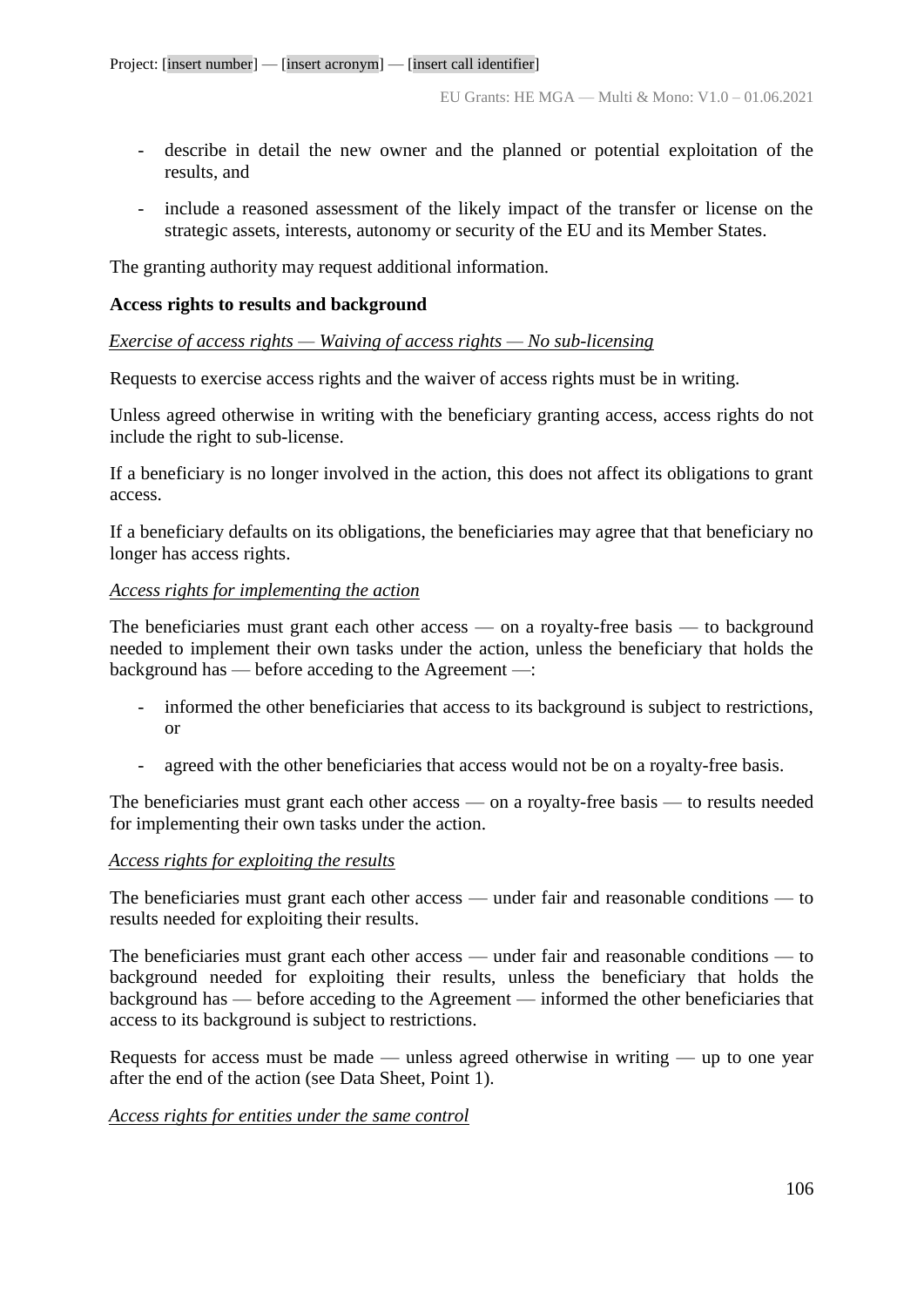Unless agreed otherwise in writing by the beneficiaries, access to results and, subject to the restrictions referred to above (if any), background must also be granted — under fair and reasonable conditions — to entities that:

- are established in an EU Member State or Horizon Europe associated country
- are under the direct or indirect control of another beneficiary, or under the same direct or indirect control as that beneficiary, or directly or indirectly controlling that beneficiary and
- need the access to exploit the results of that beneficiary.

Unless agreed otherwise in writing, such requests for access must be made by the entity directly to the beneficiary concerned.

Requests for access must be made — unless agreed otherwise in writing — up to one year after the end of the action (see Data Sheet, Point 1).

## *Access rights for the granting authority, EU institutions, bodies, offices or agencies and national authorities to results for policy purposes* — *Horizon Europe actions*

In Horizon Europe actions, the beneficiaries which have received funding under the grant must grant access to their results — on a royalty-free basis — to the granting authority, EU institutions, bodies, offices or agencies for developing, implementing and monitoring EU policies or programmes. Such access rights do not extend to beneficiaries' background.

Such access rights are limited to non-commercial and non-competitive use.

For actions under the cluster 'Civil Security for Society', such access rights also extend to national authorities of EU Member States for developing, implementing and monitoring their policies or programmes in this area. In this case, access is subject to a bilateral agreement to define specific conditions ensuring that:

- **-** the access rights will be used only for the intended purpose and
- **-** appropriate confidentiality obligations are in place.

Moreover, the requesting national authority or EU institution, body, office or agency (including the granting authority) must inform all other national authorities of such a request.

## *Access rights for the granting authority, Euratom institutions, funding bodies or the Joint Undertaking Fusion for Energy* — *Euratom actions*

In Euratom actions, the beneficiaries which have received funding under the grant must grant access to their results — on a royalty-free basis — to the granting authority, Euratom institutions, funding bodies or the Joint Undertaking Fusion for Energy for developing, implementing and monitoring Euratom policies and programmes or for compliance with obligations assumed through international cooperation with non-EU countries and international organisations.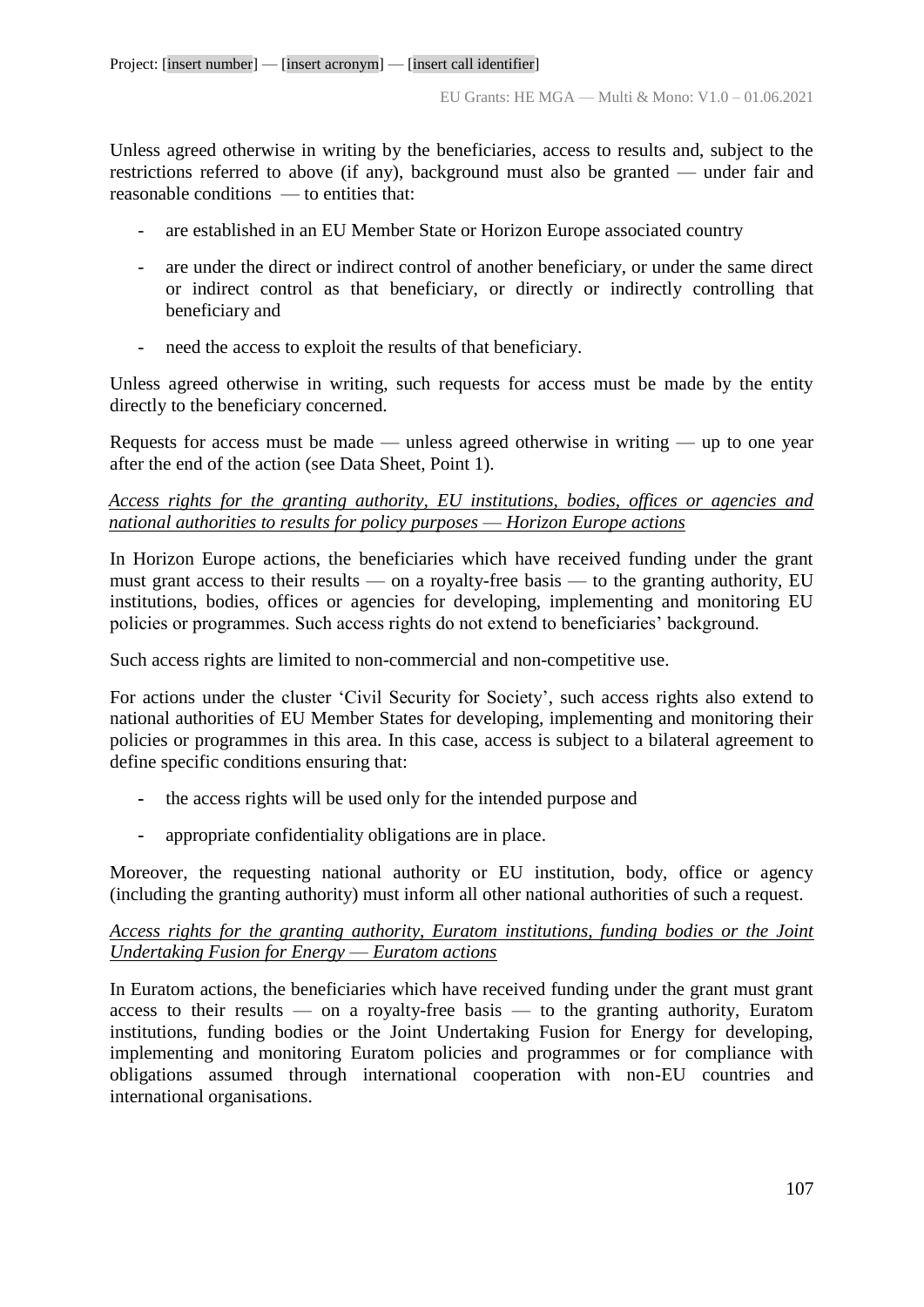Such access rights include the right to authorise third parties to use the results in public procurement and the right to sub-license and are limited to non-commercial and noncompetitive use.

## *Additional access rights*

Where the call conditions impose additional access rights, the beneficiaries must comply with them.

## **COMMUNICATION, DISSEMINATION, OPEN SCIENCE AND VISIBILITY (**— **ARTICLE 17)**

## **Dissemination**

## *Dissemination of results*

The beneficiaries must disseminate their results as soon as feasible, in a publicly available format, subject to any restrictions due to the protection of intellectual property, security rules or legitimate interests.

A beneficiary that intends to disseminate its results must give at least 15 days advance notice to the other beneficiaries (unless agreed otherwise), together with sufficient information on the results it will disseminate.

Any other beneficiary may object within (unless agreed otherwise) 15 days of receiving notification, if it can show that its legitimate interests in relation to the results or background would be significantly harmed. In such cases, the results may not be disseminated unless appropriate steps are taken to safeguard those interests.

## *Additional dissemination obligations*

Where the call conditions impose additional dissemination obligations, the beneficiaries must also comply with those.

## **Open Science**

## *Open science: open access to scientific publications*

The beneficiaries must ensure open access to peer-reviewed scientific publications relating to their results. In particular, they must ensure that:

- at the latest at the time of publication, a machine-readable electronic copy of the published version or the final peer-reviewed manuscript accepted for publication, is deposited in a trusted repository for scientific publications
- immediate open access is provided to the deposited publication via the repository, under the latest available version of the Creative Commons Attribution International Public Licence (CC BY) or a licence with equivalent rights; for monographs and other long-text formats, the licence may exclude commercial uses and derivative works (e.g. CC BY-NC, CC BY-ND) and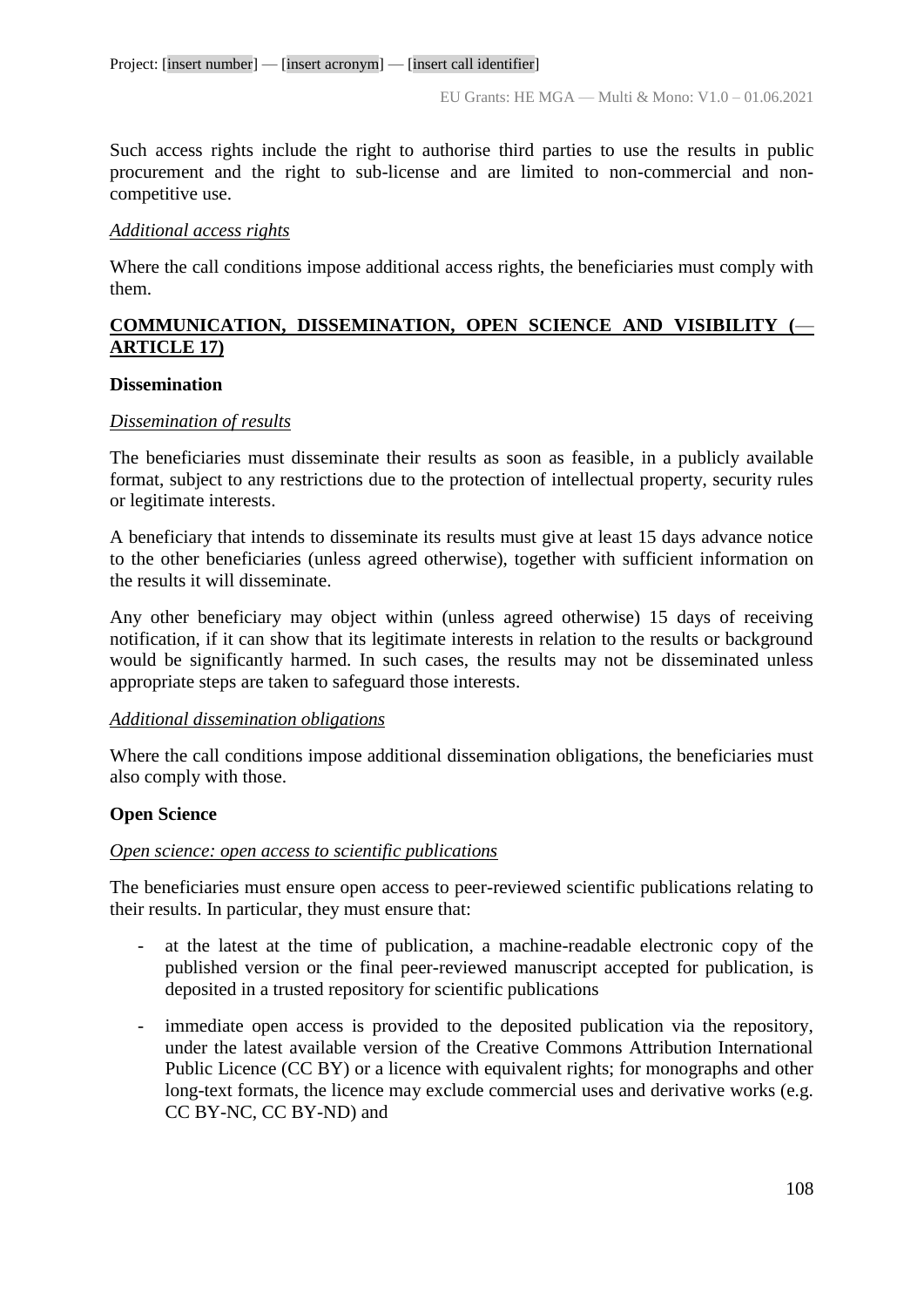- information is given via the repository about any research output or any other tools and instruments needed to validate the conclusions of the scientific publication.

Beneficiaries (or authors) must retain sufficient intellectual property rights to comply with the open access requirements.

Metadata of deposited publications must be open under a Creative Common Public Domain Dedication (CC 0) or equivalent, in line with the FAIR principles (in particular machineactionable) and provide information at least about the following: publication (author(s), title, date of publication, publication venue); Horizon Europe or Euratom funding; grant project name, acronym and number; licensing terms; persistent identifiers for the publication, the authors involved in the action and, if possible, for their organisations and the grant. Where applicable, the metadata must include persistent identifiers for any research output or any other tools and instruments needed to validate the conclusions of the publication.

Only publication fees in full open access venues for peer-reviewed scientific publications are eligible for reimbursement.

## *Open science: research data management*

The beneficiaries must manage the digital research data generated in the action ('data') responsibly, in line with the FAIR principles and by taking all of the following actions:

- establish a data management plan ('DMP') (and regularly update it)
- as soon as possible and within the deadlines set out in the DMP, deposit the data in a trusted repository; if required in the call conditions, this repository must be federated in the EOSC in compliance with EOSC requirements
- as soon as possible and within the deadlines set out in the DMP, ensure open access via the repository — to the deposited data, under the latest available version of the Creative Commons Attribution International Public License (CC BY) or Creative Commons Public Domain Dedication (CC 0) or a licence with equivalent rights, following the principle 'as open as possible as closed as necessary', unless providing open access would in particular:
	- be against the beneficiary's legitimate interests, including regarding commercial exploitation, or
	- be contrary to any other constraints, in particular the EU competitive interests or the beneficiary's obligations under this Agreement; if open access is not provided (to some or all data), this must be justified in the DMP
- provide information via the repository about any research output or any other tools and instruments needed to re-use or validate the data.

Metadata of deposited data must be open under a Creative Common Public Domain Dedication (CC 0) or equivalent (to the extent legitimate interests or constraints are safeguarded), in line with the FAIR principles (in particular machine-actionable) and provide information at least about the following: datasets (description, date of deposit, author(s), venue and embargo); Horizon Europe or Euratom funding; grant project name, acronym and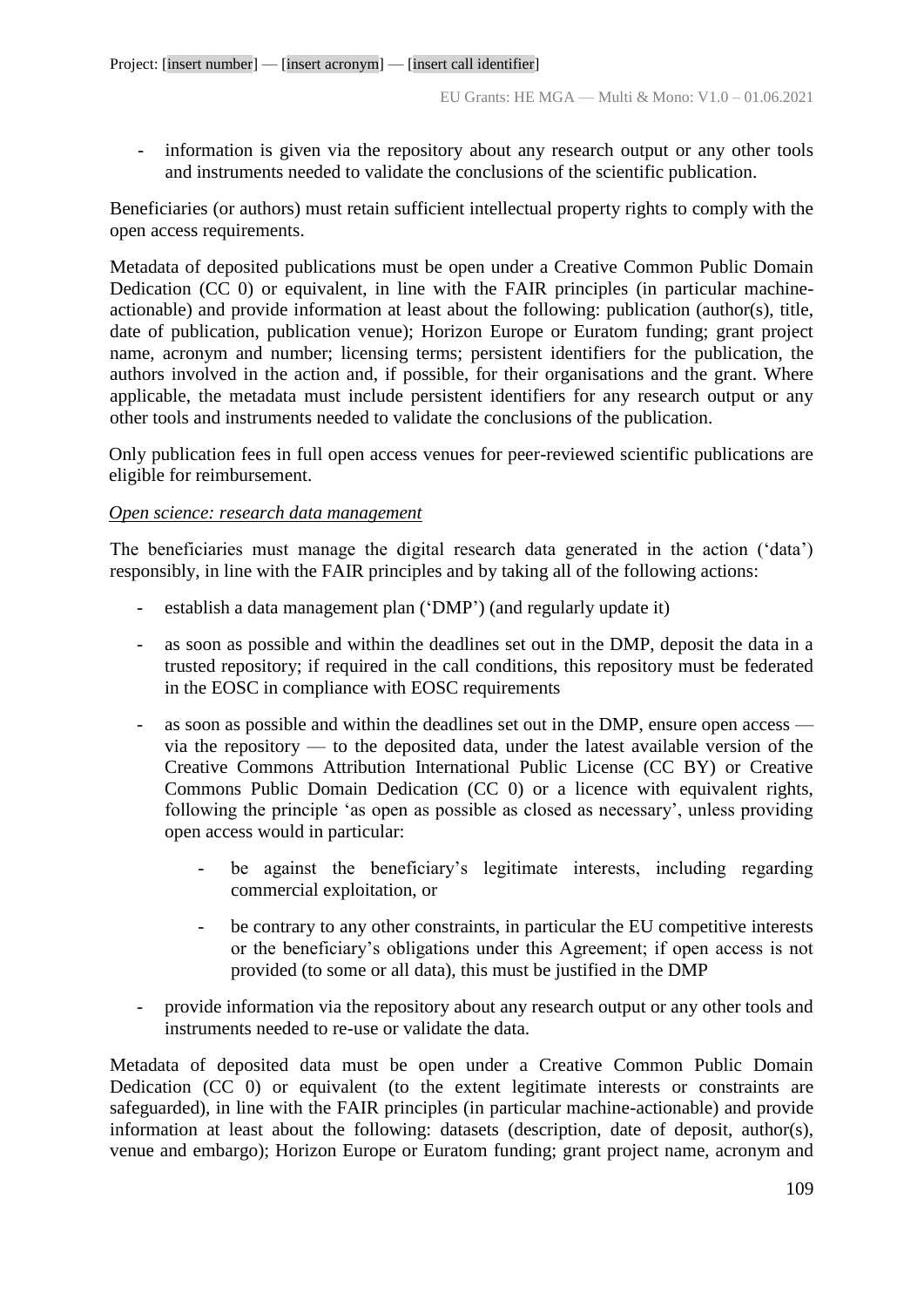number; licensing terms; persistent identifiers for the dataset, the authors involved in the action, and, if possible, for their organisations and the grant. Where applicable, the metadata must include persistent identifiers for related publications and other research outputs.

#### *Open science: additional practices*

Where the call conditions impose additional obligations regarding open science practices, the beneficiaries must also comply with those.

Where the call conditions impose additional obligations regarding the validation of scientific publications, the beneficiaries must provide (digital or physical) access to data or other results needed for validation of the conclusions of scientific publications, to the extent that their legitimate interests or constraints are safeguarded (and unless they already provided the (open) access at publication).

Where the call conditions impose additional open science obligations in case of a public emergency, the beneficiaries must (if requested by the granting authority) immediately deposit any research output in a repository and provide open access to it under a CC BY licence, a Public Domain Dedication (CC 0) or equivalent. As an exception, if the access would be against the beneficiaries' legitimate interests, the beneficiaries must grant nonexclusive licenses — under fair and reasonable conditions — to legal entities that need the research output to address the public emergency and commit to rapidly and broadly exploit the resulting products and services at fair and reasonable conditions. This provision applies up to four years after the end of the action (see Data Sheet, Point 1).

### **Plan for the exploitation and dissemination of results including communication activities**

Unless excluded by the call conditions, the beneficiaries must provide and regularly update a plan for the exploitation and dissemination of results including communication activities.

### **SPECIFIC RULES FOR CARRYING OUT THE ACTION (**— **ARTICLE 18)**

### **Implementation in case of restrictions due to strategic assets, interests, autonomy or security of the EU and its Member States**

Where the call conditions restrict participation or control due to strategic assets, interests, autonomy or security, the beneficiaries must ensure that none of the entities that participate as affiliated entities, associated partners, subcontractors or recipients of financial support to third parties are established in countries which are not eligible countries or target countries set out in the call conditions (or, if applicable, are controlled by such countries or entities from such countries) — unless otherwise agreed with the granting authority.

The beneficiaries must moreover ensure that any cooperation with entities established in countries which are not eligible countries or target countries set out in the call conditions (or, if applicable, are controlled by such countries or entities from such countries) does not affect the strategic assets, interests, autonomy or security of the EU and its Member States.

#### **Recruitment and working conditions for researchers**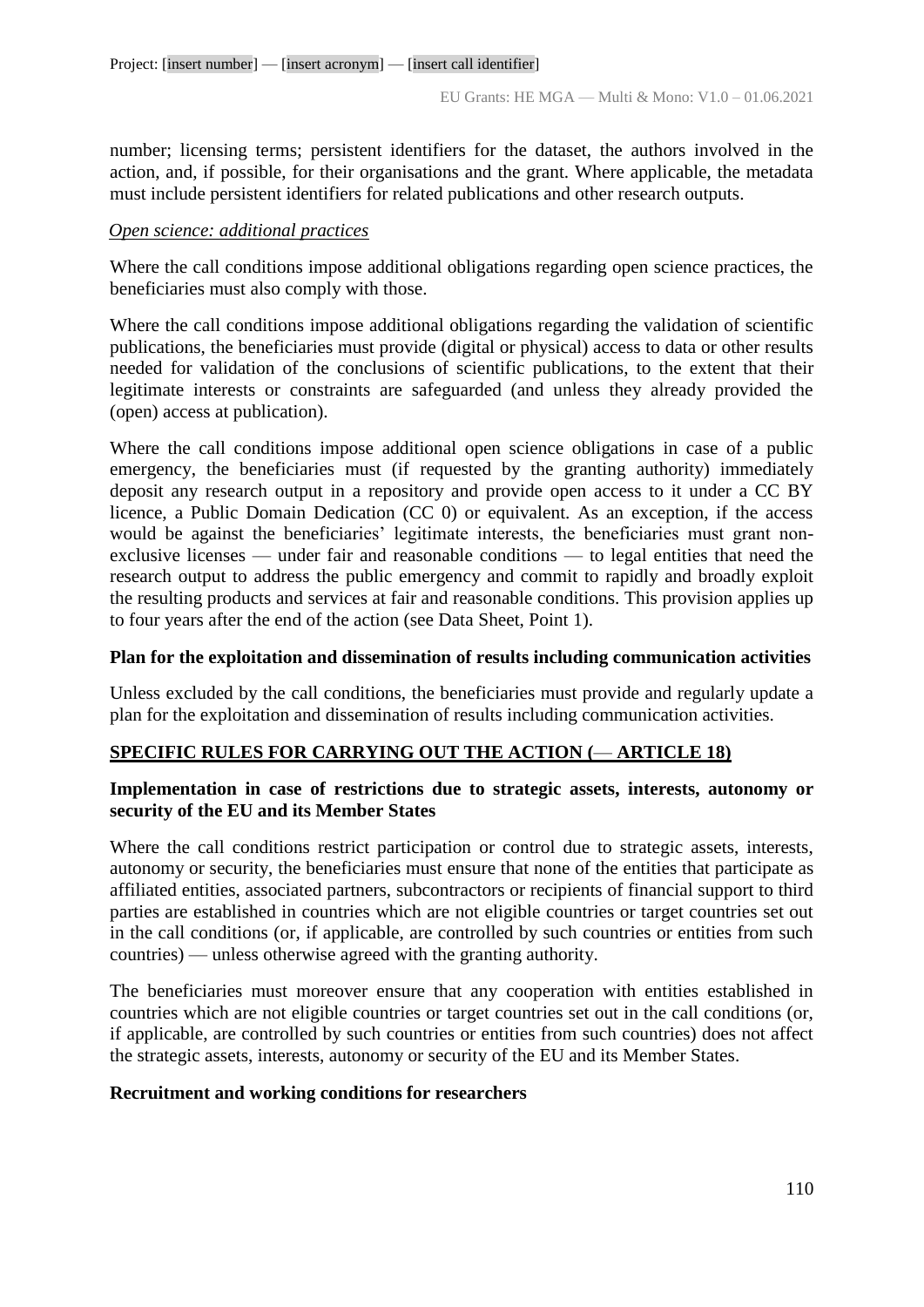The beneficiaries must take all measures to implement the principles set out in the Commission Recommendation on the European Charter for Researchers and the Code of Conduct for the Recruitment of Researchers<sup>60</sup>, in particular regarding:

- working conditions
- transparent recruitment processes based on merit, and
- career development.

The beneficiaries must ensure that researchers and all participants involved in the action are aware of them.

## *[OPTION for all HE and Euratom ToA (except HE IA, HE PCP/PPI, HE ERC Grants, HE EIC Grants and HE EIT KIC Actions):* **Specific rules for access to research infrastructure activities**

## **Definitions**

1

Research Infrastructures — Facilities that provide resources and services for the research communities to conduct research and foster innovation in their fields. This definition includes the associated human resources, and it covers major equipment or sets of instruments; knowledge-related facilities such as collections, archives or scientific data infrastructures; computing systems, communication networks, and any other infrastructure, of a unique nature and open to external users, essential to achieve excellence in research and innovation. Where relevant, they may be used beyond research, for example for education or public services, and they may be 'single-sited', 'virtual' or 'distributed'<sup>61</sup>:

When implementing access to research infrastructure activities, the beneficiaries must respect the following conditions:

- for transnational access:
	- access which must be provided:

The access must be free of charge, transnational access to research infrastructure or installations for selected user-groups.

The access must include the logistical, technological and scientific support and the specific training that is usually provided to external researchers using the infrastructure. Transnational access can be either in person (hands-on), provided to selected users that visit the installation to make use of it, or remote, through the provision to selected user-groups of remote scientific services (e.g. provision of

Commission Recommendation 2005/251/EC of 11 March 2005 on the European Charter for Researchers and on a Code of Conduct for the Recruitment of Researchers (OJ L 75, 22.3.2005, p. 67).

<sup>&</sup>lt;sup>61</sup> See Article 2(1) of the Horizon Europe Framework Programme Regulation 2021/695.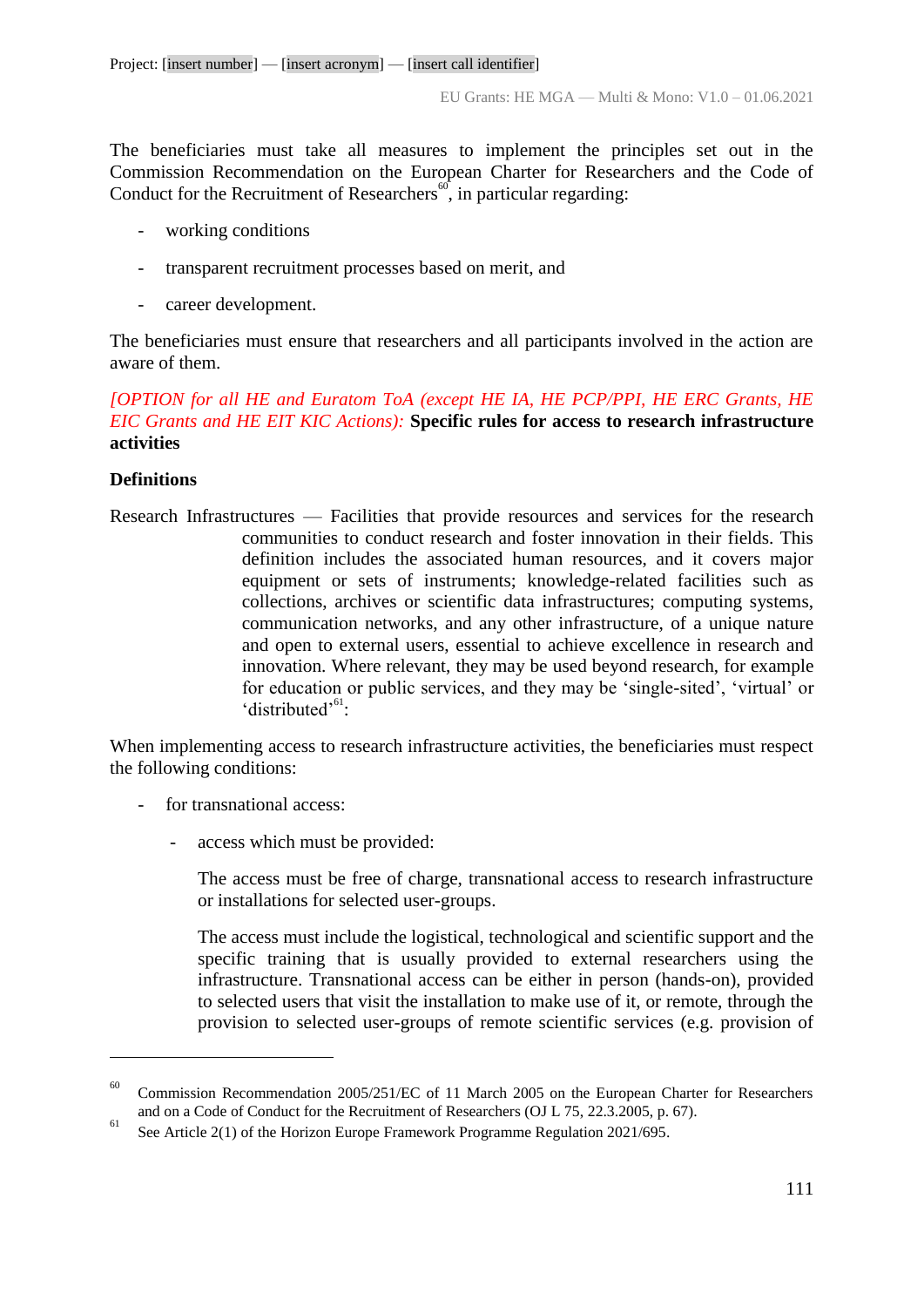reference materials or samples, remote access to a high-performance computing facility).

categories of users that may have access:

Transnational access must be provided to selected user-groups, i.e. teams of one or more researchers (users).

The majority of the users must work in a country other than the country(ies) where the installation is located (unless access is provided by an international organisation, the Joint Research Centre (JRC), an ERIC or similar legal entity).

Only user groups that are allowed to disseminate the results they have generated under the action may benefit from the access (unless the users are working for SMEs).

Access for user groups with a majority of users not working in a EU Member State or Horizon Europe associated country is limited to 20% of the total amount of units of access provided under the grant (unless a higher percentage is foreseen in Annex 1).

procedure and criteria for selecting user groups:

The user groups must request access by submitting (in writing) a description of the work that they wish to carry out and the names, nationalities and home institutions of the users.

The user groups must be selected by (one or more) selection panels set up by the consortium.

The selection panels must be composed of international experts in the field, at least half of them independent from the consortium (unless otherwise specified in Annex 1).

The selection panels must assess all proposals received and recommend a shortlist of the user groups that should benefit from access.

The selection panels must base their selection on scientific merit, taking into account that priority should be given to user groups composed of users who:

- have not previously used the installation and
- are working in countries where no equivalent research infrastructure exist.

It will apply the principles of transparency, fairness and impartiality.

Where the call conditions impose additional rules for the selection of user groups, the beneficiaries must also comply with those.

other conditions: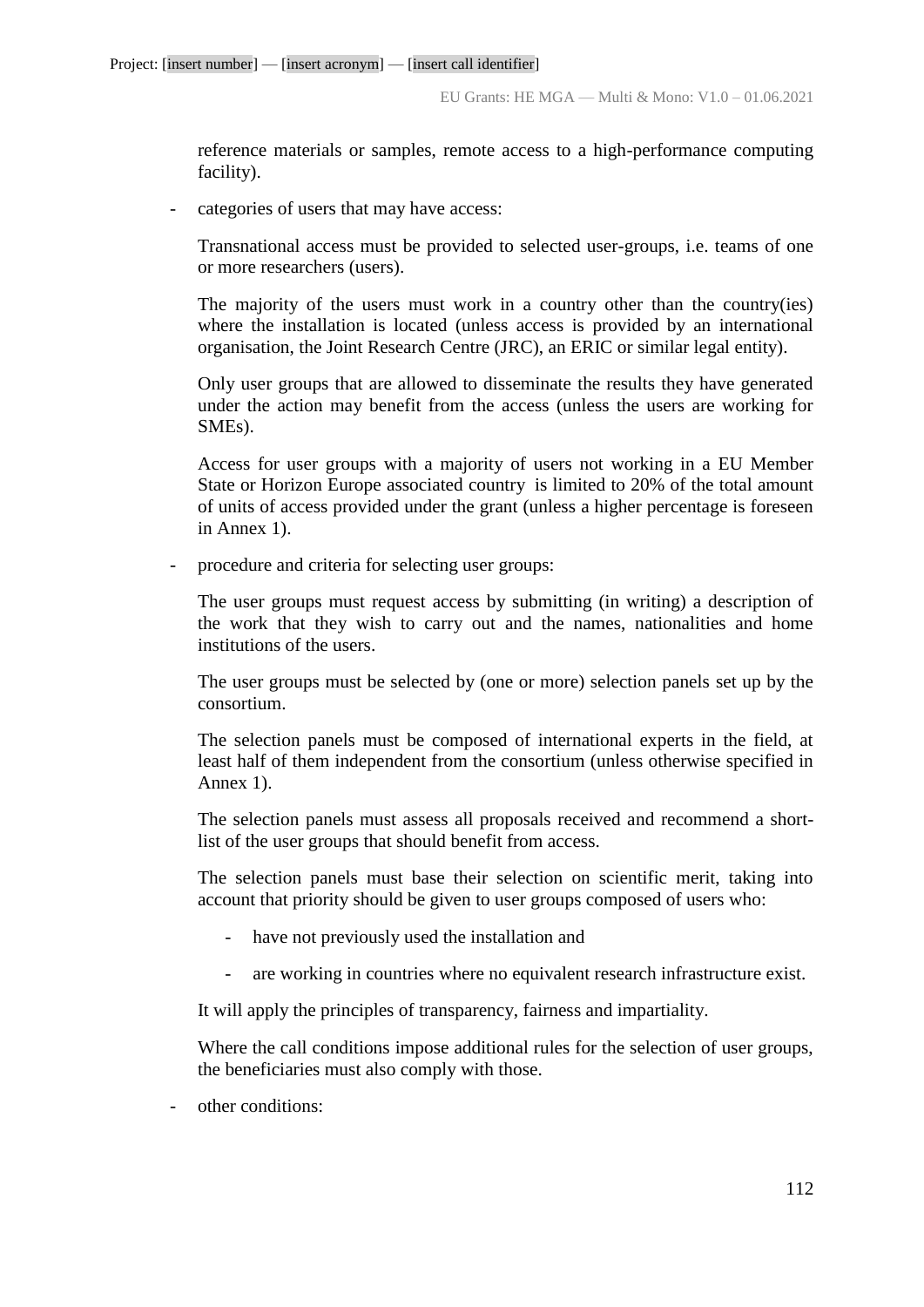The beneficiaries must request written approval from the granting authority for the selection of user groups requiring visits to the installations exceeding 3 months (unless such visits are foreseen in Annex 1).

In addition, the beneficiaries must:

- advertise widely, including on a their websites, the access offered under the Agreement
- promote equal opportunities in advertising the access and take into account the gender dimension when defining the support provided to users
- ensure that users comply with the terms and conditions of the Agreement
- ensure that its obligations under Articles 12, 13, 17 and 33 also apply to the users
- keep records of the names, nationalities, and home institutions of users, as well as the nature and quantity of access provided to them
- for virtual access:
	- access which must be provided:

The access must be free of charge, virtual access to research infrastructure or installations.

'Virtual access' means open and free access through communication networks to digital resources and services needed for research, without selecting the users to whom access is provided.

The access must include the support that is usually provided to external users.

Where allowed by the call conditions, beneficiaries may in justified cases define objective eligibility criteria (e.g. affiliation to a research or academic institution) for specific users*.* 

- other conditions:

The beneficiaries must have the virtual access services assessed periodically by a board composed of international experts in the field, at least half of whom must be independent from the consortium (unless otherwise specified in Annex 1). For this purpose, information and statistics on the users and the nature and quantity of the access provided, must be made available to the board.

The beneficiaries must advertise widely, including on a dedicated website, the access offered under the grant and the eligibility criteria, if any.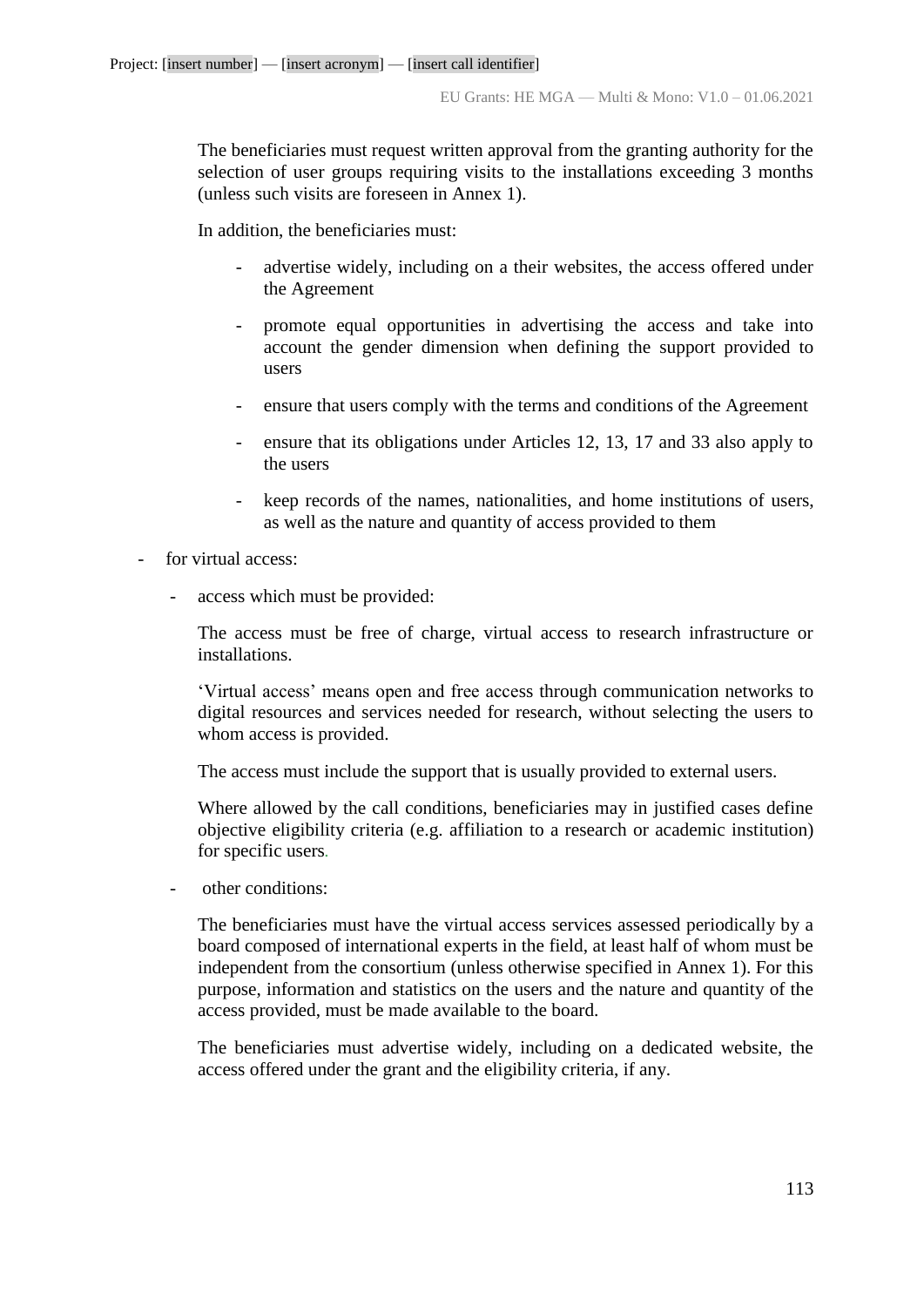Where the call conditions impose additional traceability<sup>62</sup> obligations, information on the traceability of the users and the nature and quantity of access must be provided by the beneficiaries.

These obligations apply regardless of the form of funding or budget categories used to declare the costs (unit costs or actual costs or a combination of the two).*]*

### *[OPTION for HE PCP/PPI:* **Specific rules for PCP and PPI procurements**

When implementing procurements in Pre-commercial Procurement (PCP) or Public Procurement of Innovative Solution (PPI) actions, the beneficiaries must respect the following conditions:

- avoid any conflict of interest and comply with the principles of transparency, nondiscrimination, equal treatment, sound financial management, proportionality and competition rules
- assign the ownership of the intellectual property rights under the contracts to the contractors (for PPI procurements: unless there are exceptional overriding public interests which are duly justified in Annex 1), with the right of the buyers to access results *—* on a royalty-free basis *—* for their own use and to grant (or to require the contractors to grant) non-exclusive licences to third parties to exploit the results for them — under fair and reasonable conditions — without any right to sub-license
- allow for all communications to be made in English (and any additional languages chosen by the beneficiaries)
- ensure that prior information notices, contract notices and contract award notices contain information on the EU funding and a disclaimer that the EU is not participating as contracting authority in the procurement
- allow for the award of multiple procurement contracts within the same procedure (multiple sourcing)
- for procurements involving classified information: apply the security rules set out in Annex 5 mutatis mutandis to the contractors and the background and results of the contracts
- where the call conditions restrict participation or control due to strategic assets, interests, autonomy or security reasons: apply the restrictions set out in Annex 5 mutatis mutandis to the contractors and the results under the contracts
- where the call conditions impose a place of performance obligation: ensure that the part of the activities that is subject to the place of performance obligation is performed in the eligible countries or target countries set out in the call conditions

1

<sup>62</sup> According to the definition given in ISO 9000, i.e.: "Traceability is the ability to trace the history, application, use and location of an item or its characteristics through recorded identification data." The users can be traced, for example, by authentication and/or by authorization or by other means that allows for analysis of the type of users and the nature and quantity of access provided.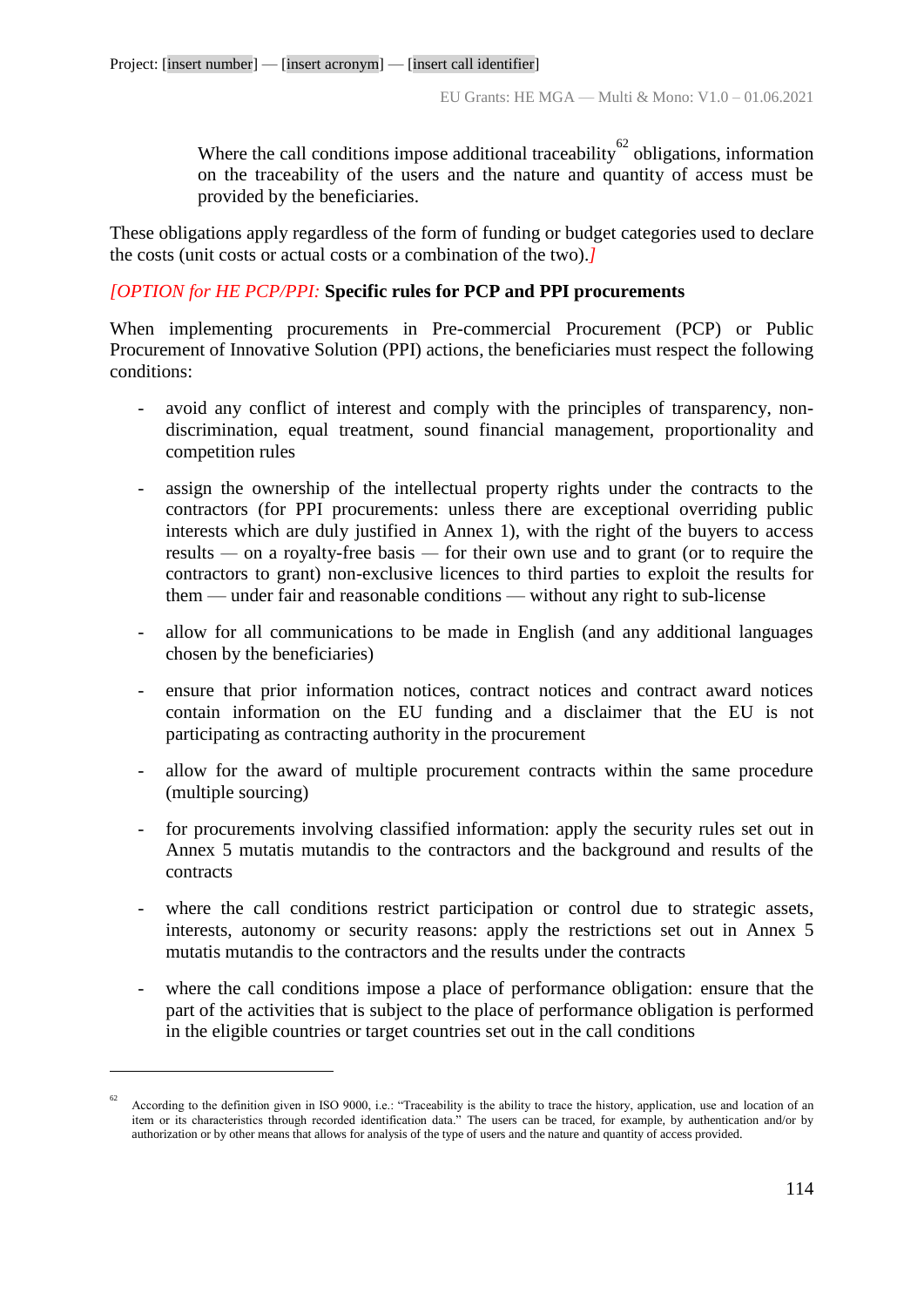- to ensure reciprocal level of market access: where the WTO Government Procurement Agreement (GPA) does not apply, ensure that the participation in tendering procedures is open on equal terms to bidders from EU Member States and all countries with which the EU has an agreement in the field of public procurement under the conditions laid down in that agreement, including all Horizon Europe associated countries. Where the WTO GPA applies, ensure that tendering procedures are also open to bidders from states that have ratified this agreement, under the conditions laid down therein. *]*

# *[OPTION for HE and Euratom Programme Cofund actions:* **Specific rules for Co-funded Partnerships**

When implementing financial support to third parties in Co-funded Partnerships, the beneficiaries must respect the following conditions:

- avoid any conflict of interest and comply with the principles of transparency, nondiscrimination and sound financial management
- for the types of activity and categories of persons that will be supported:
	- for multi-beneficiary projects (including multi-participant projects): the projects supported must be transnational, involving at least two independent legal entities from two different EU Member States or Horizon Europe associated countries as recipients of the financial support and may also include legal entities established in a non-associated third countries not receiving financial support
	- for mono-beneficiary projects (multi-participant projects): the projects supported must be transnational, involving one legal entity established in an EU Member State or Horizon Europe associated country as recipient of the financial support and one legal entity established in a non-associated third country not receiving financial support
- for the selection procedure and criteria:
	- publish open calls widely (including on the Funding  $\&$  Tenders Portal and the beneficiaries' websites)
	- keep open calls open for at least two months
	- inform recipients of call updates (if any) and the outcome of the call (list of selected projects, amounts and names of selected recipients)
	- measures to avoid potential conflicts of interest or unequal treatment of applicants must be ensured (notably through appropriate communication/exchange of information channels and independent and fair complaints procedures)
	- use the following selection criteria: the standard Horizon Europe award criteria
	- use the following selection procedures:
		- **-** projects must be selected following a joint transnational call for proposals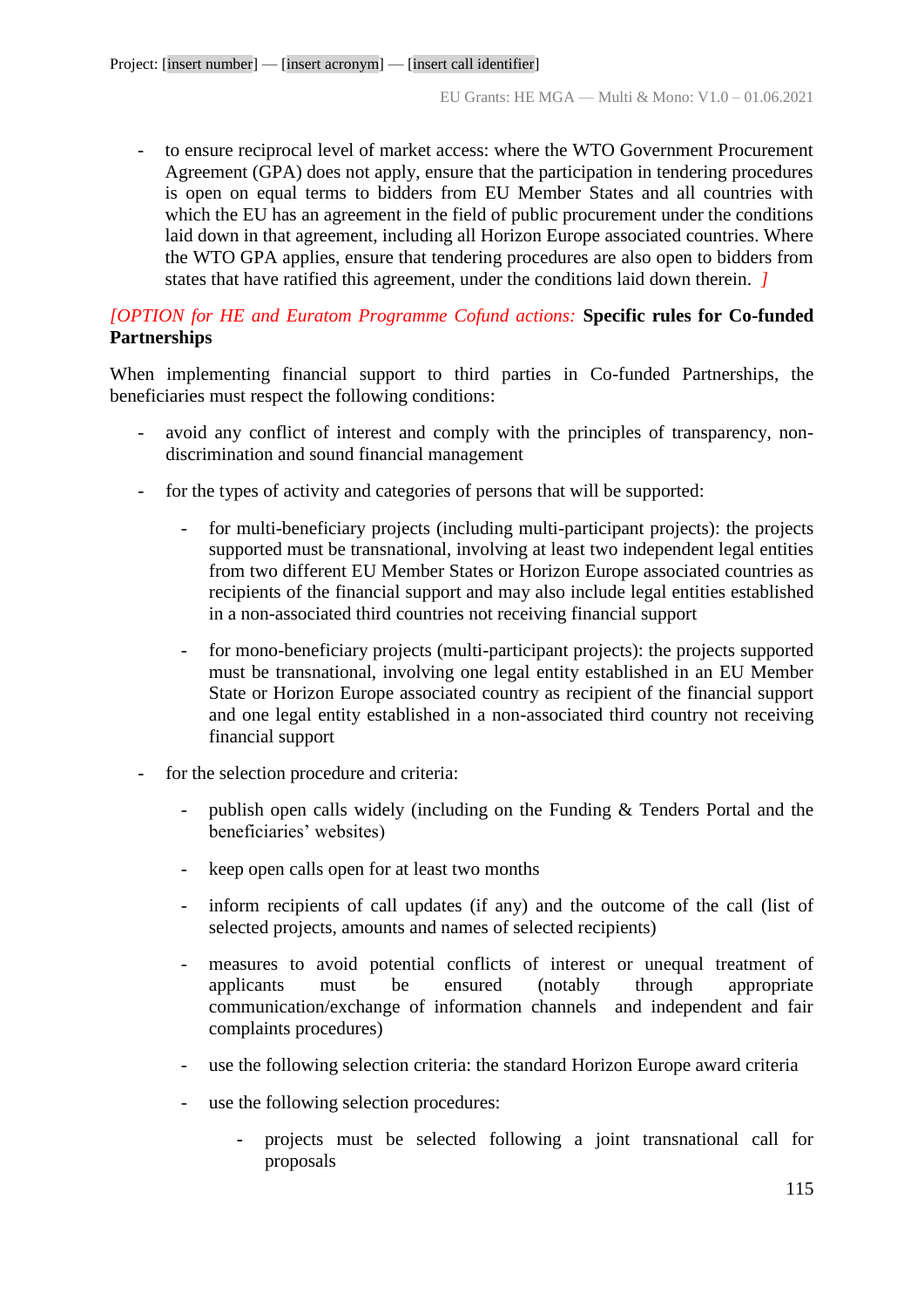- **-** beneficiaries must make the selection through a two-step procedure:
	- **-** Step 1: review at national or transnational level (including national eligibility checks)
	- **-** Step 2: single international peer review

and in Step 2:

- **-** proposals must be evaluated with the assistance of at least three independent experts
- **-** proposals must be ranked according to the evaluation results and the selection must be made on the basis of this ranking
- **-** the selection procedure must be followed by an independent expert observer, who must make a report.

Where the financial support is implemented through implementing partners, the beneficiaries must:

- ensure that the partners comply with the same rules, standards and procedures for implementing the financial support
- implement effective monitoring and oversight arrangements towards the partners, covering all aspects relating to the action
- ensure effective and reliable reporting by the partners, covering the activities implemented, information on indicators, as well as the legality and regularity of the expenditure claimed
- ensure that the partners provide that the bodies mentioned in Article 25 (e.g. granting authority, OLAF, Court of Auditors (ECA), etc.) can exercise their rights also towards the final recipients

where the call conditions restrict participation or control due to strategic assets, interests, autonomy or security reasons: apply the restrictions set out in Annex 5 mutatis mutandis to the final recipients and their results.*]*

### *[OPTION for HE ERC Grants:* **Specific rules for ERC Grants**

When implementing ERC Grants, the beneficiaries must ensure that the action tasks described in Annex 1 are performed under the guidance of the principal investigator.

In accordance with Article 21, beneficiaries must submit progress reports (scientific reports) and periodic reports according to the schedule and modalities set out in the Data Sheet (see Points 4.1 and 4.2). Reports must be prepared using the templates available in the Portal (ERC Scientific and Periodic reports).

The internal arrangements set out in Article 7 must cover the decision making procedures for scientific and grant management issues, the distribution of the EU contribution, internal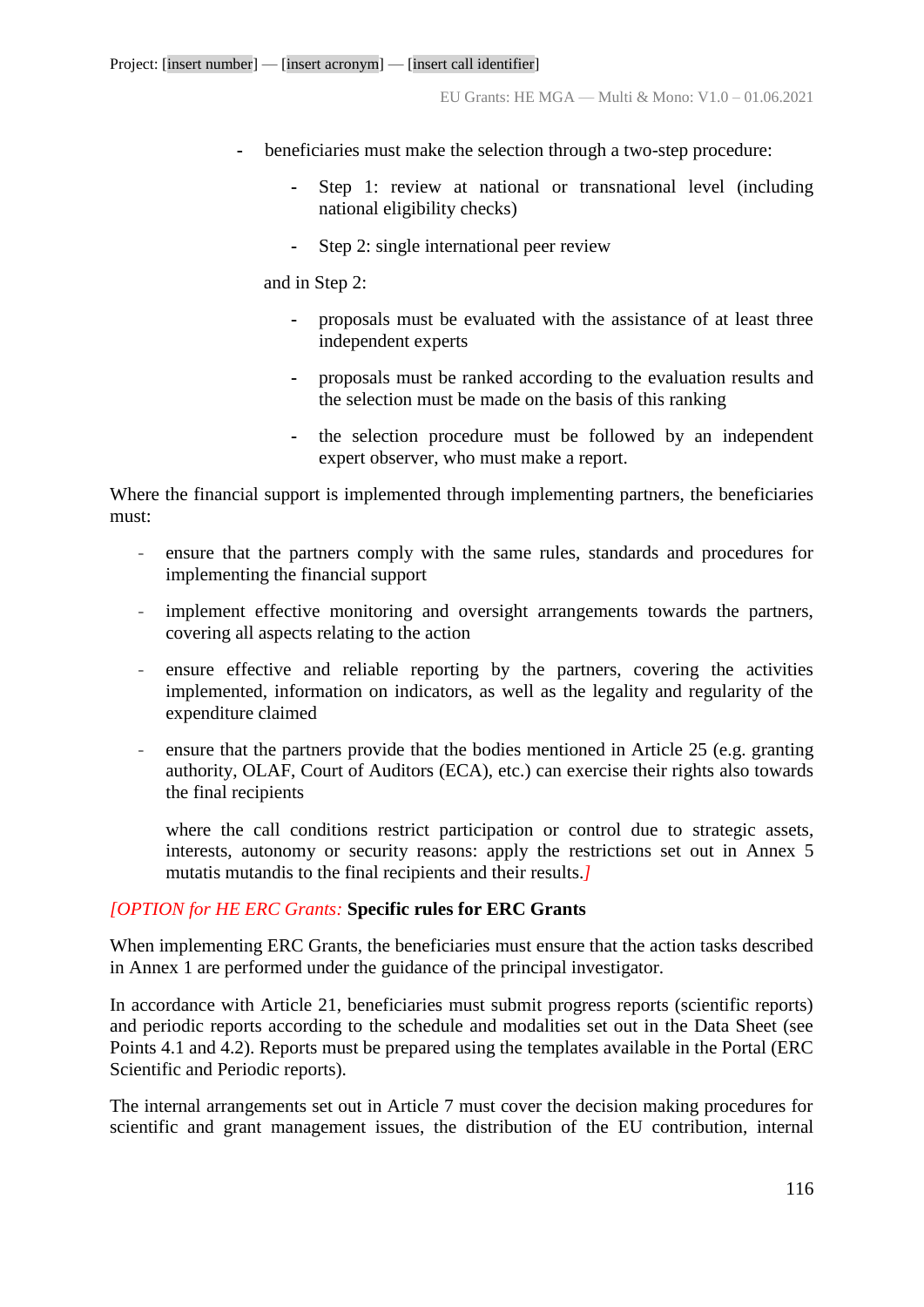dispute settlement and division of responsibilities for cases of rejection of costs or reduction of the grant.

In addition to the obligations set out in Article 17, communication and dissemination activities as well as infrastructure, equipment or major results funded by the grant must moreover display the following special logo:



1

In addition, the beneficiaries must respect the following conditions for the principal investigator and their team:

- host and engage the principal investigator for the whole duration of the action
- take all measures to implement the principles set out in the Commission Recommendation on the European Charter for Researchers and the Code of Conduct for the Recruitment of Researchers<sup>63</sup> — in particular regarding working conditions, transparent recruitment processes based on merit and career development *—* and ensure that the principal investigator, researchers and third parties involved in the action are aware of them
- enter *—* before grant signature *—* into a Supplementary Agreement with the principal investigator, that specifies:
	- the obligation of the beneficiary to meet its obligations under the Grant Agreement
	- the obligation of the principal investigator to supervise the scientific and technological implementation of the action
	- the obligation of the principal investigator to assume the responsibility for the scientific reporting for the beneficiary and contribute to the financial reporting
	- the obligation of the principal investigator to meet the time commitments for implementing the action and for working in an EU Member State or Horizon Europe associated country, as set out in Annex 1

Commission Recommendation 2005/251/EC of 11 March 2005 on the European Charter for Researchers and on a Code of Conduct for the Recruitment of Researchers (OJ L 75, 22.3.2005, p. 67).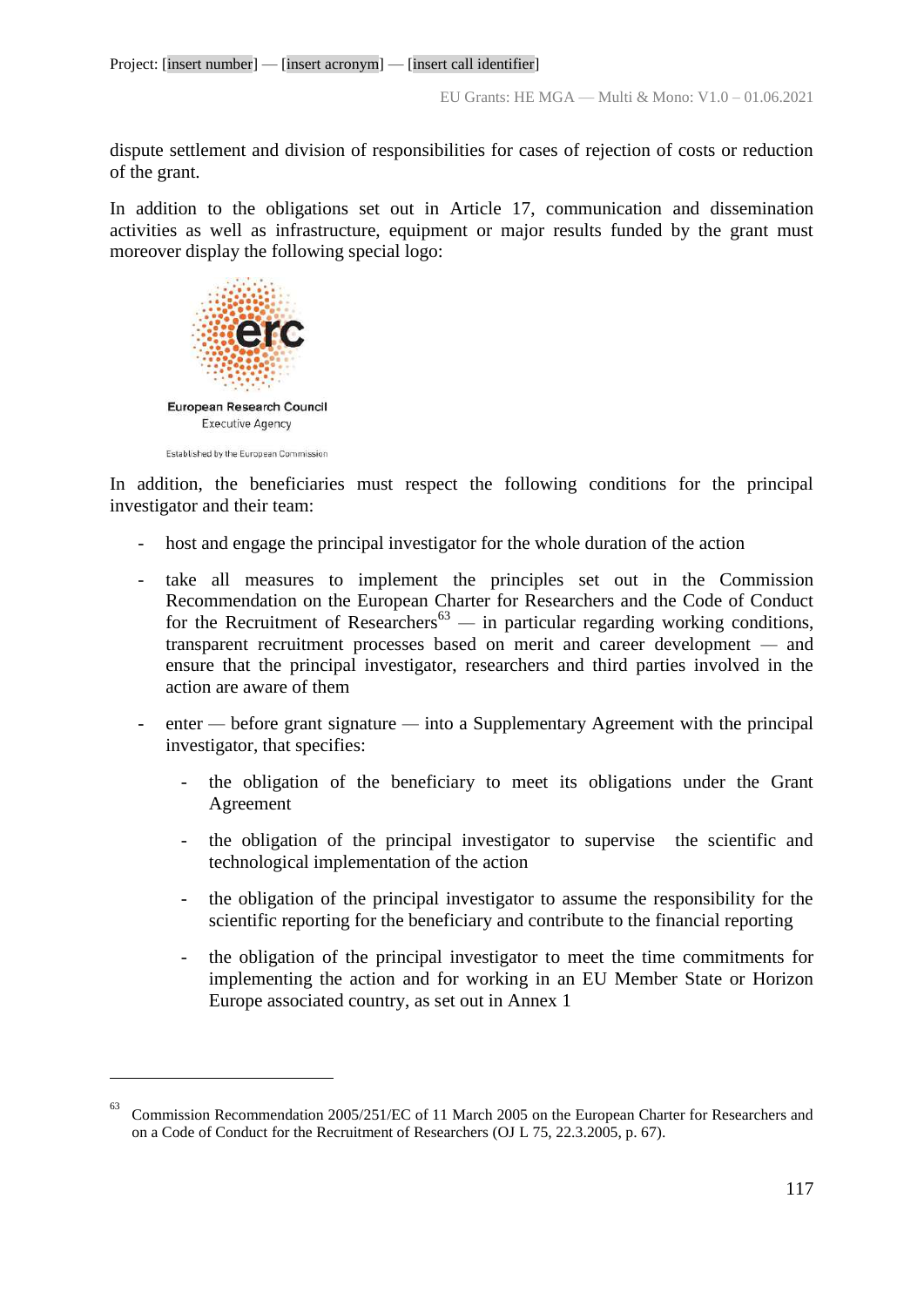- the obligation of the principal investigator to apply the beneficiary's usual management practices
- the obligation of the principal investigator to inform the coordinator immediately of any events or circumstances likely to affect the Grant Agreement, such as:
	- a planned transfer of the action (or part of it) to a new beneficiary (see Article 41)
	- any personal grounds affecting the implementation of the action
	- any changes in the information that was used as a basis for signing the supplementary agreement
	- any changes in the information that was used as a basis for awarding the grant
- the obligation of the principal investigator to ensure the visibility of EU funding in communications or publications and in applications for the protection of results (see Article 16 and 17)
- the arrangements related to the intellectual property rights *—* during the implementation of the action and afterwards *—*, in particular, the obligation of the principal investigator to uphold the intellectual property rights of the beneficiary and full access — on a royalty-free basis — for the principal investigator to background and results needed for their activities under the action
- the obligation of the principal investigator to maintain confidentiality (see Article 13)
- for transfers of the action to a new beneficiary (portability; see Article 41):
	- the right of the principal investigator to request the transfer, provided that the objectives of the action remain achievable
	- the obligation of the principal investigator to:
		- propose to the coordinator (in writing) to what extent the action will be transferred and the details of the transfer arrangement
		- provide a statement to the coordinator with the detailed results of the research up to the time of transfer
- the right of the bodies mentioned in Article 25 (e.g. granting authority, OLAF, Court of Auditors (ECA), etc.) to exercise their rights also towards the principal investigator
- the applicable law and the dispute settlement forum
- provide the principal investigator with a copy of the signed Agreement
- guarantee the principal investigator scientific independence, in particular for the: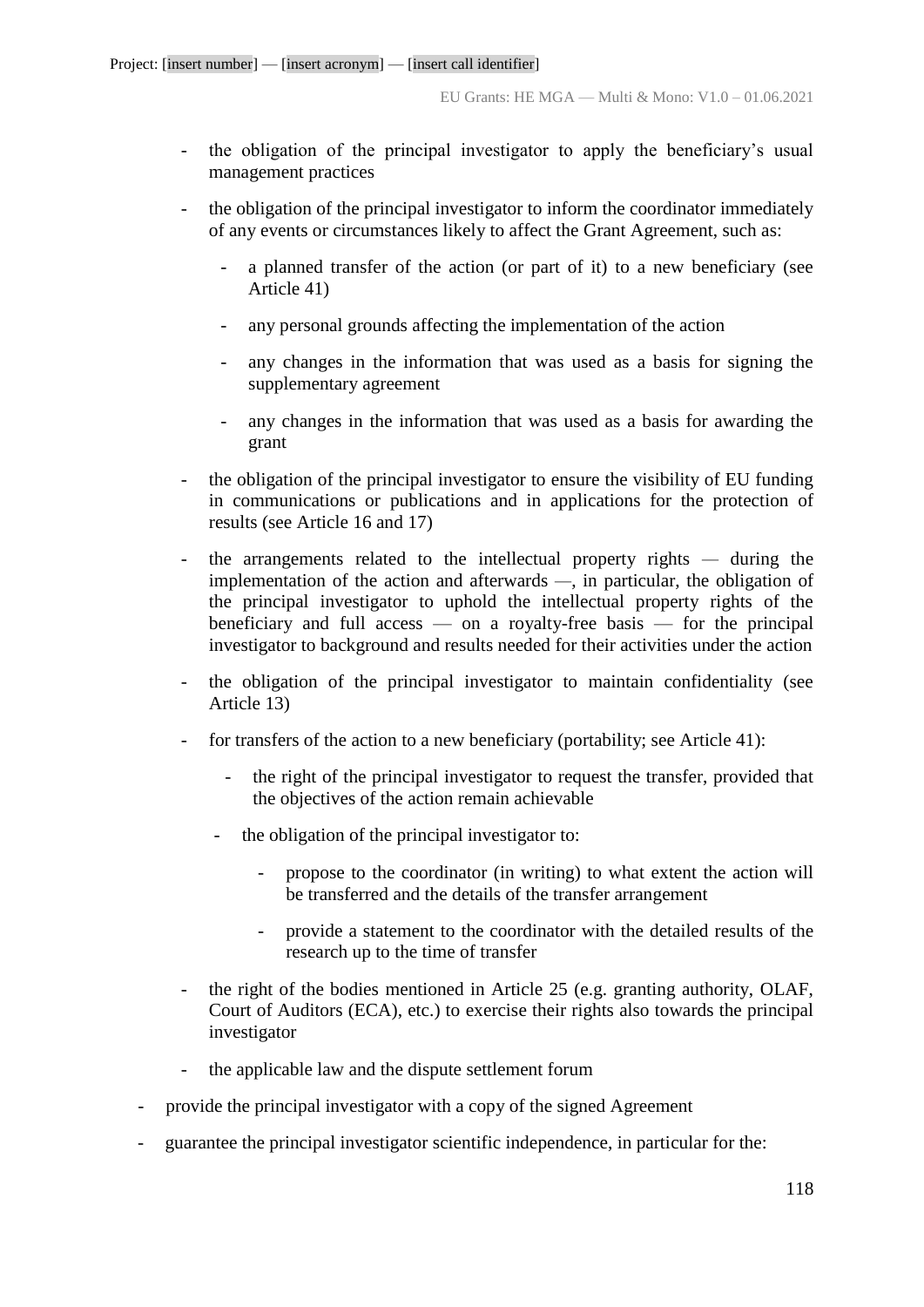- use of the budget to achieve the scientific objectives
- authority to publish as senior author and invite as co-authors those who have contributed substantially to the work
- preparation of scientific reports for the action
- selection and supervision of the other team members, in line with the profiles needed to conduct the research and in accordance with the beneficiary's usual management practices
- possibility to apply independently for funding
- access to appropriate space and facilities for conducting the research
- provide *—* during the implementation of the action *—* research support to the principal investigator and the team members (regarding infrastructure, equipment, access rights, products and other services necessary for conducting the research)
- support the principal investigator and provide administrative assistance, in particular for the:
	- general management of the work and their team
	- scientific reporting, especially ensuring that the team members send their scientific results to the principal investigator
	- financial reporting, especially providing timely and clear financial information
	- application of the beneficiary's usual management practices
	- general logistics of the action
	- access to the electronic exchange system
- inform the principal investigator immediately (in writing) of any events or circumstances likely to affect the Agreement
- ensure that the principal investigator enjoys adequate:
	- conditions for annual, sickness and parental leave
	- occupational health and safety standards
	- insurance under the general social security scheme, such as pension rights
- allow the transfer of the Agreement to a new beneficiary, if requested by the principal investigator and provided that the objectives of the action remain achievable (portability; see Article 41). The beneficiary may object only on the basis that the transfer is not possible under national law. In particular, the beneficiary must: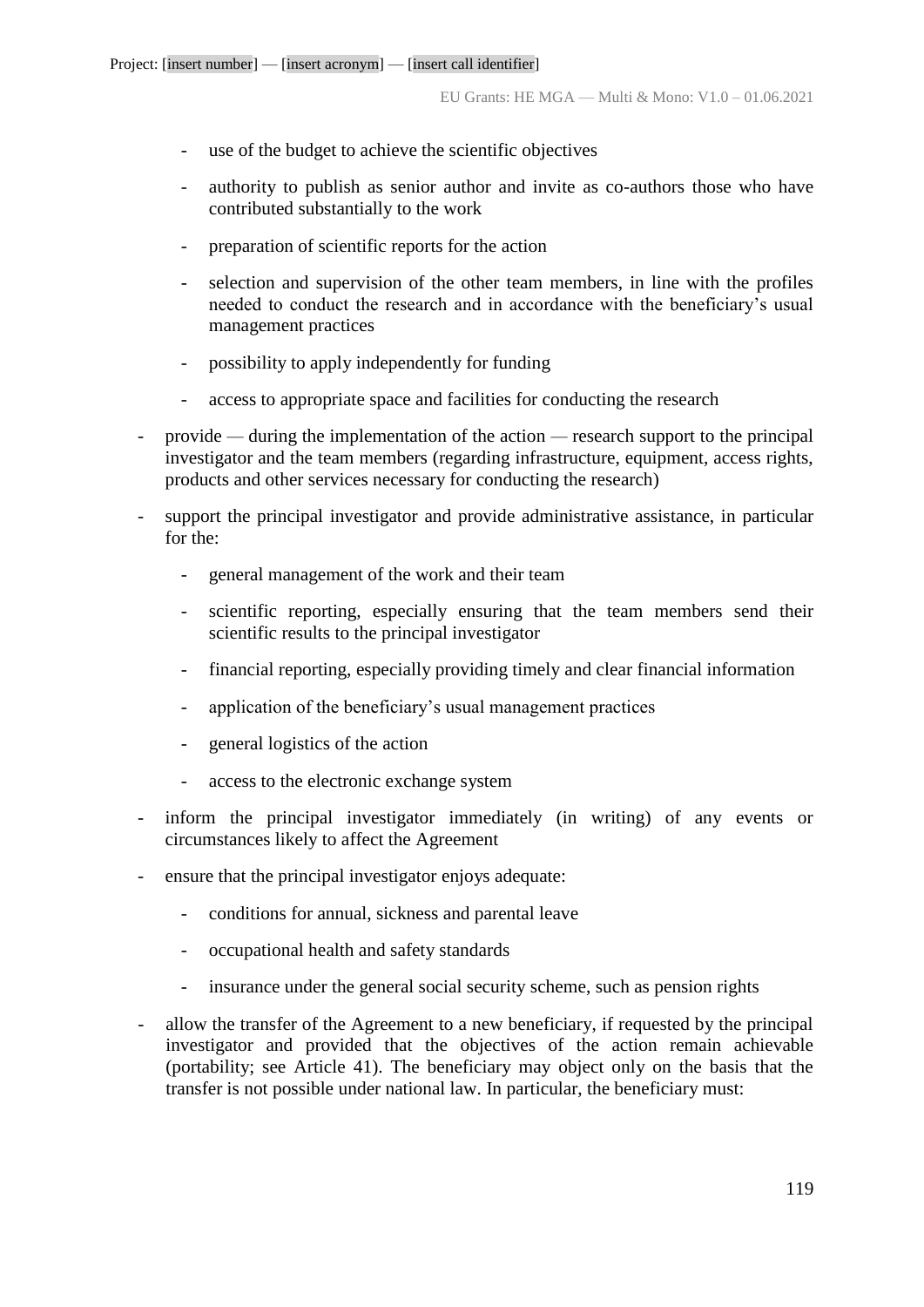- agree with the principal investigator and the new beneficiary on a plan for the transfer of the intellectual property rights under the Agreement to the new beneficiary
- transfer to the new beneficiary any part of the prefinancing received which is not covered by an approved financial report (if requested by the granting authority)
- transfer to the new beneficiary the equipment purchased and used exclusively for the action against reimbursement of the costs that have not yet been depreciated (if requested by the principal investigator and the granting authority, and unless the transfer is not possible under national law).

For ERC grants with more than one principal investigator, the above-mentioned obligations must be ensured by each beneficiary towards their principal investigators and their teams (and by each principal investigator towards their beneficiary, the coordinator and the other principal investigators). Moreover, the following specificities must be observed:

- for the implementation of the action: the corresponding principal investigator bears the overall responsibility for the supervision of the scientific and technological implementation of the action, while the other principal investigators must contribute to the overall implementation and supervise each one their parts
- for the reporting: the corresponding principal investigator assumes the primary responsibility for the scientific reporting and contribution to the financial reporting, while the other principal investigators must contribute to both the scientific and financial reporting
- for events or circumstances likely to affect the Agreement: each principal investigator must inform the coordinator, their beneficiary and the other principal investigators
- for transfers of a part of the action by one of the principal investigators (portability; Article 41):
	- the corresponding principal investigator must verify that the beneficiary of the principal investigator and the coordinator were informed
	- the principal investigator concerned must provide the coordinator and their beneficiary with a statement on the detailed results of the research up to the time of transfer
- for the internal arrangements (Article 7): they must also cover settlement of disputes between the principal investigators and between them and the beneficiaries). *]*

# *[OPTION for HE EIC Grants:* **Specific rules for EIC actions**

All EIC actions (EIC Pathfinder actions, EIC Transition actions and EIC Accelerator actions) are subject to the call conditions. They will be managed proactively by the granting authority and the EIC Programme Manager it has appointed. When implementing them, the beneficiaries must closely cooperate and follow their instructions and provide requested information and data in a timely, helpful and constructive manner. Communication between EIC Programme Managers and beneficiaries must take place via the EIC Market Place.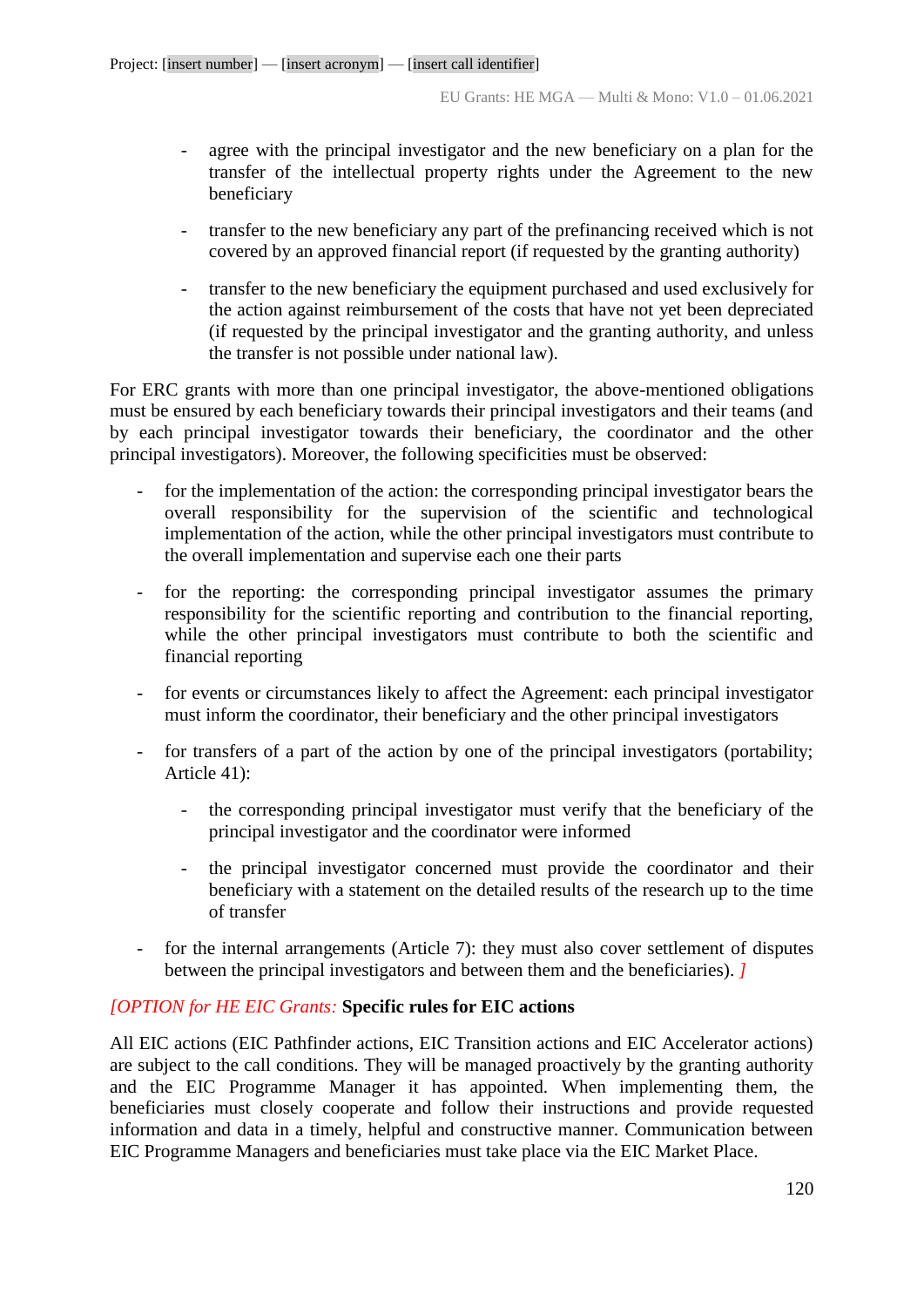When implementing EIC actions, the beneficiaries acknowledge and accept that they must attend regular (normally six-monthly) progress meetings, if organised by the granting authority.

In addition, the beneficiaries must provide the granting authority with regular data and information on the implementation of the action (normally every three months), if requested by the granting authority and via the EIC Market Place.

The beneficiaries acknowledge and accept that EIC actions are part of (one or more) EIC Portfolio(s) managed by the granting authority and the EIC Programme Managers and therefore subject to the following specific portfolio-related conditions:

- the granting authority may:
	- move the action to another EIC Portfolio or add additional EIC Portfolios during the action — with 30 days prior notice via the EIC Market Place
	- adjustments: change EIC Challenge Portfolio objectives and roadmap during the action and, if needed, request adjustments to the action activities, milestones or deliverables (amendment; see Article 39)
	- for challenge-based EIC Pathfinder actions: suspend or terminate the action, if there is no agreement on adjustments needed to ensure relevance with the objectives or roadmap of the Challenge Portfolio for which the action has been selected (see Articles 31.2 and 32.3)
- the Programme Manager may:
	- request participation in EIC Portfolio activities (such as conferences, workshops, EIC Portfolio or networks meetings, experience and data sharing activities, and EIC Business Acceleration Service events, etc.)
	- propose or accept the organisation of EIC additional Portfolio activities (for EIC Pathfinder actions: possibility of additional funding of up to EUR 50 000 to cover the related costs).

The beneficiaries must comply with the additional IPR, dissemination and exploitation obligations set out in the call conditions, in particular:

- use the EIC Market Place platform to exchange information on results (including preliminary findings) and Portfolio activities, in accordance with the Terms and Conditions of that platform
- clarify all intellectual property issues before the grant is signed and cover them in the consortium agreement (including ownership and co-ownership of results, consortiuminternal approval processes for the dissemination of results, pre-existing technologies, appropriate licensing agreements for background, etc.) and, if requested, provide a copy to the granting authority
- provide updates to the plan for exploitation and dissemination of the results and information on dissemination or exploitation activities, if requested by the granting authority and for up to four years after the end of the action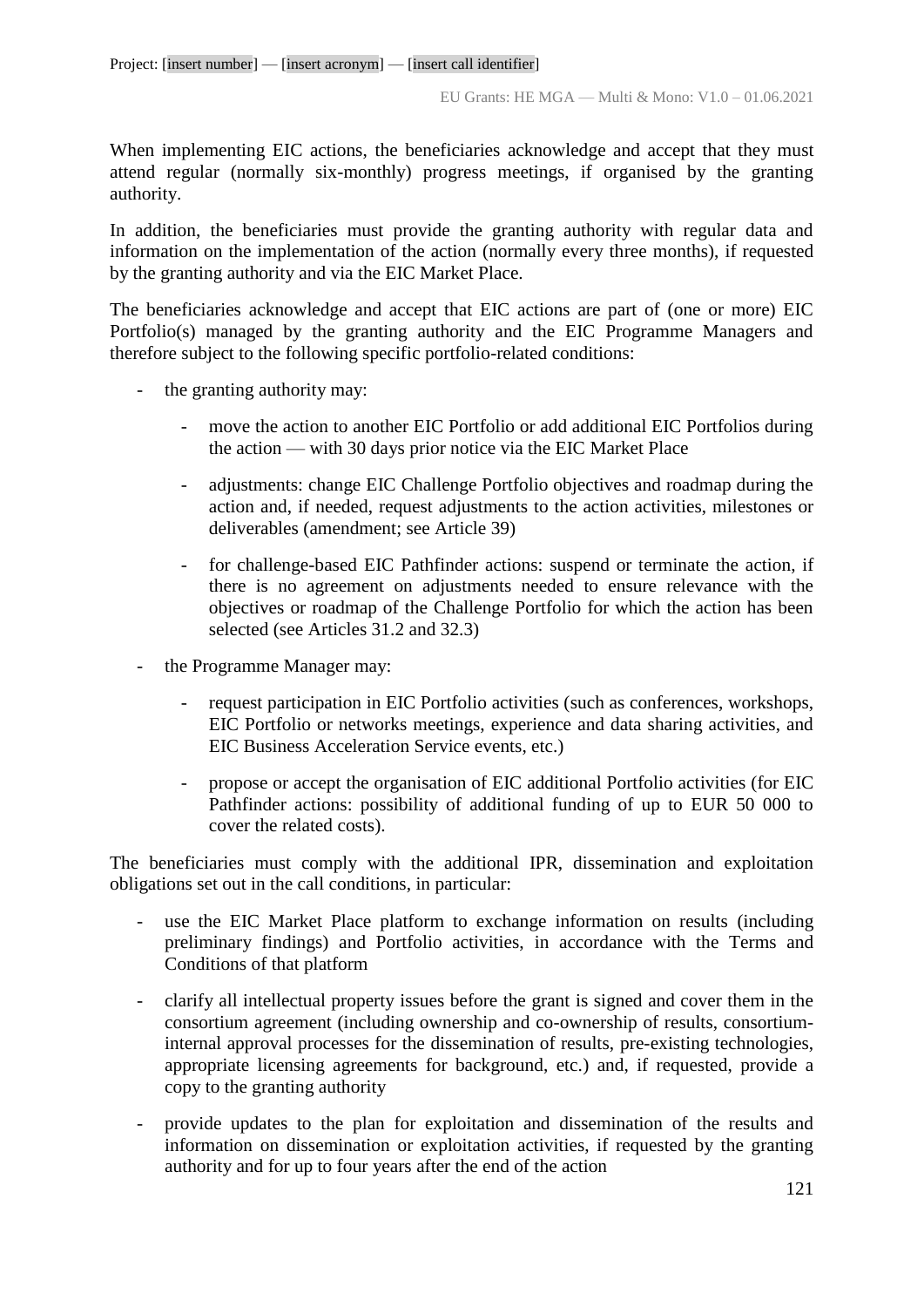- in case of indirect exploitation of the results: give priority to entities established in a Member State or a Horizon Europe associated country to exploit the results
- for beneficiaries that are non-profit legal entities in EIC Pathfinder or EIC Transition actions: EIC Inventors are granted indefinite access rights for exploitation purposes under the following conditions:
	- the access rights are granted on a royalty-free basis, unless the beneficiary provides support to the EIC inventor to exploit the results (in which case the royalties may be shared on mutually beneficial terms, provided this does not make the exploitation by the EIC inventor impossible)
	- the EIC Inventor must inform the beneficiary in due time before any exploitation activity they intend to undertake, and report to the beneficiary on the implementation
	- if the beneficiary considers that the exploitation activity could negatively affect its own exploitation activities (as set out in the plan for exploitation and dissemination), it may request the granting authority to suspend the EIC Inventor's access rights
- comply with dissemination restrictions imposed by the granting authority in the plan for exploitation and dissemination of the results (if any), i.e.:
	- prior protection
	- simultaneous unrestricted dissemination through the EIC Market Place
	- for results that qualify for an EIC Transition action or EIC Business Acceleration Services: prior assessment of the innovation potential
- allow the granting authority to also disseminate and promote the exploitation of the results, if they have already been made public by the beneficiary (or with its consent) or if, despite its best efforts, no exploitation has taken place, no interested party to exploit the results through the Horizon Results Platform has been found and it cannot demonstrate an alternative exploitation opportunity

In addition to the obligations set out in Article 17, communication and dissemination activities as well as infrastructure, equipment or major results funded under EIC actions must also display the following special logo:

European Innovation Council



When implementing EIC Accelerator actions, the beneficiaries must moreover comply with the following additional obligations:

investment component: the pursuit of the action depends on the approval of the investment component by the EIC Fund and its integration into the Agreement (amendment to add the investment component into the Data Sheet, Point 1 and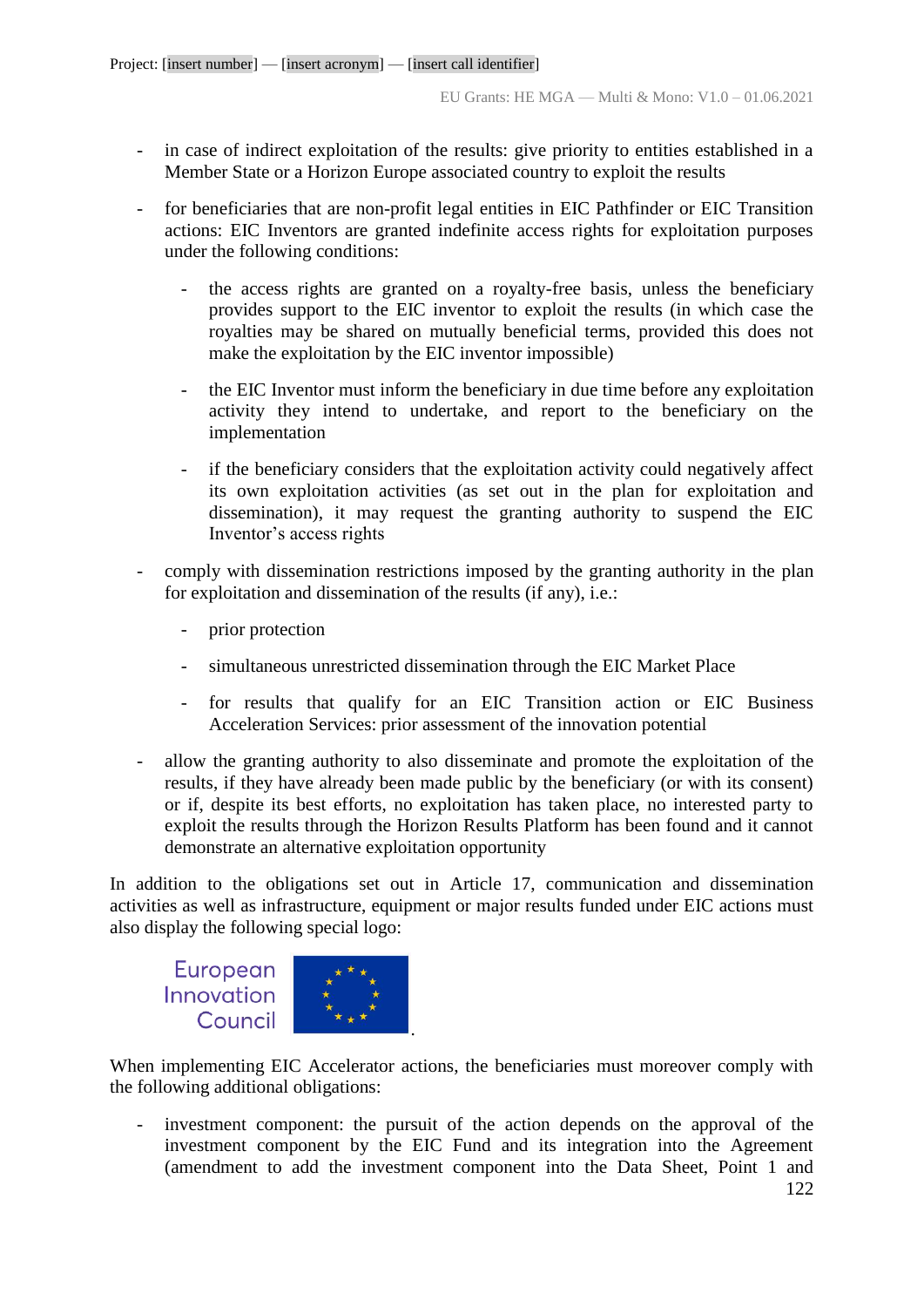Articles 1 and 3 and to adapt the description of the action in Annex 1 and add the investment agreement as Annex 6) if no agreement can be reached with the EIC Fund on the investment, the action may be terminated

- implementation, monitoring and reporting:
	- the grant and investment components of the action will be interlinked and managed and monitored together and in close coordination with the EIC Fund, in particular:
		- the information, data and documents regarding both components (including sensitive information within the meaning of Article 13) are considered as information, data and documents of the action and may be mutually exchanged between the granting authority and the EIC Fund and relied on for the management of both components (if needed)
		- the investment agreement signed by the EIC Fund will be attached to the Agreement and become an integral part of it (Annex 6)
		- the rights and obligations under the investment agreement may be exercised and enforced both by the granting authority or the EIC Fund, interchangeably
		- issues regarding either component may impact the other component and lead to the suspension or termination of the entire action (including exit from the investment)
	- reorientation: the parties (beneficiary or granting authority) may request an amendment (see Article 39) to reorient the action (including its objectives or substantial changes affecting the objectives), if required by a change of circumstances and provided that the action remains eligible under the call for which it was selected and does not lose its relevance
	- progress meetings and reviews:
		- there will be at least one intermediary progress meeting and a final progress meeting at the end of the action, before submission of the final report
		- the granting authority will be represented by the EIC Project Officers and EIC Programme Managers and may be assisted by other Commission representatives, EIC Fund representatives or independent outside experts; if independent outside experts are used as reviewers, the beneficiaries will be informed and have the right to object on grounds of commercial confidentiality or conflict of interest
		- if a progress meeting confirms grounds for suspension or termination of the action, the notification of the meeting minutes (progress meeting conclusions) will serve as pre-information letter, with a reduced deadline for submitting observations (15 days after receiving the meeting minutes)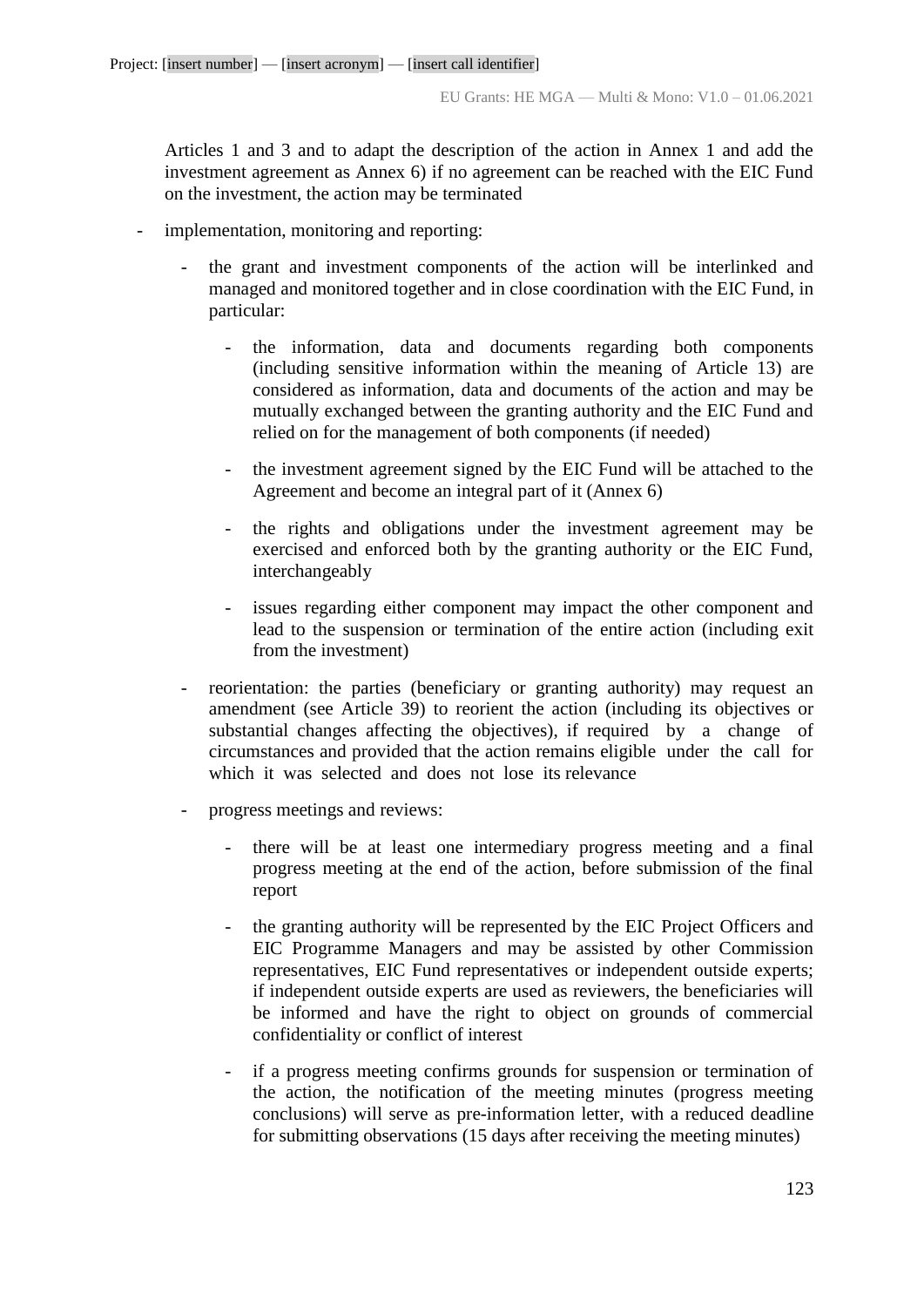- the final report will be assessed by independent outside reviewers (see Article 25.1.2)
- IPR, dissemination and exploitation:
	- the IPR, dissemination and exploitation obligations set out in the EIC Fund investment agreement (see Annex 6) will apply; the provisions set out in Annex 5 will therefore only apply until the EIC Fund investment agreement is concluded or if the Agreement is terminated early. *]*

### *[OPTION for HE EIT KIC Actions:* **Specific rules for EIT KIC Actions**

EIT KIC Actions must be implemented in accordance with the EIT KIC Partnership Agreement, in particular as regards the KIC Strategic Agenda, European added value and good governance, openness and transparency principles.

In addition to the obligations set out in Article 17, communication and dissemination activities as well as infrastructure, equipment or major results funded by the grant must moreover display the following special logo of the KIC:



and the following text:

"KIC [name] is supported by the European Institute of Innovation and Technology (EIT), a body of the European Union".

When implementing financial support to third parties in EIT KIC Actions, the beneficiaries must respect the following conditions:

- avoid any conflict of interest and comply with the principles of transparency, nondiscrimination and sound financial management
- for the types of activity and categories of persons that will be supported: clearly identify the recipients which can apply for funding
- for the selection procedure and criteria:
	- publish open calls widely (including on the Funding  $&$  Tenders Portal and the EIT website and the beneficiaries' websites)
	- keep open calls open for at least two months
	- inform recipients of call updates (if any) and the outcome of the call (list of selected projects, amounts and names of selected recipients)
	- evaluate the proposals: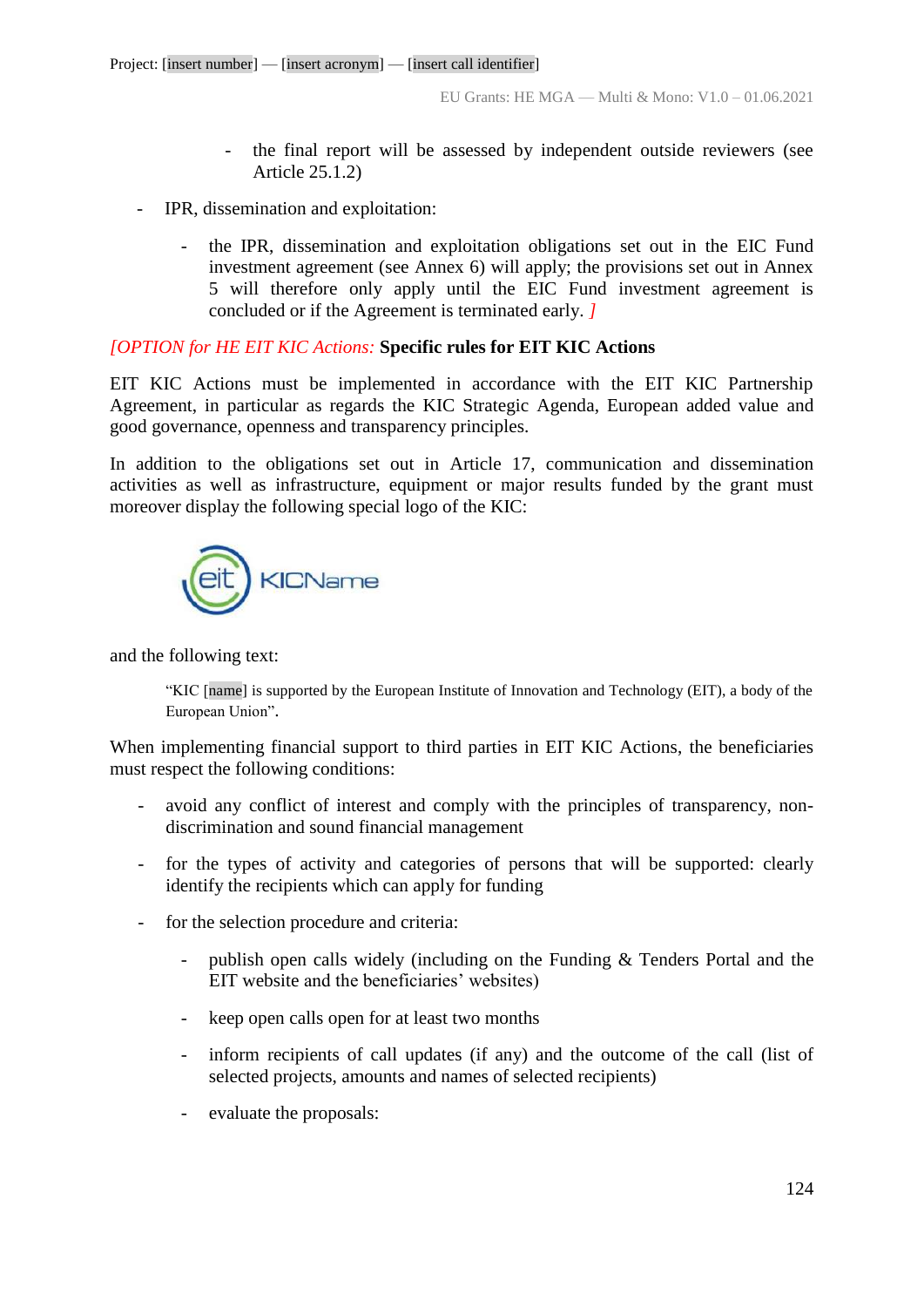- in accordance with the following pre-defined award criteria described in the call document: (a) Excellence (b) Impact (c) Quality and efficiency of the implementation and (d) KIC portfolio strategic fit and compliance with the financial sustainability principles and knowledge triangle integration and, for multi-beneficiary projects, (e) EU dimension (consortia with a pan-European character involving at least two independent entities from two different eligible countries)
- based on pre-fixed scoring grid that is announced in the call document, which includes pass thresholds for the individual award criteria
- with the assistance of normally at least three independent external experts
- select the proposals on the basis of the evaluation result and the pass thresholds
- allow that selection procedures may be followed by an independent expert observer, who makes a report
- make available a complaints procedure for the recipients
- other conditions:
	- ensure compliance with the KIC financial sustainability principles indicated in the EIT Strategic Innovation Agenda and the EIT Invitation to submit a Business Plan
	- ensure that the eligibility rules (Article 6) are transposed in agreements signed with recipients of support above EUR 60 000 and that financial control and audit mechanisms are in place
	- ensure that the final recipients comply with the IPR rules (Article 16) and the communication, dissemination and visibility rules (Article 17)
	- ensure the following standards for the monitoring and reporting of recipients:
		- systematic monitoring and review of the supported projects (e.g. staff management, procurement, financial management, quality control, distribution and provision of support to final recipients, etc.), in the format and timing specified by the granting authority
		- effective and reliable monitoring and reporting of the supported projects (including information on indicators, EIT impact framework, progress towards financial sustainability, KIC partnership, legality and regularity of the expenditure claimed, etc.), in the format and timing specified by the granting authority
		- provisions for re-orienting or stopping underperforming projects (with regular 'go'/'no go' decision points, including a payment system linked to milestone achievements) and, for stopped activities, quarterly information of the granting authority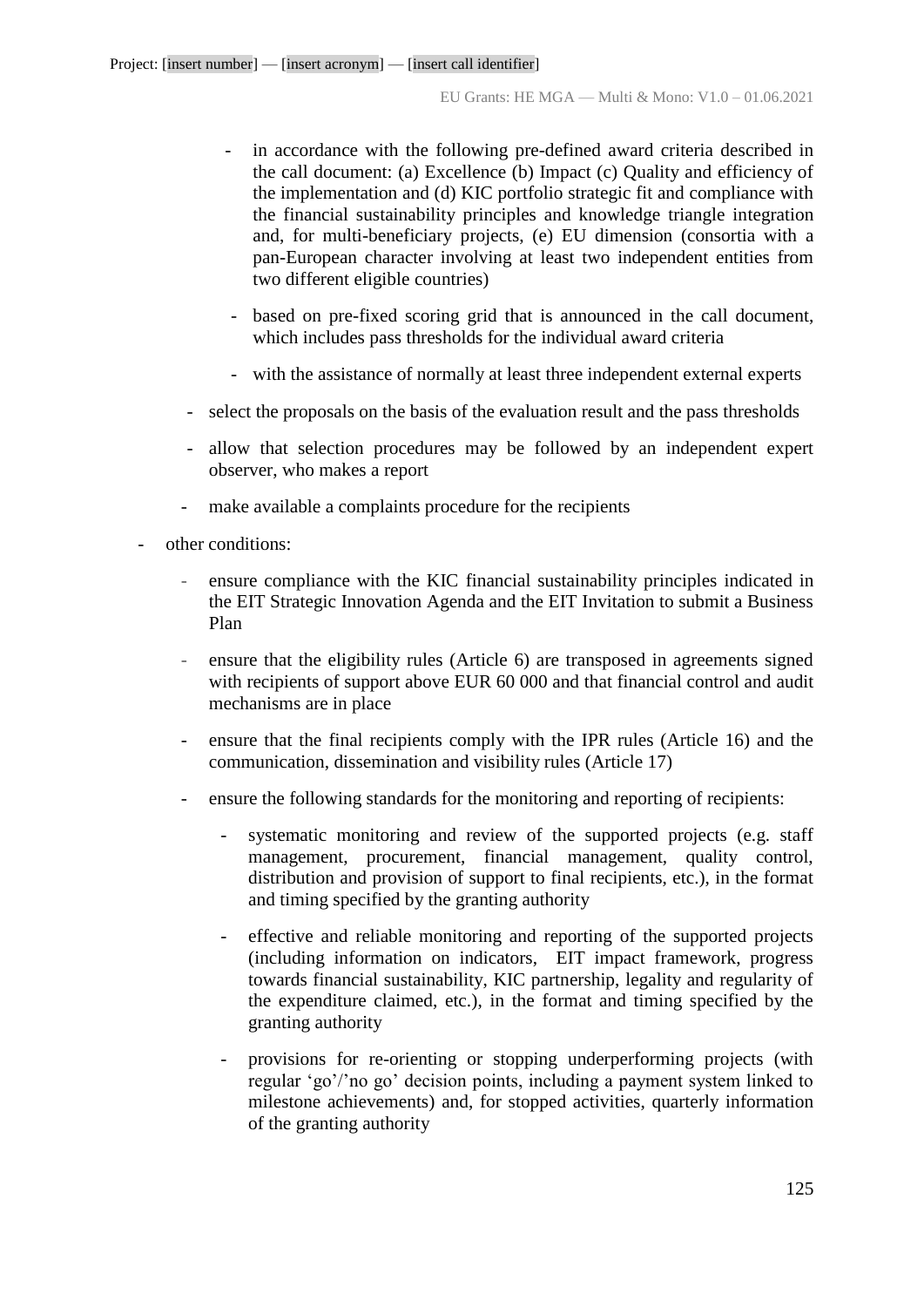- a mechanism to evaluate high potential project outcomes and fast track them towards further investment and rapid development
- provide the granting authority with the following:
	- at least 30 days before the expected date of publication: information on the call and its content
	- at the end of the evaluation:
		- the ranking lists of the activities
		- the independent observers' report on the evaluation (if applicable)
	- at the end of selection:
		- a budget and funding overview
		- information on the projects selected for funding, including data on participants and abstracts of the proposal, in the format specified by the granting authority
	- at the end of the action:
		- updated budget and funding overview
		- information on funded projects, including data on the participants and overview of the results, in the format specified by the granting authority.

If the financial support is implemented through a partner, the beneficiaries must:

- ensure that the partner complies with the same rules, standards and procedures for implementing the financial support
- implement effective monitoring and oversight arrangements towards the partner, covering all aspects relating to the action
- ensure effective and reliable reporting by the partner, covering the activities implemented, information on indicators, as well as the legality and regularity of the expenditure claimed
- ensure that the partner provides that the bodies mentioned in Article 25 (e.g. granting authority, OLAF, Court of Auditors (ECA), etc.) can exercise their rights also towards the final recipients.*]*